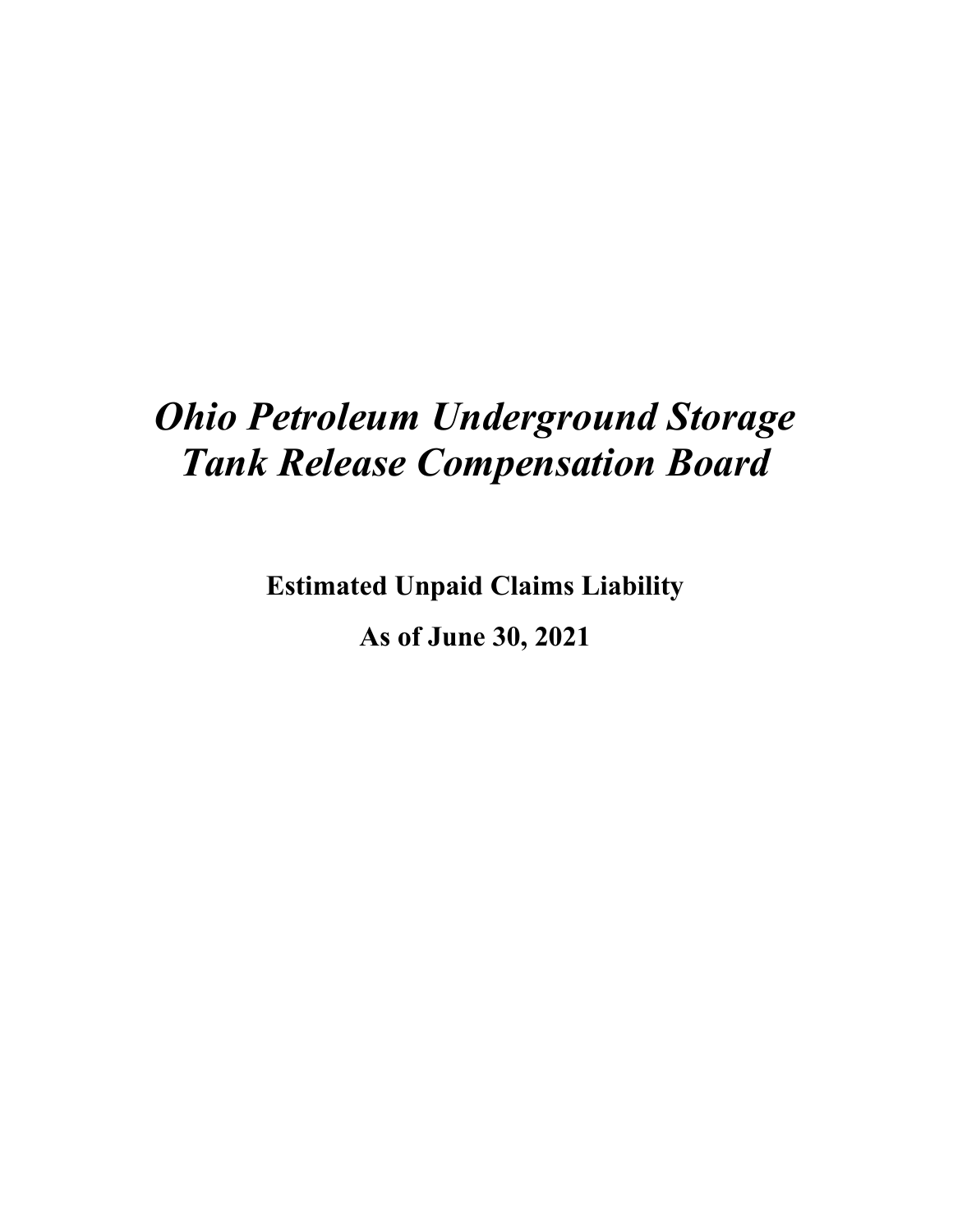#### **Petroleum Underground Storage Tank Release Compensation Board Estimate of Unpaid Reimbursement Liability For the Year Ended June 30, 2021**

## **Purpose of Report**

The Petroleum Underground Storage Tank Release Compensation Board (the Board) was created in 1989 to administer Ohio's Petroleum Underground Storage Tank (UST) Financial Assurance Fund (the Fund). The Fund was created in response to U. S. Environmental Protection Agency (EPA) regulations requiring responsible persons (UST owners and operators) to demonstrate the capability to pay for correction actions caused by accidental releases of petroleum from UST systems and costs for third party liability resulting from releases. The Fund generally reimburses UST owners up to \$1 million per release, less a deductible. The deductible is based on the number of tanks owned and fees paid in a given year. An owner may receive up to \$4 million per year, depending on the number of tanks owned. To obtain a Certificate of Coverage and be eligible for reimbursement from the Fund, owners must participate in the Fund by paying an annual per-tank fee and certifying compliance with federal and state regulations as well as complying with the Board's internal procedures regarding the reporting and remediation of releases.

The Board annually estimates the unpaid reimbursement liability of the Fund. In fiscal years' 2003 and 2007, as a result of changes in assumptions, the Board engaged a professional actuary firm to perform an independent review of the assumptions and methodology used in developing this estimate as well as to provide an estimate of the Fund's unpaid reimbursement liability for the fiscal year under review. Under the guidance of a professional actuary firm, beginning in fiscal year 2010, management modified the historical analysis framework by adjusting the data available at April 30 to expected June 30 values. These expected values are then used in the development of the loss reserve estimate at June 30.

As a result of ongoing litigation, the Board took action at its January 2015 meeting to suspend the settlement of certain claims filed by four major oil companies (Held Claims). For fiscal years 2018 through 2021, the Board engaged an independent actuarial firm (the Actuary) to develop an estimate of the liability of the unpaid Held Claims, which was combined with the analysis of the unpaid non-Held Claims performed by Board staff to provide a total loss reserve estimate as of June 30, for each respective year.

During fiscal year 2020, the Board entered into a Settlement Agreement and Release (Agreement) with one of the major oil companies. The Agreement provides for payment to the major oil company of \$12.6 million spread over fiscal years 2020 through 2023 to resolve 142 of the Held Claims (Settled Held Claims). The Agreement also included resuming the evaluation and determination process for 35 of the Held Claims for which a subsequent owner or jobber of the subject release site agreed to continue conducting remediation on behalf of the major oil company (Jobber Claims). At its June 9, 2021 meeting, the Board approved contracting with the Actuary for the purpose of assisting the Fund in developing potential claim liability estimates for unpaid claims as of June 30, 2021. The Actuary performed an independent analysis of the Settled Held Claims, Jobber Claims, and remaining 45 Held Claims; management performed an internal analysis of the non-Held Claims. In addition to the formal report provided to the Fund (Independent Actuarial Analysis), the Actuary reviewed management's internal analysis and provided feedback to management. A copy of the Independent Actuarial Analysis may be obtained, pursuant to Ohio Revised Code 149.43, by writing to the Board at P.O. Box 2280, Westerville, Ohio, 43086-2280 or by calling 614-752-8963.

The author of this report is not an actuary, but discussed certain assumptions with the Actuary who provided the Independent Actuarial Analysis and relied on the Actuary's professional input during development of the estimate of the loss reserves and in the preparation of this report.

The following report and schedules are management's estimate of the Fund's loss reserves for the year ended June 30, 2021.

## **Approach**

#### *Separation of Claims*

To facilitate the Actuary's review, management provided a listing of the 222 Held Claims, which includes the 142 Settled Held Claims and 35 Jobber Claims. In addition, the historical data on all claims as of April 30, 2021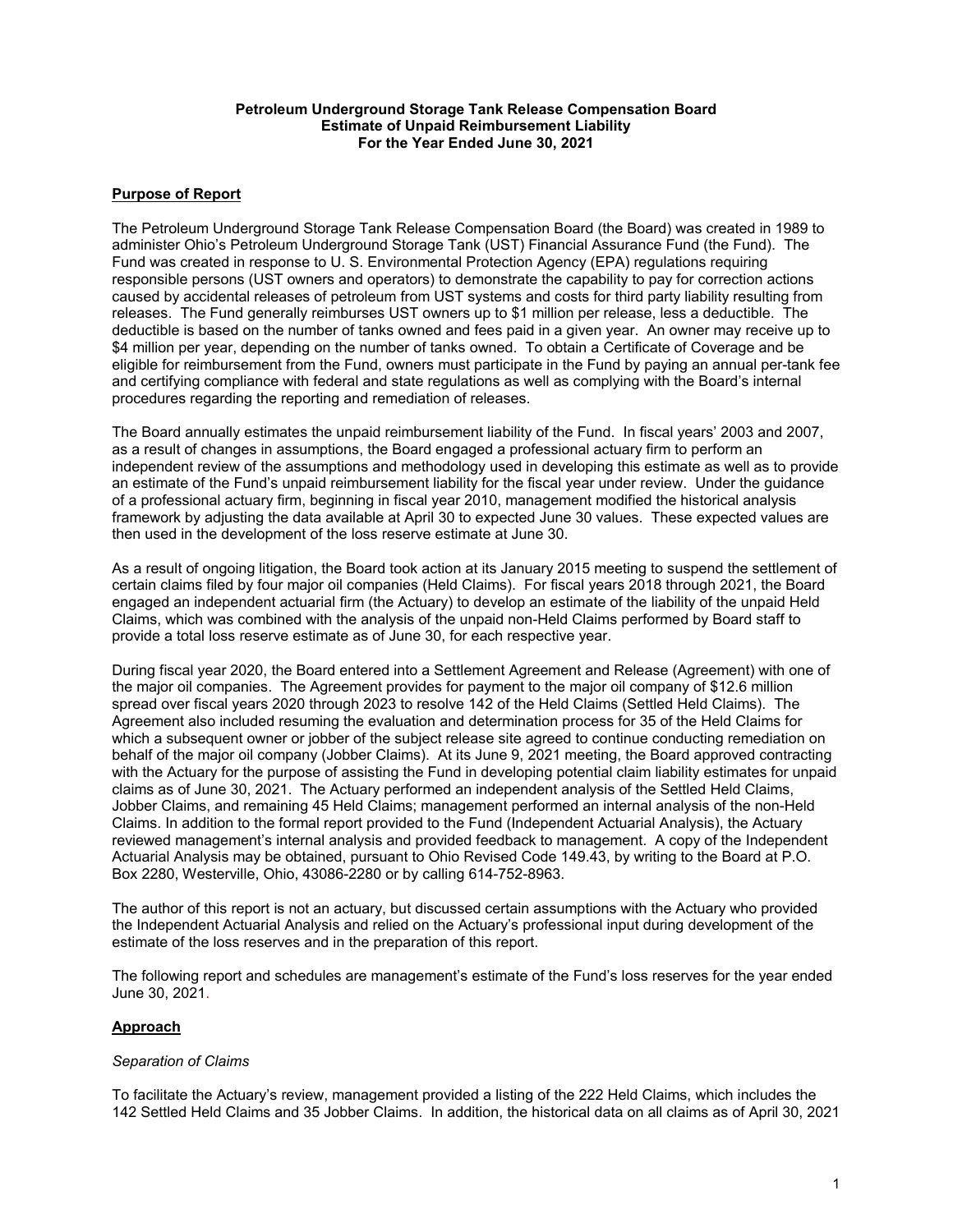was provided. A database containing only non-Held Claim data as of April 30, 2021 was used by management to prepare the unpaid claim liability estimate for the non-Held Claims.

The Actuary performed an independent analysis of the Held Claims and provided its findings to management. The results of the Actuary's analysis were combined with management's analysis of the non-Held Claims to obtain the total estimate of the Fund's unpaid claims liability as of June 30, 2021. Additionally, the Actuary reviewed management's analysis of the non-Held Claims and provided comments to management.

## *Use of April 30 data*

Similar to the loss reserve estimate for fiscal year 2020, the Board's staff has prepared this report utilizing data available as of April 30, 2021 to estimate the Fund's unpaid reimbursement liability as of June 30, 2021.

Using data available as of April 30, 2021, adjustments were made to the most current year's (July 1, 2020 – June 30, 2021) data to provide expected values as of June 30, 2021. The adjustment, which assumes no seasonality in the notification or payment of claims is as follows:

Estimated June 30, 2021 value = June 30, 2020 value + (April 30, 2021 value – June 30, 2020 value) x (12/10)

The development of the loss reserve estimate utilized values adjusted to June 30, 2021 for the following items:

- Paid Losses (Reported Exhibit 6)
- Gross Face Value (Reported Exhibit 18)
- Reported Claims by Notification Year (Reported Exhibit 29)
- Closed Claims (Reported Exhibit 30)
- Paid Loss on Closed Claims (Reported Exhibit 11)

The Ratio of Disallowed Costs on Closed Claims to Cumulative Gross Face Value on Closed Claims (Reported Exhibit 25), and the Ratio of Deductible Recoveries on Closed Claims to Cumulative Gross Face Value less Disallowed Costs on Closed Claims (Reported Exhibit 27) use unadjusted April values.

The use of values adjusted to June 30 has the potential to impact the development process. Variances could exist due to abnormalities occurring during the last two months of the fiscal year in relation to the number of claims submitted, amount of gross face value from claims submitted, amount of claim payments, and number of claims closed. However, based upon a comparison of management's expected values against actual data as of June 30, 2021, the utilization of the April 30, 2021 data to develop expected June 30, 2021 values did not result in a significant variance that could have distorted the results of the development process.

## *Actuarial Methods*

For the review of non-Held Claims, management used the following five actuarial methods in projecting ultimate fund losses by program notification year:

- Paid loss development
- Average loss
- Bornhuetter-Ferguson using average loss and paid loss
- Ultimate gross face value adjusted for disallowed costs and deductible recoveries
- Bornhuetter-Ferguson using ultimate gross face value and paid loss

Based on the results of these five tests, ultimate losses are selected by program notification year.

The estimated liability on the incurred but not reported (IBNR) claims as of June 30, 2021 was determined by estimating the ultimate claims by program release year using the following two actuarial methods:

- Reported claim development
- Bornhuetter-Ferguson using exposures and reported claims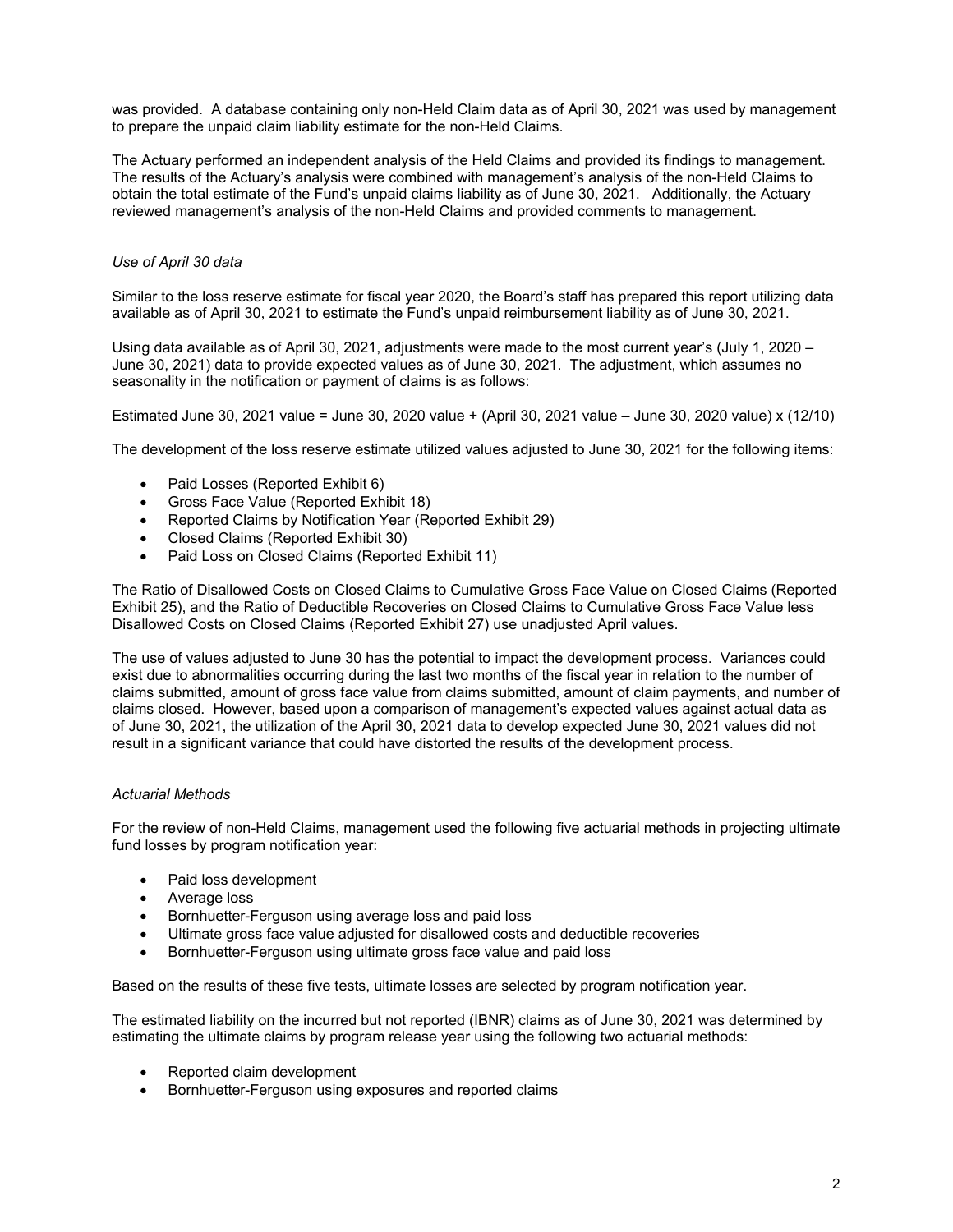Because of regulatory requirements that the Board receive an Application for Eligibility within one year of the release date, the liability on unreported claims is limited to only the latest release year. For fiscal year 2021, this is the period of July 1, 2020 through June 30, 2021.

In addition to the IBNR claims, 102 applications for eligibility were pending review and determination at June 30, 2021. These are added to the IBNR counts. Based on past history, management estimates 63% of the pending applications for eligibility to seek reimbursement from the Fund will be granted.

## **Findings**

The Independent Actuarial Analysis of Fund Liabilities for Held Claims as of June 30, 2021 provided a range of net unpaid claim liability as follows:

| Estimate                 | Total           |
|--------------------------|-----------------|
| Optimistic               | 8,328,960       |
| <b>Actuarial Central</b> | 9,585,930<br>\$ |
| Pessimistic              | \$10,904,940    |

Following discussions with the Actuary, management selected the Actuary's Actuarial Central Estimate of \$9,585,930 as the total unpaid claim liability for Held Claims. It is management's understanding that the Actuarial Central Estimate reflects assumptions in line with the Fund's historical experience and is neither optimistic, nor pessimistic. The Fund estimated that of the total \$9,585,930 unpaid claim liability estimate provided by the Actuary, \$9,183,930 would be allocated for Held Claims reported prior to June 30, 2021, and \$402,000 would be allocated for Held Claims incurred but not reported as of June 30, 2021.

Management's estimate of the unpaid claim liability for non-Held Claims reported as of the valuation date of June 30, 2021 is \$22,011,435. Management's estimated unpaid claim liability of non-Held Claims incurred but not reported as of June 30, 2021 is \$4,628,400.

Based on management's analysis of non-Held Claims and its selection of the Actuarial Central Estimate for Held Claims, the Fund's total unpaid loss liability as of June 30, 2021 is estimated at \$36,225,765.

The table below details this amount and compares it to the estimate of the unpaid loss liability as of June 30, 2020.

|                | Summary of Unpaid Liabilities         |                                         |                                                  |              |  |  |  |  |
|----------------|---------------------------------------|-----------------------------------------|--------------------------------------------------|--------------|--|--|--|--|
| Valuation Date |                                       | Claims Reported As<br>of Valuation Date | <b>Claims Unreported</b><br>As of Valuation Date | Total        |  |  |  |  |
| June 30, 2021  | Non-Held Claims<br><b>Held Claims</b> | \$22,011,435<br>9,183,930               | \$4,628,400<br>402,000                           |              |  |  |  |  |
|                | Total                                 | \$31,195,365                            | \$5,030,400                                      | \$36,225,765 |  |  |  |  |
| June 30, 2020  | Non-Held Claims<br><b>Held Claims</b> | \$21,343,300<br>12,850,220              | \$3,817,500<br>384,000                           |              |  |  |  |  |
|                | Total                                 | \$34,193,520                            | \$4,201,500                                      | \$38,395,020 |  |  |  |  |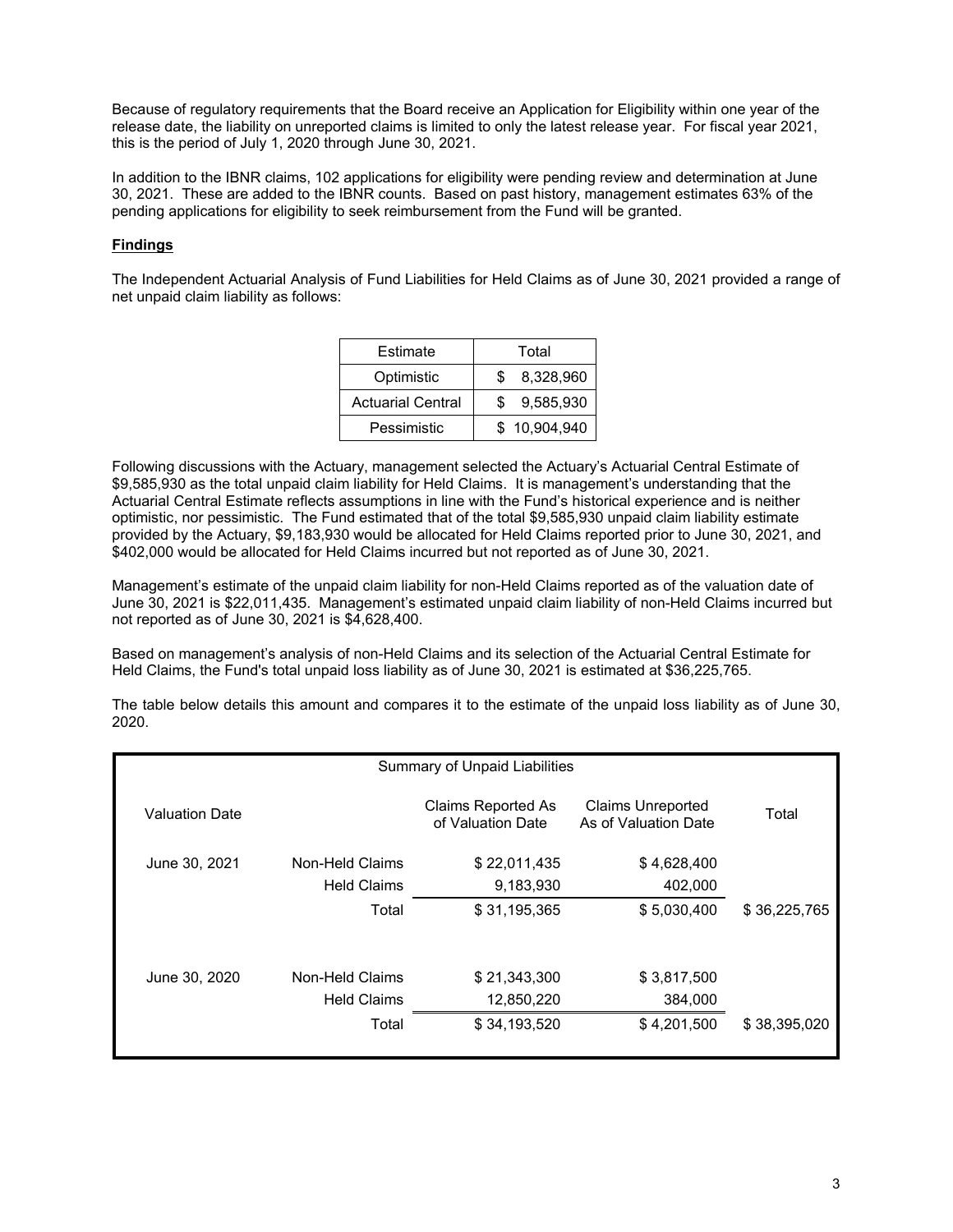## *Reported Claims*

The decrease in the estimated unpaid liability for reported claims from the June 30, 2020 valuation is a result of claim reimbursements being paid at a rate greater than the increase in the estimated ultimate loss. The estimated ultimate loss increased approximately \$9.36 million from June 30, 2020 to June 30, 2021. The increase in the estimated ultimate loss has three components. The first is the change in the estimates of ultimate losses for Notification Years 2019 and prior, which increased by \$8.12 million. The second component is the estimate of ultimate losses for Notification Year 2020 which totaled \$416,500 The third component is the change in the estimate of Unreported Claims, which increased by \$828,900. By comparison, in fiscal year 2021, approximately \$11.53 million was reimbursed.

The following table summarizes the change in the Estimated Unpaid Ultimate Losses:

|     | Estimate as of June 30, 2020              |    |            |
|-----|-------------------------------------------|----|------------|
| (1) | Notification Years 2018 and Prior         | \$ | 34,193,520 |
| (2) | <b>Unreported Claims</b>                  |    | 4,201,500  |
| (3) | Total                                     | \$ | 38,395,020 |
|     | Change in Estimated Ultimate Claims       |    |            |
| (4) | Notification Years 2019 and Prior         | \$ | 8,117,710  |
| (5) | Notification Year 2020                    |    | 416,500    |
| (6) | <b>Unreported Claims</b>                  |    | 828,900    |
| (7) | Total                                     | \$ | 9,363,110  |
|     |                                           |    |            |
| (8) | Paid Losses June 30, 2020 - June 30, 2021 | \$ | 11,532,365 |
| '9) | Unpaid Loss June 30, 2021 [(3)+(7)-(8)]   | S  | 36.225.765 |

## *Unreported Claims*

Unreported claims has two components:

- Incurred but Not Reported; and
- Undetermined eligibility applications.

The estimated loss on unreported claims increased \$828,900 or 19.7% from \$4,201,500 as of June 30, 2020 to \$5,030,400 as of June 30, 2021. This is a result of an increase in the number of undetermined eligibility applications and an increase in the selected average loss.

## **Changes from Prior Analysis**

Changes in the methods used to make selections in the process of determining the estimated ultimate loss will have an impact on the loss reserves. Based on discussions with the Actuary, management made changes in the way selections were made for the valuation period ending June 30, 2021, as follows:

Selection of the Ultimate Loss

The selected ultimate loss amounts, shown on Reported Exhibit 4, column (7), are based on an average of the values in column (3) "Bornhuetter-Ferguson Using Average Loss and Paid Loss"; column (4) "Ultimate Loss Based on Ultimate Face Value Loss Less Disallowed Costs Less Deductible Recoveries"; and column (5) "Bornheutter-Ferguson Using Gross Face Value and Paid Loss" for notification years 1990 through 2005, 2008 through 2010, and 2017 through 2020. The selection for notification years 2006, 2007, 2013, 2015 and 2016 are based on column (4); notification years 2011, 2012, and 2014 are based on an average of the values in columns (4) and (5); and notification year 1989 is the actual paid loss. The prior year report was based on an average of Reported Exhibit 4,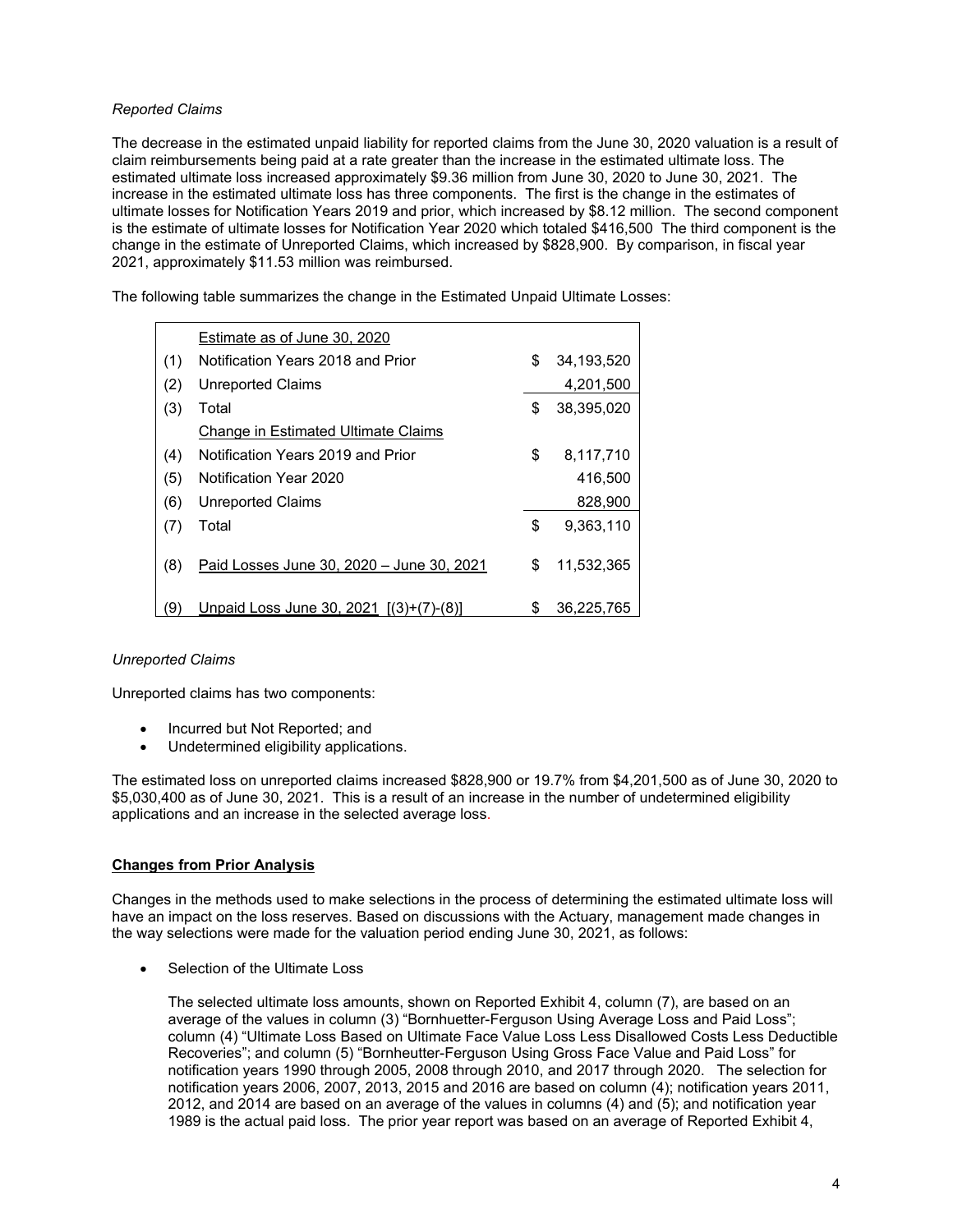columns (4) and (5) for notification years 1990 through 2019, and notification year 1989 was the actual paid loss. The effect of this change was an overall increase in the ultimate loss used in Reported Exhibit 1, with increases in the ultimate loss occurring in the years where the selection was made using columns (3), (4), and (5) of Reported Exhibit 4; and decreases in the ultimate loss occurring in notification years where the selection was made using only column (4) of Reported Exhibit 4.

## **Considerations**

Revisions in federal law and the Ohio Administrative (OAC) and Revised (ORC) Codes as well as the Board's internal procedures affect the timing and amount of claim reimbursements. The following changes and assumptions are incorporated in previous reports and continue to affect the outcome of management's estimate:

## UST Performance Standards

In 1988, more stringent requirements were mandated for the design, installation, corrosion protection and release detection of petroleum USTs. All existing tanks were required to be upgraded by December 22, 1998. However, because owners were permitted to take their tanks out of service for up to one year prior to replacement or upgrading, management assumes that all tanks meet the new performance standards as of December 22, 1999.

Because the process of removing and replacing tanks leads to the discovery of more releases, the Fund experienced a large number of claims leading up to December 22, 1998. The number of releases versus the number of tanks decreased significantly after the upgrade deadline and management assumes that this reduced frequency will continue.

Change in Procedures for Providing Notification (1996)

Prior to 1996, no restrictions existed with regards to notifying the Board of a release. Consequently, the Board may have not received notification of a release occurring in 1990 until several years later. However, effective in November 1996, a change to the OAC imposed a one-year time limit for notifying the Board of a discovered release. Releases required to be reported to the State Fire Marshal (SFM) prior to January 1, 1996 were now required to be reported to the Board on or before January 1, 1997. Releases occurring thereafter must be reported to the Board within one year from the date the release, suspected release or confirmed release, whichever is first discovered, was required to be reported to the SFM. This change in reporting resulted in the unusually high number of claims reported to the Board during the 1996 notification year and the corresponding increase in gross face value.

Change in Procedures for Submitting Costs (1999)

Prior to 1999, no restrictions were placed on the timing of cost submissions. Owners could submit costs at any point during investigation and remediation of the release or alternatively, wait until all corrective action was complete. However, a change to the OAC in 1999 required that all costs incurred for corrective action program tasks completed prior to July 1, 1999 and that were not previously submitted to the Board, be submitted by July 1, 2000. In addition, costs for program tasks that were completed after July 1, 2000 are required to be submitted within one year of the completion date defined within the OAC.

The immediate effect of this change was a significant increase in the amount of costs submitted in the 1999 notification year. Requiring timely submission of costs results in the acceleration of the reported gross face value when compared to costs submitted prior to this change.

#### Change in Reimbursement of Non Pre-approved Costs

After the Board's staff evalulates a reimbursement application, a determination of the claim is issued to the owner. Reimbursements are generally determined as the gross face value less non-reimbursable and undocumented costs and an individual owner's deductible amount. Beginning in 1999, certain corrective action costs require pre-approval in order to be eligible for full reimbursement. Costs that were not pre-approved as required were subject to a 10% reduction in the amount of reimbursement.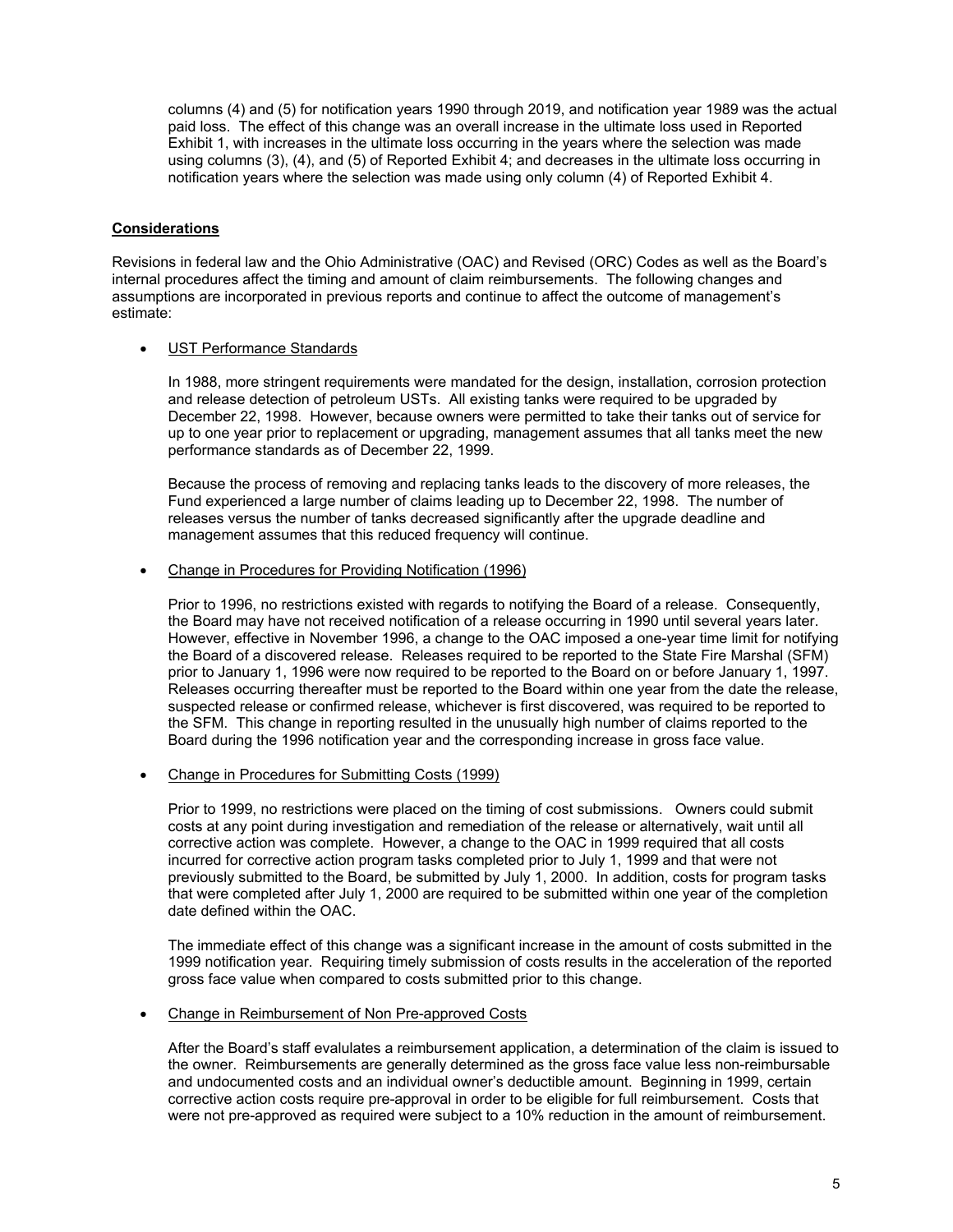In 2003, this 10% reduction was increased to 20% and in April 2005, it was increased to 50%. Effective November 30, 2009, the Board amended its rule, OAC 3737-1-12.1, requiring the preapproval of costs. As a result of this amendment, only costs exceeding the pre-approved amount by more than 20% or \$6,000, whichever is less, that are not pre-approved are subject to a 50% reduction in the amount of reimbursement.

Because the pre-approval process combined with the penalty for failure to obtain pre-approval when required provides incentive to use the most cost effective cleanup method, management believes mandatory cost pre-approval has the effect of reducing both gross face value and disallowed costs. Additionally, management believes the November 30, 2009 change to the OAC does not impact its estimate of ultimate losses.

#### Introduction of Risk Based Corrective Action (RBCA) (1999)

In 1999, a new set of standards for corrective actions was introduced which impacted all releases occurring on or after March 31, 1999. A Risk-Based Corrective Action (RBCA) process was established, allowing for site specific cleanup remedies based on the anticipated future use of the site. Previous to that time, all corrective actions were held to generic standards without consideration of future site use. It was anticipated that the speed of the corrective action process would be accelerated and the overall cost of remediation would be reduced with the implementation of the RBCA process.

Responsible persons with claims, where the release date was before March 31, 1999 (regardless of the status of the corrective action), had the option to remediate their sites in compliance with either the original (non-RBCA) standards or the RBCA process. In loss reserve analyses prior to June 30, 2007, an adjustment was included to reflect the possible impact of the optional RBCA processing. However, beginning with the June 30, 2007 valuation, management assumes the impact from RBCA is imbedded within the data used to develop the estimates and as a result, an adjustment is not necessary.

## Mandatory Risk Based Corrective Action (RBCA) (2005)

Beginning in March 2005, existing clean ups being conducted under the 1992 or 1999 corrective action rules were required to transition to the 2005 RBCA rules by September 1, 2005 or March 1, 2006, respectively, unless approval to remain in an earlier version of the rule was sought from and granted by the SFM. Under the 2005 RBCA rules, the corrective action levels were lowered thereby increasing the amount of corrective action that must be performed to reach acceptable levels of contamination that may remain at the release site. In addition, the 2005 RBCA rules require additional testing and reporting. It is management's belief that costs for transitioning to the 2005 correction action rule do not significantly impact the Fund's liability.

## State Fire Marshal's Corrective Action Rules (2012)

Beginning in March 2012, existing clean ups being conducted under the 1992, 1999, or 2005 corrective action rules were required to transition to the 2012 rules by October 1, 2012, unless approval to remain in an earlier version of the rule was sought from and granted by the SFM. For a limited number of releases transitioned from the 2005 to 2012 corrective action rules, the change will decrease the amount of corrective action that must be performed to reach acceptable levels of contamination that may remain at the release site. This, in turn, will reduce the costs to closure of corrective action for this limited number of releases. It is management's belief that costs for transitioning to the 2012 correction action rule do not significantly impact the Fund's liability.

## • State Fire Marshal's Corrective Action Rules (2017)

Effective September 1, 2017, the SFM amended rule 1301:7-9-13 of the Administrative Code to include additional chemicals of concern (COCs). Unlike the 2005 and 2012 corrective action rules previously discussed, responsible persons are not required, but may elect, to conduct corrective actions for a release discovered before the effective date of the rule in accordance with the 2017 corrective action rule. Releases discovered on or after September 1, 2017 must be assessed and remediated under the 2017 corrective rule. Chemicals of concern that exceed site specific target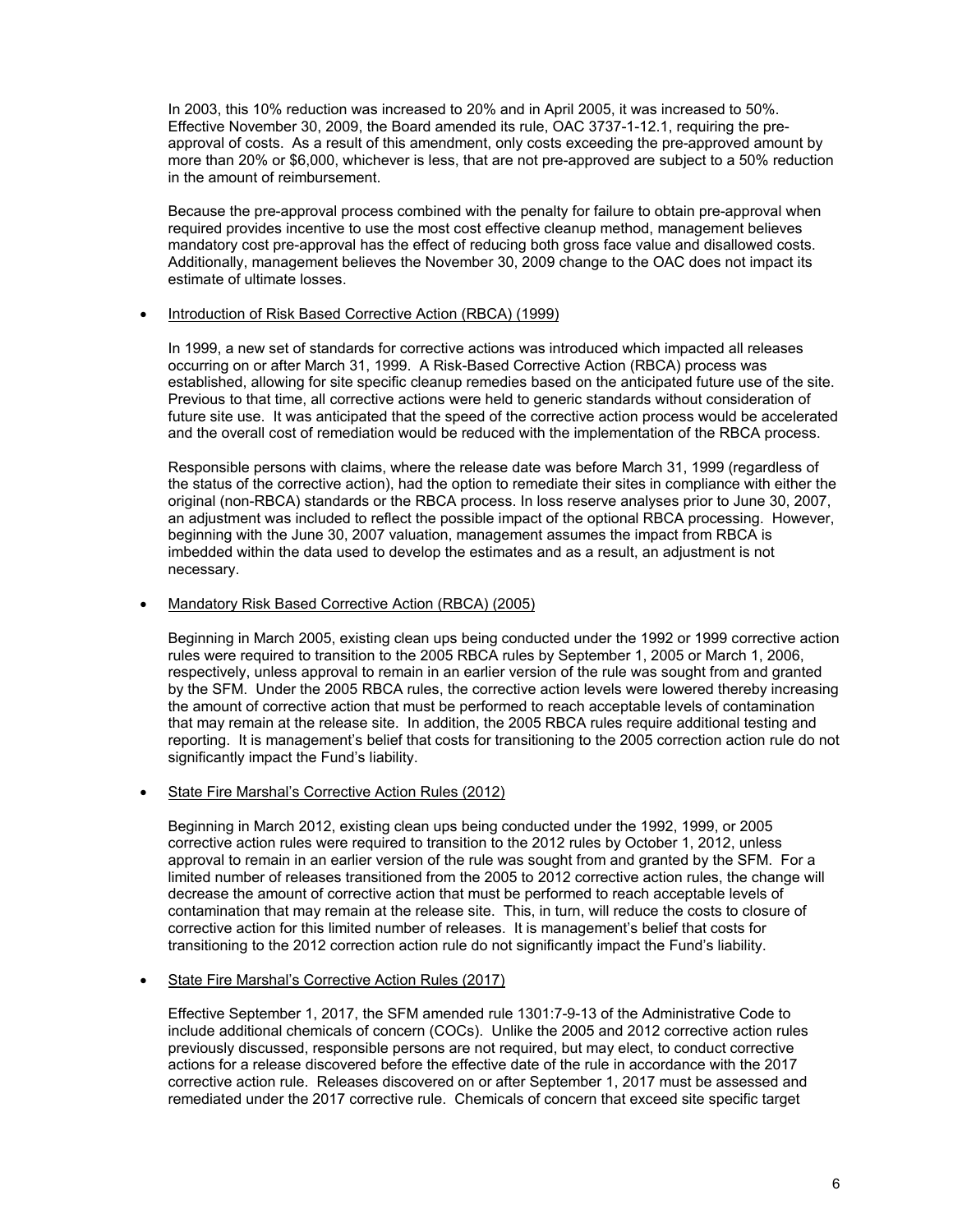levels must be cleaned up to acceptable levels. It is management's belief that any additional costs to test for and clean up these newly added COCs will not significantly impact the Fund's liability.

Limitations on Annual Reimbursement Amounts

Prior to the 1997 notification year, no restrictions were placed on the amount of funds available to make reimbursements during an annual period. Effective with the 1997 notification year, changes to the OAC required the Board to annually obligate a set amount of funds for the payment of claims reimbursements. The amounts obligated by notification year are as follows:

| Years         | <b>Annual Obligated Amount</b> |
|---------------|--------------------------------|
| 1997 - 2000   | \$15 Million                   |
| 2001          | \$12 Million                   |
| $2002 - 2005$ | \$10 Million                   |
| $2006 - 2009$ | \$9 Million                    |
| 2010          | \$8 Million                    |
| 2011-2019     | \$9 Million                    |
| 2020          | \$13 Million                   |
| 2021          | \$12 Million                   |

Change in Procedures for Processing and Prioritizing Claim Reimbursements

As a means to collectively determine costs submitted incrementally for reimbursement and to manage the backlog of claims created by the regulations requiring timely submission of corrective action costs for reimbursement, beginning in 2004 and continuing through the 2009 notification year, the Board offered lump sum settlements to three major oil companies for releases for which the SFM had issued a "No Further Action" (NFA) determination. A summary of those lump sum settlements follows:

| <b>Notification Year</b> | Lump Sum Payments | Lump Sum Claims |
|--------------------------|-------------------|-----------------|
| 2003                     | \$663,775         | $36*$           |
| 2004                     | \$1,517,500       | g,              |
| 2005                     | \$912,000         | 23              |
| 2006                     | \$1,832,000       | 34              |
| 2008                     | \$1,820,000       | 30              |
| 2009                     | \$1,215,000       | 96              |

\*In 2007, 24 claims were re-opened and additional costs continue to be submitted with a 25% reduction in the reimbursable costs as determined by the Board.

Until April 2005, applications for claim reimbursement were generally determined on a first-come, firstserve basis. Applications are submitted incrementally as corrective action program tasks are completed. A change to the OAC in 2005 permitted the prioritization of applications based on the NFA status. Consequently, when the SFM issues a determination of NFA, all in-house applications can be simultaneously evaluated and determined.

Both the lump sum settlements and the prioritizing of reimbursement applications according to the NFA status had the effect of accelerating the number of closed claims and the determination of disallowed costs and deductible values. The prioritization of claims also had the unintended effect of increasing the time to review claims for releases with ongoing investigation and remediation. In December 2011, the prioritization of applications based on NFA status was discontinued and all in-house undetermined claims are generally evaluated and determined on a first-come, first-serve basis.

• Claims Lag

Due to the regulations requiring incremental and timely submission of corrective action costs for reimbursement and staffing limitations, the number of claim reimbursement applications received exceeded the number of claim reimbursement applications determined from the 1999 notification year to the 2010 notification year. This in turn delayed the determination of disallowed costs and the issuance of claim reimbursement payments, affecting the development factors. In notification years 2011 through 2017, the number of claim reimbursement applications determined outpaced the number of claim reimbursement applications received. In notification year 2018, the number of claim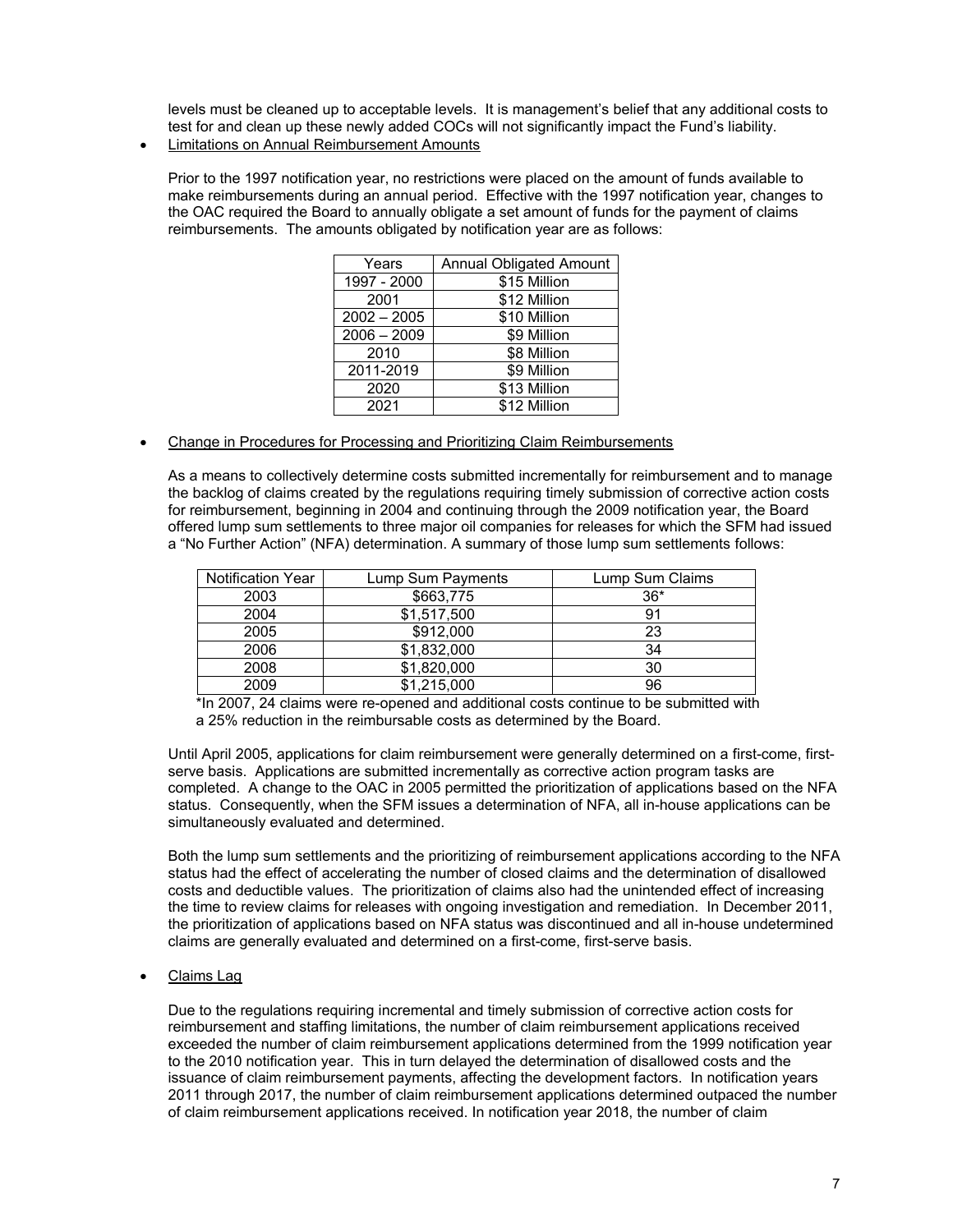reimbursement applications received again exceeded the number of claim reimbursement claims determined due to the retirement of key personnel. In notification year 2019, the Board's staff moved to a teleworking schedule in response to the COVID-19 pandemic, resulting in delays in claim reimbursement response times and the number of claim reimbursement applications received continued to exceed the number of claim reimbursement applications determined. In notification year 2020, the number of claim reimbursement applications determined exceeded the number of claim reimbursement applications received by 9%. The delays in previous years do not significantly affect the development factors for the June 30, 2021 estimate.

### Ongoing Data Clean-Up

Beginning in 1999, the Board began a re-write of its database system. As part of this project, claims reimbursement data was migrated to the new system and data integrity checks were implemented. Over the past several years, the claims tracking data was reviewed and corrected where appropriate.

In the current reporting period, one claim which was being reviewed for eligibility and not included in the data in prior years was added to the 2019 notification year's data upon determination of eligibility. It is management's belief that this change does not have a significant impact on its estimate of the Fund's ultimate losses

Although future changes in historical values are not currently anticipated, data corrections may nonetheless be required. However, any changes will continue to be very minimal.

## Claims Suspended Due to Pending Litigation

At its January 2015 meeting, the Board took action to suspend the evaluation and determination of any and all claim reimbursement applications filed by or on behalf of any responsible person against whom the Board has authorized the filing of a complaint in litigation. The Board authorized the filing of four complaints and the determination of claim applications for the reimbursement of costs related to 222 claims was suspended. As of June 30, 2021, there are 45 claims for which the determination of the claim applications continue to be suspended. In fiscal years 2018 through 2021, the Board retained the Actuary to assist management with determining the impact of this suspension on the Fund's loss reserves. Therefore, it is management's belief that the effect of this suspension on the Fund's loss reserves has been incorporated into the development of the potential claim liability for unpaid claims as of June 30, 2021.

Claim Settlement Agreement

At its November 20, 2019 meeting, the Board authorized entering into a Settlement Agreement and Release with a major oil company in exchange for a mutual release and covenant not to sue. Pursuant to the Agreement executed on December 5, 2019, the Board agreed to pay and the major oil company agreed to accept \$12.6 million to be paid in four installments as full and complete satisfaction of all claim reimbursement applications that have been or could be submitted by the major oil company or its vendors for corrective action costs it incurred for Fund eligible claims submitted on or before the effective date of the Agreement. This Agreement resulted in the settlement of claimed costs associated with 143 releases. The payment schedule is as follows:

| Fiscal year | payment       |
|-------------|---------------|
| 2020        | \$4.1 million |
| 2021        | \$4 million   |
| 2022        | \$4 million   |
| 2023        | \$500,000     |

The unpaid liability of \$4,500,000 at June 30, 2021 is included in the Independent Actuarial Analysis for the year ended June 30, 2021.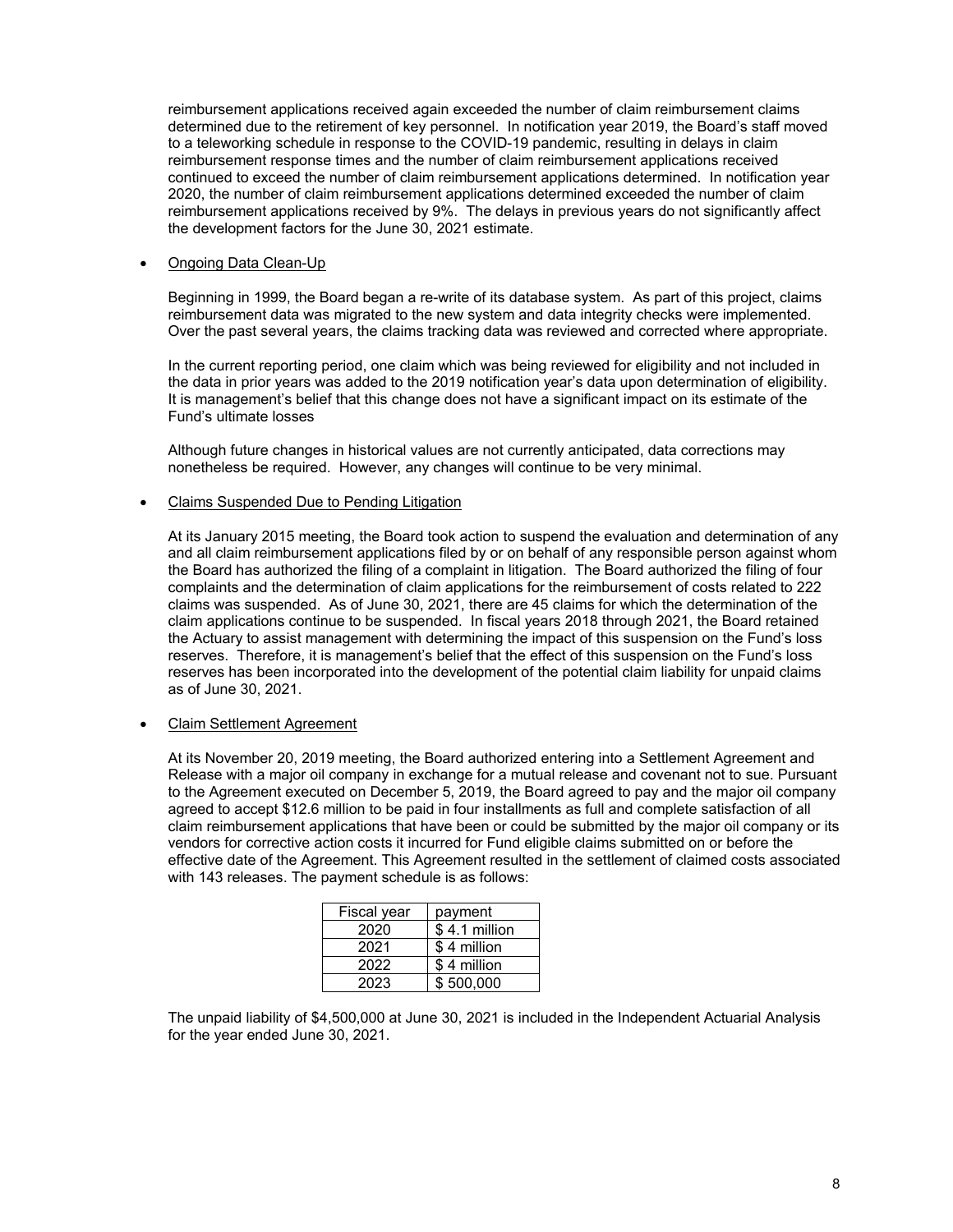# **Limitations / Caveats**

The results of this analysis are management's estimates and are likely to change from one valuation period to the next. The changes are due not only to the uncertain nature of the claims reimbursement process, but also because the past is used to forecast the future, with the assumption that the conditions that existed in the past will continue.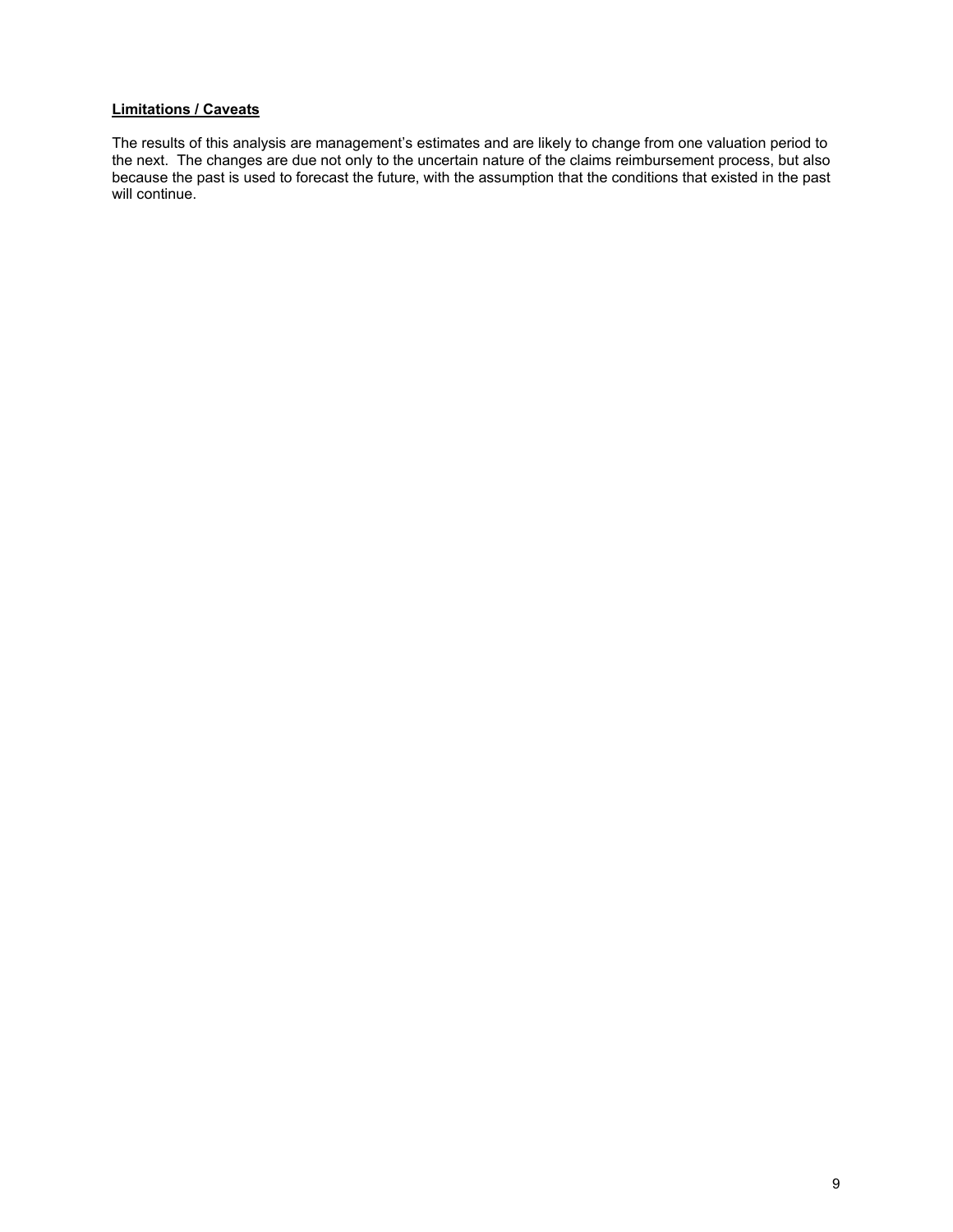# Summary of Reserve Estimates

## As of June 30, 2021

| (A) Estimated Loss Reserves From Non-Held Claims Reported Prior to 7/1/21:      |                                                                                     | 22,011,435 |
|---------------------------------------------------------------------------------|-------------------------------------------------------------------------------------|------------|
| (B) Estimated Loss Reserves From Held Claims Reported Prior to 7/1/21:          |                                                                                     | 9,183,930  |
|                                                                                 | (C) Estimated Loss Reserves From Non-Held Claims Reported or Approved After 7/1/21: | 4,628,400  |
| (D) Estimated Loss Reserves From Held Claims Reported or Approved After 7/1/21: |                                                                                     | 402.000    |
| (E) Total Reserves $(A) + (B) + (C) + (D)$ :                                    |                                                                                     | 36,225,765 |

#### Notes:

- 1. Row (A) is from Reported Exhibit 1, total of column (3).
- 2. Row (B) is from Independent Actuarial Analysis, Exhibit 1, column (10), All Held Claims @ 4/30/21 Actuarial Central Estimate less amount in row (D)
- 3. Row (C) is from Unreported Exhibit 1, column (6).
- less (column 21: row 2 x row 7 x column 23: row 12), less (column 21: row 2 x row 7 x column 23: row 16) 4. Row (D) is from Independent Actuarial Analysis, Exhibit 2, Actuarial Central, value of (column 21: row 2 x row 7),
- 5. For Row (B) the Independent Actuarial Analysis includes payments for Held Claims through June 30, 2021.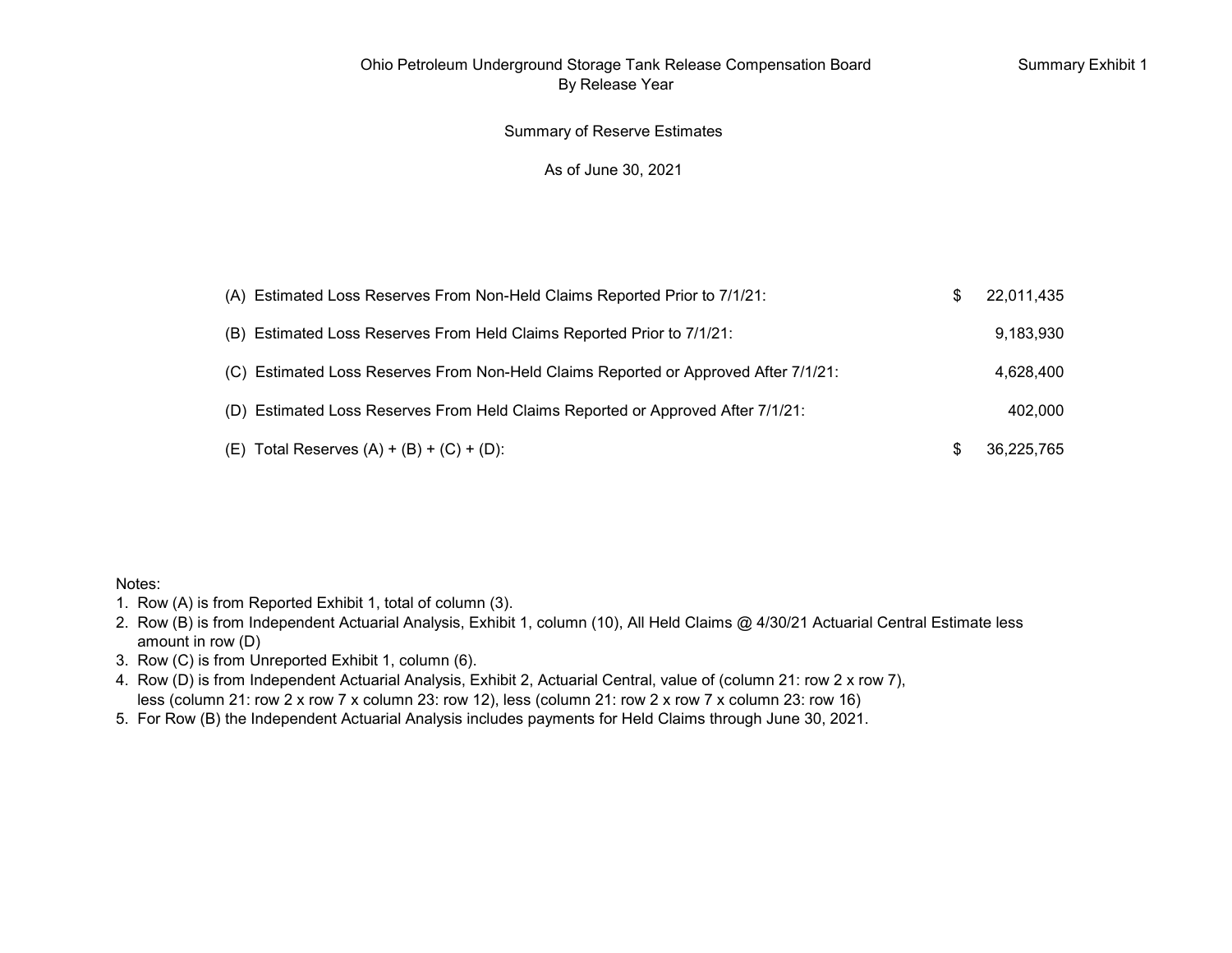## Reported Exhibit 1 Held Claims Removed

# Summary of Losses and Reserves As of 6/30/2021

| Notification<br>Year | <b>Ultimate Loss</b> |    | Paid Loss   |    | Indicated<br>Loss Reserves<br>$(1) - (2)$ | Open Claims             | Loss Reserve<br>Per Open Claim<br>(3) / (4) |  |
|----------------------|----------------------|----|-------------|----|-------------------------------------------|-------------------------|---------------------------------------------|--|
|                      | (1)                  |    | (2)         |    | $\overline{(3)}$                          | (4)                     | (5)                                         |  |
| 1989                 | \$<br>22,040         | \$ | 22,040      | \$ |                                           | 0                       | \$                                          |  |
| 1990                 | 29,892,100           |    | 29,543,360  |    | 348,740                                   | 18                      | 19,374                                      |  |
| 1991                 | 49,721,600           |    | 48,952,894  |    | 768,706                                   | 27                      | 28,471                                      |  |
| 1992                 | 26,645,500           |    | 25,988,437  |    | 657,063                                   | 13                      | 50,543                                      |  |
| 1993                 | 23,101,400           |    | 22,618,067  |    | 483,333                                   | 13                      | 37,179                                      |  |
| 1994                 | 16,135,500           |    | 15,516,412  |    | 619,088                                   | 17                      | 36,417                                      |  |
| 1995                 | 18,946,600           |    | 18,176,176  |    | 770,424                                   | 12                      | 64,202                                      |  |
| 1996                 | 28,109,200           |    | 26,562,080  |    | 1,547,120                                 | 23                      | 67,266                                      |  |
| 1997                 | 8,019,800            |    | 7,481,433   |    | 538,367                                   | $\overline{7}$          | 76,910                                      |  |
| 1998                 | 10,783,800           |    | 10,005,000  |    | 778,800                                   | 30                      | 25,960                                      |  |
| 1999                 | 7,122,200            |    | 6,298,475   |    | 823,725                                   | 15                      | 54,915                                      |  |
| 2000                 | 2,793,300            |    | 2,653,983   |    | 139,317                                   | 3                       | 46,439                                      |  |
| 2001                 | 1,771,800            |    | 1,613,830   |    | 157,970                                   | $\overline{\mathbf{c}}$ | 78,985                                      |  |
| 2002                 | 2,053,100            |    | 1,801,016   |    | 252,084                                   | 5                       | 50,417                                      |  |
| 2003                 | 1,399,100            |    | 1,159,357   |    | 239,743                                   | 1                       | 239,743                                     |  |
| 2004                 | 1,136,600            |    | 1,054,847   |    | 81,753                                    | 4                       | 20,438                                      |  |
| 2005                 | 3,544,500            |    | 3,205,983   |    | 338,517                                   | 9                       | 37,613                                      |  |
| 2006                 | 3,323,100            |    | 2,998,862   |    | 324,238                                   | 7                       | 46,320                                      |  |
| 2007                 | 3,414,600            |    | 3,001,761   |    | 412,839                                   | 6                       | 68,807                                      |  |
| 2008                 | 4,906,000            |    | 3,964,515   |    | 941,485                                   | 18                      | 52,305                                      |  |
| 2009                 | 5,833,700            |    | 5,176,462   |    | 657,238                                   | 18                      | 36,513                                      |  |
| 2010                 | 2,900,800            |    | 2,656,937   |    | 243,863                                   | 11                      | 22,169                                      |  |
| 2011                 | 2,097,300            |    | 1,493,884   |    | 603,416                                   | 10                      | 60,342                                      |  |
| 2012                 | 3,681,900            |    | 2,736,411   |    | 945,489                                   | 21                      | 45,023                                      |  |
| 2013                 | 2,433,500            |    | 1,750,427   |    | 683,073                                   | 11                      | 62,098                                      |  |
| 2014                 | 5,370,500            |    | 4,286,315   |    | 1,084,185                                 | 26                      | 41,699                                      |  |
| 2015                 | 2,291,700            |    | 1,697,978   |    | 593,722                                   | 10                      | 59,372                                      |  |
| 2016                 | 2,388,100            |    | 1,638,128   |    | 749,972                                   | 14                      | 53,569                                      |  |
| 2017                 | 2,077,600            |    | 434,193     |    | 1,643,407                                 | 24                      | 68,475                                      |  |
| 2018                 | 2,469,300            |    | 378,262     |    | 2,091,038                                 | 38                      | 55,027                                      |  |
| 2019                 | 3,051,700            |    | 758,514     |    | 2,293,186                                 | 49                      | 46,800                                      |  |
| 2020                 | 215,500              |    | 15,966      |    | 199,534                                   | 4                       | 49,884                                      |  |
| Total                | \$<br>277,653,440    | \$ | 255,642,005 | \$ | 22,011,435                                | 466                     | \$<br>47,235                                |  |

1. Column (1) is from Reported Exhibit 4, column (7).

2. Column (2) is Actual Paid Loss as of June 30, 2021.

3. Column (4) is from Reported Exhibit 28, column (2).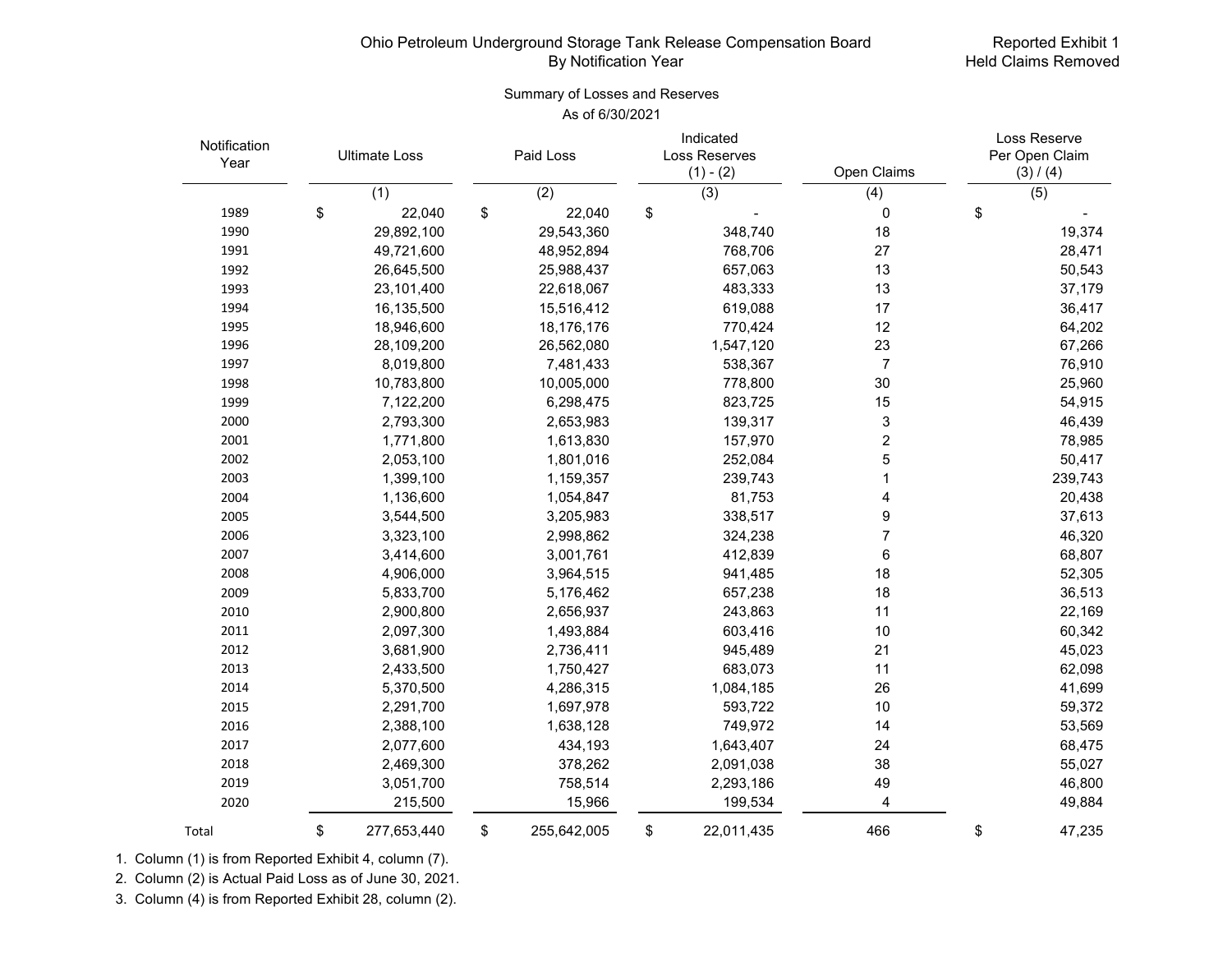#### Estimated Ultimate Average Loss As of 06/30/2021

| Notification Year | <b>Ultimate Loss</b> | Ultimate<br>Claims | Ultimate<br>Average<br>Loss<br>(1) / (2) | Change in<br>Ultimate<br>Average<br>Loss | Percentage<br>Change<br>$(4)$ / Prior $(3)$ |
|-------------------|----------------------|--------------------|------------------------------------------|------------------------------------------|---------------------------------------------|
|                   | (1)                  | (2)                | $\overline{(3)}$                         | (4)                                      | (5)                                         |
| 1989              | \$<br>22,040         | 1                  | \$22,040                                 |                                          |                                             |
| 1990              | 29,892,100           | 323                | 92,545                                   | 70,505                                   | 319.897                                     |
| 1991              | 49,721,600           | 623                | 79,810                                   | $-12,735$                                | $-13.761$                                   |
| 1992              | 26,645,500           | 348                | 76,568                                   | $-3,242$                                 | $-4.063$                                    |
| 1993              | 23,101,400           | 352                | 65,629                                   | $-10,939$                                | $-14.286$                                   |
| 1994              | 16,135,500           | 276                | 58,462                                   | $-7,167$                                 | $-10.921$                                   |
| 1995              | 18,946,600           | 274                | 69,148                                   | 10,686                                   | 18.279                                      |
| 1996              | 28,109,200           | 445                | 63,167                                   | $-5,981$                                 | $-8.650$                                    |
| 1997              | 8,019,800            | 158                | 50,758                                   | $-12,409$                                | $-19.644$                                   |
| 1998              | 10,783,800           | 211                | 51,108                                   | 350                                      | 0.689                                       |
| 1999              | 7,122,200            | 104                | 68,483                                   | 17,375                                   | 33.996                                      |
| 2000              | 2,793,300            | 65                 | 42,974                                   | $-25,509$                                | $-37.249$                                   |
| 2001              | 1,771,800            | 34                 | 52,112                                   | 9,138                                    | 21.264                                      |
| 2002              | 2,053,100            | 45                 | 45,624                                   | $-6,487$                                 | $-12.449$                                   |
| 2003              | 1,399,100            | 53                 | 26,398                                   | $-19,226$                                | $-42.140$                                   |
| 2004              | 1,136,600            | 40                 | 28,415                                   | 2,017                                    | 7.640                                       |
| 2005              | 3,544,500            | 60                 | 59,075                                   | 30,660                                   | 107.901                                     |
| 2006              | 3,323,100            | 61                 | 54,477                                   | $-4,598$                                 | $-7.783$                                    |
| 2007              | 3,414,600            | 69                 | 49,487                                   | $-4,990$                                 | $-9.160$                                    |
| 2008              | 4,906,000            | 73                 | 67,205                                   | 17,719                                   | 35.804                                      |
| 2009              | 5,833,700            | 77                 | 75,762                                   | 8,557                                    | 12.732                                      |
| 2010              | 2,900,800            | 34                 | 85,318                                   | 9,555                                    | 12.612                                      |
| 2011              | 2,097,300            | 47                 | 44,623                                   | $-40,694$                                | -47.697                                     |
| 2012              | 3,681,900            | 68                 | 54,146                                   | 9,522                                    | 21.339                                      |
| 2013              | 2,433,500            | 49                 | 49,663                                   | $-4,482$                                 | $-8.278$                                    |
| 2014              | 5,370,500            | 68                 | 78,978                                   | 29,315                                   | 59.027                                      |
| 2015              | 2,291,700            | 44                 | 52,084                                   | $-26,894$                                | $-34.052$                                   |
| 2016              | 2,388,100            | 45                 | 53,069                                   | 985                                      | 1.891                                       |
| 2017              | 2,077,600            | 39                 | 53,272                                   | 203                                      | 0.382                                       |
| 2018              | 2,469,300            | 49                 | 50,394                                   | $-2,878$                                 | $-5.402$                                    |
| 2019              | 3,051,700            | 55                 | 55,485                                   | 5,092                                    | 10.104                                      |
| 2020              | 215,500              | $\overline{4}$     | 53,875                                   | $-1,610$                                 | $-2.902$                                    |
| Total             | \$277,653,440        | 4,194              |                                          |                                          |                                             |

| <b>Exponential Fit:</b> |          |
|-------------------------|----------|
| Trend (%)               | $-0.104$ |
| Intercept               | \$55,650 |
| R Squared               | 0.001    |

Notes:

1. Column (1) is from Reported Exhibit 4, column (7).

2. Column (2) is from Reported Exhibit 28, column (5).

Fiscal Year 2021 reported - Held Claims Removed - FINAL.rp4 **Printed 11/20/2021 11:53 AM**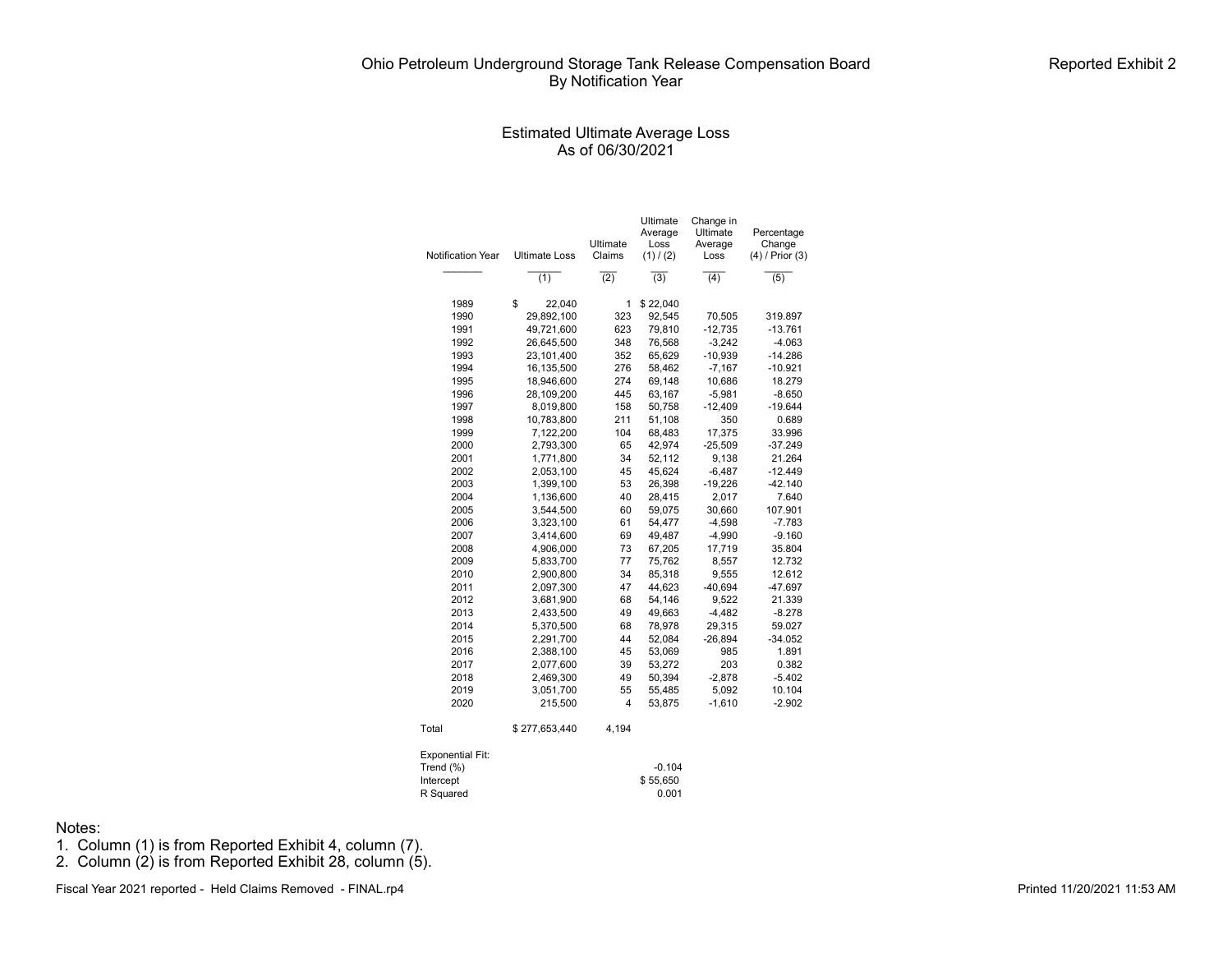## Ratio of Ultimate Loss to Ultimate Gross Face Value As of 06/30/2021

|                   |               | Ultimate          |           |
|-------------------|---------------|-------------------|-----------|
|                   | Ultimate      | Gross             | Ratio     |
| Notification Year | Loss          | <b>Face Value</b> | (1) / (2) |
|                   | (1)           | (2)               | (3)       |
|                   |               |                   |           |
| 1989              | \$<br>22,040  | \$<br>38,000      | 0.580     |
| 1990              | 29,892,100    | 47,708,000        | 0.627     |
| 1991              | 49,721,600    | 79,589,000        | 0.625     |
| 1992              | 26,645,500    | 43,940,000        | 0.606     |
| 1993              | 23,101,400    | 38,758,000        | 0.596     |
| 1994              | 16,135,500    | 29,225,000        | 0.552     |
| 1995              | 18,946,600    | 31,866,000        | 0.595     |
| 1996              | 28,109,200    | 48,204,000        | 0.583     |
| 1997              | 8,019,800     | 12,968,000        | 0.618     |
| 1998              | 10,783,800    | 20,205,000        | 0.534     |
| 1999              | 7,122,200     | 11,942,000        | 0.596     |
| 2000              | 2,793,300     | 5,349,000         | 0.522     |
| 2001              | 1,771,800     | 4,562,000         | 0.388     |
| 2002              | 2,053,100     | 4,783,000         | 0.429     |
| 2003              | 1,399,100     | 3,933,000         | 0.356     |
| 2004              | 1,136,600     | 3,406,000         | 0.334     |
| 2005              | 3,544,500     | 7,366,000         | 0.481     |
| 2006              | 3,323,100     | 8,358,000         | 0.398     |
| 2007              | 3,414,600     | 8,130,000         | 0.420     |
| 2008              | 4,906,000     | 11,181,000        | 0.439     |
| 2009              | 5,833,700     | 11,705,000        | 0.498     |
| 2010              | 2,900,800     | 5,259,000         | 0.552     |
| 2011              | 2,097,300     | 5,291,000         | 0.396     |
| 2012              | 3,681,900     | 9,251,000         | 0.398     |
| 2013              | 2,433,500     | 7,174,000         | 0.339     |
| 2014              | 5,370,500     | 11,349,000        | 0.473     |
| 2015              | 2,291,700     | 6,756,000         | 0.339     |
| 2016              | 2,388,100     | 7,040,000         | 0.339     |
| 2017              | 2,077,600     | 5,796,000         | 0.358     |
| 2018              | 2,469,300     | 7,108,000         | 0.347     |
| 2019              | 3,051,700     | 8,696,000         | 0.351     |
| 2020              | 215,500       | 623,000           | 0.346     |
| Total             | \$277,653,440 | \$507,559,000     | 0.547     |

Notes:

1. Column (1) is from Reported Exhibit 4, column (7).

2. Column (2) is from Reported Exhibit 16, column (4).

Fiscal Year 2021 reported - Held Claims Removed - FINAL.rp4 **Printed 11/20/2021 11:53 AM**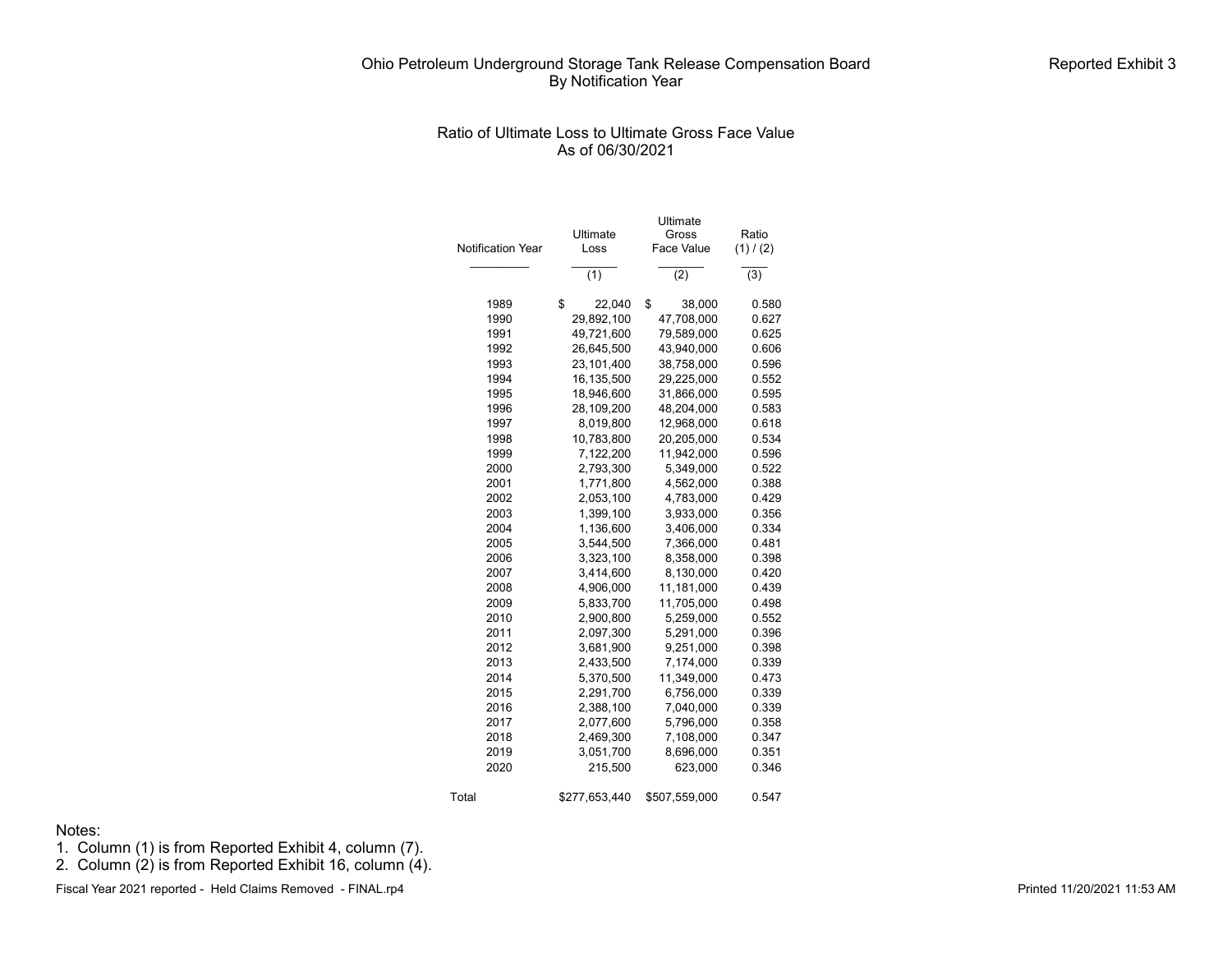#### Comparison of Ultimate Loss Estimates As of 06/30/2021

| Notification Year | Paid Loss<br>Development | Average<br>Loss         | Bornhuetter-<br>Ferguson<br>Using<br>Average<br>Loss and<br>Paid Loss | Ultimate<br>Loss<br>Based on<br>Ultimate<br>Face<br>Value<br>Less<br><b>Disallowed</b><br>Costs<br>Less<br>Deductible<br>Recoveries | Bornhuetter-<br>Ferguson<br>Using<br>Gross<br>Face<br>Value and<br>Paid Loss | Straight<br>Average    | Ultimate<br>Loss        |
|-------------------|--------------------------|-------------------------|-----------------------------------------------------------------------|-------------------------------------------------------------------------------------------------------------------------------------|------------------------------------------------------------------------------|------------------------|-------------------------|
|                   | (1)                      | (2)                     | (3)                                                                   | (4)                                                                                                                                 | (5)                                                                          | (6)                    | (7)                     |
| 1989              | \$<br>22,260             | \$<br>22,040            | S<br>22,258                                                           | \$<br>22,327                                                                                                                        | \$<br>22,261                                                                 | \$<br>22,229           | \$<br>22,040            |
| 1990              | 30,104,928               | 29,716,000              | 30,097,737                                                            | 29,484,975                                                                                                                          | 30,093,465                                                                   | 29,899,421             | 29,892,100              |
| 1991              | 50,378,627               | 48,594,000              | 50,329,493                                                            | 48,508,063                                                                                                                          | 50,327,127                                                                   | 49,627,462             | 49,721,600              |
| 1992              | 26,919,150               | 26,448,000              | 26,902,363                                                            | 26,142,542                                                                                                                          | 26,891,480                                                                   | 26,660,707             | 26,645,500              |
| 1993              | 23,638,390               | 22,528,000              | 23,591,088                                                            | 22.138.570                                                                                                                          | 23,574,498                                                                   | 23,094,109             | 23,101,400              |
| 1994              | 16,343,655               | 16,008,000              | 16,326,339                                                            | 15,766,420                                                                                                                          | 16,313,877                                                                   | 16,151,658             | 16,135,500              |
| 1995              | 19,389,924               | 18,632,000              | 19,342,958                                                            | 18,181,784                                                                                                                          | 19,315,059                                                                   | 18,972,345             | 18,946,600              |
| 1996              | 28,645,704               | 27,590,000              | 28,570,059                                                            | 27,214,532                                                                                                                          | 28,543,156                                                                   | 28,112,690             | 28,109,200              |
| 1997<br>1998      | 8,140,592                | 8.058.000<br>10,339,000 | 8.133.933                                                             | 7,811,456                                                                                                                           | 8,114,057                                                                    | 8,051,608              | 8.019.800<br>10,783,800 |
| 1999              | 11,012,132<br>7,028,538  | 6,968,000               | 10,949,956<br>7,022,442                                               | 10,441,944<br>7,289,397                                                                                                             | 10,959,465<br>7,054,805                                                      | 10,740,499             | 7,122,200               |
| 2000              | 3,015,701                | 2,665,000               | 2,975,979                                                             | 2,451,982                                                                                                                           | 2,951,851                                                                    | 7,072,637<br>2,812,102 | 2,793,300               |
| 2001              | 1,853,828                | 1,768,000               | 1,842,819                                                             | 1,645,605                                                                                                                           | 1,827,121                                                                    | 1,787,475              | 1,771,800               |
| 2002              | 2,168,235                | 1,935,000               | 2,131,447                                                             | 1,901,721                                                                                                                           | 2,126,198                                                                    | 2,052,520              | 2,053,100               |
| 2003              | 1,425,122                | 1,325,000               | 1,406,546                                                             | 1,374,977                                                                                                                           | 1,415,819                                                                    | 1,389,493              | 1,399,100               |
| 2004              | 1,258,341                | 1,120,000               | 1.229.119                                                             | 980.928                                                                                                                             | 1.199.742                                                                    | 1,157,626              | 1.136.600               |
| 2005              | 4,414,299                | 3,120,000               | 4,074,660                                                             | 2,616,403                                                                                                                           | 3,942,511                                                                    | 3,633,575              | 3,544,500               |
| 2006              | 4,255,046                | 3,599,000               | 4,065,445                                                             | 3,323,141                                                                                                                           | 3,985,721                                                                    | 3,845,671              | 3,323,100               |
| 2007              | 4,526,933                | 3,519,000               | 4,196,272                                                             | 3,414,600                                                                                                                           | 4,162,022                                                                    | 3,963,766              | 3,414,600               |
| 2008              | 6,236,381                | 4,380,000               | 5,568,339                                                             | 3.792.774                                                                                                                           | 5.357.018                                                                    | 5.066.902              | 4,906,000               |
| 2009              | 8,289,046                | 4,774,000               | 6,921,613                                                             | 3,970,523                                                                                                                           | 6,609,042                                                                    | 6,112,845              | 5,833,700               |
| 2010              | 4,537,799                | 2,210,000               | 3,549,650                                                             | 1,783,937                                                                                                                           | 3,368,786                                                                    | 3,090,034              | 2,900,800               |
| 2011              | 3,017,778                | 2,773,000               | 2,894,074                                                             | 1,794,792                                                                                                                           | 2,399,713                                                                    | 2,575,871              | 2,097,300               |
| 2012              | 5,599,175                | 3,876,000               | 4,637,566                                                             | 3,138,087                                                                                                                           | 4,225,778                                                                    | 4,295,321              | 3,681,900               |
| 2013              | 4,512,439                | 2,793,000               | 3,469,727                                                             | 2,433,536                                                                                                                           | 3,251,738                                                                    | 3,292,088              | 2,433,500               |
| 2014              | 12,459,835               | 4,012,000               | 6,996,129                                                             | 3,849,762                                                                                                                           | 6,891,201                                                                    | 6,841,786              | 5,370,500               |
| 2015              | 5,668,759                | 2,596,000               | 3,544,101                                                             | 2,291,743                                                                                                                           | 3,333,723                                                                    | 3,486,865              | 2,291,700               |
| 2016              | 6,467,096                | 2,700,000               | 3,676,476                                                             | 2,388,081                                                                                                                           | 3,445,410                                                                    | 3,735,413              | 2,388,100               |
| 2017              | 2,208,010                | 2,262,000               | 2,250,943                                                             | 1,966,096                                                                                                                           | 2,015,638                                                                    | 2,140,537              | 2,077,600               |
| 2018              | 1,853,994                | 2,793,000               | 2,662,930                                                             | 2,411,147                                                                                                                           | 2,333,971                                                                    | 2,411,008              | 2,469,300               |
| 2019              | 3,939,255                | 3,135,000               | 3,188,980                                                             | 2,949,822                                                                                                                           | 3,016,231                                                                    | 3,245,858              | 3,051,700               |
| 2020              |                          | 228,000                 | 225,822                                                               | 211,332                                                                                                                             | 209,313                                                                      | 174,893                | 215,500                 |
| Total             | \$309,330,972            | \$272,486,040           | \$292,797,263                                                         | \$263,692,999                                                                                                                       | \$289,277,797                                                                | \$285,517,014          | \$277,653,440           |

#### Notes:

- 1. Column (1) is from Reported Exhibit 5, column (4).
- 2. Column (2) is from Reported Exhibit 8, column (3).
- 3. Column (3) is from Reported Exhibit 9, column (10).
- 4. Column  $\hat{A}$ ) is from Reported Exhibit 12, column  $\hat{A}$ ).
- 5. Column (5) is from Reported Exhibit 13, column (10).

6. Selected ultimate loss in column (7) is based on a rounded average of columns (3), (4) and (5) for notification years 1990 - 2005, 2008 - 2010, and 2017 - 2020; for notification years 2006, 2007, 2013, 2015 and 2016 the selection is based on column (4); for notification years 2011, 2012, and 2014 the selection is based on the average of columns (4) and (5); and for notification year 1989 the actual paid loss was used.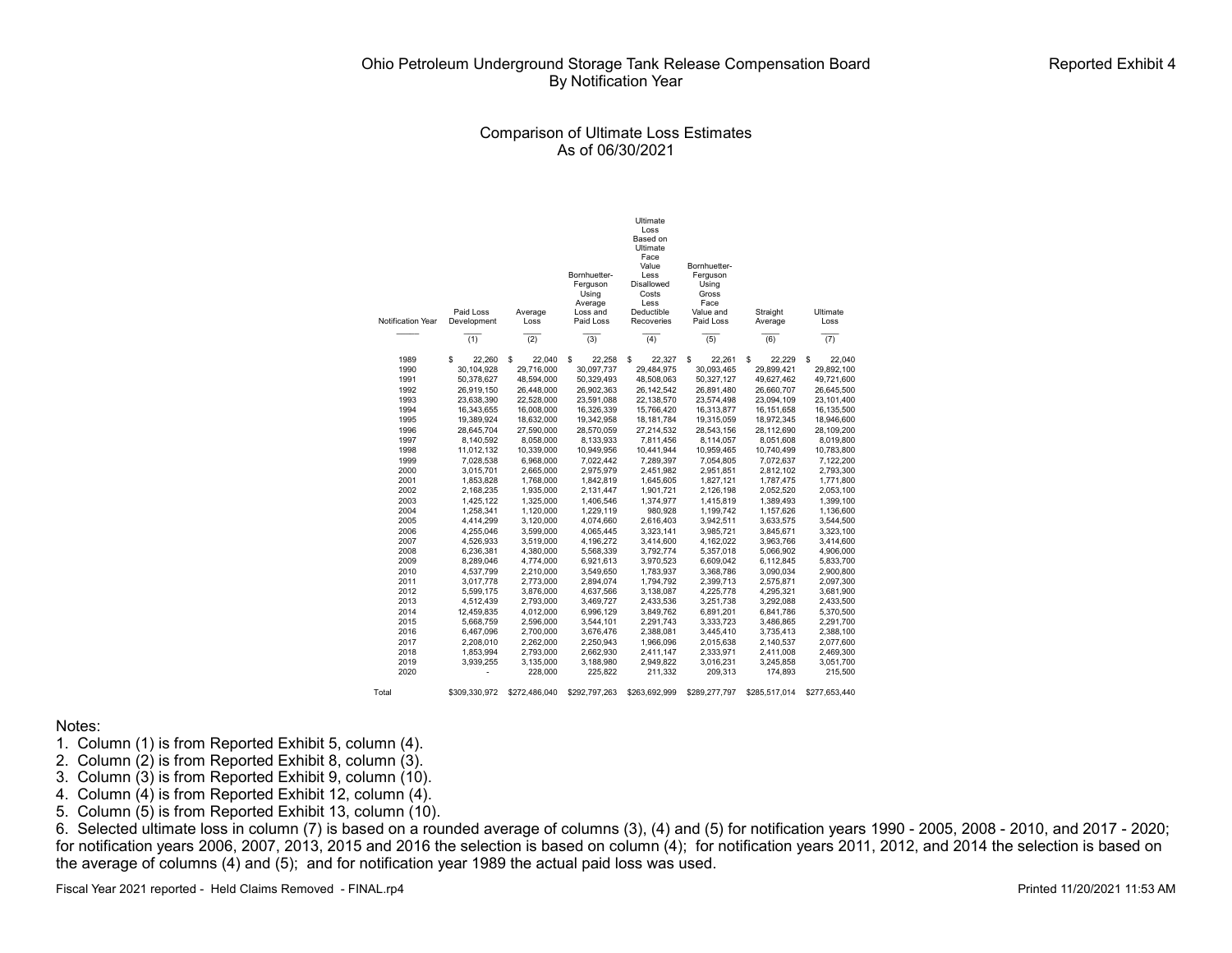# Ultimate Loss Based on Paid Loss Development As of 06/30/2021

| <b>Notification Year</b> | Cumulative<br>Paid Loss | Selected<br>Development<br>Factors | Cumulative<br>Development<br>Factors | Ultimate<br>Loss<br>$(1) \times (3)$ |
|--------------------------|-------------------------|------------------------------------|--------------------------------------|--------------------------------------|
|                          | (1)                     | (2)                                | (3)                                  | (4)                                  |
| 1989                     | \$<br>22,040            | 1.010                              | 1.010                                | \$<br>22,260                         |
| 1990                     | 29,548,265              | 1.009                              | 1.019                                | 30,104,928                           |
| 1991                     | 48,991,614              | 1.009                              | 1.028                                | 50,378,627                           |
| 1992                     | 25,960,048              | 1.008                              | 1.037                                | 26,919,150                           |
| 1993                     | 22,631,404              | 1.007                              | 1.044                                | 23,638,390                           |
| 1994                     | 15,500,518              | 1.009                              | 1.054                                | 16,343,655                           |
| 1995                     | 18,188,378              | 1.011                              | 1.066                                | 19,389,924                           |
| 1996                     | 26,593,144              | 1.010                              | 1.077                                | 28,645,704                           |
| 1997                     | 7,484,291               | 1.010                              | 1.088                                | 8,140,592                            |
| 1998                     | 9,994,955               | 1.013                              | 1.102                                | 11,012,132                           |
| 1999                     | 6,320,801               | 1.009                              | 1.112                                | 7,028,538                            |
| 2000                     | 2,674,127               | 1.014                              | 1.128                                | 3,015,701                            |
| 2001                     | 1,616,051               | 1.017                              | 1.147                                | 1,853,828                            |
| 2002                     | 1,826,237               | 1.035                              | 1.187                                | 2,168,235                            |
| 2003                     | 1,160,717               | 1.034                              | 1.228                                | 1,425,122                            |
| 2004                     | 992,540                 | 1.033                              | 1.268                                | 1,258,341                            |
| 2005                     | 3,255,938               | 1.069                              | 1.356                                | 4,414,299                            |
| 2006                     | 3,025,315               | 1.037                              | 1.406                                | 4,255,046                            |
| 2007                     | 3,041,832               | 1.058                              | 1.488                                | 4,526,933                            |
| 2008                     | 3,992,140               | 1.050                              | 1.562                                | 6,236,381                            |
| 2009                     | 5,064,419               | 1.048                              | 1.637                                | 8,289,046                            |
| 2010                     | 2,611,507               | 1.062                              | 1.738                                | 4,537,799                            |
| 2011                     | 1,492,673               | 1.164                              | 2.022                                | 3,017,778                            |
| 2012                     | 2,474,585               | 1.119                              | 2.263                                | 5,599,175                            |
| 2013                     | 1,775,979               | 1.123                              | 2.541                                | 4,512,439                            |
| 2014                     | 4,401,336               | 1.114                              | 2.831                                | 12,459,835                           |
| 2015                     | 1,749,098               | 1.145                              | 3.241                                | 5,668,759                            |
| 2016                     | 1,676,349               | 1.190                              | 3.858                                | 6,467,096                            |
| 2017                     | 452,187                 | 1.266                              | 4.883                                | 2,208,010                            |
| 2018                     | 256,813                 | 1.478                              | 7.219                                | 1,853,994                            |
| 2019                     | 264,394                 | 2.064                              | 14.899                               | 3,939,255                            |
| 2020                     |                         | 7.028                              | 104.706                              |                                      |
| Total                    | \$255,039,695           |                                    |                                      | \$309,330,972                        |

Notes:

1. Paid loss in column (1) is estimated using values available at April 30, 2021.

2. Development factors in columns (2) and (3) are selected in Reported Exhibit 7.

Fiscal Year 2021 reported - Held Claims Removed - FINAL.rp4 **Printed 11/20/2021 11:53 AM**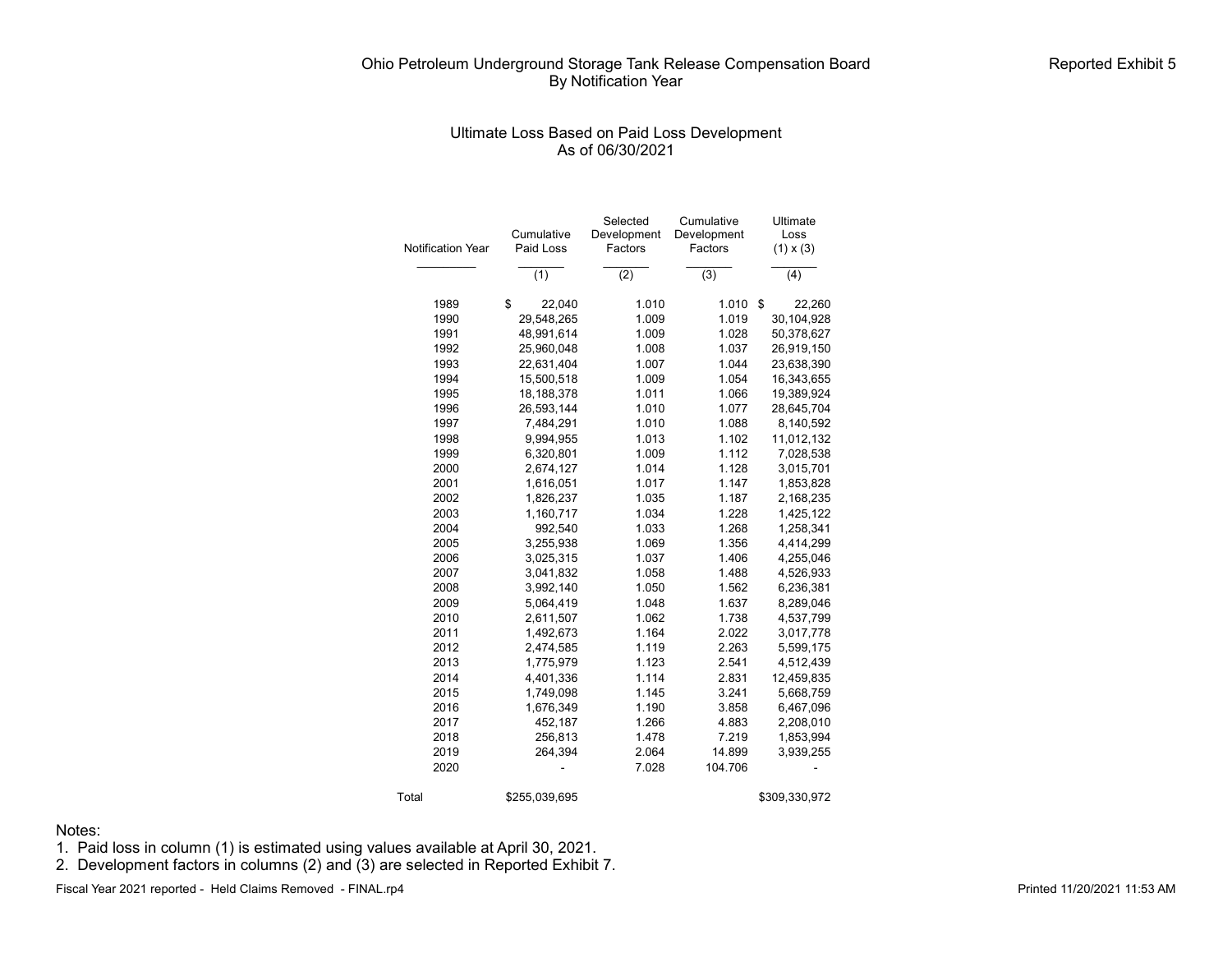#### Paid Loss As of 06/30/2021

| Notification Year |                |         |                                   |         |                                                   |                                         |         |                 |         |                                                                                                                                                                                                           |         |         |                 |         |         |                           |         |                                         |                 |         |         |         |         |         |         |         |         |         |                 |        |         |          |
|-------------------|----------------|---------|-----------------------------------|---------|---------------------------------------------------|-----------------------------------------|---------|-----------------|---------|-----------------------------------------------------------------------------------------------------------------------------------------------------------------------------------------------------------|---------|---------|-----------------|---------|---------|---------------------------|---------|-----------------------------------------|-----------------|---------|---------|---------|---------|---------|---------|---------|---------|---------|-----------------|--------|---------|----------|
| 1989              | $\Omega$       |         | $0$ 12.000                        | 10.040  | $\Omega$                                          |                                         |         |                 |         |                                                                                                                                                                                                           |         |         |                 |         |         |                           |         |                                         |                 |         |         |         |         |         |         |         |         |         |                 |        |         | $\Omega$ |
| 1990              |                |         |                                   |         |                                                   |                                         |         |                 |         | 12.581 4.579.384 2.292.209 3.016.367 1.986.216 1.987.037 1.726.236 1.251.497 935.901 1.130.383 998.129 1.340.440 896.642 605.459 1.139.992 1.070.421                                                      |         |         |                 |         |         |                           |         | 453.657 838.545 354.919 480.532 313.306 |                 |         |         | 244.357 | 184.622 | 373.438 | 154.964 | 309.220 | 281.009 | 202.880 | 131.481         | 83,870 | 172.568 |          |
| 1991              |                |         |                                   |         |                                                   |                                         |         |                 |         | 1.489.080 2.269.827 3.910.687 3.726.186 3.995.865 4.414.741 4.091.423 2.542.295 2.040.694 2.055.067 1.650.284 1.943.494 1.460.518 1.700.451 1.761.191 1.639.565 455.341 1.244.550 834.272 600.381 547.600 |         |         |                 |         |         |                           |         |                                         |                 |         |         | 258.416 | 255.757 | 652.051 | 792.245 | 494.682 | 568.992 | 429.647 | 597.478 568.832 |        |         |          |
| 1992              |                |         |                                   |         |                                                   |                                         |         |                 |         | 245.967 2.065.236 2.769.858 3.938.737 2.154.469 1.896.197 1.320.402 891.869 891.611 1.081.006 559.977 1.303.570 714.110 1.259.312 691.444 814.645 1.000.206 198.111 585.795 168.995 493.255               |         |         |                 |         |         |                           |         |                                         |                 |         |         | 142.574 | 273.318 | 135.661 | 141.060 | 115.053 | 48.353  | 38.838  | 20.419          |        |         |          |
| 1993              |                |         |                                   |         |                                                   |                                         |         |                 |         | 162.107 1.573.898 1.453.998 1.886.065 1.942.300 935.737 972.882 1.890.742 743.008 1.261.592 785.567 938.927 705.173 1.395.179 525.248                                                                     |         |         |                 |         |         | 574.699                   | 683.680 | 344.800                                 | 579.498         | 233,966 | 299.536 | 424.065 | 316.673 | 373.054 | 446 478 | 282.381 | 463.635 | 436.513 |                 |        |         |          |
| 1994              |                |         |                                   |         |                                                   |                                         |         |                 |         | 20.241 1.439.526 1.834.364 1.144.667 1.293.737 662.192 766.610 758.774 696.533 549.255 714.856 709.591                                                                                                    |         |         | 640.587 516.700 |         | 697.660 | 293.147 454.551           |         | 380.113                                 | 139,870         | 300.505 | 255.992 | 170.972 | 154,814 | 410.452 | 117.531 | 241.377 | 135,904 |         |                 |        |         |          |
| 1995              |                |         |                                   |         |                                                   |                                         |         |                 |         | 232.842 1.248.543 1.870.339 1.524.669 1.235.166 1.093.087 854.490 833.639 840.187 1.026.492 728.594 757.811 330.406 644.878                                                                               |         |         |                 |         | 535.950 | 182.885                   | 750.722 | 471.449                                 | 843.653         | 685.909 | 506.348 | 403.927 | 219.624 | 149.730 | 71.098  | 145,940 |         |         |                 |        |         |          |
| 1996              |                |         |                                   |         |                                                   |                                         |         |                 |         | 595,657 1,822,967 2,202,874 2,099,868 1,950,242 1,563,698 1,245,057 1,229,562 1,835,393 1,523,620 1,258,080 1,067,963 1,406,599 982,901                                                                   |         |         |                 |         |         | 758.271 806.176 1.320.577 |         | 869.714                                 | 657.246         | 536.384 | 204.149 | 199,290 | 176,519 | 93,950  | 186,386 |         |         |         |                 |        |         |          |
| 1997              |                |         |                                   |         | 149.129 913.347 1.148.545 365.049 510.358 434.607 |                                         |         |                 |         | 407.805 321.715 317.449 180.315 342.832 419.408 247.475 271.272 178.729                                                                                                                                   |         |         |                 |         |         | 283.178                   | 206.721 | 336,348                                 | 162.910         | 127.787 | 59.828  | 26.042  | 56.292  | 17.149  |         |         |         |         |                 |        |         |          |
| 1998              |                |         | 65.987 1.081.129 554.853          |         | 604.679 456.741 427.526                           |                                         | 464.726 |                 |         | 203.843 597.547 500.387 687.571 414.646 222.901                                                                                                                                                           |         |         |                 | 201.585 | 366,008 | 308.302                   | 563.574 | 527.182                                 | 294.776 485.022 |         | 474.318 | 221.624 | 270.029 |         |         |         |         |         |                 |        |         |          |
| 1999              |                |         | 105.513 897.046 960.160           | 483.419 | 533.123                                           | 276.232                                 | 239.061 | 322,396         | 186,755 | 133,177                                                                                                                                                                                                   | 222.492 | 100.256 | 188,080         | 217.946 | 106.251 | 162.539                   | 324.067 | 164.939                                 | 133,291         | 148.126 | 87.377  | 328.553 |         |         |         |         |         |         |                 |        |         |          |
| 2000              |                |         | 0 124.387 462.400                 | 203.524 | 47.193                                            | 357.138                                 | 35.986  | 123.267         | 54.951  | 178,356                                                                                                                                                                                                   | 43.044  | 58.400  | 27.325          | 88.804  | 42.960  | 133.543                   | 250.295 | 127.154                                 | 116,719         | 77.817  | 120.865 |         |         |         |         |         |         |         |                 |        |         |          |
| 2001              |                | 46.067  | 63.586                            | 214.574 | 72.783                                            | 28.424                                  | 200.703 | 86.773          | 114.038 | 116,800                                                                                                                                                                                                   | 63.454  | 36,749  | 72.337          | 73,808  | 48,596  | 135,777                   | 108,354 | 58.065                                  | 61.835          | 13.326  |         |         |         |         |         |         |         |         |                 |        |         |          |
| 2002              |                | 19,855  | 265.426                           | 61.376  | 92.214                                            | 10.232                                  | 13.789  | 365.052         | 83.197  | 251,892                                                                                                                                                                                                   | 175,354 | 97.219  | 71.753          | 63.144  | 77.908  | 18,574                    | 4.740   | 3.186                                   | 151,326         |         |         |         |         |         |         |         |         |         |                 |        |         |          |
| 2003              |                | 78.191  | 52.753                            | 73.276  | 62.170                                            | 62.115                                  | 164,703 | 177.146         | 173.252 | 26.673                                                                                                                                                                                                    | 99.948  | 67.182  | 11.068          | 8.324   | 24.547  | 10.336                    | 60.875  | 8.160                                   |                 |         |         |         |         |         |         |         |         |         |                 |        |         |          |
| 2004              | 2.796          | 18.341  | 151.879                           | 156,366 | 80,890                                            | 64.383                                  | 58.125  | 224.135         | 9.332   | 31.178                                                                                                                                                                                                    | 35,701  | 7.264   | 68,700          | 24.978  | 22,394  | 19.528                    | 16.551  |                                         |                 |         |         |         |         |         |         |         |         |         |                 |        |         |          |
| 2005              |                |         | 0 214.346 278.048                 | 269.946 | 53,212                                            | 216,329                                 | 49.674  | 326,639         |         | 127.866 316.330                                                                                                                                                                                           | 178.636 | 211.685 | 255,502         | 110.341 | 233.750 | 413.635                   |         |                                         |                 |         |         |         |         |         |         |         |         |         |                 |        |         |          |
| 2006              | 13.674         | 88.961  | 239.996                           | 391.578 | 160.465                                           | 161.876                                 | 157.601 | 282.939         |         | 531.422 214.428                                                                                                                                                                                           | 258.786 | 104.848 | 50.293          | 209.732 | 158,716 |                           |         |                                         |                 |         |         |         |         |         |         |         |         |         |                 |        |         |          |
| 2007              | 19.955         | 63.102  | 322.685                           | 117.950 | 470.926                                           | 223.422 278.592 374.576 283.774 295.291 |         |                 |         |                                                                                                                                                                                                           | 268.565 | 53.210  | 29.356          | 240.427 |         |                           |         |                                         |                 |         |         |         |         |         |         |         |         |         |                 |        |         |          |
| 2008              | $^{\circ}$     | 41.447  | 295.182                           | 310.205 | 155,831                                           | 311.977 555.210 448.132 433.399         |         |                 |         | 512.060 411.070                                                                                                                                                                                           |         | 291.463 | 226.164         |         |         |                           |         |                                         |                 |         |         |         |         |         |         |         |         |         |                 |        |         |          |
| 2009              |                | 930.963 | 220.014                           | 659.878 | 163.164                                           | 366,990                                 | 374.883 | 441.674         | 319,446 | 289.341 945.653                                                                                                                                                                                           |         | 352.412 |                 |         |         |                           |         |                                         |                 |         |         |         |         |         |         |         |         |         |                 |        |         |          |
| 2010              |                | 151.463 | 143.072                           |         | 362.574 514.228 267.573                           |                                         | 354.917 | 166,783         | 183,584 | 134.128 333.185                                                                                                                                                                                           |         |         |                 |         |         |                           |         |                                         |                 |         |         |         |         |         |         |         |         |         |                 |        |         |          |
| 2011              |                | 565     | 633.515                           | 90.118  | 116.474 142.635                                   |                                         | 168.905 | 149.292         | 113,089 | 78.081                                                                                                                                                                                                    |         |         |                 |         |         |                           |         |                                         |                 |         |         |         |         |         |         |         |         |         |                 |        |         |          |
| 2012              |                | 20.225  | 464.723                           | 98.262  |                                                   | 590.942 372.656 241.426                 |         | 253.218 433.133 |         |                                                                                                                                                                                                           |         |         |                 |         |         |                           |         |                                         |                 |         |         |         |         |         |         |         |         |         |                 |        |         |          |
| 2013              | $\Omega$       | 267.838 | 390,887                           | 318,408 |                                                   | 290.593 211.971 124.828                 |         | 171.454         |         |                                                                                                                                                                                                           |         |         |                 |         |         |                           |         |                                         |                 |         |         |         |         |         |         |         |         |         |                 |        |         |          |
| 2014              |                |         | 9.968 535.145 729.731             |         |                                                   | 967.018 587.155 794.129 778.190         |         |                 |         |                                                                                                                                                                                                           |         |         |                 |         |         |                           |         |                                         |                 |         |         |         |         |         |         |         |         |         |                 |        |         |          |
| 2015              | 10.951         |         | 282.782 836.768                   |         | 178.909 132.970 306.719                           |                                         |         |                 |         |                                                                                                                                                                                                           |         |         |                 |         |         |                           |         |                                         |                 |         |         |         |         |         |         |         |         |         |                 |        |         |          |
| 2016              |                |         | 0 260.567 821.936 364.521 229.325 |         |                                                   |                                         |         |                 |         |                                                                                                                                                                                                           |         |         |                 |         |         |                           |         |                                         |                 |         |         |         |         |         |         |         |         |         |                 |        |         |          |
| 2017              | 10.651         |         | 90,417 191,195 159,924            |         |                                                   |                                         |         |                 |         |                                                                                                                                                                                                           |         |         |                 |         |         |                           |         |                                         |                 |         |         |         |         |         |         |         |         |         |                 |        |         |          |
| 2018              | $\overline{0}$ |         | 65.039 191.774                    |         |                                                   |                                         |         |                 |         |                                                                                                                                                                                                           |         |         |                 |         |         |                           |         |                                         |                 |         |         |         |         |         |         |         |         |         |                 |        |         |          |
| 2019              | $\Omega$       | 264,394 |                                   |         |                                                   |                                         |         |                 |         |                                                                                                                                                                                                           |         |         |                 |         |         |                           |         |                                         |                 |         |         |         |         |         |         |         |         |         |                 |        |         |          |
| 2020              |                |         |                                   |         |                                                   |                                         |         |                 |         |                                                                                                                                                                                                           |         |         |                 |         |         |                           |         |                                         |                 |         |         |         |         |         |         |         |         |         |                 |        |         |          |

Note: Paid loss is estimated using values available at April 30, 2021.

#### Cumulative Paid Loss As of 06/30/2021

Notification Year 12 24 36 48 60 72 84 96 108 120 132 144 156 168 180 192 204 216 228 240 252 264 276 288 300 312 324 336 348 360 372 384 1990 1991 1993<br>1994 1996<br>1995 1998<br>1998 1999<br>2000 2004<br>2006 2006<br>2006 2006<br>2011<br>2011<br>2014<br>2014<br>2014<br>2014<br>2017 0 0 12,000 22,040 22,040 22,040 22,040 22,040 22,040 22,040 22,040 22,040 22,040 22,040 22,040 22,040 22,040 22,040 22,040 22,040 22,040 22,040 22,040 22,040 22,040 22,040 22,040 22,040 22,040 22,040 22,040 22,040 12,581 4,591,965 6,884,174 9,900,541 11,886,757 13,873,795 15,600,031 16,851,528 17,787,429 18,917,811 19,915,940 21,256,380 22,153,022 22,758,481 23,898,473 24,968,894 25,422,551 26,261,096 26,616,015 27,096,547 27,409,853 27,654,211 27,838,833 28,212,271 28,367,235 28,676,455 28,957,465 29,160,345 29,291,826 29,375,697 29,548,265 1,489,080 3,758,907 7,669,594 11,395,780 15,391,645 19,806,386 23,897,809 26,440,104 28,480,798 30,535,865 32,186,149 34,129,643 35,590,161 37,290,613 39,051,804 40,691,368 41,146,709 42,391,260 43,225,532 43,825,913 44,373,513 44,631,929 44,887,686 45,539,737 46,331,983 46,826,664 47,395,656 47,825,304 48,422,781 48,991,614 245,967 2,311,203 5,081,061 9,019,798 11,174,266 13,070,463 14,390,865 15,282,734 16,174,345 17,255,351 17,815,328 19,118,898 19,833,008 21,092,320 21,783,764 22,598,409 23,598,615 23,796,726 24,382,522 24,551,516 25,044,771 25,187,345 25,460,663 25,596,325 25,737,385 25,852,438 25,900,791 25,939,629 25,960,048  $\begin{smallmatrix} 120,0000&0&0.100,0000&0.100,0000&0.100,0000&0.100,0000&0.100,0000&0.100,0000&0.100,0000&0.100,0000&0.100,0000&0.100,0000&0.100,0000&0.100,0000&0.100,0000&0.100,0000&0.100,0000&0.100,0000&0.100,0000&0.100,0000&0.10$ 0 565 634,080 724,197 840,672 983,307 1,152,212 1,301,504 1,414,592 1,492,673 0 20,225 484,948 583,211 1,174,152 1,546,809 1,788,235 2,041,452 2,474,585 0 267,838 658,725 977,133 1,267,726 1,479,697 1,604,525 1,775,979 9,968 545,113 1,274,844 2,241,862 2,829,017 3,623,146 4,401,336 10,951 293,733 1,130,500 1,309,409 1,442,379 1,749,098 260,567 1,082,503 1,447,024 1,676,349 10,651 101,068 292,263 452,187 0 65,039 256,813 0 264,394 0

Note: Paid loss is estimated using values available at April 30, 2021.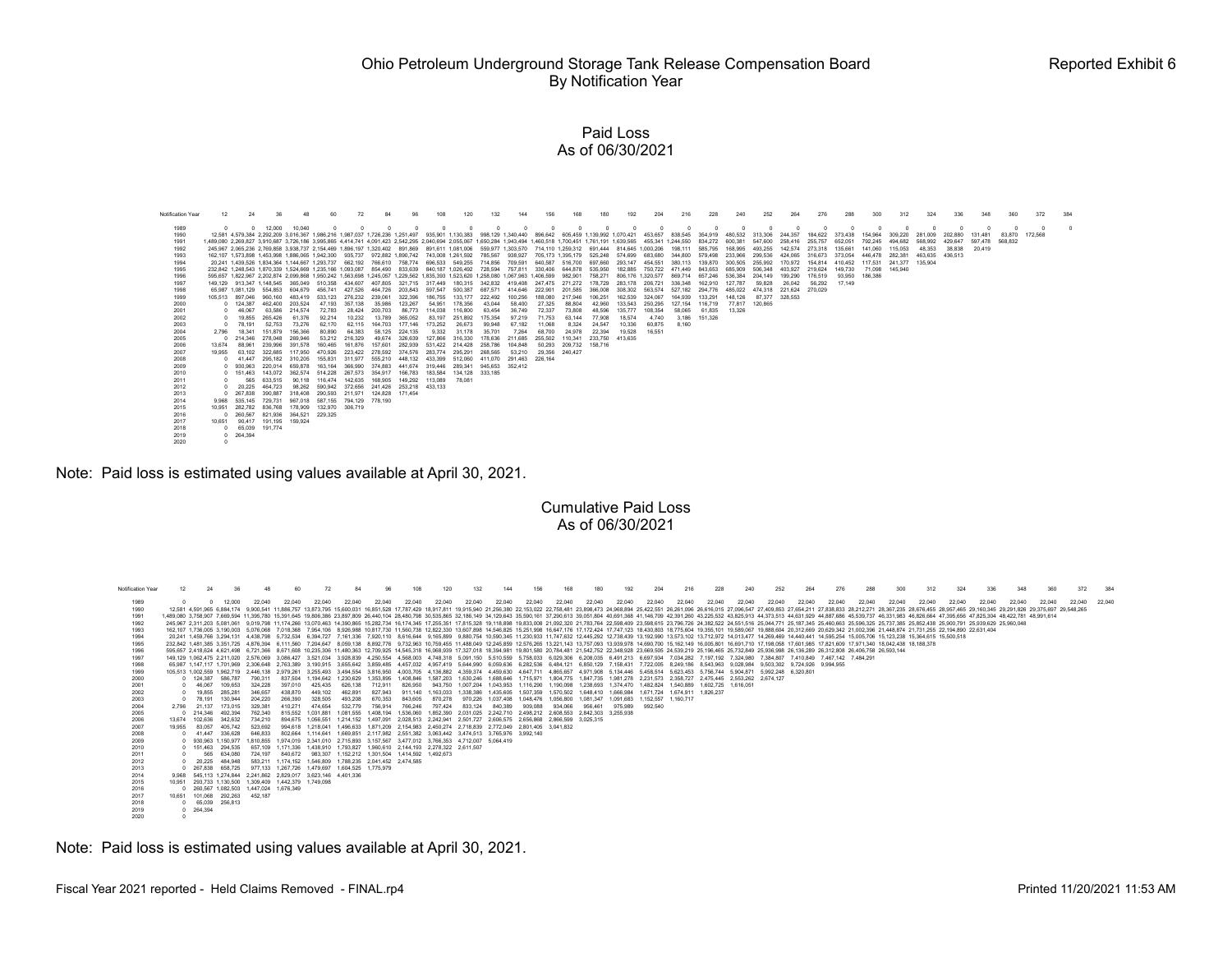#### Paid Loss Development As of 06/30/2021

| <b>Notification Year</b>                                                                                                                                                                                                                             | 12-24                                                                                                                                                                                                                                                                                      | 24-36                                                                                                                                                                                                                                                                          |                                                                                                                                                                                                                                                                   | 48-60                                                                                                                                                                                                                                                    | 60-72                                                                                                                                                                                                                                           | 72-84                                                                                                                                                                                                                                  | 84-96                                                                                                                                                                                                                         | 96-108                                                                                                                                                                                                               | 108-120                                                                                                                                                                                                     | 120-132                                                                                                                                                                                            | 132-144                                                                                                                                                                                   | 144-156                                                                                                                                                                          | 156-168                                                                                                                                                                 | 168-180                                                                                                                                                        | 180-192                                                                                                                                               | 192-204                                                                                                                                      | 204-216 216-228                                                                                                                     |                                                                                                                            | 228-240                                                                                                           | 240-252                                                                                                  | 252-264                                                                                         | 264-276                                                                                | 276-288                                                                       | 288-300                                                              | 300-312 312-324                                             |                                                    | 324-336                                   | 336-348                          | 348-360                 | 360-372                 | 372-384                 | 384-UI         |
|------------------------------------------------------------------------------------------------------------------------------------------------------------------------------------------------------------------------------------------------------|--------------------------------------------------------------------------------------------------------------------------------------------------------------------------------------------------------------------------------------------------------------------------------------------|--------------------------------------------------------------------------------------------------------------------------------------------------------------------------------------------------------------------------------------------------------------------------------|-------------------------------------------------------------------------------------------------------------------------------------------------------------------------------------------------------------------------------------------------------------------|----------------------------------------------------------------------------------------------------------------------------------------------------------------------------------------------------------------------------------------------------------|-------------------------------------------------------------------------------------------------------------------------------------------------------------------------------------------------------------------------------------------------|----------------------------------------------------------------------------------------------------------------------------------------------------------------------------------------------------------------------------------------|-------------------------------------------------------------------------------------------------------------------------------------------------------------------------------------------------------------------------------|----------------------------------------------------------------------------------------------------------------------------------------------------------------------------------------------------------------------|-------------------------------------------------------------------------------------------------------------------------------------------------------------------------------------------------------------|----------------------------------------------------------------------------------------------------------------------------------------------------------------------------------------------------|-------------------------------------------------------------------------------------------------------------------------------------------------------------------------------------------|----------------------------------------------------------------------------------------------------------------------------------------------------------------------------------|-------------------------------------------------------------------------------------------------------------------------------------------------------------------------|----------------------------------------------------------------------------------------------------------------------------------------------------------------|-------------------------------------------------------------------------------------------------------------------------------------------------------|----------------------------------------------------------------------------------------------------------------------------------------------|-------------------------------------------------------------------------------------------------------------------------------------|----------------------------------------------------------------------------------------------------------------------------|-------------------------------------------------------------------------------------------------------------------|----------------------------------------------------------------------------------------------------------|-------------------------------------------------------------------------------------------------|----------------------------------------------------------------------------------------|-------------------------------------------------------------------------------|----------------------------------------------------------------------|-------------------------------------------------------------|----------------------------------------------------|-------------------------------------------|----------------------------------|-------------------------|-------------------------|-------------------------|----------------|
| 1989<br>1990<br>1991<br>1992<br>1993<br>1994<br>1995<br>1996<br>1997<br>1998<br>1999<br>2000<br>2001<br>2002<br>2003<br>2004<br>2005<br>2006<br>2007<br>2008<br>2009<br>2010<br>2011<br>2012<br>2013<br>2014<br>2015<br>2016<br>2017<br>2018<br>2019 | 0.000<br>364.994<br>2.524<br>9.396<br>10.709<br>72.120<br>6.362<br>4.060<br>7.125<br>17.384<br>9.502<br>0.000<br>0.000<br>0.000<br>0.000<br>7.560<br>0.000<br>7.506<br>4.162<br>0.000<br>0.000<br>0.000<br>0.000<br>0.000<br>0.000<br>54.685<br>26.823<br>0.000<br>9.489<br>0.000<br>0.000 | 0.000<br>1.499<br>2.040<br>2.198<br>1.838<br>2.257<br>2.263<br>1.911<br>2.081<br>1.484<br>1.958<br>4.717<br>2.380<br>14.368<br>1.675<br>8.186<br>2.297<br>3.338<br>4.885<br>8.122<br>1.236<br>1.945<br>122.523<br>23.978<br>2.459<br>2.339<br>3.849<br>4.154<br>2.892<br>3.949 | 1.837<br>1.438<br>1.486<br>1.775<br>1.591<br>1.347<br>1.455<br>1.454<br>1.165<br>1.355<br>1.246<br>1.347<br>2.957<br>1.215<br>1.560<br>1.904<br>1.548<br>2.143<br>1.291<br>1.922<br>1.573<br>2.231<br>1.142<br>1.203<br>1.483<br>1.759<br>1.158<br>1.337<br>1.547 | 1.000<br>1.201<br>1.351<br>1.239<br>1.383<br>1.291<br>1.253<br>1.290<br>1.198<br>1.198<br>1.218<br>1.060<br>1.224<br>1.266<br>1.304<br>1.246<br>1.070<br>1.219<br>1.899<br>1.241<br>1.090<br>1.783<br>1.161<br>2.013<br>1.297<br>1.262<br>1.102<br>1.158 | 1.000<br>1.167<br>1.287<br>1.170<br>1.133<br>1.116<br>1.179<br>1.180<br>1.141<br>1.155<br>1.093<br>1.426<br>1.072<br>1.023<br>1.233<br>1.157<br>1.265<br>1.181<br>1.225<br>1.389<br>1.186<br>1.228<br>1.170<br>1.317<br>1.167<br>1.281<br>1.213 | 1.000<br>1.124<br>1.207<br>1.101<br>1.122<br>1.120<br>1.119<br>1.122<br>1.116<br>1.146<br>1.073<br>1.030<br>1.472<br>1.031<br>1.501<br>1.122<br>1.048<br>1.149<br>1.229<br>1,498<br>1.160<br>1.247<br>1.172<br>1.156<br>1.084<br>1.215 | 1.000<br>1.080<br>1.106<br>1.062<br>1.212<br>1.106<br>1.103<br>1.107<br>1.082<br>1.056<br>1.092<br>1.100<br>1.139<br>1.789<br>1.359<br>1.421<br>1.302<br>1.233<br>1.250<br>1.268<br>1.163<br>1.093<br>1.130<br>1.142<br>1.107 | 1.000<br>1.056<br>1.077<br>1.058<br>1.069<br>1.088<br>1.094<br>1.144<br>1.075<br>1.155<br>1.049<br>1.041<br>1.160<br>1.100<br>1.258<br>1.012<br>1.091<br>1.355<br>1.152<br>1.205<br>1.101<br>1.094<br>1.087<br>1.212 | 1.000<br>1.064<br>1.072<br>1.067<br>1.109<br>1.064<br>1.105<br>1.105<br>1.039<br>1.112<br>1.033<br>1.127<br>1.141<br>1.276<br>1.032<br>1.041<br>1.206<br>1.106<br>1.137<br>1.201<br>1.083<br>1.063<br>1.055 | 1.000<br>1.053<br>1.054<br>1.032<br>1.061<br>1.078<br>1.068<br>1.078<br>1.072<br>1.139<br>1.054<br>1.027<br>1.067<br>1.151<br>1.115<br>1.045<br>1.096<br>1.115<br>1.110<br>1.134<br>1.251<br>1.146 | 1.000<br>1.067<br>1.060<br>1.073<br>1.069<br>1.072<br>1.066<br>1.062<br>1.082<br>1.073<br>1.023<br>1.036<br>1.036<br>1.073<br>1.069<br>1.009<br>1.104<br>1.042<br>1.020<br>1.084<br>1.075 | 1.000<br>1.042<br>1.043<br>1.037<br>1.048<br>1.060<br>1.027<br>1.076<br>1.045<br>1.037<br>1.042<br>1.016<br>1.069<br>1.050<br>1.011<br>1.082<br>1.114<br>1.019<br>1.011<br>1.060 | 1.000<br>1.027<br>1.048<br>1.063<br>1.091<br>1.046<br>1.051<br>1.050<br>1.047<br>1.032<br>1.047<br>1.052<br>1.066<br>1.042<br>1.008<br>1.027<br>1.044<br>1.079<br>1.086 | 1.000<br>1.050<br>1.047<br>1.033<br>1.032<br>1.059<br>1.041<br>1.036<br>1.030<br>1.056<br>1.022<br>1.024<br>1.041<br>1.050<br>1.023<br>1.024<br>1.090<br>1.055 | 1.000<br>1.045<br>1.042<br>1.037<br>1.033<br>1.024<br>1.013<br>1.037<br>1.046<br>1.045<br>1.033<br>1.072<br>1.110<br>1.011<br>1.010<br>1.020<br>1.146 | 1.000<br>1.018<br>1.011<br>1.044<br>1.039<br>1.036<br>1.054<br>1.059<br>1.032<br>1.079<br>1.063<br>1.126<br>1.079<br>1.003<br>1.056<br>1.017 | 1.000<br>1.033<br>1.030<br>1.008<br>1.019<br>1.029<br>1.032<br>1.037<br>1.050<br>1.068<br>1.030<br>1.057<br>1.039<br>1.002<br>1.007 | 1.000<br>1.014<br>1.020<br>1.025<br>1.031<br>1.010<br>1.056<br>1.027<br>1.023<br>1.036<br>1.024<br>1.049<br>1.040<br>1.090 | 1.000<br>1.018<br>1.014<br>1.007<br>1.012<br>1.022<br>1.043<br>1.021<br>1.018<br>1.057<br>1.026<br>1.031<br>1.008 | 1.000<br>1.012<br>1.012<br>1.020<br>1.015<br>1 018<br>1.030<br>1.008<br>1.008<br>1.053<br>1.015<br>1.047 | 1.000<br>1.009<br>1.006<br>1.006<br>1.021<br>1.012<br>1.023<br>1.008<br>1.004<br>1.023<br>1.055 | 1.000<br>1.007<br>1.006<br>1.011<br>1.016<br>1.011<br>1.012<br>1.007<br>1.008<br>1.028 | 1.000<br>1.013<br>1.015<br>1.005<br>1.018<br>1.028<br>1.008<br>1.004<br>1.002 | 1.000<br>1.005<br>1.017<br>1.006<br>1.021<br>1.008<br>1.004<br>1.007 | 1.000<br>1.011<br>1.011<br>1.004<br>1.013<br>1.016<br>1.008 | 1.000<br>1.010<br>1.012<br>1.002<br>1.021<br>1.009 | 1.000<br>1.007<br>1.009<br>1.001<br>1.020 | 1.000<br>1.005<br>1.012<br>1.001 | 1.000<br>1.003<br>1.012 | 1.000<br>1.006          | 1.000                   |                |
| Average<br>3 Year Average<br>Volume Weighted Average<br>7 Year Volume                                                                                                                                                                                | 38,400<br>9.489<br>7.028                                                                                                                                                                                                                                                                   | 42.718<br>3.665<br>2.058                                                                                                                                                                                                                                                       | 1.568<br>1.347<br>1.477                                                                                                                                                                                                                                           | 1.286<br>1.174<br>1.272                                                                                                                                                                                                                                  | 1.191<br>1.220<br>1.192                                                                                                                                                                                                                         | 1.168<br>1.152<br>1.146                                                                                                                                                                                                                | 1.180<br>1.126<br>1.117                                                                                                                                                                                                       | 1.114<br>1.131<br>1.092                                                                                                                                                                                              | 1.097<br>1.067<br>1.085                                                                                                                                                                                     | 1.088<br>1.177<br>1.072                                                                                                                                                                            | 1.057<br>1.059<br>1.065                                                                                                                                                                   | 1.045<br>1.030<br>1.047                                                                                                                                                          | 1.048<br>1.070<br>1.051                                                                                                                                                 | 1.040<br>1.056<br>1.043                                                                                                                                        | 1.043<br>1.059<br>1.039                                                                                                                               | 1.045<br>1.025<br>1.037                                                                                                                      | 1.029<br>1.016<br>1.030                                                                                                             | 1.032<br>1.060<br>1.026                                                                                                    | 1.021<br>1.022<br>1.020                                                                                           | 1.020<br>1.038<br>1.017                                                                                  | 1.015<br>1.027<br>1.012                                                                         | 1.010<br>1.014<br>1.010                                                                | 1.010<br>1.005<br>1.012                                                       | 1.009<br>1.006<br>1.011                                              | 1.009<br>1.012<br>1.010                                     | 1.009<br>1.011<br>1.011                            | 1.007<br>1.010<br>1.009                   | 1.004<br>1.006<br>1.007          | 1.005<br>1.005<br>1.008 | 1.003<br>1.003<br>1.006 | 1.000<br>1.000<br>1.000 |                |
| Weighted Average Excluding<br>Last 1 Years                                                                                                                                                                                                           | 29,772                                                                                                                                                                                                                                                                                     | 3.308                                                                                                                                                                                                                                                                          | 1.383                                                                                                                                                                                                                                                             | 1.344                                                                                                                                                                                                                                                    | 1.233                                                                                                                                                                                                                                           | 1.204                                                                                                                                                                                                                                  | 1.173                                                                                                                                                                                                                         | 1.157                                                                                                                                                                                                                | 1.127                                                                                                                                                                                                       | 1.148                                                                                                                                                                                              | 1.059                                                                                                                                                                                     | 1.045                                                                                                                                                                            | 1.050                                                                                                                                                                   | 1.049                                                                                                                                                          | 1.041                                                                                                                                                 | 1.071                                                                                                                                        | 1.048                                                                                                                               | 1.029                                                                                                                      | 1.032                                                                                                             | 1.020                                                                                                    | 1.015                                                                                           | 1.011                                                                                  | 1.012                                                                         | 1.011                                                                | 1.011                                                       | 1.011                                              | 1.007                                     | 1.009                            | 1.003                   | 1.000                   |                         |                |
| 5 Year Volume<br>Weighted Average                                                                                                                                                                                                                    | 18.276                                                                                                                                                                                                                                                                                     | 3.190                                                                                                                                                                                                                                                                          | 1.448                                                                                                                                                                                                                                                             | 1.279                                                                                                                                                                                                                                                    | 1.242                                                                                                                                                                                                                                           | 1.184                                                                                                                                                                                                                                  | 1.131                                                                                                                                                                                                                         | 1.140                                                                                                                                                                                                                | 1.111                                                                                                                                                                                                       | 1.161                                                                                                                                                                                              | 1.066                                                                                                                                                                                     | 1.052                                                                                                                                                                            | 1.060                                                                                                                                                                   | 1.057                                                                                                                                                          | 1.077                                                                                                                                                 | 1.062                                                                                                                                        | 1.030                                                                                                                               | 1.039                                                                                                                      | 1.033                                                                                                             | 1.019                                                                                                    | 1.018                                                                                           | 1.012                                                                                  | 1.012                                                                         | 1.009                                                                | 1.010                                                       | 1.011                                              | 1.009                                     | 1.007                            | 1.008                   | 1.006                   | 1.000                   |                |
| 3 Year Volume<br>Weighted Average<br>5 Year Volume                                                                                                                                                                                                   | 9.489                                                                                                                                                                                                                                                                                      | 3.824                                                                                                                                                                                                                                                                          | 1.281                                                                                                                                                                                                                                                             | 1.190                                                                                                                                                                                                                                                    | 1.237                                                                                                                                                                                                                                           | 1.172                                                                                                                                                                                                                                  | 1.126                                                                                                                                                                                                                         | 1.138                                                                                                                                                                                                                | 1.071                                                                                                                                                                                                       | 1.186                                                                                                                                                                                              | 1.064                                                                                                                                                                                     | 1.033                                                                                                                                                                            | 1.070                                                                                                                                                                   | 1.065                                                                                                                                                          | 1.091                                                                                                                                                 | 1.022                                                                                                                                        | 1.016                                                                                                                               | 1.059                                                                                                                      | 1.024                                                                                                             | 1.039                                                                                                    | 1.025                                                                                           | 1.012                                                                                  | 1.005                                                                         | 1.006                                                                | 1.012                                                       | 1.010                                              | 1.009                                     | 1.007                            | 1.008                   | 1.006                   | 1.000                   |                |
| Weighted Average Excluding<br>Last 1 Years                                                                                                                                                                                                           | 18.276                                                                                                                                                                                                                                                                                     | 3.149                                                                                                                                                                                                                                                                          | 1.441                                                                                                                                                                                                                                                             | 1.313                                                                                                                                                                                                                                                    | 1.249                                                                                                                                                                                                                                           | 1.163                                                                                                                                                                                                                                  | 1.136                                                                                                                                                                                                                         | 1.123                                                                                                                                                                                                                | 1.119                                                                                                                                                                                                       | 1.164                                                                                                                                                                                              | 1.062                                                                                                                                                                                     | 1.048                                                                                                                                                                            | 1.050                                                                                                                                                                   | 1.058                                                                                                                                                          | 1.037                                                                                                                                                 | 1.069                                                                                                                                        | 1.033                                                                                                                               | 1.034                                                                                                                      | 1.035                                                                                                             | 1.017                                                                                                    | 1.014                                                                                           | 1.009                                                                                  | 1.013                                                                         | 1.010                                                                | 1.010                                                       | 1.011                                              | 1.007                                     | 1.009                            | 1.003                   | 1.000                   |                         |                |
| Volume Weighted Average<br><b>Excluding High/Low</b>                                                                                                                                                                                                 | 8.366                                                                                                                                                                                                                                                                                      | 2.064                                                                                                                                                                                                                                                                          | 1.478                                                                                                                                                                                                                                                             | 1.266                                                                                                                                                                                                                                                    | 1.190                                                                                                                                                                                                                                           | 1.145                                                                                                                                                                                                                                  | 1.114                                                                                                                                                                                                                         | 1.088                                                                                                                                                                                                                | 1.084                                                                                                                                                                                                       | 1.067                                                                                                                                                                                              | 1.064                                                                                                                                                                                     | 1.046                                                                                                                                                                            | 1.047                                                                                                                                                                   | 1.042                                                                                                                                                          | 1.037                                                                                                                                                 | 1.036                                                                                                                                        | 1.028                                                                                                                               | 1.025                                                                                                                      | 1.018                                                                                                             | 1.015                                                                                                    | 1.011                                                                                           | 1.009                                                                                  | 1.011                                                                         | 1.009                                                                | 1.010                                                       | 1.009                                              | 1.007                                     | 1.003                            | 1.003                   |                         |                         |                |
| 5 Year Volume<br>Weighted Average Excluding<br>High/Low                                                                                                                                                                                              | $-8.000$                                                                                                                                                                                                                                                                                   | 3.653                                                                                                                                                                                                                                                                          | 1.414                                                                                                                                                                                                                                                             | 1.237                                                                                                                                                                                                                                                    | 1.243                                                                                                                                                                                                                                           | 1.193                                                                                                                                                                                                                                  | 1.126                                                                                                                                                                                                                         | 1.129                                                                                                                                                                                                                | 1.092                                                                                                                                                                                                       | 1.132                                                                                                                                                                                              | 1.070                                                                                                                                                                                     | 1.048                                                                                                                                                                            | 1.057                                                                                                                                                                   | 1.048                                                                                                                                                          | 1.045                                                                                                                                                 | 1.054                                                                                                                                        | 1.029                                                                                                                               | 1.039                                                                                                                      | 1.023                                                                                                             | 1.017                                                                                                    | 1.016                                                                                           | 1.011                                                                                  | 1.010                                                                         | 1.007                                                                | 1.011                                                       | 1.011                                              | 1.007                                     | 1.003                            | 1.003                   |                         |                         |                |
| Inverse Power Curve                                                                                                                                                                                                                                  | 5.916                                                                                                                                                                                                                                                                                      | 2.370                                                                                                                                                                                                                                                                          | 1.649                                                                                                                                                                                                                                                             | 1.382                                                                                                                                                                                                                                                    | 1.253                                                                                                                                                                                                                                           | 1.181                                                                                                                                                                                                                                  | 1.136                                                                                                                                                                                                                         | 1.106                                                                                                                                                                                                                | 1.086                                                                                                                                                                                                       | 1.070                                                                                                                                                                                              | 1.059                                                                                                                                                                                     | 1.050                                                                                                                                                                            | 1.043                                                                                                                                                                   | 1.038                                                                                                                                                          | 1.033                                                                                                                                                 | 1.030                                                                                                                                        | 1.026                                                                                                                               | 1.024                                                                                                                      | 1.022                                                                                                             | 1.020                                                                                                    | 1.018                                                                                           | 1.016                                                                                  | 1.015                                                                         | 1.014                                                                | 1.013                                                       | 1.012                                              | 1.011                                     | 1.011                            | 1.010                   | 1.009                   | 1.009                   | 1.068          |
| Selected                                                                                                                                                                                                                                             | 7.028                                                                                                                                                                                                                                                                                      | 2.064                                                                                                                                                                                                                                                                          | 1.478                                                                                                                                                                                                                                                             | 1.266                                                                                                                                                                                                                                                    | 1.190                                                                                                                                                                                                                                           | 1.145                                                                                                                                                                                                                                  | 1.114                                                                                                                                                                                                                         | 1.123                                                                                                                                                                                                                | 1.119                                                                                                                                                                                                       | 1.164                                                                                                                                                                                              | 1.062                                                                                                                                                                                     | 1.048                                                                                                                                                                            | 1.050                                                                                                                                                                   | 1.058                                                                                                                                                          | 1.037                                                                                                                                                 | 1.069                                                                                                                                        | 1.033                                                                                                                               | 1.034                                                                                                                      | 1.035                                                                                                             | 1.017                                                                                                    | 1.014                                                                                           | 1.009                                                                                  | 1.013                                                                         | 1.010                                                                | 1.010                                                       | 1.011                                              | 1.009                                     | 1.007                            | 1.008                   | 1.009                   | 1.009                   | 1.010          |
| Cumulative<br>Ratio to Ultimate                                                                                                                                                                                                                      | 104.706<br>0.010                                                                                                                                                                                                                                                                           | 14.899<br>0.067                                                                                                                                                                                                                                                                | 7.219<br>0.139                                                                                                                                                                                                                                                    | 4.883<br>0.205                                                                                                                                                                                                                                           | 3.858<br>0.259                                                                                                                                                                                                                                  | 3.241<br>0.309                                                                                                                                                                                                                         | 2.831<br>0.353                                                                                                                                                                                                                | 2.541<br>0.394                                                                                                                                                                                                       | 2.263<br>0.442                                                                                                                                                                                              | 2.022<br>0.495                                                                                                                                                                                     | 1.738<br>0.576                                                                                                                                                                            | 1.637<br>0.611                                                                                                                                                                   | 1.562<br>0.640                                                                                                                                                          | 1.488<br>0.672                                                                                                                                                 | 1.406<br>0.711                                                                                                                                        | 1.356<br>0.738                                                                                                                               | 1.268<br>0.789                                                                                                                      | 1.228<br>0.814                                                                                                             | 1.187<br>0.842                                                                                                    | 1.147<br>0.872                                                                                           | 1.128<br>0.887                                                                                  | 1.112<br>0.899                                                                         | 1.102<br>0.908                                                                | 1.088<br>0.919                                                       | 1.077<br>0.928                                              | 1.066<br>0.938                                     | 1.054<br>0.948                            | 1.044<br>0.957                   | 1.037<br>0.964          | 1.028<br>0.972          | 1.019<br>0.982          | 1.010<br>0.990 |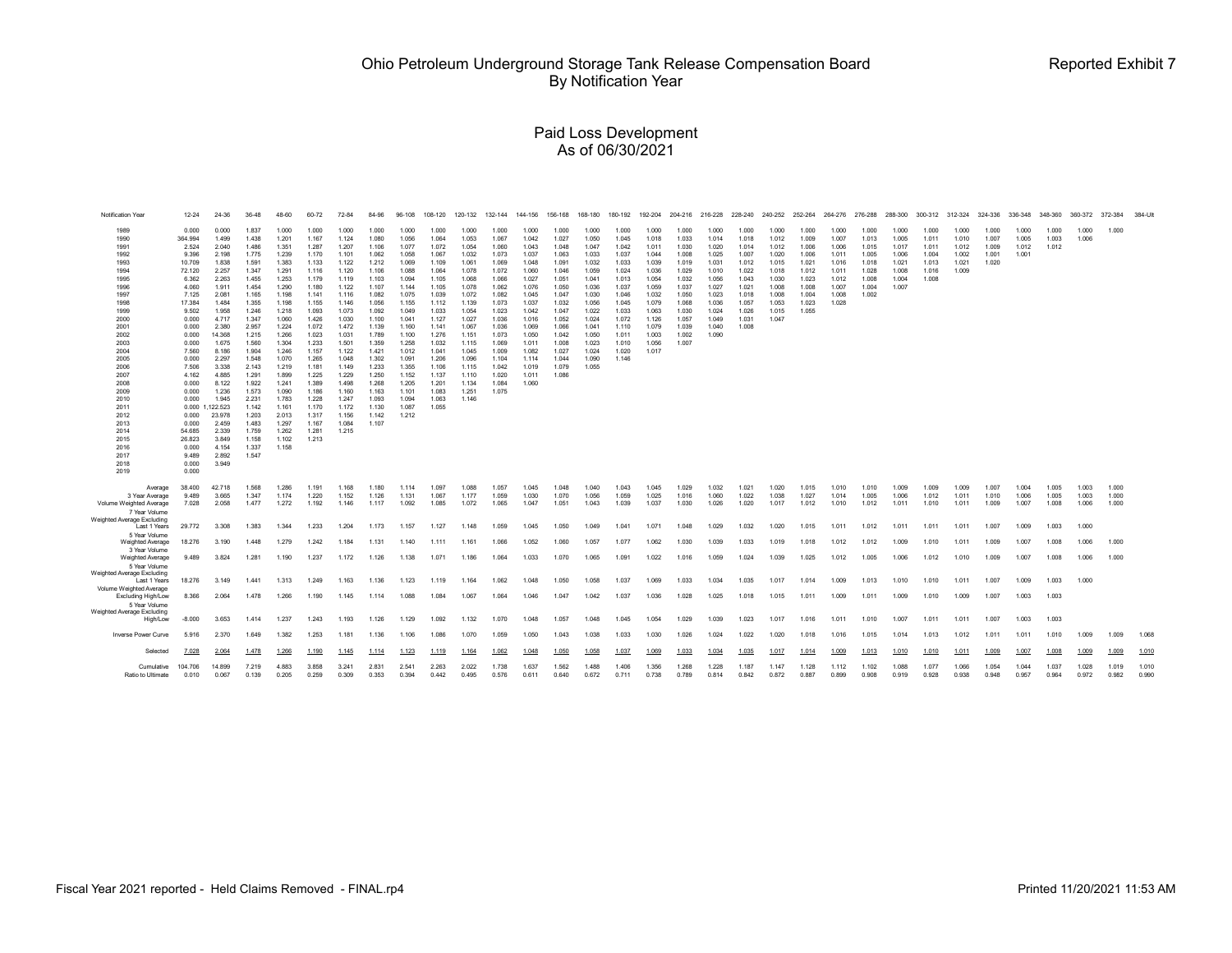#### Ultimate Loss Based on Average Loss As of 06/30/2021

|                          | Ultimate         | Selected         | <b>Ultimate Loss</b> |
|--------------------------|------------------|------------------|----------------------|
| <b>Notification Year</b> | Claims           | Average Loss     | $(1) \times (2)$     |
|                          | $\overline{(1)}$ | $\overline{(2)}$ | (3)                  |
| 1989                     | 1                | 22,040           | \$<br>22,040         |
| 1990                     | 323              | 92,000           | 29,716,000           |
| 1991                     | 623              | 78,000           | 48,594,000           |
| 1992                     | 348              | 76,000           | 26,448,000           |
| 1993                     | 352              | 64,000           | 22,528,000           |
| 1994                     | 276              | 58,000           | 16,008,000           |
| 1995                     | 274              | 68,000           | 18,632,000           |
| 1996                     | 445              | 62,000           | 27,590,000           |
| 1997                     | 158              | 51,000           | 8,058,000            |
| 1998                     | 211              | 49,000           | 10,339,000           |
| 1999                     | 104              | 67,000           | 6,968,000            |
| 2000                     | 65               | 41,000           | 2,665,000            |
| 2001                     | 34               | 52,000           | 1,768,000            |
| 2002                     | 45               | 43,000           | 1,935,000            |
| 2003                     | 53               | 25,000           | 1,325,000            |
| 2004                     | 40               | 28,000           | 1,120,000            |
| 2005                     | 60               | 52,000           | 3,120,000            |
| 2006                     | 61               | 59,000           | 3,599,000            |
| 2007                     | 69               | 51,000           | 3,519,000            |
| 2008                     | 73               | 60,000           | 4,380,000            |
| 2009                     | 77               | 62,000           | 4,774,000            |
| 2010                     | 34               | 65,000           | 2,210,000            |
| 2011                     | 47               | 59,000           | 2,773,000            |
| 2012                     | 68               | 57,000           | 3,876,000            |
| 2013                     | 49               | 57,000           | 2,793,000            |
| 2014                     | 68               | 59,000           | 4,012,000            |
| 2015                     | 44               | 59,000           | 2,596,000            |
| 2016                     | 45               | 60,000           | 2,700,000            |
| 2017                     | 39               | 58,000           | 2,262,000            |
| 2018                     | 49               | 57,000           | 2,793,000            |
| 2019                     | 55               | 57,000           | 3,135,000            |
| 2020                     | $\overline{4}$   | 57,000           | 228,000              |
| Total                    | 4,194            |                  | \$272,486,040        |

Notes:

1. Column (1) is from Reported Exhibit 28, column (5).

2. Selected average loss in column (2) is from Reported Exhibit 10, column (4).

Fiscal Year 2021 reported - Held Claims Removed - FINAL.rp4 **Printed 11/20/2021 11:53 AM**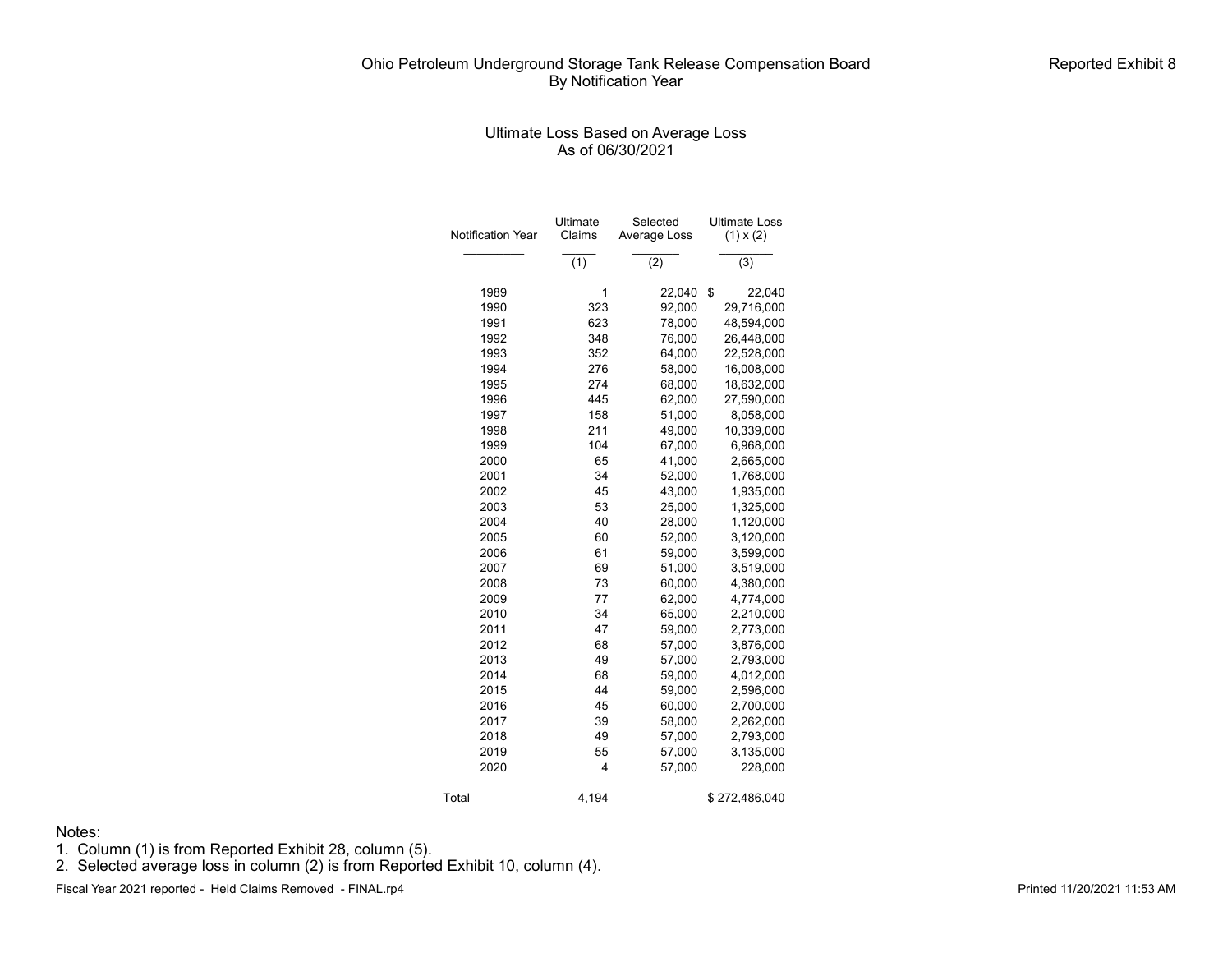## Ultimate Loss Based on Bornhuetter-Ferguson Using Average Loss and Paid Loss As of 06/30/2021

| <b>Notification Year</b> | Ultimate<br>Claims | Selected<br>Average<br>Loss | Expected<br>Ultimate<br>Loss<br>$(1) \times (2)$ | Selected<br>Development<br>Factors | Cumulative<br>Development<br>Factors | Ratio of<br>Cumulative<br>Paid Loss<br>to<br><b>Ultimate Loss</b><br>1/(5) | Ratio of<br>Undeveloped<br>Paid Loss<br>to<br><b>Ultimate Loss</b><br>Face Value<br>$1 - (6)$ | Undeveloped<br>Paid Loss<br>$(3) \times (7)$ | Cumulative<br>Paid Loss | <b>Ultimate Loss</b><br>$(8) + (9)$ |
|--------------------------|--------------------|-----------------------------|--------------------------------------------------|------------------------------------|--------------------------------------|----------------------------------------------------------------------------|-----------------------------------------------------------------------------------------------|----------------------------------------------|-------------------------|-------------------------------------|
|                          | $\overline{(1)}$   | $\overline{(2)}$            | (3)                                              | (4)                                | (5)                                  | (6)                                                                        | (7)                                                                                           | (8)                                          | (9)                     | (10)                                |
|                          |                    |                             |                                                  |                                    |                                      |                                                                            |                                                                                               |                                              |                         |                                     |
| 1989                     |                    | \$22,040                    | \$<br>22,040                                     | 1.010                              | 1.010                                | 0.990                                                                      | $0.010$ \$                                                                                    | 218                                          | \$<br>22.040            | \$<br>22,258                        |
| 1990                     | 323                | 92,000                      | 29,716,000                                       | 1.009                              | 1.019                                | 0.982                                                                      | 0.018                                                                                         | 549,472                                      | 29,548,265              | 30,097,737                          |
| 1991                     | 623                | 78,000                      | 48,594,000                                       | 1.009                              | 1.028                                | 0.972                                                                      | 0.028                                                                                         | 1,337,879                                    | 48,991,614              | 50,329,493                          |
| 1992                     | 348                | 76,000                      | 26,448,000                                       | 1.008                              | 1.037                                | 0.964                                                                      | 0.036                                                                                         | 942,315                                      | 25,960,048              | 26,902,363                          |
| 1993                     | 352                | 64,000                      | 22,528,000                                       | 1.007                              | 1.044                                | 0.957                                                                      | 0.043                                                                                         | 959,684                                      | 22,631,404              | 23,591,088                          |
| 1994                     | 276                | 58,000                      | 16,008,000                                       | 1.009                              | 1.054                                | 0.948                                                                      | 0.052                                                                                         | 825,821                                      | 15,500,518              | 16,326,339                          |
| 1995                     | 274                | 68,000                      | 18,632,000                                       | 1.011                              | 1.066                                | 0.938                                                                      | 0.062                                                                                         | 1,154,580                                    | 18,188,378              | 19,342,958                          |
| 1996                     | 445                | 62,000                      | 27,590,000                                       | 1.010                              | 1.077                                | 0.928                                                                      | 0.072                                                                                         | 1,976,916                                    | 26,593,144              | 28,570,059                          |
| 1997                     | 158                | 51,000                      | 8,058,000                                        | 1.010                              | 1.088                                | 0.919                                                                      | 0.081                                                                                         | 649,642                                      | 7,484,291               | 8,133,933                           |
| 1998                     | 211                | 49,000                      | 10,339,000                                       | 1.013                              | 1.102                                | 0.908                                                                      | 0.092                                                                                         | 955,001                                      | 9,994,955               | 10,949,956                          |
| 1999                     | 104                | 67.000                      | 6,968,000                                        | 1.009                              | 1.112                                | 0.899                                                                      | 0.101                                                                                         | 701.641                                      | 6,320,801               | 7,022,442                           |
| 2000                     | 65                 | 41,000                      | 2,665,000                                        | 1.014                              | 1.128                                | 0.887                                                                      | 0.113                                                                                         | 301,852                                      | 2,674,127               | 2,975,979                           |
| 2001                     | 34                 | 52,000                      | 1,768,000                                        | 1.017                              | 1.147                                | 0.872                                                                      | 0.128                                                                                         | 226.769                                      | 1,616,051               | 1,842,819                           |
| 2002                     | 45                 | 43,000                      | 1,935,000                                        | 1.035                              | 1.187                                | 0.842                                                                      | 0.158                                                                                         | 305,210                                      | 1,826,237               | 2,131,447                           |
| 2003                     | 53                 | 25,000                      | 1.325.000                                        | 1.034                              | 1.228                                | 0.814                                                                      | 0.186                                                                                         | 245.829                                      | 1.160.717               | 1,406,546                           |
| 2004                     | 40                 | 28,000                      | 1,120,000                                        | 1.033                              | 1.268                                | 0.789                                                                      | 0.211                                                                                         | 236.579                                      | 992.540                 | 1,229,119                           |
| 2005                     | 60                 | 52,000                      | 3,120,000                                        | 1.069                              | 1.356                                | 0.738                                                                      | 0.262                                                                                         | 818,722                                      | 3,255,938               | 4,074,660                           |
| 2006                     | 61                 | 59,000                      | 3,599,000                                        | 1.037                              | 1.406                                | 0.711                                                                      | 0.289                                                                                         | 1,040,131                                    | 3,025,315               | 4,065,445                           |
| 2007                     | 69                 | 51,000                      | 3,519,000                                        | 1.058                              | 1.488                                | 0.672                                                                      | 0.328                                                                                         | 1,154,440                                    | 3,041,832               | 4,196,272                           |
| 2008                     | 73                 | 60,000                      | 4,380,000                                        | 1.050                              | 1.562                                | 0.640                                                                      | 0.360                                                                                         | 1,576,199                                    | 3,992,140               | 5,568,339                           |
| 2009                     | 77                 | 62,000                      | 4,774,000                                        | 1.048                              | 1.637                                | 0.611                                                                      | 0.389                                                                                         | 1,857,194                                    | 5,064,419               | 6,921,613                           |
| 2010                     | 34                 | 65,000                      | 2,210,000                                        | 1.062                              | 1.738                                | 0.576                                                                      | 0.424                                                                                         | 938,143                                      | 2,611,507               | 3,549,650                           |
| 2011                     | 47                 | 59,000                      | 2,773,000                                        | 1.164                              | 2.022                                | 0.495                                                                      | 0.505                                                                                         | 1,401,400                                    | 1,492,673               | 2,894,074                           |
| 2012                     | 68                 | 57,000                      | 3,876,000                                        | 1.119                              | 2.263                                | 0.442                                                                      | 0.558                                                                                         | 2,162,981                                    | 2,474,585               | 4,637,566                           |
| 2013                     | 49                 | 57,000                      | 2,793,000                                        | 1.123                              | 2.541                                | 0.394                                                                      | 0.606                                                                                         | 1,693,748                                    | 1,775,979               | 3,469,727                           |
| 2014                     | 68                 | 59,000                      | 4,012,000                                        | 1.114                              | 2.831                                | 0.353                                                                      | 0.647                                                                                         | 2,594,794                                    | 4,401,336               | 6,996,129                           |
| 2015                     | 44                 | 59,000                      | 2,596,000                                        | 1.145                              | 3.241                                | 0.309                                                                      | 0.691                                                                                         | 1,795,003                                    | 1,749,098               | 3,544,101                           |
| 2016                     | 45                 | 60,000                      | 2,700,000                                        | 1.190                              | 3.858                                | 0.259                                                                      | 0.741                                                                                         | 2,000,128                                    | 1,676,349               | 3,676,476                           |
| 2017                     | 39                 | 58,000                      | 2,262,000                                        | 1.266                              | 4.883                                | 0.205                                                                      | 0.795                                                                                         | 1,798,756                                    | 452,187                 | 2,250,943                           |
| 2018                     | 49                 | 57,000                      | 2,793,000                                        | 1.478                              | 7.219                                | 0.139                                                                      | 0.861                                                                                         | 2,406,117                                    | 256,813                 | 2,662,930                           |
| 2019                     | 55                 | 57,000                      | 3,135,000                                        | 2.064                              | 14.899                               | 0.067                                                                      | 0.933                                                                                         | 2,924,586                                    | 264,394                 | 3,188,980                           |
| 2020                     | 4                  | 57,000                      | 228,000                                          | 7.028                              | 104.706                              | 0.010                                                                      | 0.990                                                                                         | 225,822                                      |                         | 225,822                             |
| Total                    | 4.194              |                             | \$272.486.040                                    |                                    |                                      |                                                                            |                                                                                               | \$37,757,572                                 | \$255.039.695           | \$292.797.263                       |

#### Notes:

1. Column (1) is from Reported Exhibit 28, column (5).

2. Selected average loss in column (2) is from Reported Exhibit 10, column (4).

3. Development factors in columns (4) and (5) are selected in Reported Exhibit 7.

4. Cumulative Paid Loss in column (9) is estimated using values available at April 30, 2021.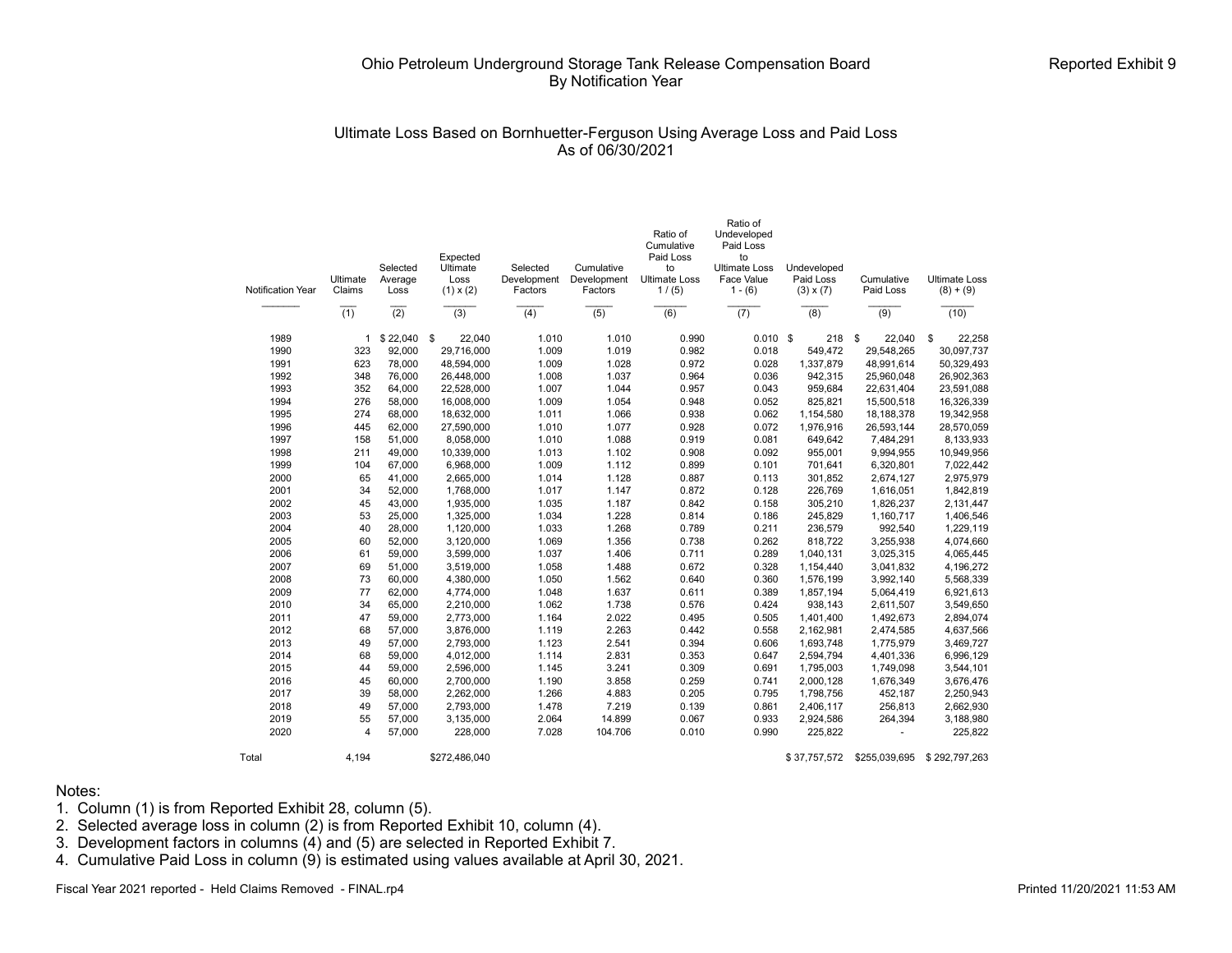## Preliminary Average Loss Based on Prior Year Estimated Ultimate Loss As of 06/30/2021

|                   |                      |                  | Preliminary  |              |
|-------------------|----------------------|------------------|--------------|--------------|
|                   | <b>Ultimate Loss</b> | Ultimate         | Average Loss | Selected     |
| Notification Year | Prior Year           | Claims           | (1) / (2)    | Average Loss |
|                   |                      |                  |              |              |
|                   | (1)                  | $\overline{(2)}$ | (3)          | (4)          |
| 1989              | 22,040               | 1                | 22,040       | 22,040       |
| 1990              | 29,566,200           | 323              | 91,536       | 92,000       |
| 1991              | 48,879,200           | 623              | 78,458       | 78,000       |
| 1992              | 26,599,700           | 348              | 76,436       | 76,000       |
| 1993              | 22,592,900           | 352              | 64,184       | 64,000       |
| 1994              | 15,942,300           | 276              | 57,762       | 58,000       |
| 1995              | 18,697,600           | 274              | 68,239       | 68,000       |
| 1996              | 27,648,900           | 445              | 62,132       | 62,000       |
| 1997              | 7,987,500            | 158              | 50,554       | 51,000       |
| 1998              | 10,346,300           | 211              | 49,035       | 49,000       |
| 1999              | 6,938,300            | 104              | 66,714       | 67,000       |
| 2000              | 2,669,100            | 65               | 41,063       | 41,000       |
| 2001              | 1,767,400            | 34               | 51,982       | 52,000       |
| 2002              | 1,914,700            | 45               | 42,549       | 43,000       |
| 2003              | 1,328,300            | 53               | 25,062       | 25,000       |
| 2004              | 1,103,400            | 40               | 27,585       | 28,000       |
| 2005              | 3,122,100            | 60               | 52,035       | 52,000       |
| 2006              | 3,576,000            | 61               | 58,623       | 59,000       |
| 2007              | 3,538,300            | 69               | 51,280       | 51,000       |
| 2008              | 4,414,100            | 73               | 60,467       | 60,000       |
| 2009              | 4,957,700            | 77               | 64,386       | 62,000       |
| 2010              | 2,356,500            | 34               | 69,309       | 65,000       |
| 2011              | 2,060,100            | 47               | 43,832       | 59,000       |
| 2012              | 3,314,100            | 68               | 48,737       | 57,000       |
| 2013              | 2,717,000            | 49               | 55,449       | 57,000       |
| 2014              | 4,845,000            | 68               | 71,250       | 59,000       |
| 2015              | 2,607,300            | 44               | 59,257       | 59,000       |
| 2016              | 2,843,000            | 45               | 63,178       | 60,000       |
| 2017              | 1,836,800            | 39               | 47,097       | 58,000       |
| 2018              | 2,039,500            | 49               | 41,622       | 57,000       |
| 2019              | 1,221,600            | 55               | 22,211       | 57,000       |
| 2020              | 0                    | 4                | 0            | 57,000       |
| Total             | 269,452,940          | 4,194            |              |              |

#### Notes:

1. Column (1) is from the Estimated Unpaid Claims Liability Report as of June 30, 2020, Reported Exhibit 4, column (7).

2. Column  $(2)$  is from Reported Exhibit 28, column (5).

3. Selected average loss in column (4) is based on column (3) for notification years 1989 - 2008; the rounded average of column (3) from notification year 2008 through the associated year for notification years 2009 - 2018; and the rounded average of column (3) from notification year 2008 through 2018 for notification years 2019 and 2020.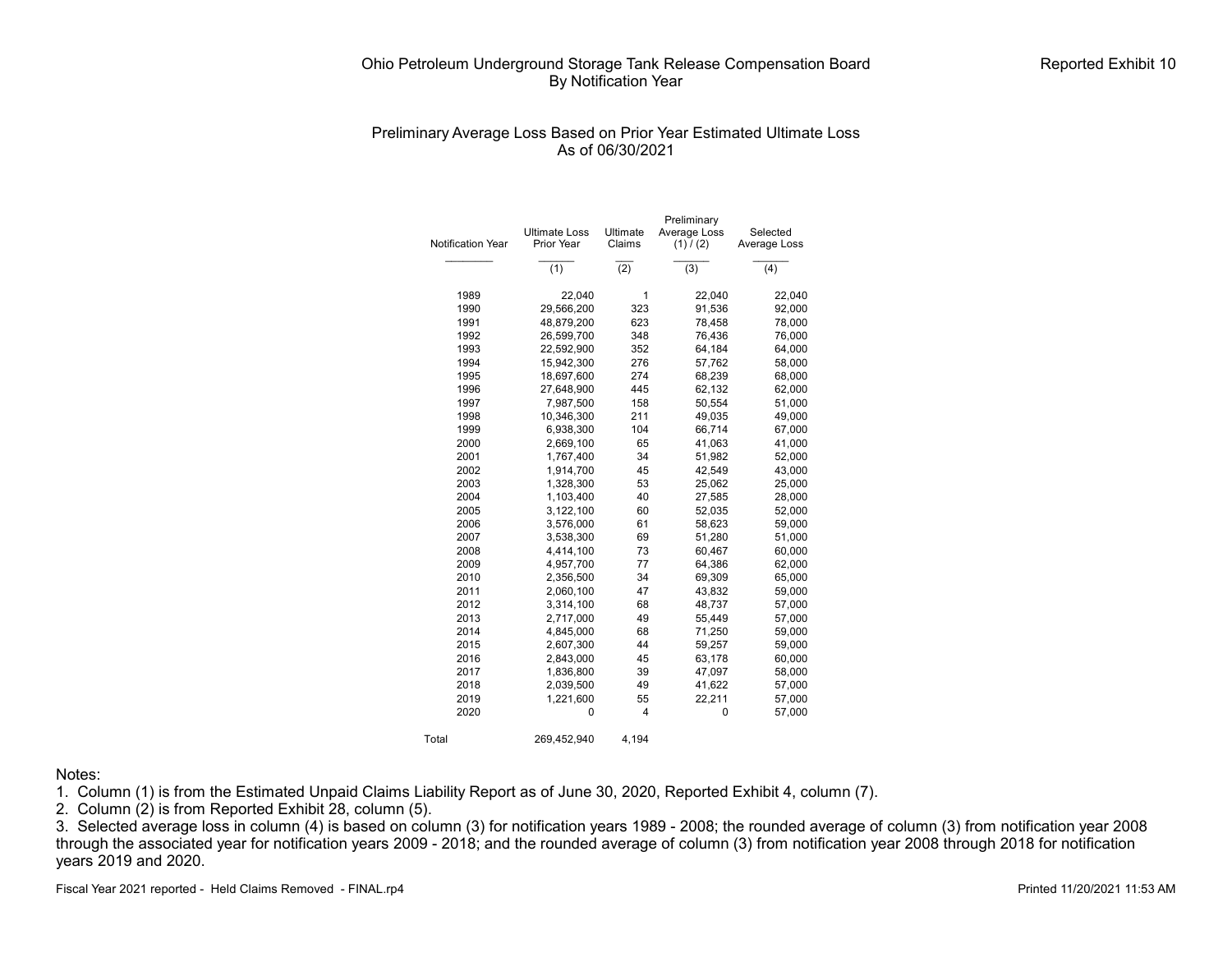## Cumulative Paid Loss per Cumulative Reported Claims As of 06/30/2021

| Notification Year |       | 24     | 36     | 48     | 60     | 72     | 84     | 96     | 108    | 120    | 132    | 144    | 156    | 168    | 180    | 192    | 204    | 216    | 228    | 240    | 252    | 264    | 276    | 288    | 300    | 312    | 324    | 336    |        | 360    |        | 384    |
|-------------------|-------|--------|--------|--------|--------|--------|--------|--------|--------|--------|--------|--------|--------|--------|--------|--------|--------|--------|--------|--------|--------|--------|--------|--------|--------|--------|--------|--------|--------|--------|--------|--------|
| 1989              |       |        | 12,000 | 22.040 | 22.040 | 22.040 | 22,040 | 22.040 | 22,040 | 22.040 | 22.040 | 22.040 | 22,040 | 22.040 | 22,040 | 22.040 | 22,040 | 22,040 | 22,040 | 22.040 | 22,040 | 22,040 | 22.040 | 22,040 | 22.040 | 22,040 | 22.040 | 22,040 | 22,040 | 22.040 | 22.040 | 22.040 |
| 1990              | 39    | 14,21  | 21.313 | 30.652 | 36,801 | 42.953 | 48,297 | 52.172 | 55,069 | 58,569 | 61.659 | 65,809 | 68.585 | 70,460 | 73,989 | 77,303 | 78,708 | 81,304 | 82,403 | 83,890 | 84,860 | 85.617 | 86,188 | 87.344 | 87.824 | 88,782 | 89.652 | 90,280 | 90.687 | 90.946 | 91.481 |        |
| 1991              | 2,390 | 6,034  | 12,311 | 18,292 | 24,706 | 31,792 | 38,359 | 42,440 | 45.716 | 49.014 | 51,663 | 54,783 | 57,127 | 59,857 | 62.683 | 65,315 | 66,046 | 68,044 | 69,383 | 70,347 | 71,226 | 71,640 | 72,051 | 73,097 | 74,369 | 75,163 | 76,076 | 76,766 | 77.725 | 78.638 |        |        |
| 1992              | 707   | 6,641  | 14.601 | 25.919 | 32.110 | 37.559 | 41,353 | 43,916 | 46.478 | 49.584 | 51.193 | 54,939 | 56.991 | 60,610 | 62.597 | 64,938 | 67,812 | 68,381 | 70,065 | 70.550 | 71,968 | 72,377 | 73,163 | 73,553 | 73,958 | 74,289 | 74,428 | 74.539 | 74.598 |        |        |        |
| 1993              | 461   | 4,932  | 9,063  | 14,421 | 19,939 | 22,597 | 25,361 | 30,732 | 32,843 | 36,427 | 38,659 | 41,326 | 43,330 | 47,293 | 48,785 | 50,418 | 52,360 | 53,340 | 54,986 | 55,651 | 56,502 | 57,706 | 58,606 | 59,666 | 60,934 | 61,737 | 63,054 | 64.294 |        |        |        |        |
| 1994              | 73    | 5,289  | 11,935 | 16,083 | 20,770 | 23,169 | 25,947 | 28,696 | 31,220 | 33,210 | 35,800 | 38,371 | 40,692 | 42,564 | 45,092 | 46,154 | 47,801 | 49,178 | 49,685 | 50,773 | 51,701 | 52,320 | 52,881 | 54.369 | 54.794 | 55.669 | 56.161 |        |        |        |        |        |
| 1995              | 850   | 5,407  | 12,233 | 17,797 | 22,305 | 26,294 | 29,413 | 32,455 | 35,522 | 39,268 | 41,927 | 44,693 | 45,899 | 48,252 | 50,208 | 50,876 | 53,616 | 55,336 | 58,415 | 60,919 | 62,767 | 64,241 | 65,042 | 65,589 | 65.848 | 66,381 |        |        |        |        |        |        |
| 1996              | 1,339 | 5,435  | 10,385 | 15,104 | 19,487 | 23,001 | 25,799 | 28,562 | 32,686 | 36,110 | 38,937 | 41,337 | 44,498 | 46,707 | 48.411 | 50,222 | 53,190 | 55,144 | 56,621 | 57,827 | 58,285 | 58,733 | 59,130 | 59.341 | 59.760 |        |        |        |        |        |        |        |
| 1997              | 944   | 6,725  | 13,994 | 16,304 | 19,534 | 22,285 | 24,866 | 26,902 | 28,911 | 30,053 | 32,222 | 34,877 | 36,443 | 38,160 | 39,291 | 41,084 | 42,392 | 44,521 | 45,552 | 46,361 | 46,739 | 46.904 | 47.260 | 47.369 |        |        |        |        |        |        |        |        |
| 1998              | 313   | 5,437  | 8,066  | 10,932 | 13,097 | 15,123 | 17,325 | 18,291 | 21,123 | 23,495 | 26,754 | 28,719 | 29,775 | 30,730 | 32,465 | 33,926 | 36,597 | 39,096 | 40,493 | 42.791 | 45,039 | 46,090 | 47.369 |        |        |        |        |        |        |        |        |        |
| 1999              | 1.015 | 9,640  | 18,872 | 23,521 | 28.647 | 31.303 | 33,601 | 36,701 | 38,497 | 39,778 | 41.917 | 42.881 | 44.690 | 46.785 | 47,807 | 49,370 | 52,486 | 54.072 | 55,353 | 56,778 | 57,618 | 60.777 |        |        |        |        |        |        |        |        |        |        |
| 2000              |       | 1.914  | 9.027  | 12,159 | 12.885 | 18,379 | 18.933 | 20,829 | 21.675 | 24.419 | 25.081 | 25.979 | 26,400 | 27,766 | 28.427 | 30.481 | 34,332 | 36,288 | 38,084 | 39.281 | 41.140 |        |        |        |        |        |        |        |        |        |        |        |
| 2001              |       | 1,355  | 3.225  | 9,536  | 11.677 | 12.513 | 18,416 | 20,968 | 24.322 | 27.757 | 29.624 | 30.705 | 32.832 | 35,003 | 36.432 | 40.426 | 43.612 | 45.320 | 47.139 | 47.531 |        |        |        |        |        |        |        |        |        |        |        |        |
| 2002              |       | 441    | 6,340  | 7,703  | 9,753  | 9,980  | 10,286 | 18,399 | 20,248 | 25.845 | 29.742 | 31,902 | 33.497 | 34,900 | 36,631 | 37.044 | 37.149 | 37.220 | 40.583 |        |        |        |        |        |        |        |        |        |        |        |        |        |
| 2003              |       | 1,475  | 2.471  | 3,853  | 5,026  | 6.198  | 9,306  | 12,648 | 15,917 | 16.420 | 18,306 | 19.574 | 19.783 | 19,940 | 20.403 | 20.598 | 21,746 | 21.900 |        |        |        |        |        |        |        |        |        |        |        |        |        |        |
| 2004              | 70    | 528    | 4.325  | 8.235  | 10.257 | 11,866 | 13.319 | 18.923 | 19.156 | 19.936 | 20.828 | 21.010 | 22.727 | 23.352 | 23.912 | 24,400 | 24.813 |        |        |        |        |        |        |        |        |        |        |        |        |        |        |        |
| 2005              |       | 3,572  | 8,207  | 12,706 | 13,593 | 17.198 | 18.026 | 23,470 | 25,601 | 30.873 | 33,850 | 37,378 | 41.637 | 43.476 | 47.372 | 54.266 |        |        |        |        |        |        |        |        |        |        |        |        |        |        |        |        |
| 2006              | 224   | 1,683  | 5.617  | 12,036 | 14.667 | 17.321 | 19.904 | 24,542 | 33,254 | 36,770 | 41.012 | 42.731 | 43.555 | 46.993 | 49.595 |        |        |        |        |        |        |        |        |        |        |        |        |        |        |        |        |        |
| 2007              | 289   | 1,204  | 5,880  | 7.590  | 14.415 | 17.653 | 21,690 | 27.119 | 31.232 | 35.511 | 39,403 | 40.175 | 40,600 | 44.085 |        |        |        |        |        |        |        |        |        |        |        |        |        |        |        |        |        |        |
| 2008              |       | 568    | 4.611  | 8.861  | 10.995 | 15.269 | 22,875 | 29,013 | 34,950 | 41.965 | 47.596 | 51.589 | 54.687 |        |        |        |        |        |        |        |        |        |        |        |        |        |        |        |        |        |        |        |
| 2009              |       | 12,090 | 14.948 | 23,518 | 25,637 | 30.403 | 35,271 | 41,007 | 45,156 | 48.914 | 61.195 | 65.772 |        |        |        |        |        |        |        |        |        |        |        |        |        |        |        |        |        |        |        |        |
| 2010              |       | 4,455  | 8.663  | 19.327 | 34.451 | 42.321 | 52,760 | 57,665 | 63,065 | 67.009 | 76.809 |        |        |        |        |        |        |        |        |        |        |        |        |        |        |        |        |        |        |        |        |        |
| 2011              |       | 12     | 13,491 | 15,408 | 17.887 | 20.921 | 24,515 | 27,692 | 30,098 | 31.759 |        |        |        |        |        |        |        |        |        |        |        |        |        |        |        |        |        |        |        |        |        |        |
| 2012              |       | 297    | 7,132  | 8,577  | 17,267 | 22,747 | 26,298 | 30.021 | 36,391 |        |        |        |        |        |        |        |        |        |        |        |        |        |        |        |        |        |        |        |        |        |        |        |
| 2013              |       | 5.466  | 13,443 | 19.941 | 25,872 | 30.198 | 32.745 | 36,244 |        |        |        |        |        |        |        |        |        |        |        |        |        |        |        |        |        |        |        |        |        |        |        |        |
| 2014              | 147   | 8.016  | 18,748 | 32,969 | 41.603 | 53.282 | 64.726 |        |        |        |        |        |        |        |        |        |        |        |        |        |        |        |        |        |        |        |        |        |        |        |        |        |
| 2015              | 249   | 6.676  | 25.693 | 29,759 | 32.781 | 39,752 |        |        |        |        |        |        |        |        |        |        |        |        |        |        |        |        |        |        |        |        |        |        |        |        |        |        |
| 2016              |       | 5,790  | 24,056 | 32,156 | 37.252 |        |        |        |        |        |        |        |        |        |        |        |        |        |        |        |        |        |        |        |        |        |        |        |        |        |        |        |
| 2017              | 273   | 2,591  | 7,494  | 11.595 |        |        |        |        |        |        |        |        |        |        |        |        |        |        |        |        |        |        |        |        |        |        |        |        |        |        |        |        |
| 2018              |       | 1,327  | 5.241  |        |        |        |        |        |        |        |        |        |        |        |        |        |        |        |        |        |        |        |        |        |        |        |        |        |        |        |        |        |
| 2019              |       | 4,807  |        |        |        |        |        |        |        |        |        |        |        |        |        |        |        |        |        |        |        |        |        |        |        |        |        |        |        |        |        |        |
| 2020              |       |        |        |        |        |        |        |        |        |        |        |        |        |        |        |        |        |        |        |        |        |        |        |        |        |        |        |        |        |        |        |        |

Note: Paid loss and reported claims are estimated using values available at April 30, 2021.

## Cumulative Paid Loss on Closed Claims per Cumulative Closed Claims As of 06/30/2021

| 22.040<br>22.040<br>22.040<br>22.040<br>22.040<br>22.040<br>22.040<br>22.040<br>22.040<br>22.040<br>22.040<br>1989<br>$\Omega$<br>$\Omega$<br>22.040<br>0 540,082<br>149,575<br>113,917<br>105,375<br>96,507<br>101.251<br>100,510<br>102.774<br>94.695<br>1990<br>100.313<br>100.306<br>100.166<br>101.069<br>94.342 | 22,040<br>22.040<br>22.040<br>22.040<br>22.040<br>22,040<br>22,040<br>22,040<br>22,040<br>22,040<br>22,040<br>22.040<br>22,040<br>22.040<br>22.040<br>22.040<br>22.040<br>85.934<br>96.112<br>93.329<br>92.382<br>91.747<br>90.222<br>89.845<br>88.731<br>87,735<br>87.170<br>86.441<br>93.013<br>90.914<br>90.847<br>87.517<br>86.647 |
|-----------------------------------------------------------------------------------------------------------------------------------------------------------------------------------------------------------------------------------------------------------------------------------------------------------------------|----------------------------------------------------------------------------------------------------------------------------------------------------------------------------------------------------------------------------------------------------------------------------------------------------------------------------------------|
|                                                                                                                                                                                                                                                                                                                       |                                                                                                                                                                                                                                                                                                                                        |
|                                                                                                                                                                                                                                                                                                                       |                                                                                                                                                                                                                                                                                                                                        |
| 73.355<br>54,268<br>76.249<br>76,859<br>53.451<br>61.429<br>69.482<br>76,494<br>77,537<br>78.641<br>77,090<br>74.148<br>496.360<br>75.316<br>74.115<br>1991                                                                                                                                                           | 71.062<br>70.356<br>70.107<br>70.185<br>72.948<br>71,858<br>71.007<br>70.962<br>71.146<br>70.775<br>70.231<br>70,590<br>70.337<br>70.421<br>70.268                                                                                                                                                                                     |
| 82.232<br>40.971<br>60.023<br>76.916<br>78.685<br>82.544<br>84.983<br>82.596<br>83.573<br>69.762<br>68,534<br>81,989<br>77.035<br>77,749<br>71.812<br>1992                                                                                                                                                            | 69.305<br>70.290<br>70,091<br>69.991<br>69.102<br>69.047<br>68,840<br>68.635<br>68,635<br>70.471<br>69,986<br>69.164<br>69,960<br>69.916                                                                                                                                                                                               |
| 43.644<br>60.275<br>54.126<br>57.856<br>54,370<br>40,527<br>36,589<br>51.115<br>58.031<br>58,965<br>57.577<br>55.842<br>54,139<br>53.462<br>54,333<br>1993                                                                                                                                                            | 55.150<br>55,337<br>56.245<br>56.035<br>56,138<br>55.962<br>54.991<br>54,824<br>55.228<br>55.095<br>55.227<br>54.814<br>55.458                                                                                                                                                                                                         |
| 10,120<br>51,545<br>58.197<br>64,593<br>72.124<br>60.132<br>62,688<br>58,829<br>51,733<br>53,127<br>50,794<br>50,655<br>51.520<br>63.639<br>56.682<br>1994                                                                                                                                                            | 52,361<br>52,344<br>51,884<br>51,492<br>51,924<br>51,766<br>52.058<br>51,769<br>51,601<br>51,601<br>52.036<br>51,778                                                                                                                                                                                                                   |
| 41.447<br>64.625<br>60.296<br>61.869<br>61.013<br>55.267<br>55.107<br>55.837<br>56,010<br>24,300<br>59,698<br>61.584<br>61.883<br>58,616<br>58.855<br>1995                                                                                                                                                            | 58,777<br>55.721<br>58.942<br>59.259<br>59.224<br>58,968<br>56,188<br>56,243<br>56,680<br>57.234<br>58,048                                                                                                                                                                                                                             |
| 52.927<br>49.856<br>21.638<br>31.046<br>43.654<br>54.818<br>55.194<br>48.149<br>51,827<br>52.863<br>53.355<br>48.441<br>50.165<br>50.671<br>53.074<br>1996                                                                                                                                                            | 54.344<br>54.372<br>54,304<br>53.816<br>55.271<br>55.031<br>55.615<br>54.693<br>54.386<br>55.146                                                                                                                                                                                                                                       |
| 47.236<br>149.129<br>62,499<br>68.104<br>58.238<br>58,566<br>42.610<br>43.568<br>43,440<br>43.039<br>53.246<br>43.344<br>40.145<br>41.617<br>43.627<br>1997                                                                                                                                                           | 43.232<br>43.232<br>43.232<br>43.232<br>43.691<br>44.162<br>45.782<br>44.617<br>43.232                                                                                                                                                                                                                                                 |
| 64.629<br>50.602<br>51.845<br>36.334<br>32.269<br>31.056<br>32.348<br>35.140<br>35.948<br>36,628<br>36,351<br>36,993<br>31.932<br>32.449<br>1998<br>$^{\circ}$                                                                                                                                                        | 36,520<br>36,774<br>37.322<br>37,865<br>37.523<br>37.342<br>36.847<br>36,678                                                                                                                                                                                                                                                           |
| 137,738<br>104.193<br>88.684<br>60.892<br>48.737<br>50,454<br>49.138<br>51,437<br>52.435<br>54.725<br>53.756<br>1999<br>102.896<br>50.161<br>49,912<br>55,667                                                                                                                                                         | 54,007<br>55,036<br>56,590<br>54,783<br>53.867<br>53.867<br>55.034                                                                                                                                                                                                                                                                     |
| 23.759<br>12,439<br>31.496<br>23.633<br>19.318<br>24.048<br>23.956<br>22.905<br>24.971<br>25.122<br>24,409<br>24,630<br>24,080<br>25,204<br>2000<br>$^{\circ}$                                                                                                                                                        | 24.257<br>24.655<br>24.257<br>24.257<br>24.829<br>24.934                                                                                                                                                                                                                                                                               |
| 46,067<br>15,665<br>28,446<br>30,066<br>22.308<br>16.125<br>21,610<br>21,710<br>26,096<br>29,657<br>28,784<br>32,348<br>32.827<br>31,497<br>2001<br>$\Omega$                                                                                                                                                          | 30,615<br>30,615<br>30,615<br>30.615<br>30.615                                                                                                                                                                                                                                                                                         |
| 23.921<br>18,358<br>28,897<br>33.922<br>35.784<br>34.711<br>34.701<br>34.192<br>2.699<br>30.391<br>14.515<br>14.515<br>27,420<br>34.433<br>2002<br>$\Omega$                                                                                                                                                           | 33.518<br>33.518<br>33,518<br>33.518                                                                                                                                                                                                                                                                                                   |
| 19,548<br>16,368<br>11.100<br>13,420<br>16.785<br>19,527<br>20.286<br>20.520<br>19.667<br>20.272<br>20.513<br>20.694<br>20.776<br>2003<br>12.013<br>$^{\circ}$                                                                                                                                                        | 20.343<br>21.611<br>20.106                                                                                                                                                                                                                                                                                                             |
| 19.634<br>18.257<br>18.257<br>18.257<br>18.257<br>2004<br>5.284<br>11.316<br>13.244<br>13,802<br>14,760<br>13.937<br>19.634<br>19.176<br>18,778<br>$\Omega$                                                                                                                                                           | 18.257<br>18.257                                                                                                                                                                                                                                                                                                                       |
| 22,724<br>28,383<br>22,350<br>19,887<br>15.072<br>17.852<br>17.339<br>20.856<br>22.983<br>22.520<br>14.342<br>21.062<br>19.458<br>21.024<br>2005                                                                                                                                                                      | 22.257                                                                                                                                                                                                                                                                                                                                 |
| 36,578<br>37.573<br>37.573<br>20.527<br>34.942<br>40.907<br>35,800<br>34.170<br>35.103<br>41,501<br>43.921<br>40.391<br>38,687<br>37.352<br>2006                                                                                                                                                                      |                                                                                                                                                                                                                                                                                                                                        |
| 37.975<br>10.382<br>27.049<br>24.938<br>27.518<br>25,460<br>28,586<br>32,600<br>35.191<br>36,752<br>38.582<br>36.352<br>36.111<br>2007<br>$\Omega$                                                                                                                                                                    |                                                                                                                                                                                                                                                                                                                                        |
| 11,203<br>3.108<br>3.331<br>8.441<br>11.782<br>13.935<br>14,710<br>15,944<br>16.029<br>16,483<br>16.642<br>16,448<br>2008<br>$\Omega$                                                                                                                                                                                 |                                                                                                                                                                                                                                                                                                                                        |
| 2009<br>19,864<br>7.793<br>28.191<br>21.423<br>23.943<br>25.922<br>28,537<br>30,028<br>34.120<br>33.632<br>29.601                                                                                                                                                                                                     |                                                                                                                                                                                                                                                                                                                                        |
| 18.229<br>37,488<br>33.157<br>32,582<br>32,682<br>30.104<br>39,285<br>31.156<br>33,373<br>30.104<br>2010<br>$^{\circ}$                                                                                                                                                                                                |                                                                                                                                                                                                                                                                                                                                        |
| 20.328<br>23.782<br>23.322<br>23,580<br>23.398<br>22.048<br>22.119<br>20,328<br>2011<br>$\Omega$                                                                                                                                                                                                                      |                                                                                                                                                                                                                                                                                                                                        |
| 5.668<br>7,259<br>10.538<br>10.317<br>1,348<br>9.485<br>9,954<br>2012<br>4.805                                                                                                                                                                                                                                        |                                                                                                                                                                                                                                                                                                                                        |
| 165<br>10.965<br>13.150<br>12.302<br>9.185<br>11.079<br>10.788<br>2013                                                                                                                                                                                                                                                |                                                                                                                                                                                                                                                                                                                                        |
| 10.093<br>15.784<br>15.268<br>13.231<br>5.689<br>13.167<br>2014<br>1.994<br>41.624<br>37.620<br>33,408<br>29.150<br>13,829<br>$\Omega$                                                                                                                                                                                |                                                                                                                                                                                                                                                                                                                                        |
| 2015<br>47.107<br>54.670<br>41.979                                                                                                                                                                                                                                                                                    |                                                                                                                                                                                                                                                                                                                                        |
| 22,294<br>2016<br>$^{\circ}$<br>10.279<br>7.194<br>1,523<br>2017<br>$^{\circ}$                                                                                                                                                                                                                                        |                                                                                                                                                                                                                                                                                                                                        |
| 3,190<br>5.093<br>2018                                                                                                                                                                                                                                                                                                |                                                                                                                                                                                                                                                                                                                                        |
| 6.210<br>2019                                                                                                                                                                                                                                                                                                         |                                                                                                                                                                                                                                                                                                                                        |
| 2020<br>$\Omega$                                                                                                                                                                                                                                                                                                      |                                                                                                                                                                                                                                                                                                                                        |

Note: Closed claims and paid loss on closed claims are estimated using values available at April 30, 2021.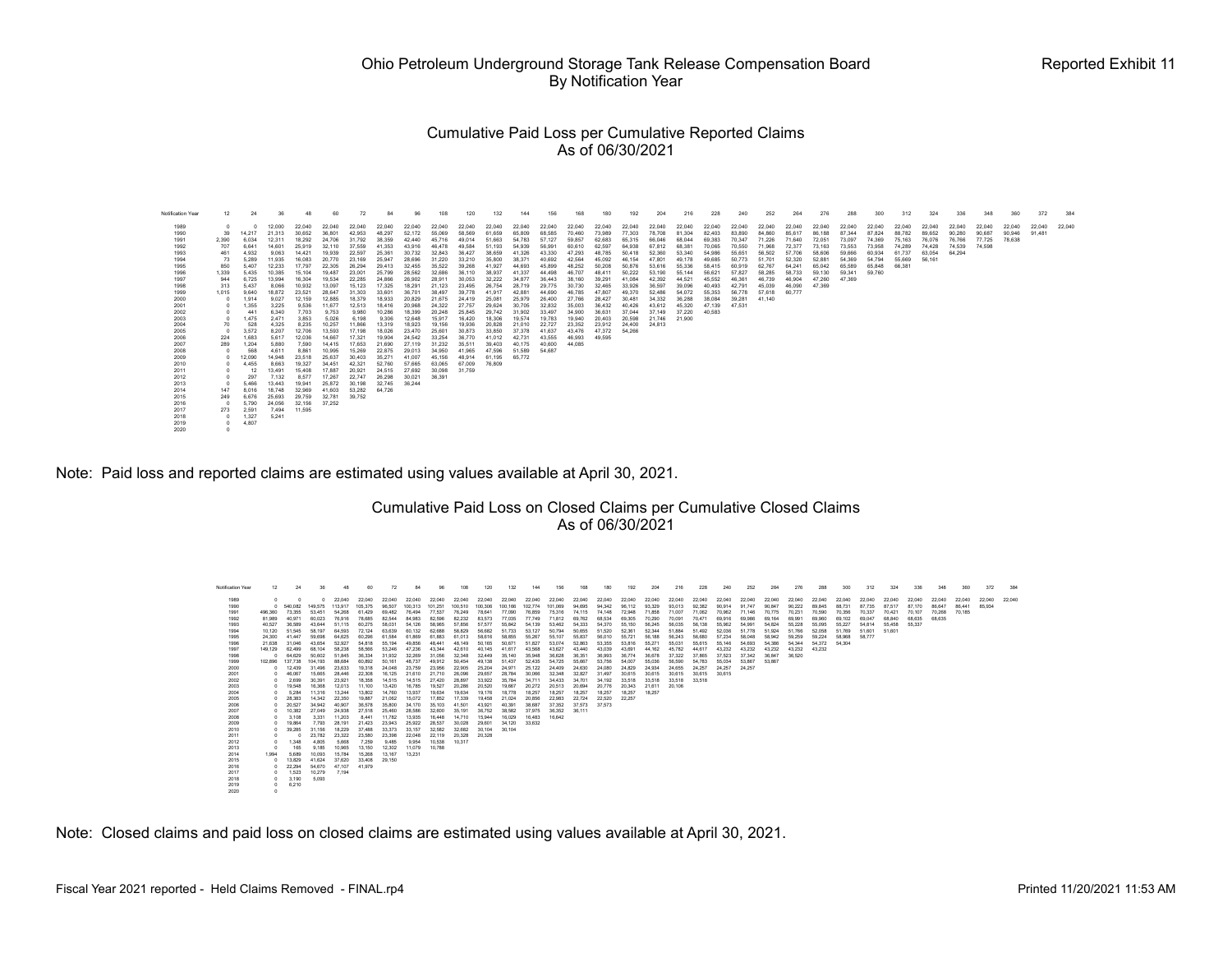## Ultimate Loss Based on Ultimate Face Value Less Disallowed Costs Less Deductible Recoveries As of 06/30/2021

|                          | Ultimate      |                               |                        |                   |
|--------------------------|---------------|-------------------------------|------------------------|-------------------|
|                          | Gross<br>Face | Ultimate<br><b>Disallowed</b> | Ultimate<br>Deductible | Ultimate<br>Loss  |
| <b>Notification Year</b> | Value         | Costs                         | Recoveries             | $(1) - (2) - (3)$ |
|                          |               |                               |                        |                   |
|                          | (1)           | (2)                           | (3)                    | (4)               |
| 1989                     | \$<br>38,000  | \$<br>5,548                   | \$                     | \$<br>22,327      |
| 1990                     | 47,708,000    | 9,064,520                     | 10,125<br>9,158,505    | 29,484,975        |
| 1991                     | 79,589,000    | 14,564,787                    | 16,516,150             | 48,508,063        |
| 1992                     | 43,940,000    | 8,612,240                     | 9,185,218              | 26,142,542        |
| 1993                     | 38,758,000    | 7,751,600                     | 8,867,830              | 22,138,570        |
| 1994                     | 29,225,000    | 5,728,100                     | 7,730,480              | 15,766,420        |
| 1995                     | 31,866,000    | 6,436,932                     | 7,247,284              | 18, 181, 784      |
| 1996                     | 48,204,000    | 9,158,760                     | 11,830,708             | 27,214,532        |
| 1997                     | 12,968,000    | 1,919,264                     | 3,237,280              | 7,811,456         |
| 1998                     | 20,205,000    | 4,041,000                     | 5,722,056              | 10,441,944        |
| 1999                     | 11,942,000    | 2,388,400                     | 2,264,203              | 7,289,397         |
|                          |               |                               |                        |                   |
| 2000                     | 5,349,000     | 1,069,800                     | 1,827,218              | 2,451,982         |
| 2001                     | 4,562,000     | 1,277,360                     | 1,639,035              | 1,645,605         |
| 2002                     | 4,783,000     | 956,600                       | 1,924,679              | 1,901,721         |
| 2003                     | 3,933,000     | 786,600                       | 1,771,423              | 1,374,977         |
| 2004                     | 3,406,000     | 681,200                       | 1,743,872              | 980,928           |
| 2005                     | 7,366,000     | 1,473,200                     | 3,276,397              | 2,616,403         |
| 2006                     | 8,358,000     | 1,671,600                     | 3,363,259              | 3,323,141         |
| 2007                     | 8,130,000     | 1,626,000                     | 3,089,400              | 3,414,600         |
| 2008                     | 11,181,000    | 2,638,716                     | 4,749,510              | 3,792,774         |
| 2009                     | 11,705,000    | 2,762,380                     | 4,972,097              | 3,970,523         |
| 2010                     | 5,259,000     | 1,241,124                     | 2,233,939              | 1,783,937         |
| 2011                     | 5,291,000     | 1,248,676                     | 2,247,532              | 1,794,792         |
| 2012                     | 9,251,000     | 2,183,236                     | 3,929,677              | 3,138,087         |
| 2013                     | 7,174,000     | 1,693,064                     | 3,047,400              | 2,433,536         |
| 2014                     | 11,349,000    | 2,678,364                     | 4,820,874              | 3,849,762         |
| 2015                     | 6,756,000     | 1,594,416                     | 2,869,841              | 2,291,743         |
| 2016                     | 7,040,000     | 1,661,440                     | 2,990,479              | 2,388,081         |
| 2017                     | 5,796,000     | 1,367,856                     | 2,462,048              | 1,966,096         |
| 2018                     | 7,108,000     | 1,677,488                     | 3,019,365              | 2,411,147         |
| 2019                     | 8,696,000     | 2,052,256                     | 3,693,922              | 2,949,822         |
| 2020                     | 623,000       | 147,028                       | 264,640                | 211,332           |
| Total                    | \$507,559,000 | \$102,159,555                 | \$141,706,446          | \$263,692,999     |

Notes:

1. Column (1) is from Reported Exhibit 16, column (4).

2. Column  $(2)$  is from Reported Exhibit 24, column  $(3)$ .

3. Column (3) is from Reported Exhibit 26, column (5).

Fiscal Year 2021 reported - Held Claims Removed - FINAL.rp4 **Printed 11/20/2021 11:53 AM**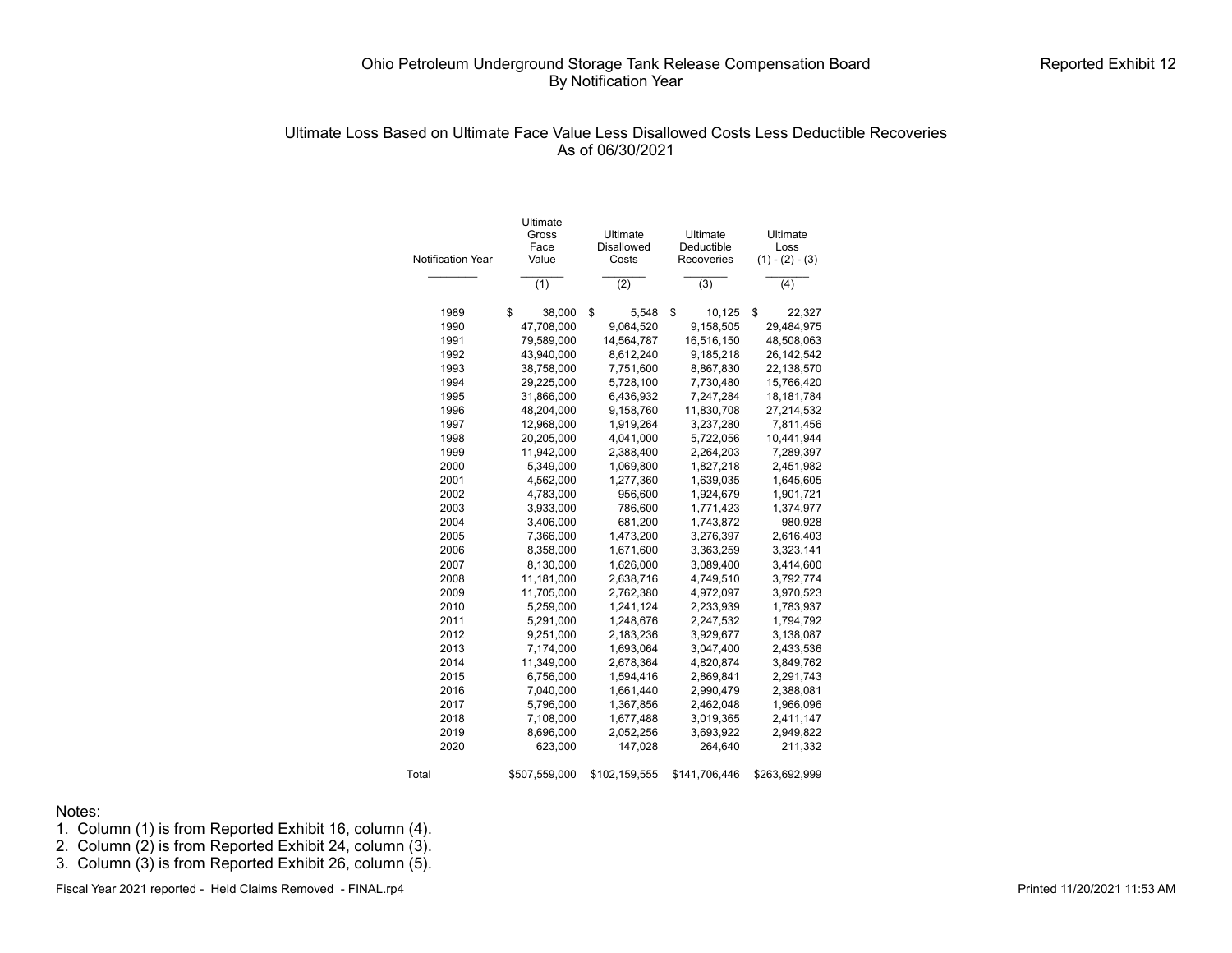## Bornhuetter-Ferguson Using Gross Face Value and Paid Loss As of 06/30/2021

| Notification Year | Gross<br>Face Value      | Selected<br>Ratio | Expected<br><b>Ultimate Loss</b><br>$(1) \times (2)$ | Selected<br>Development<br>Factors | Cumulative<br>Development<br>Factors | Ratio of<br>Cumulative<br>Paid Loss<br>to<br><b>Ultimate Loss</b><br>1/(5) | Ratio of<br>Undeveloped<br>Paid Loss<br>to<br><b>Ultimate Loss</b><br>$1 - (6)$ | Undeveloped<br>Paid Loss<br>$(3) \times (7)$ | Cumulative<br>Paid Loss  | <b>Ultimate Loss</b><br>$(8) + (9)$ | Calculated<br>Ratio of<br>Loss to<br>Gross<br>Face Value<br>(10) / (1) |
|-------------------|--------------------------|-------------------|------------------------------------------------------|------------------------------------|--------------------------------------|----------------------------------------------------------------------------|---------------------------------------------------------------------------------|----------------------------------------------|--------------------------|-------------------------------------|------------------------------------------------------------------------|
|                   | (1)                      | $\overline{(2)}$  | $\overline{(3)}$                                     | $\overline{(4)}$                   | $\overline{(5)}$                     | $\overline{(6)}$                                                           | (7)                                                                             | (8)                                          | (9)                      | (10)                                | (11)                                                                   |
| 1989              | \$<br>38,000             | $0.588$ \$        | 22,327                                               | \$<br>1.010                        | 1.010                                | 0.990                                                                      | $0.010$ \$                                                                      | 221                                          | \$<br>22,040             | \$<br>22,261                        | 0.586                                                                  |
| 1990              | 47,708,000               | 0.618             | 29,484,975                                           | 1.009                              | 1.019                                | 0.982                                                                      | 0.018                                                                           | 545,200                                      | 29,548,265               | 30,093,465                          | 0.631                                                                  |
| 1991              | 79,589,000               | 0.609             | 48,508,063                                           | 1.009                              | 1.028                                | 0.972                                                                      | 0.028                                                                           | 1,335,513                                    | 48,991,614               |                                     | 0.632                                                                  |
| 1992              | 43,940,000               | 0.595             | 26, 142, 542                                         | 1.008                              | 1.037                                | 0.964                                                                      | 0.036                                                                           | 931,432                                      | 25,960,048               | 50,327,127<br>26,891,480            | 0.612                                                                  |
| 1993              | 38,758,000               | 0.571             | 22,138,570                                           | 1.007                              | 1.044                                | 0.957                                                                      | 0.043                                                                           | 943,095                                      | 22,631,404               | 23,574,498                          | 0.608                                                                  |
| 1994              | 29.225.000               | 0.539             | 15.766.420                                           | 1.009                              | 1.054                                | 0.948                                                                      | 0.052                                                                           | 813.358                                      | 15.500.518               | 16,313,877                          | 0.558                                                                  |
| 1995              | 31,866,000               | 0.571             | 18, 181, 784                                         | 1.011                              | 1.066                                | 0.938                                                                      | 0.062                                                                           | 1,126,681                                    | 18,188,378               | 19,315,059                          | 0.606                                                                  |
| 1996              |                          |                   |                                                      | 1.010                              | 1.077                                |                                                                            | 0.072                                                                           |                                              |                          |                                     | 0.592                                                                  |
| 1997              | 48,204,000<br>12,968,000 | 0.565<br>0.602    | 27,214,532<br>7,811,456                              | 1.010                              | 1.088                                | 0.928<br>0.919                                                             | 0.081                                                                           | 1,950,012<br>629,766                         | 26,593,144<br>7,484,291  | 28,543,156<br>8,114,057             | 0.626                                                                  |
| 1998              | 20,205,000               | 0.517             | 10,441,944                                           | 1.013                              | 1.102                                | 0.908                                                                      | 0.092                                                                           | 964.510                                      | 9.994.955                | 10,959,465                          | 0.542                                                                  |
| 1999              | 11,942,000               | 0.610             | 7,289,397                                            | 1.009                              | 1.112                                | 0.899                                                                      | 0.101                                                                           | 734,004                                      | 6,320,801                |                                     | 0.591                                                                  |
| 2000              | 5,349,000                | 0.458             | 2,451,982                                            | 1.014                              | 1.128                                | 0.887                                                                      | 0.113                                                                           | 277,724                                      | 2,674,127                | 7,054,805<br>2,951,851              | 0.552                                                                  |
|                   |                          |                   |                                                      |                                    | 1.147                                |                                                                            |                                                                                 |                                              |                          |                                     |                                                                        |
| 2001<br>2002      | 4,562,000                | 0.361             | 1,645,605                                            | 1.017                              | 1.187                                | 0.872                                                                      | 0.128<br>0.158                                                                  | 211,070                                      | 1,616,051                | 1,827,121                           | 0.401                                                                  |
|                   | 4,783,000                | 0.398             | 1,901,721                                            | 1.035                              |                                      | 0.842                                                                      |                                                                                 | 299,961                                      | 1,826,237                | 2,126,198                           | 0.445                                                                  |
| 2003              | 3,933,000                | 0.350             | 1,374,977                                            | 1.034                              | 1.228                                | 0.814                                                                      | 0.186                                                                           | 255,102                                      | 1,160,717                | 1,415,819                           | 0.360                                                                  |
| 2004              | 3,406,000                | 0.288             | 980,928                                              | 1.033                              | 1.268                                | 0.789                                                                      | 0.211                                                                           | 207,203                                      | 992,540                  | 1,199,742                           | 0.352                                                                  |
| 2005              | 7,366,000                | 0.355             | 2,616,403                                            | 1.069                              | 1.356                                | 0.738                                                                      | 0.262                                                                           | 686,573                                      | 3,255,938                | 3,942,511                           | 0.535                                                                  |
| 2006              | 8,358,000                | 0.398             | 3,323,141                                            | 1.037                              | 1.406                                | 0.711                                                                      | 0.289                                                                           | 960,406                                      | 3,025,315                | 3,985,721                           | 0.477                                                                  |
| 2007              | 8,130,000                | 0.420             | 3,414,600                                            | 1.058                              | 1.488                                | 0.672                                                                      | 0.328                                                                           | 1,120,190                                    | 3,041,832                | 4,162,022                           | 0.512                                                                  |
| 2008              | 11,181,000               | 0.339             | 3,792,774                                            | 1.050                              | 1.562                                | 0.640                                                                      | 0.360                                                                           | 1,364,878                                    | 3,992,140                | 5,357,018                           | 0.479                                                                  |
| 2009              | 11,705,000               | 0.339             | 3,970,523                                            | 1.048                              | 1.637                                | 0.611                                                                      | 0.389                                                                           | 1,544,624                                    | 5,064,419                | 6,609,042                           | 0.565                                                                  |
| 2010              | 5,259,000                | 0.339             | 1,783,937                                            | 1.062                              | 1.738                                | 0.576                                                                      | 0.424                                                                           | 757,280                                      | 2,611,507                | 3,368,786                           | 0.641                                                                  |
| 2011              | 5,291,000                | 0.339             | 1,794,792                                            | 1.164                              | 2.022                                | 0.495                                                                      | 0.505                                                                           | 907.040                                      | 1,492,673                | 2,399,713                           | 0.454                                                                  |
| 2012              | 9,251,000                | 0.339             | 3,138,087                                            | 1.119                              | 2.263                                | 0.442                                                                      | 0.558                                                                           | 1,751,193                                    | 2,474,585                | 4,225,778                           | 0.457                                                                  |
| 2013              | 7,174,000                | 0.339             | 2,433,536                                            | 1.123                              | 2.541                                | 0.394                                                                      | 0.606                                                                           | 1,475,759                                    | 1,775,979                | 3,251,738                           | 0.453                                                                  |
| 2014              | 11,349,000               | 0.339             | 3,849,762                                            | 1.114                              | 2.831                                | 0.353                                                                      | 0.647                                                                           | 2,489,865                                    | 4,401,336                | 6,891,201                           | 0.607                                                                  |
| 2015              | 6,756,000                | 0.339             | 2,291,743                                            | 1.145                              | 3.241                                | 0.309                                                                      | 0.691                                                                           | 1,584,625                                    | 1,749,098                | 3,333,723                           | 0.493                                                                  |
| 2016              | 7,040,000                | 0.339             | 2,388,081                                            | 1.190                              | 3.858                                | 0.259                                                                      | 0.741                                                                           | 1,769,062                                    | 1,676,349                | 3,445,410                           | 0.489                                                                  |
| 2017              | 5,796,000                | 0.339             | 1,966,096                                            | 1.266                              | 4.883                                | 0.205                                                                      | 0.795                                                                           | 1,563,451                                    | 452,187                  | 2,015,638                           | 0.348                                                                  |
| 2018              | 7,108,000                | 0.339             | 2,411,147                                            | 1.478                              | 7.219                                | 0.139                                                                      | 0.861                                                                           | 2,077,158                                    | 256,813                  | 2,333,971                           | 0.328                                                                  |
| 2019              | 8,696,000                | 0.339             | 2,949,822                                            | 2.064                              | 14.899                               | 0.067                                                                      | 0.933                                                                           | 2,751,837                                    | 264,394                  | 3,016,231                           | 0.347                                                                  |
| 2020              | 623,000                  | 0.339             | 211,332                                              | 7.028                              | 104.706                              | 0.010                                                                      | 0.990                                                                           | 209,313                                      | $\overline{\phantom{a}}$ | 209,313                             | 0.336                                                                  |
| Total             | \$507,559,000            |                   | \$263,692,999                                        |                                    |                                      |                                                                            |                                                                                 | \$34,238,106                                 | \$255,039,695            | \$289,277,797                       |                                                                        |

#### Notes:

1. Column (1) is from Reported Exhibit 16, column (4).

2. Column (2) is the complement of Reported Exhibit 24, column (2) multiplied by the complement of Reported Exhibit 26, column (4).

3. Development factors in columns (4) and (5) are selected in Reported Exhibit 7.

4. Cumulative paid loss in column (9) is estimated using values available at April 30, 2021.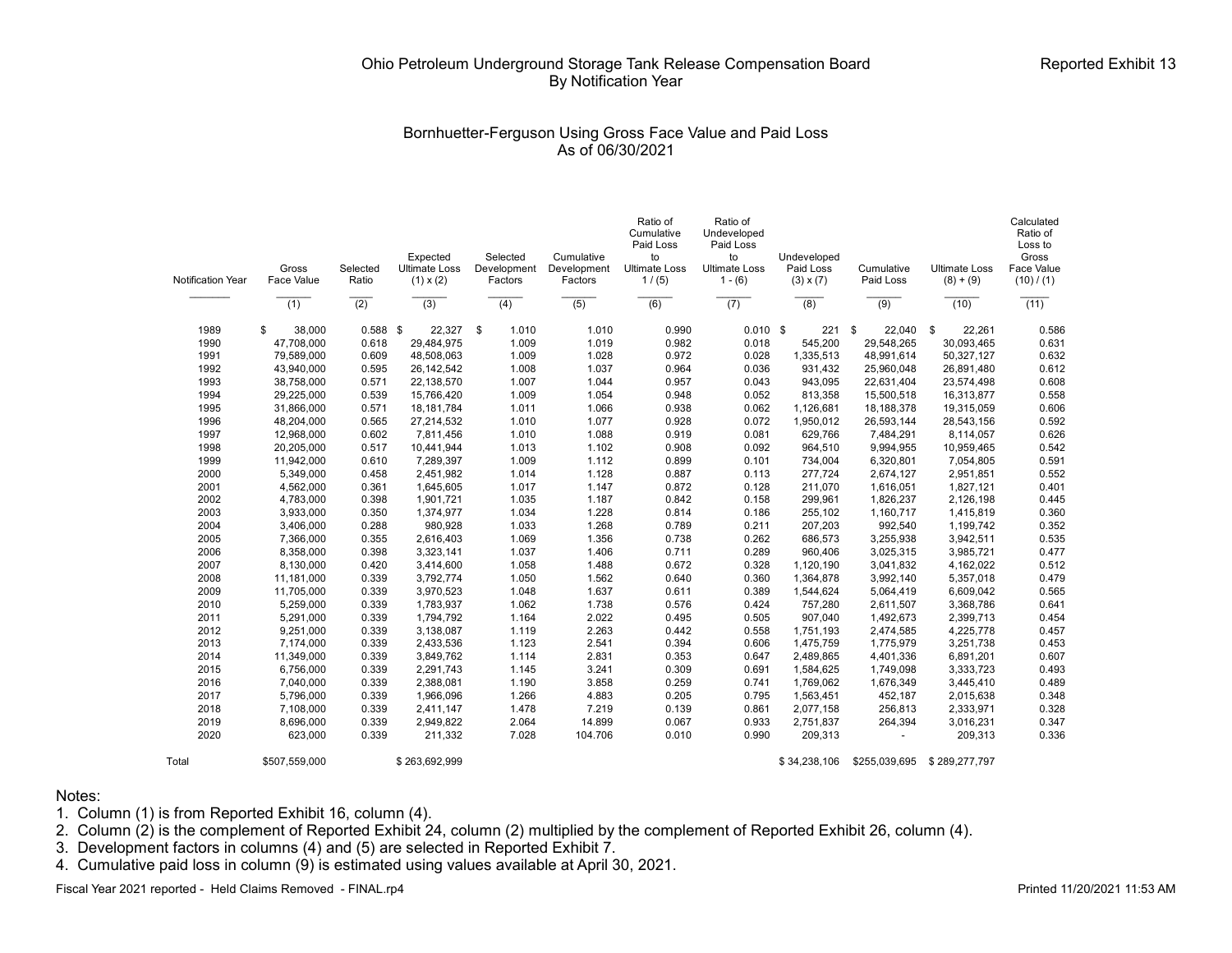#### Cumulative Paid Loss to Cumulative Gross Face Value As of 06/30/2021

| Notification Year | 12             | 24             | 36             | 48             | 60             | 72             | 84             | 96             | 108            | 120            | 132            | 144            | 156            | 168            | 180            | 192            | 204   | 216   | 228   | 240   | 252   | 264   | 276   | 288   | 300   | 312   | 324   | 336   | 348   | 360   | 372   | 384   |
|-------------------|----------------|----------------|----------------|----------------|----------------|----------------|----------------|----------------|----------------|----------------|----------------|----------------|----------------|----------------|----------------|----------------|-------|-------|-------|-------|-------|-------|-------|-------|-------|-------|-------|-------|-------|-------|-------|-------|
| 1989              | 0.000          | 0.000          | 0.320          | 0.587          | 0.587          | 0.587          | 0.587          | 0.587          | 0.587          | 0.587          | 0.587          | 0.587          | 0.587          | 0.587          | 0.587          | 0.587          | 0.587 | 0.587 | 0.587 | 0.587 | 0.587 | 0.587 | 0.587 | 0.587 | 0.587 | 0.587 | 0.587 | 0.587 | 0.587 | 0.587 | 0.587 | 0.587 |
| 1990              | 0.002          | 0.318          | 0.334          | 0.438          | 0.469          | 0.507          | 0.546          | 0.560          | 0.564          | 0.539          | 0.558          | 0.577          | 0.566          | 0.573          | 0.586          | 0.597          | 0.598 | 0.608 | 0.608 | 0.614 | 0.615 | 0.616 | 0.618 | 0.622 | 0.620 | 0.623 | 0.627 | 0.629 | 0.629 | 0.630 | 0.630 |       |
| 1991              | 0.180          | 0.196          | 0.303          | 0.372          | 0.425          | 0.488          | 0.530          | 0.553          | 0.509          | 0.534          | 0.542          | 0.548          | 0.555          | 0.565          | 0.582          | 0.596          | 0.593 | 0.602 | 0.609 | 0.611 | 0.613 | 0.612 | 0.612 | 0.616 | 0.620 | 0.622 | 0.626 | 0.625 | 0.628 | 0.630 |       |       |
| 1992              | 0.085          | 0.242          | 0.324          | 0.474          | 0.473          | 0.519          | 0.544          | 0.491          | 0.509          | 0.521          | 0.512          | 0.532          | 0.540          | 0.557          | 0.558          | 0.565          | 0.584 | 0.583 | 0.590 | 0.590 | 0.597 | 0.597 | 0.601 | 0.603 | 0.604 | 0.606 | 0.606 | 0.607 | 0.607 |       |       |       |
| 1993              | 0.084          | 0.314          | 0.356          | 0.437          | 0.496          | 0.504          | 0.393          | 0.448          | 0.448          | 0.457          | 0.464          | 0.479          | 0.494          | 0.528          | 0.535          | 0.542          | 0.554 | 0.557 | 0.568 | 0.570 | 0.573 | 0.580 | 0.582 | 0.586 | 0.591 | 0.589 | 0.597 | 0.603 |       |       |       |       |
| 1994              | 0.011          | 0.207          | 0.373          | 0.410          | 0.459          | 0.382          | 0.408          | 0.431          | 0.431          | 0.437          | 0.454          | 0.471          | 0.483          | 0.490          | 0.510          | 0.507          | 0.518 | 0.529 | 0.529 | 0.532 | 0.539 | 0.539 | 0.538 | 0.548 | 0.548 | 0.553 | 0.553 |       |       |       |       |       |
| 1995              | 0.143          | 0.305          | 0.461          | 0.500          | 0.404          | 0.444          | 0.446          | 0.438          | 0.452          | 0.459          | 0.471          | 0.487          | 0.491          | 0.509          | 0.521          | 0.519          | 0.538 | 0.542 | 0.558 | 0.575 | 0.581 | 0.588 | 0.592 | 0.593 | 0.593 | 0.596 |       |       |       |       |       |       |
| 1996              | 0.224          | 0.411          | 0.446          | 0.324          | 0.382          | 0.406          | 0.414          | 0.415          | 0.442          | 0.465          | 0.476          | 0.486          | 0.506          | 0.517          | 0.522          | 0.528          | 0.547 | 0.560 | 0.568 | 0.576 | 0.578 | 0.579 | 0.580 | 0.580 | 0.581 |       |       |       |       |       |       |       |
| 1997              | 0.126          | 0.341          | 0.449          | 0.472          | 0.480          | 0.480          | 0.490          | 0.505          | 0.521          | 0.508          | 0.522          | 0.541          | 0.551          | 0.561          | 0.567          | 0.581          | 0.589 | 0.603 | 0.608 | 0.614 | 0.616 | 0.613 | 0.617 | 0.612 |       |       |       |       |       |       |       |       |
| 1998              | 0.053          | 0.276          | 0.322          | 0.360          | 0.346          | 0.367          | 0.385          | 0.372          | 0.399          | 0.415          | 0.444          | 0.458          | 0.463          | 0.464          | 0.480          | 0.478          | 0.486 | 0.506 | 0.514 | 0.522 | 0.536 | 0.536 | 0.529 |       |       |       |       |       |       |       |       |       |
| 1999              | 0.198          | 0.243          | 0.359          | 0.371          | 0.427          | 0.440          | 0.459          | 0.469          | 0.479          | 0.484          | 0.499          | 0.494          | 0.502          | 0.514          | 0.516          | 0.524          | 0.544 | 0.551 | 0.547 | 0.554 | 0.560 | 0.570 |       |       |       |       |       |       |       |       |       |       |
| 2000              | 0.000          | 0.128          | 0.277          | 0.323          | 0.311          | 0.377          | 0.355          | 0.370          | 0.373          | 0.415          | 0.420          | 0.426          | 0.429          | 0.440          | 0.441          | 0.459          | 0.496 | 0.511 | 0.522 | 0.527 | 0.542 |       |       |       |       |       |       |       |       |       |       |       |
| 2001              | 0.000          | 0.045          | 0.076          | 0.136          | 0.143          | 0.147          | 0.208          | 0.228          | 0.254          | 0.270          | 0.282          | 0.290          | 0.305          | 0.323          | 0.329          | 0.351          | 0.372 | 0.377 | 0.389 | 0.388 |       |       |       |       |       |       |       |       |       |       |       |       |
| 2002              | 0.000          | 0.024          | 0.208          | 0.185          | 0.189          | 0.170          | 0.164          | 0.262          | 0.277          | 0.336          | 0.367          | 0.385          | 0.401          | 0.406          | 0.422          | 0.419          | 0.417 | 0.415 | 0.428 |       |       |       |       |       |       |       |       |       |       |       |       |       |
| 2003              | 0.000          | 0.110          | 0.098          | 0.118          | 0.131          | 0.145          | 0.195          | 0.250          | 0.307          | 0.298          | 0.329          | 0.343          | 0.345          | 0.344          | 0.347          | 0.339          | 0.357 | 0.338 |       |       |       |       |       |       |       |       |       |       |       |       |       |       |
| 2004              | 0.007<br>0.000 | 0.019<br>0.104 | 0.107          | 0.172          | 0.198          | 0.208          | 0.224          | 0.306          | 0.301          | 0.306          | 0.315          | 0.310          | 0.332<br>0.461 | 0.338<br>0.463 | 0.342<br>0.472 | 0.347<br>0.527 | 0.340 |       |       |       |       |       |       |       |       |       |       |       |       |       |       |       |
| 2005<br>2006      | 0.019          | 0.045          | 0.188          | 0.241          | 0.231          | 0.262          | 0.261          | 0.314          | 0.332          | 0.379          | 0.397          | 0.425          | 0.405          | 0.424          | 0.442          |                |       |       |       |       |       |       |       |       |       |       |       |       |       |       |       |       |
| 2007              | 0.035          | 0.035          | 0.097<br>0.137 | 0.179<br>0.153 | 0.208<br>0.239 | 0.229<br>0.266 | 0.246<br>0.310 | 0.267<br>0.369 | 0.345<br>0.387 | 0.365<br>0.409 | 0.395<br>0.445 | 0.407<br>0.448 | 0.439          | 0.472          |                |                |       |       |       |       |       |       |       |       |       |       |       |       |       |       |       |       |
| 2008              | 0.000          | 0.015          | 0.103          | 0.169          | 0.180          | 0.217          | 0.282          | 0.331          | 0.362          | 0.404          | 0.428          | 0.446          | 0.462          |                |                |                |       |       |       |       |       |       |       |       |       |       |       |       |       |       |       |       |
| 2009              | 0.000          | 0.241          | 0.262          | 0.368          | 0.375          | 0.414          | 0.451          | 0.476          | 0.497          | 0.476          | 0.569          | 0.574          |                |                |                |                |       |       |       |       |       |       |       |       |       |       |       |       |       |       |       |       |
| 2010              | 0.000          | 0.097          | 0.157          | 0.267          | 0.425          | 0.460          | 0.532          | 0.550          | 0.569          | 0.551          | 0.585          |                |                |                |                |                |       |       |       |       |       |       |       |       |       |       |       |       |       |       |       |       |
| 2011              | 0.000          | 0.000          | 0.285          | 0.292          | 0.319          | 0.342          | 0.382          | 0.397          | 0.411          | 0.425          |                |                |                |                |                |                |       |       |       |       |       |       |       |       |       |       |       |       |       |       |       |       |
| 2012              | 0.000          | 0.008          | 0.150          | 0.161          | 0.280          | 0.337          | 0.357          | 0.358          | 0.386          |                |                |                |                |                |                |                |       |       |       |       |       |       |       |       |       |       |       |       |       |       |       |       |
| 2013              | 0.000          | 0.091          | 0.196          | 0.258          | 0.302          | 0.334          | 0.349          | 0.367          |                |                |                |                |                |                |                |                |       |       |       |       |       |       |       |       |       |       |       |       |       |       |       |       |
| 2014              | 0.008          | 0.159          | 0.302          | 0.440          | 0.448          | 0.523          | 0.591          |                |                |                |                |                |                |                |                |                |       |       |       |       |       |       |       |       |       |       |       |       |       |       |       |       |
| 2015              | 0.007          | 0.123          | 0.404          | 0.405          | 0.395          | 0.446          |                |                |                |                |                |                |                |                |                |                |       |       |       |       |       |       |       |       |       |       |       |       |       |       |       |       |
| 2016              | 0.000          | 0.101          | 0.335          | 0.404          | 0.444          |                |                |                |                |                |                |                |                |                |                |                |       |       |       |       |       |       |       |       |       |       |       |       |       |       |       |       |
| 2017              | 0.020          | 0.058          | 0.136          | 0.174          |                |                |                |                |                |                |                |                |                |                |                |                |       |       |       |       |       |       |       |       |       |       |       |       |       |       |       |       |
| 2018              | 0.000          | 0.035          | 0.095          |                |                |                |                |                |                |                |                |                |                |                |                |                |       |       |       |       |       |       |       |       |       |       |       |       |       |       |       |       |
| 2019              | 0.000          | 0.081          |                |                |                |                |                |                |                |                |                |                |                |                |                |                |       |       |       |       |       |       |       |       |       |       |       |       |       |       |       |       |
| 2020              | 0.000          |                |                |                |                |                |                |                |                |                |                |                |                |                |                |                |       |       |       |       |       |       |       |       |       |       |       |       |       |       |       |       |
| Average           | 0.075          | 0.146          | 0.255          | 0.317          | 0.349          | 0.370          | 0.389          | 0.405          | 0.423          | 0.437          | 0.457          | 0.463          | 0.466          | 0.478          | 0.487          | 0.498          | 0.508 | 0.525 | 0.545 | 0.558 | 0.578 | 0.584 | 0.586 | 0.594 | 0.593 | 0.597 | 0.599 | 0.610 | 0.613 | 0.616 | 0.609 | 0.587 |
| 3 Year Average    |                | 0.058          | 0.189          | 0.328          | 0.429          | 0.434          | 0.432          | 0.374          | 0.455          | 0.484          | 0.527          | 0.489          | 0.436          | 0.453          | 0.419          | 0.404          | 0.371 | 0.377 | 0.446 | 0.490 | 0.546 | 0.573 | 0.575 | 0.595 | 0.574 | 0.579 | 0.585 | 0.611 | 0.621 | 0.616 | 0.609 | 0.587 |

Note: Paid loss and gross face value are estimated using values available at April 30, 2021.

## Cumulative Paid Loss on Closed Claims to Cumulative Gross Face Value on Closed Claims As of 06/30/2021

Notification Year 12 24 36 48 60 72 84 96 108 120 132 144 156 168 180 192 204 216 228 240 252 264 276 288 300 312 324 336 348 360 372 384 1989 1990 1991 1992 1993 1994 1995 1996 1997 1998 1999 2000 2001 2002 2003 2004 2005 2006 2007 2008 2009 2010 2011 2012 2013 2014 2015 2016 2017 2018 2019 2020 0.000 0.000 0.320 0.587 0.587 0.587 0.587 0.587 0.587 0.587 0.587 0.587 0.587 0.587 0.587 0.587 0.587 0.587 0.587 0.587 0.587 0.587 0.587 0.587 0.587 0.587 0.587 0.587 0.587 0.587 0.587 0.587 0.002 0.314 0.334 0.436 0.467 0.510 0.542 0.559 0.562 0.540 0.558 0.580 0.565 0.573 0.583 0.598 0.598 0.603 0.603 0.609 0.610 0.611 0.612 0.615 0.614 0.617 0.617 0.618 0.617 0.618 0.618 0.184 0.199 0.308 0.374 0.429 0.500 0.529 0.551 0.509 0.534 0.537 0.546 0.552 0.560 0.577 0.591 0.592 0.595 0.604 0.606 0.606 0.605 0.605 0.608 0.606 0.607 0.610 0.607 0.609 0.610 0.085 0.238 0.315 0.471 0.476 0.517 0.540 0.484 0.502 0.516 0.507 0.526 0.534 0.549 0.551 0.559 0.576 0.575 0.582 0.579 0.587 0.585 0.591 0.591 0.593 0.594 0.594 0.594 0.594 0.084 0.307 0.347 0.431 0.487 0.493 0.380 0.441 0.441 0.442 0.448 0.465 0.481 0.518 0.526 0.534 0.547 0.549 0.556 0.557 0.560 0.563 0.566 0.567 0.569 0.565 0.572 0.572 0.012 0.214 0.381 0.415 0.462 0.379 0.403 0.427 0.428 0.434 0.450 0.465 0.479 0.488 0.507 0.506 0.514 0.524 0.525 0.528 0.531 0.530 0.526 0.539 0.539 0.539 0.539 0.148 0.305 0.449 0.488 0.397 0.436 0.437 0.428 0.443 0.450 0.463 0.482 0.487 0.503 0.515 0.512 0.537 0.543 0.547 0.556 0.562 0.566 0.569 0.568 0.570 0.570 0.252 0.406 0.446 0.310 0.364 0.391 0.391 0.393 0.423 0.446 0.457 0.470 0.491 0.502 0.509 0.514 0.533 0.548 0.554 0.561 0.561 0.563 0.563 0.564 0.564 0.126 0.358 0.461 0.470 0.474 0.475 0.481 0.497 0.511 0.497 0.513 0.534 0.544 0.551 0.560 0.574 0.579 0.593 0.598 0.603 0.603 0.603 0.603 0.603 0.059 0.278 0.323 0.367 0.339 0.350 0.366 0.353 0.387 0.396 0.425 0.440 0.445 0.450 0.471 0.468 0.478 0.499 0.507 0.511 0.511 0.511 0.513 0.215 0.251 0.352 0.350 0.411 0.416 0.437 0.450 0.461 0.462 0.475 0.468 0.479 0.488 0.491 0.498 0.515 0.525 0.520 0.528 0.529 0.529 0.000 0.144 0.295 0.289 0.273 0.347 0.324 0.340 0.342 0.387 0.392 0.408 0.407 0.409 0.409 0.420 0.421 0.423 0.423 0.423 0.423 0.000 0.048 0.084 0.129 0.121 0.126 0.189 0.198 0.228 0.243 0.248 0.257 0.274 0.285 0.291 0.292 0.292 0.292 0.292 0.292 0.000 0.010 0.215 0.206 0.188 0.168 0.155 0.275 0.278 0.349 0.383 0.399 0.416 0.426 0.429 0.430 0.430 0.430 0.430 0.000 0.110 0.102 0.122 0.136 0.146 0.203 0.262 0.304 0.293 0.313 0.329 0.330 0.329 0.336 0.326 0.346 0.348 0.008 0.020 0.123 0.148 0.164 0.181 0.199 0.295 0.291 0.299 0.301 0.301 0.301 0.301 0.301 0.301 0.301 0.000 0.101 0.119 0.174 0.160 0.185 0.186 0.233 0.242 0.266 0.286 0.300 0.329 0.330 0.333 0.336 0.020 0.047 0.095 0.182 0.201 0.229 0.241 0.264 0.326 0.354 0.359 0.364 0.361 0.369 0.369 0.037 0.037 0.152 0.172 0.201 0.233 0.283 0.332 0.347 0.372 0.409 0.413 0.413 0.423 0.000 0.014 0.022 0.084 0.075 0.117 0.161 0.206 0.203 0.231 0.231 0.236 0.242 0.000 0.041 0.070 0.243 0.261 0.307 0.342 0.381 0.394 0.362 0.445 0.446 0.000 0.136 0.188 0.145 0.356 0.380 0.411 0.421 0.421 0.423 0.423 0.000 0.000 0.261 0.288 0.317 0.329 0.350 0.349 0.357 0.357 0.000 0.015 0.078 0.101 0.124 0.173 0.193 0.204 0.218 0.000 0.001 0.070 0.105 0.151 0.151 0.162 0.162 0.014 0.064 0.150 0.242 0.270 0.278 0.286 0.008 0.077 0.422 0.428 0.399 0.407 0.000 0.113 0.462 0.462 0.530 0.013 0.012 0.130 0.147 0.000 0.047 0.132 0.000 0.270  $\begin{array}{l} 0.000\\ 0.002\\ 0.184\\ 0.088\\ 0.036\\ 0.036\\ 0.030\\ 0.000\\ 0.000\\ 0.000\\ 0.000\\ 0.000\\ 0.000\\ 0.000\\ 0.000\\ 0.000\\ 0.000\\ 0.000\\ 0.000\\ 0.000\\ 0.000\\ 0.000\\ 0.000\\ 0.000\\ 0.000\\ 0.000\\ 0.000\\ 0.000\\ 0.000\\ 0.000\\ 0.$ 

Note: Paid loss on closed claims is estimated using values available at April 30, 2021.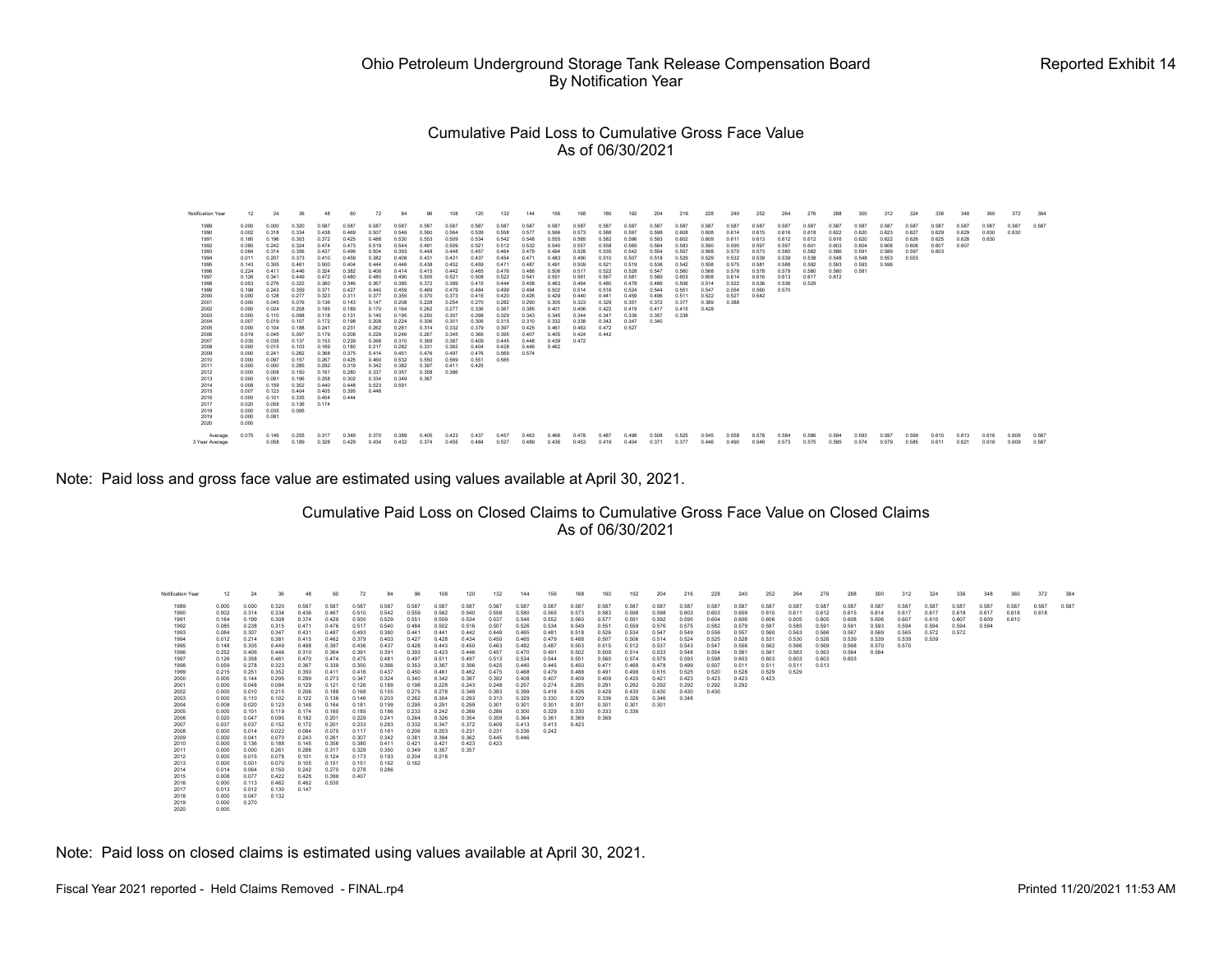#### Estimated Average Gross Face Value As of 06/30/2021

|                   |                   |                  | Ultimate<br>Average | Change in<br>Ultimate |                      |
|-------------------|-------------------|------------------|---------------------|-----------------------|----------------------|
|                   | Ultimate<br>Gross | Ultimate         | Gross<br>Face Value | Average<br>Gross      | Percentage<br>Change |
| Notification Year | Face Value        | Claims           | (1) / (2)           | Face Value            | (4) / Prior (3)      |
|                   |                   |                  |                     |                       |                      |
|                   | (1)               | $\overline{(2)}$ | (3)                 | (4)                   | (5)                  |
| 1989              | 38,000            | 1                | 38,000              |                       |                      |
| 1990              | 47,708,000        | 323              | 147,703             | 109,703               | 288.692              |
| 1991              | 79,589,000        | 623              | 127,751             | $-19,952$             | $-13.508$            |
| 1992              | 43,940,000        | 348              | 126,264             | $-1,487$              | $-1.164$             |
| 1993              | 38,758,000        | 352              | 110,108             | $-16, 156$            | $-12.796$            |
| 1994              | 29,225,000        | 276              | 105,888             | $-4,220$              | $-3.833$             |
| 1995              | 31,866,000        | 274              | 116,299             | 10,412                | 9.833                |
| 1996              | 48,204,000        | 445              | 108,324             | $-7,976$              | $-6.858$             |
| 1997              | 12,968,000        | 158              | 82,076              | $-26,248$             | $-24.231$            |
| 1998              | 20,205,000        | 211              | 95,758              | 13,682                | 16.670               |
| 1999              | 11,942,000        | 104              | 114,827             | 19,069                | 19.913               |
| 2000              | 5,349,000         | 65               | 82,292              | $-32,535$             | $-28.334$            |
| 2001              | 4,562,000         | 34               | 134,176             | 51,884                | 63.049               |
| 2002              | 4,783,000         | 45               | 106.289             | $-27,888$             | $-20.784$            |
| 2003              | 3,933,000         | 53               | 74,208              | $-32,081$             | $-30.183$            |
| 2004              | 3,406,000         | 40               | 85,150              | 10,942                | 14.746               |
| 2005              | 7,366,000         | 60               | 122,767             | 37,617                | 44.177               |
| 2006              | 8,358,000         | 61               | 137,016             | 14,250                | 11.607               |
| 2007              | 8,130,000         | 69               | 117,826             | $-19,190$             | $-14.006$            |
| 2008              | 11,181,000        | 73               | 153,164             | 35,338                | 29.992               |
| 2009              | 11,705,000        | 77               | 152,013             | $-1,151$              | $-0.752$             |
| 2010              | 5,259,000         | 34               | 154,676             | 2,663                 | 1.752                |
| 2011              | 5,291,000         | 47               | 112,574             | $-42,102$             | $-27.219$            |
| 2012              | 9,251,000         | 68               | 136,044             | 23,470                | 20.848               |
| 2013              | 7,174,000         | 49               | 146,408             | 10,364                | 7.618                |
| 2014              | 11,349,000        | 68               | 166,897             | 20,489                | 13.994               |
| 2015              | 6,756,000         | 44               | 153,545             | $-13,352$             | $-8.000$             |
| 2016              | 7,040,000         | 45               | 156,444             | 2,899                 | 1.888                |
| 2017              | 5,796,000         | 39               | 148,615             | $-7,829$              | $-5.004$             |
| 2018              | 7,108,000         | 49               | 145,061             | $-3,554$              | $-2.392$             |
| 2019              | 8,696,000         | 55               | 158,109             | 13,048                | 8.995                |
| 2020              | 623,000           | 4                | 155,750             | $-2,359$              | $-1.492$             |
| Total             | 507,559,000       | 4,194            |                     |                       |                      |

| Exponential Fit: |        |
|------------------|--------|
| Trend $(\%)$     | 1.910  |
| Intercept        | 87.498 |
| R Squared        | 0.343  |

Notes:

1. Column (1) is from Reported Exhibit 16, column (4).

2. Column (2) is from Reported Exhibit 28, column (5).

Fiscal Year 2021 reported - Held Claims Removed - FINAL.rp4 **Printed 11/20/2021 11:53 AM**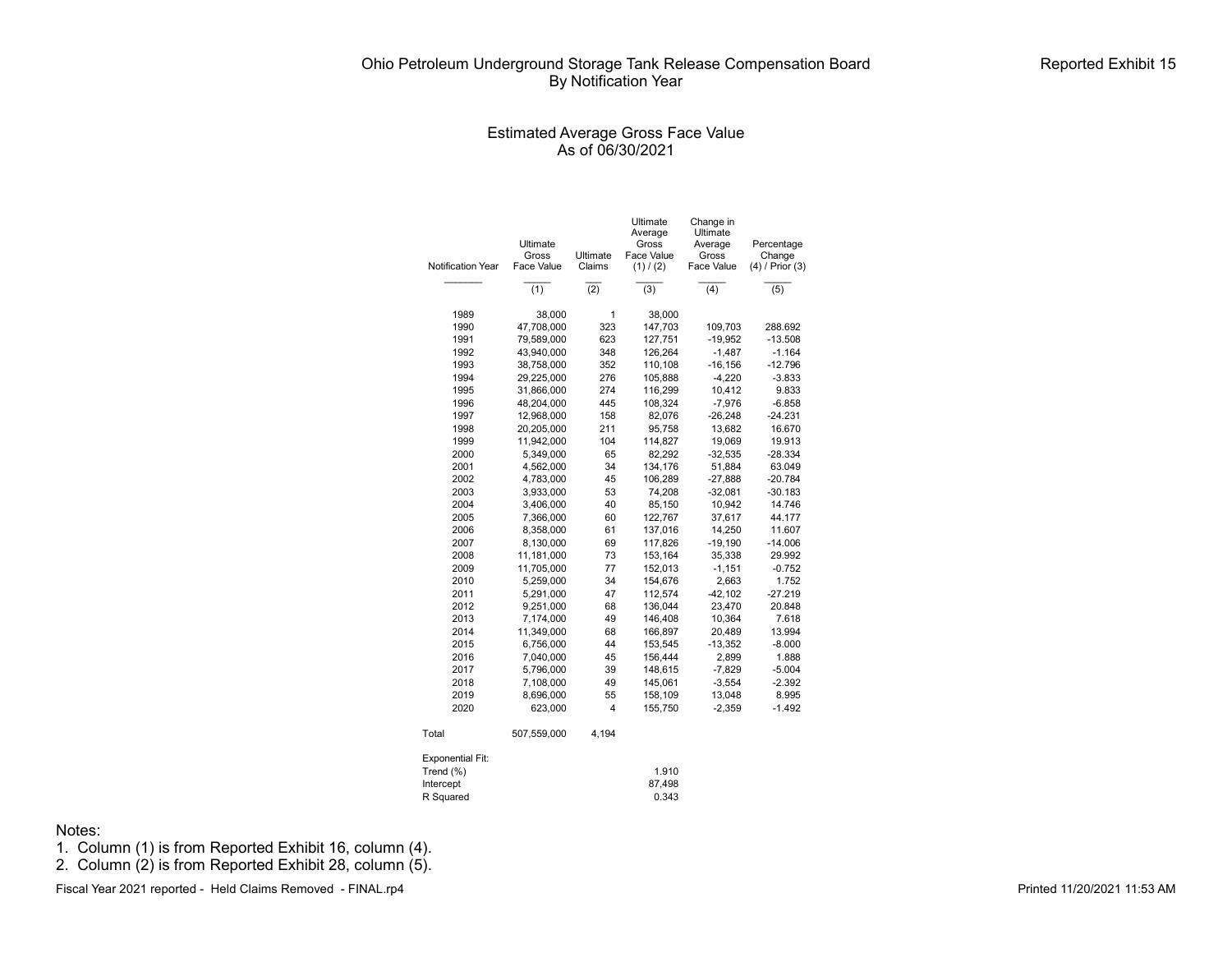## Comparison of Ultimate Gross Face Value Estimates As of 06/30/2021

|                          |               |                     | Bornhuetter-<br>Ferguson<br>Using |               |
|--------------------------|---------------|---------------------|-----------------------------------|---------------|
|                          | Gross         | Average             | Average                           | Ultimate      |
|                          | Face Value    | Gross<br>Face Value | Gross Face                        | Gross         |
| <b>Notification Year</b> | Development   |                     | Value                             | Face Value    |
|                          | (1)           | (2)                 | (3)                               | (4)           |
| 1989                     | \$<br>37,901  | \$<br>38,000        | \$<br>37,902                      | \$<br>38,000  |
| 1990                     | 47,658,732    | 47,804,000          | 47,661,029                        | 47,708,000    |
| 1991                     | 79,508,804    | 79,744,000          | 79,513,903                        | 79,589,000    |
| 1992                     | 43,988,374    | 43.848.000          | 43,984,567                        | 43,940,000    |
| 1993                     | 38,778,609    | 38,720,000          | 38,776,729                        | 38,758,000    |
| 1994                     | 29,208,452    | 29,256,000          | 29,210,329                        | 29,225,000    |
| 1995                     | 31,909,684    | 31,784,000          | 31,904,161                        | 31,866,000    |
| 1996                     | 48,282,174    | 48,060,000          | 48,270,788                        | 48,204,000    |
| 1997                     | 12,974,735    | 12,956,000          | 12,973,652                        | 12,968,000    |
| 1998                     | 20,177,649    | 20,256,000          | 20,182,668                        | 20,205,000    |
| 1999                     | 11,932,386    | 11,960,000          | 11,934,341                        | 11,942,000    |
| 2000                     | 5,360,070     | 5,330,000           | 5,357,665                         | 5,349,000     |
| 2001                     | 4,565,416     | 4,556,000           | 4,564,586                         | 4,562,000     |
| 2002                     | 4,790,474     | 4,770,000           | 4,788,257                         | 4,783,000     |
| 2003                     | 3,940,425     | 3,922,000           | 3,938,063                         | 3,933,000     |
| 2004                     | 3,409,587     | 3,400,000           | 3,408,202                         | 3,406,000     |
| 2005                     | 7,357,408     | 7,380,000           | 7,361,019                         | 7,366,000     |
| 2006                     | 8,358,263     | 8,357,000           | 8,358,035                         | 8,358,000     |
| 2007                     | 8,121,769     | 8,142,000           | 8,125,951                         | 8,130,000     |
| 2008                     | 11,188,556    | 11,169,000          | 11,184,098                        | 11,181,000    |
| 2009                     | 11,705,393    | 11,704,000          | 11,705,050                        | 11,705,000    |
| 2010                     | 6,069,462     | 4,148,000           | 5,560,412                         | 5,259,000     |
| 2011                     | 4,990,041     | 5,687,000           | 5,196,208                         | 5,291,000     |
| 2012                     | 9,983,231     | 8,364,000           | 9,405,061                         | 9,251,000     |
| 2013                     | 8,047,592     | 6,174,000           | 7,300,636                         | 7,174,000     |
| 2014                     | 13,644,617    | 8,908,000           | 11,493,182                        | 11,349,000    |
| 2015                     | 7,644,698     | 5,852,000           | 6,771,701                         | 6,756,000     |
| 2016                     | 7,993,946     | 6,120,000           | 7,005,472                         | 7,040,000     |
| 2017                     | 6,404,504     | 5,382,000           | 5,796,160                         | 5,796,000     |
| 2018                     | 7,657,208     | 6,811,000           | 7,108,407                         | 7,108,000     |
| 2019                     | 11,299,730    | 7,645,000           | 8,696,119                         | 8,696,000     |
| 2020                     | 1,052,804     | 556,000             | 622,817                           | 623,000       |
| Total                    | \$518.042.694 | \$498.803.000       | \$508.197.170                     | \$507.559.000 |

#### Notes:

- 1. Column (1) is from Reported Exhibit 17, column (4).
- 2. Column  $(2)$  is from Reported Exhibit 20, column  $(3)$ .
- 3. Column (3) is from Reported Exhibit 21, column (10).
- 4. Selected ultimate gross face value in column (4) is based on a rounded average of columns (1) (3) for notification years 1989 through 2016. Selected ultimate gross face value for notification years 2017 through 2020 is based on column (3).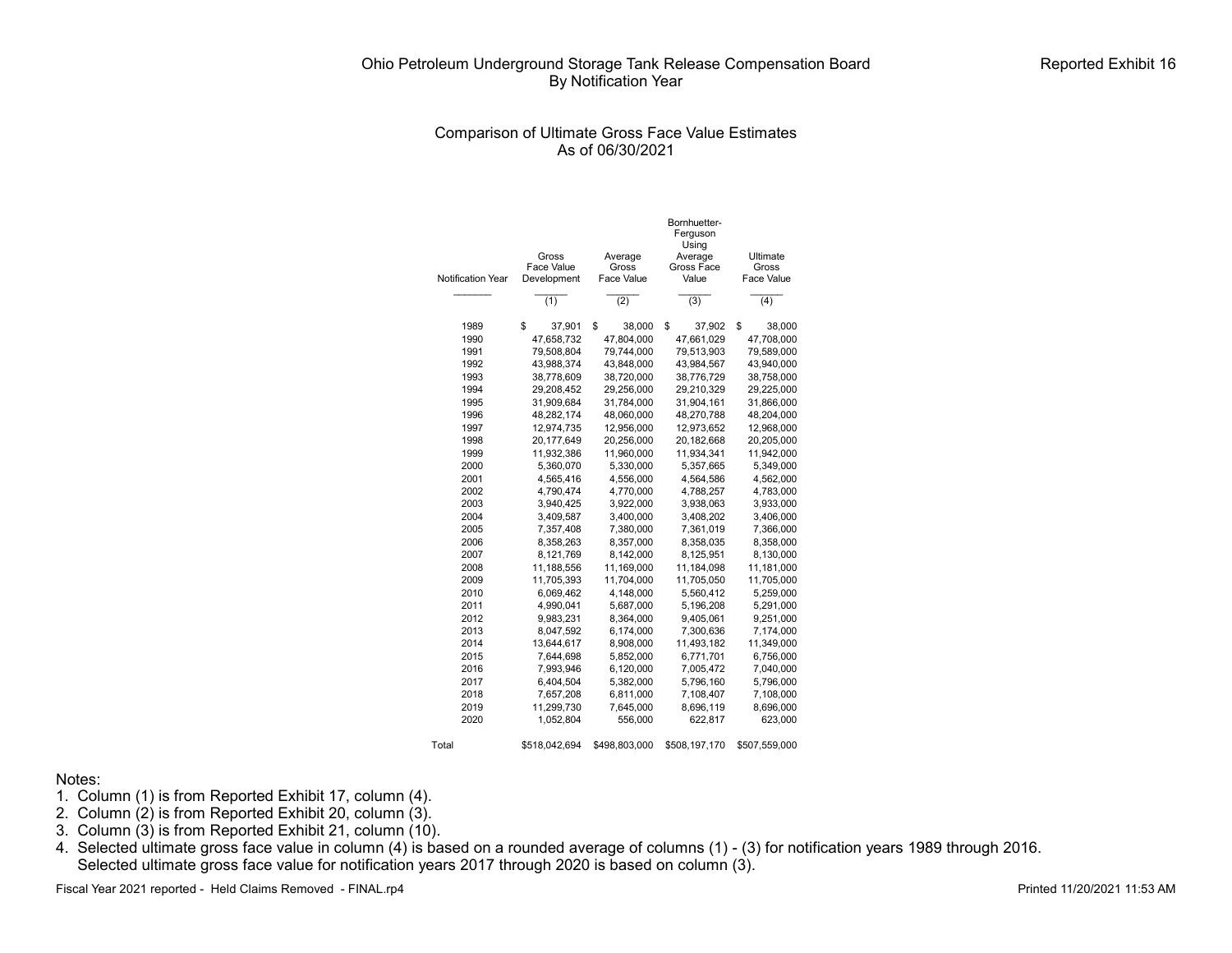# Ultimate Gross Face Value Based on Gross Face Value Development As of 06/30/2021

| <b>Notification Year</b> | Cumulative<br>Gross<br>Face Value | Selected<br>Development<br>Factors | Cumulative<br>Development<br>Factors | Ultimate<br>Gross<br>Face Value<br>$(1) \times (3)$ |
|--------------------------|-----------------------------------|------------------------------------|--------------------------------------|-----------------------------------------------------|
|                          | (1)                               | (2)                                | (3)                                  | (4)                                                 |
| 1989                     | \$<br>37,526                      | 1.010                              | 1.010                                | 37,901<br>\$                                        |
| 1990                     | 46,905,431                        | 1.006                              | 1.016                                | 47,658,732                                          |
| 1991                     | 77,785,364                        | 1.006                              | 1.022                                | 79,508,804                                          |
| 1992                     | 42,795,178                        | 1.006                              | 1.028                                | 43,988,374                                          |
| 1993                     | 37,534,658                        | 1.005                              | 1.033                                | 38,778,609                                          |
| 1994                     | 28,054,982                        | 1.008                              | 1.041                                | 29,208,452                                          |
| 1995                     | 30,507,370                        | 1.005                              | 1.046                                | 31,909,684                                          |
| 1996                     | 45,807,796                        | 1.008                              | 1.054                                | 48,282,174                                          |
| 1997                     | 12,224,691                        | 1.007                              | 1.061                                | 12,974,735                                          |
| 1998                     | 18,885,113                        | 1.007                              | 1.068                                | 20,177,649                                          |
| 1999                     | 11,087,414                        | 1.007                              | 1.076                                | 11,932,386                                          |
| 2000                     | 4,931,377                         | 1.010                              | 1.087                                | 5,360,070                                           |
| 2001                     | 4,162,939                         | 1.009                              | 1.097                                | 4,565,416                                           |
| 2002                     | 4,271,563                         | 1.023                              | 1.121                                | 4,790,474                                           |
| 2003                     | 3,435,267                         | 1.023                              | 1.147                                | 3,940,425                                           |
| 2004                     | 2,916,981                         | 1.019                              | 1.169                                | 3,409,587                                           |
| 2005                     | 6,181,485                         | 1.018                              | 1.190                                | 7,357,408                                           |
| 2006                     | 6,844,324                         | 1.026                              | 1.221                                | 8,358,263                                           |
| 2007                     | 6,442,992                         | 1.032                              | 1.261                                | 8,121,769                                           |
| 2008                     | 8,638,202                         | 1.028                              | 1.295                                | 11,188,556                                          |
| 2009                     | 8,821,196                         | 1.024                              | 1.327                                | 11,705,393                                          |
| 2010                     | 4,461,490                         | 1.025                              | 1.360                                | 6,069,462                                           |
| 2011                     | 3,513,937                         | 1.044                              | 1.420                                | 4,990,041                                           |
| 2012                     | 6,418,573                         | 1.095                              | 1.555                                | 9,983,231                                           |
| 2013                     | 4,839,209                         | 1.069                              | 1.663                                | 8,047,592                                           |
| 2014                     | 7,447,049                         | 1.102                              | 1.832                                | 13,644,617                                          |
| 2015                     | 3,921,930                         | 1.064                              | 1.949                                | 7,644,698                                           |
| 2016                     | 3,777,279                         | 1.086                              | 2.116                                | 7,993,946                                           |
| 2017                     | 2,594,115                         | 1.167                              | 2.469                                | 6,404,504                                           |
| 2018                     | 2,691,192                         | 1.152                              | 2.845                                | 7,657,208                                           |
| 2019                     | 3,249,860                         | 1.222                              | 3.477                                | 11,299,730                                          |
| 2020                     | 141,596                           | 2.138                              | 7.435                                | 1,052,804                                           |
| Total                    | \$451,328,079                     |                                    |                                      | \$518,042,694                                       |

Notes:

1. Cumulative Gross Face Value in column (1) is estimated using values available at April 30, 2021.

2. Development factors in columns (2) and (3) are selected in Reported Exhibit 19.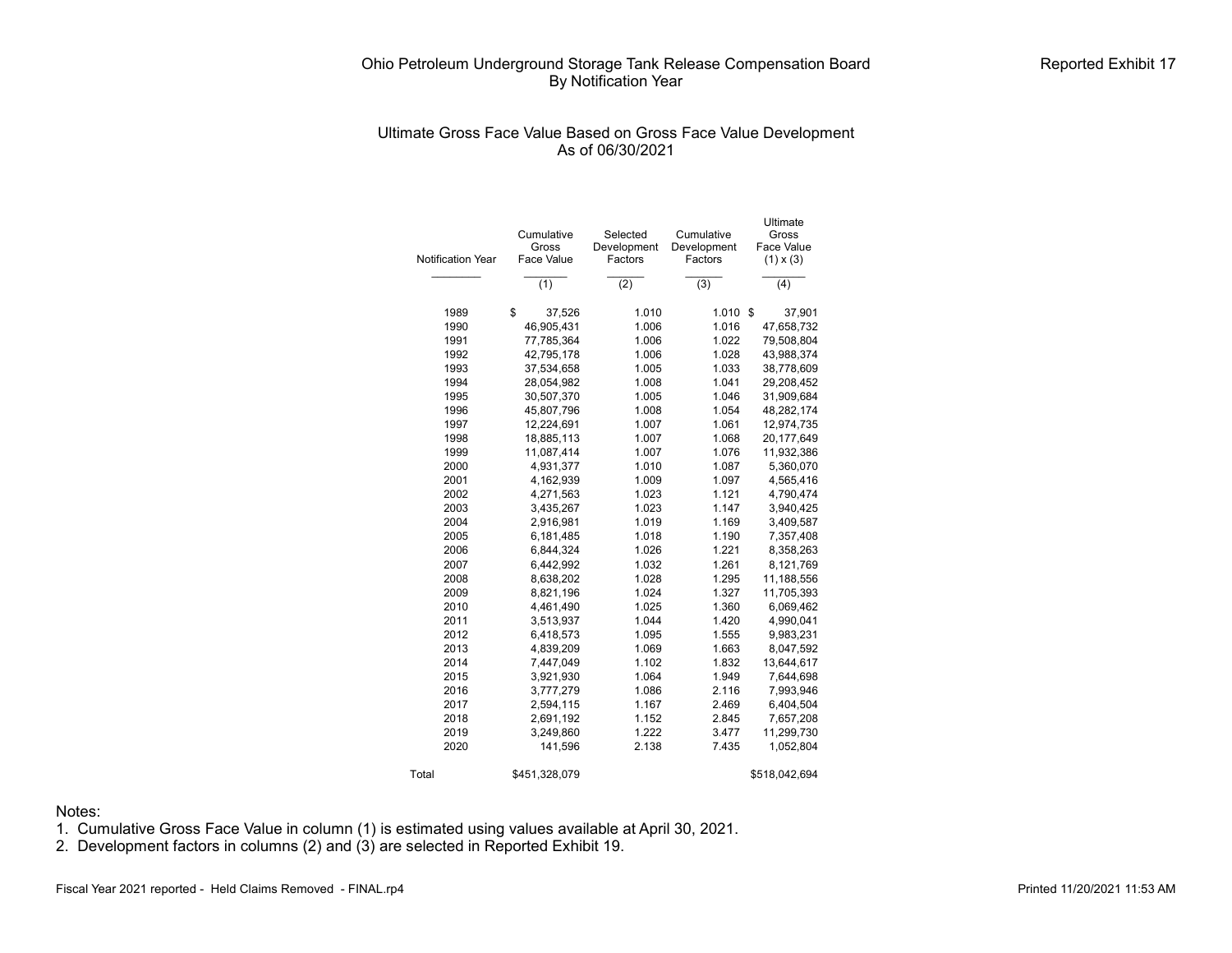#### Gross Face Value As of 06/30/2021

| <b>Notification Year</b> |                     |                                                                                                                                                                                                              |            |                         |                    |                                   |                                                 |                    |                                                                         |                   |                  |                  |                   |                                 |                  |                   | 204              |                         | 228     | 240                                     | 252     |            |         |         |         |         |         |                                 |         |                |          |
|--------------------------|---------------------|--------------------------------------------------------------------------------------------------------------------------------------------------------------------------------------------------------------|------------|-------------------------|--------------------|-----------------------------------|-------------------------------------------------|--------------------|-------------------------------------------------------------------------|-------------------|------------------|------------------|-------------------|---------------------------------|------------------|-------------------|------------------|-------------------------|---------|-----------------------------------------|---------|------------|---------|---------|---------|---------|---------|---------------------------------|---------|----------------|----------|
| 1989                     | $\Omega$            |                                                                                                                                                                                                              | $0$ 37.526 | $^{\circ}$              |                    | $^{\circ}$                        |                                                 | $^{\circ}$         |                                                                         |                   | $\Omega$         |                  | $^{\circ}$        |                                 | $^{\circ}$       |                   | $^{\circ}$       | $\Omega$                |         |                                         |         | $^{\circ}$ |         |         |         |         |         |                                 |         |                | $\Omega$ |
| 1990                     |                     | 6.487,962 7.973,920 6.163.469 1.976.271 2.738.420 2.049.709 1.165.129 1.563.816 1.396.531 3.603.166 576.143 1.118.273 2.338.310 554.505 1.061.505 1.061.368 646.345 675.367 619.449 338.296 415.139          |            |                         |                    |                                   |                                                 |                    |                                                                         |                   |                  |                  |                   |                                 |                  |                   |                  |                         |         |                                         |         | 380.160    | 141.561 | 269.204 | 425.256 | 259.952 | 143.911 | 199.635                         | 220.525 | 74.642 247.494 |          |
|                          |                     | 8,285,085 10,937,362 6,083,791 5,315,991 5,577,650 4,403,415 4,473,381 2,774,533 8,055,486 1,277,824 2,225,942 2,837,221 1,853,883 1,954,628 1,092,547 1,157,687 1,088,487 1,073,690 552,285 704,518 637,474 |            |                         |                    |                                   |                                                 |                    |                                                                         |                   |                  |                  |                   |                                 |                  |                   |                  |                         |         |                                         |         | 516,999    | 505.631 | 516.594 | 857.163 | 554.906 |         | 450.615 814.211 587.657 618.709 |         |                |          |
| 1992                     |                     | 2.908.826 6.628.453 6.140.877 3.352.138 4.571.007 1.574.599 1.296.628 4.655.938 661.655 1.322.655 1.667.443 1.150.407 822.151 1.126.482 1.133.560 999.916 423.222 370.567                                    |            |                         |                    |                                   |                                                 |                    |                                                                         |                   |                  |                  |                   |                                 |                  |                   |                  |                         |         | 497.420 291.807                         | 332.187 | 277.337    | 137.733 | 124.160 | 121.369 | 71,559  | 55.050  | 40.310                          | 39.722  |                |          |
| 1993                     |                     | 1,932,233 3,604,960 3,421,795 2,655,579 2,523,414 1,650,123 6,934,854 1,417,826 1,690,868 2,255,738 1,240,419 1,021,240 532,174 667,985 563,012 611,659                                                      |            |                         |                    |                                   |                                                 |                    |                                                                         |                   |                  |                  |                   |                                 |                  |                   |                  |                         |         | 530.780 455.606 340.120 309.516 372.598 |         | 264.220    | 443.866 | 389.423 | 468.714 | 602.475 | 286.628 | 346.831                         |         |                |          |
|                          |                     | 1,763,231 5,275,204 1,800,844 1,982,029 1,660,578 4,277,644 794,958 817,619 1,624,471 977,371 801,085 732,880 753,284 718,674 415,059 745,140 322,263 201,770 266,540 408,574 117,194 331,346                |            |                         |                    |                                   |                                                 |                    |                                                                         |                   |                  |                  |                   |                                 |                  |                   |                  |                         |         |                                         |         |            | 338.921 | 239.626 | 247.017 | 166,098 | 275,560 |                                 |         |                |          |
| 1995                     |                     | 1.624.448 3.239.320 2.400.259 2.484.850 5.387.279 1.106.087 1.846.333 2.194.010 1.228.943 1.934.786 942.439 739.645 461.806 367.383 436.324 473.801                                                          |            |                         |                    |                                   |                                                 |                    |                                                                         |                   |                  |                  |                   |                                 |                  |                   | 444.029          | 644.611 741.472 353.219 |         |                                         | 537.751 | 338,202    | 194,830 | 182.409 | 109.537 | 93.599  |         |                                 |         |                |          |
| 1996                     |                     | 2.660.742 3.222.174 4.477.488 10.385.989 1.957.261 2.497.794 2.539.599 2.874.038 2.265.932 1.666.325 1.820.209 1.500.740 1.254.635 1.066.238 1.084.475 1.030.399                                             |            |                         |                    |                                   |                                                 |                    |                                                                         |                   |                  |                  |                   |                                 |                  |                   | 957.938          | 564.547                 | 505.909 | 368.879                                 | 195,950 | 207.879    | 279.069 | 110.536 | 313.050 |         |         |                                 |         |                |          |
| 1997                     |                     | 1.184.478  1.929.321  1.809.020                                                                                                                                                                              |            |                         |                    |                                   |                                                 |                    | 533.879 971.012 905.975 688.324 402.582 351.324 564.366 416.532 422.690 |                   |                  |                  |                   | 265.432 300.139 201.939 219.798 |                  |                   | 202.105          | 301.422                 | 173.812 | 77.905                                  | 58.411  | 103.249    | 15.292  | 125.685 |         |         |         |                                 |         |                |          |
| 1998                     |                     | 1.243.620 2.914.873 1.131.788 1.116.563 1.589.937                                                                                                                                                            |            |                         |                    |                                   | 709.148 800.290                                 |                    | 859.961 801.900                                                         | 780.500           | 764.656          | 522.344          | 348.207           | 393,809                         | 303.716 686.128  |                   | 926,908          | 398.813                 | 319,686 | 683.756                                 | 449.674 | 388,904    | 749.931 |         |         |         |         |                                 |         |                |          |
| 1999                     |                     | 532.583 3.586.110 1.341.885 1.134.221 381.752                                                                                                                                                                |            |                         |                    | 430.359                           | 211.136                                         |                    | 523.119 224.027 189.408                                                 |                   | 186.156          | 292.171          | 230.716 210.998   |                                 | 153.578 170.292  |                   | 229.368          | 176.839                 | 325.535 | 123.929                                 | 54.547  | 378,687    |         |         |         |         |         |                                 |         |                |          |
| 2000                     | 363,370             | 609.823 1.144.309                                                                                                                                                                                            |            |                         |                    |                                   | 332.031 246.573 470.648 302.844 186.311 123.577 |                    |                                                                         | 40.652            | 57.423           | 82.461           |                   | 36.013 109.914                  | 87.422 122.936   |                   | 183.132          | 119.074 126.954         |         | 103.347                                 | 82.565  |            |         |         |         |         |         |                                 |         |                |          |
| 2001                     | 335,487             | 698.755 413.029                                                                                                                                                                                              |            |                         | 942.816 393.776    | 119,805                           | 103.194                                         |                    | 122,462 129,334                                                         | 232.266           | 83.326           | 21,777           | 64.448            | 24.032                          | 84.828           | 149,613           | 63.987           | 108.056                 | 30.564  | 41.384                                  |         |            |         |         |         |         |         |                                 |         |                |          |
| 2002                     | 123.190             | 718.678 532.288                                                                                                                                                                                              |            | 501.422 446.131         |                    | 313,580                           | 192.875                                         |                    | 327,345 133,551 171,155                                                 |                   | 187,300          | 83.167           |                   | 28.814 104.856                  | 37,355           | 76.227            | 30,770           | 24.495 238.365          |         |                                         |         |            |         |         |         |         |         |                                 |         |                |          |
| 2003                     | 315,460<br>398,558  | 392.815 627.079<br>735.225                                                                                                                                                                                   |            | 398.541<br>295.326      | 301.699<br>160,560 | 236,530<br>206.364                | 252.022<br>94.883                               | 160,908<br>101.900 | 63.617                                                                  | 167.164<br>63.746 | 32.094<br>40.534 | 73.228<br>62.892 | 19,720            | 34.041                          | 39.576<br>32.462 | 110.121<br>17,380 | 4.191<br>102.602 | 206.464                 |         |                                         |         |            |         |         |         |         |         |                                 |         |                |          |
| 2004<br>2005             |                     | 912.014 1.158.911 543.056                                                                                                                                                                                    | 483.399    | 552.847                 | 364.348            |                                   | 414.173 204.883                                 | 336,759            | 68.195<br>133.863                                                       | 267.195           | 232.649          | 150.785          | 24.311<br>143.688 | 28.643<br>218,218               | 384,964          | 163.130           |                  |                         |         |                                         |         |            |         |         |         |         |         |                                 |         |                |          |
| 2006                     |                     | 708.626  1.582.027  1.248.157                                                                                                                                                                                |            | 565.185                 | 200.491            |                                   |                                                 |                    | 307.352 316.324 671.113 273.357 272.199                                 |                   | 188.125          | 78.186           | 141.401           | 207.315                         | 84.467           |                   |                  |                         |         |                                         |         |            |         |         |         |         |         |                                 |         |                |          |
| 2007                     |                     | 567.888 1.795.899 605.290                                                                                                                                                                                    |            |                         |                    |                                   |                                                 |                    | 448.130 748.333 407.863 261.947 233.049 503.733 420.438                 |                   | 116,993          | 78.699           | 194.670 60.062    |                                 |                  |                   |                  |                         |         |                                         |         |            |         |         |         |         |         |                                 |         |                |          |
| 2008                     |                     | 1.517.095 1.271.009                                                                                                                                                                                          | 468.659    | 570.740                 | 636.214            | 684.306                           | 765.376                                         | 483.782            | 660.030                                                                 | 519.704           | 533.263          | 339.490          | 188,535           |                                 |                  |                   |                  |                         |         |                                         |         |            |         |         |         |         |         |                                 |         |                |          |
| 2009                     | 1.750.245 2.106.598 |                                                                                                                                                                                                              | 536.454    |                         | 529.171 342.740    | 388.572                           | 374.270                                         | 606.685            | 354.853                                                                 | 922.709           | 373.163          | 535,736          |                   |                                 |                  |                   |                  |                         |         |                                         |         |            |         |         |         |         |         |                                 |         |                |          |
| 2010                     | 590.288             | 968.647                                                                                                                                                                                                      | 319.952    | 586,468                 | 287,553            | 372.925                           | 246.614                                         | 194.061            | 202.339                                                                 | 365,384           | 327.259          |                  |                   |                                 |                  |                   |                  |                         |         |                                         |         |            |         |         |         |         |         |                                 |         |                |          |
| 2011                     |                     | 928.227 1.029.651                                                                                                                                                                                            | 264.481    | 255.656                 | 161.050            | 238.526                           | 135.277 267.821                                 |                    | 158,411                                                                 | 74.835            |                  |                  |                   |                                 |                  |                   |                  |                         |         |                                         |         |            |         |         |         |         |         |                                 |         |                |          |
| 2012                     |                     | 875.672 1.771.452                                                                                                                                                                                            | 582.718    | 398.056                 |                    |                                   | 560.813 401.583 415.017 703.893 709.369         |                    |                                                                         |                   |                  |                  |                   |                                 |                  |                   |                  |                         |         |                                         |         |            |         |         |         |         |         |                                 |         |                |          |
| 2013                     |                     | 1.173.424 1.766.249 424.817                                                                                                                                                                                  |            |                         |                    |                                   | 419.232 414.344 235.999 162.725 242.420         |                    |                                                                         |                   |                  |                  |                   |                                 |                  |                   |                  |                         |         |                                         |         |            |         |         |         |         |         |                                 |         |                |          |
| 2014                     |                     | 1.296.722 2.124.089                                                                                                                                                                                          | 802.714    |                         |                    | 874.198 1.222.612 610.971 515.743 |                                                 |                    |                                                                         |                   |                  |                  |                   |                                 |                  |                   |                  |                         |         |                                         |         |            |         |         |         |         |         |                                 |         |                |          |
| 2015                     | 1.675.231           | 710.247                                                                                                                                                                                                      | 413,288    | 432.103 424.214 266.847 |                    |                                   |                                                 |                    |                                                                         |                   |                  |                  |                   |                                 |                  |                   |                  |                         |         |                                         |         |            |         |         |         |         |         |                                 |         |                |          |
| 2016                     |                     | 839,721 1,745,090 646,440                                                                                                                                                                                    |            | 350,805                 | 195,223            |                                   |                                                 |                    |                                                                         |                   |                  |                  |                   |                                 |                  |                   |                  |                         |         |                                         |         |            |         |         |         |         |         |                                 |         |                |          |
| 2017                     |                     | 544.938 1.210.840                                                                                                                                                                                            | 390.353    | 447.984                 |                    |                                   |                                                 |                    |                                                                         |                   |                  |                  |                   |                                 |                  |                   |                  |                         |         |                                         |         |            |         |         |         |         |         |                                 |         |                |          |
| 2018                     |                     | 959.190 909.203                                                                                                                                                                                              | 822.800    |                         |                    |                                   |                                                 |                    |                                                                         |                   |                  |                  |                   |                                 |                  |                   |                  |                         |         |                                         |         |            |         |         |         |         |         |                                 |         |                |          |
| 2019                     |                     | 912.859 2.337.001                                                                                                                                                                                            |            |                         |                    |                                   |                                                 |                    |                                                                         |                   |                  |                  |                   |                                 |                  |                   |                  |                         |         |                                         |         |            |         |         |         |         |         |                                 |         |                |          |
| 2020                     | 141,596             |                                                                                                                                                                                                              |            |                         |                    |                                   |                                                 |                    |                                                                         |                   |                  |                  |                   |                                 |                  |                   |                  |                         |         |                                         |         |            |         |         |         |         |         |                                 |         |                |          |

Note: Gross face value is estimated using values available at April 30, 2021.

Cumulative Gross Face Value As of 06/30/2021

Notification Year 12 24 36 48 60 72 84 96 108 120 132 144 156 168 180 192 204 216 228 240 252 264 276 288 300 312 324 336 348 360 372 384 1989 1990 1991 1992 1993 1994 1995 1996 1997 1998 1999  $2000$ 2001 2002 2003 2004 2005 2006 2007 2008 2009 2010 2011 2012 2013 2014 2015 2016 2017 2018 2019 2020 0 0 37,526 37,526 37,526 37,526 37,526 37,526 37,526 37,526 37,526 37,526 37,526 37,526 37,526 37,526 37,526 37,526 37,526 37,526 37,526 37,526 37,526 37,526 37,526 37,526 37,526 37,526 37,526 37,526 37,526 37,526 6,487,962 14,461,881 20,625,350 22,601,620 25,340,040 27,389,749 28,554,878 30,118,694 31,515,225 35,118,391 35,694,534 36,812,807 39,151,117 39,705,622 40,787,127 41,848,495 42,494,840 43,170,207 43,789,656 44,127,952 44,543,091 44,923,252 45,064,813 45,334,017 45,759,273 46,019,225 46,163,135 46,362,771 46,583,295 46,657,937 46,905,431 8,285,085 19,222,447 25,306,238 30,622,230 36,199,879 40,603,294 45,076,675 47,851,208 55,906,694 57,184,518 59,410,459 62,247,681 64,101,564 66,056,192 67,148,739 68,306,426 69,394,913 70,468,603 71,020,888 71,725,406 72,362,880 72,879,878 73,385,509 73,902,103 74,759,266 75,314,172 75,764,787 76,578,998 77,166,655 77,785,364 2,908,826 9,537,279 15,678,156 19,030,294 23,601,300 25,175,899 26,472,527 31,128,465 31,790,120 33,112,775 34,780,219 35,930,626 36,752,777 37,879,259 39,012,819 40,012,736 40,435,958 40,806,525 41,303,944 41,595,752 41,927,939 42,205,275 42,343,008 42,467,168 42,588,537 42,660,096 42,715,146 42,755,456 42,795,178 1,932,233 5,537,193 8,958,988 11,614,567 14,137,981 15,788,104 22,722,958 24,140,784 25,831,652 28,087,390 29,327,809 30,349,049 30,881,224 31,549,208 32,112,220 32,723,879 33,254,660 33,710,265 34,050,386 34,359,902 34,732,500 34,996,720 35,440,587 35,830,010 36,298,724 36,901,199 37,187,827 37,534,658 1,763,231 7,038,435 8,839,279 10,821,308 12,481,886 16,759,530 17,554,489 18,372,107 19,996,579 20,973,949 21,775,034 22,507,915 23,261,198 23,979,873 24,394,932 25,140,072 25,462,335 25,664,106 25,930,646 26,339,220 26,456,415 26,787,761 27,126,681 27,366,308 27,613,325 27,779,422 28,054,982 1,624,448 4,863,768 7,264,026 9,748,876 15,136,155 16,242,242 18,088,575 20,282,585 21,511,527 23,446,314 24,388,753 25,128,398 25,590,204 25,957,586 26,393,910 26,867,711 27,311,740 27,956,351 28,697,824 29,051,043 29,588,793 29,926,995 30,121,824 30,304,234 30,413,771 30,507,370 2,660,742 5,882,916 10,360,404 20,746,394 22,703,655 25,201,449 27,741,048 30,615,086 32,881,018 34,547,343 36,367,553 37,868,292 39,122,927 40,189,166 41,273,641 42,304,039 43,261,978 43,826,524 44,332,433 44,701,312 44,897,261 45,105,140 45,384,210 45,494,746 45,807,796 1,184,478 3,113,798 4,922,818 5,456,697 6,427,708 7,333,683 8,022,007 8,424,589 8,775,913 9,340,280 9,756,812 10,179,501 10,444,933 10,745,072 10,947,011 11,166,809 11,368,914 11,670,336 11,844,148 11,922,054 11,980,464 12,083,713 12,099,006 12,224,691 1,243,620 4,158,493 5,290,280 6,406,843 7,996,780 8,705,929 9,506,219 10,366,180 11,168,080 11,948,580 12,713,236 13,235,580 13,583,787 13,977,597 14,281,313 14,967,441 15,894,349 16,293,162 16,612,849 17,296,605 17,746,279 18,135,182 18,885,113 532,583 4,118,693 5,460,578 6,594,799 6,976,551 7,406,909 7,618,045 8,141,164 8,365,191 8,554,598 8,740,754 9,032,925 9,263,641 9,474,639 9,628,218 9,798,509 10,027,877 10,204,716 10,530,251 10,654,180 10,708,727 11,087,414 363,370 973,193 2,117,502 2,449,533 2,696,106 3,166,753 3,469,597 3,655,908 3,779,485 3,820,137 3,877,560 3,960,021 3,996,034 4,105,948 4,193,369 4,316,305 4,499,437 4,618,511 4,745,465 4,848,812 4,931,377 335,487 1,034,241 1,447,270 2,390,086 2,783,863 2,903,668 3,006,862 3,129,324 3,258,658 3,490,924 3,574,250 3,596,026 3,660,475 3,684,506 3,769,334 3,918,948 3,982,935 4,090,991 4,121,555 4,162,939 123,190 841,868 1,374,156 1,875,578 2,321,708 2,635,288 2,828,163 3,155,508 3,289,059 3,460,214 3,647,513 3,730,680 3,759,494 3,864,350 3,901,705 3,977,932 4,008,703 4,033,198 4,271,563 315,460 708,275 1,335,354 1,733,894 2,035,593 2,272,123 2,524,145 2,685,053 2,748,669 2,915,833 2,947,927 3,021,155 3,040,875 3,074,915 3,114,491 3,224,612 3,228,803 3,435,267 396.558 1,133,784 1,671,933 1,912,208 2,073,068 2,279,432 2,374,315 2,474,216 2,484,400 2,698,158 2,484,690 2,711,833 2,735,584 2,275,584 2,276,284 2,276,284 2,276,284 2,276,284 2,276,284 2,276,284 2,276,284 2,284,292 2,2 544,938 1,755,778 2,146,131 2,594,115 959,190 1,868,392 2,691,192 912,859 3,249,860 141,596

Note: Gross face value is estimated using values available at April 30, 2021.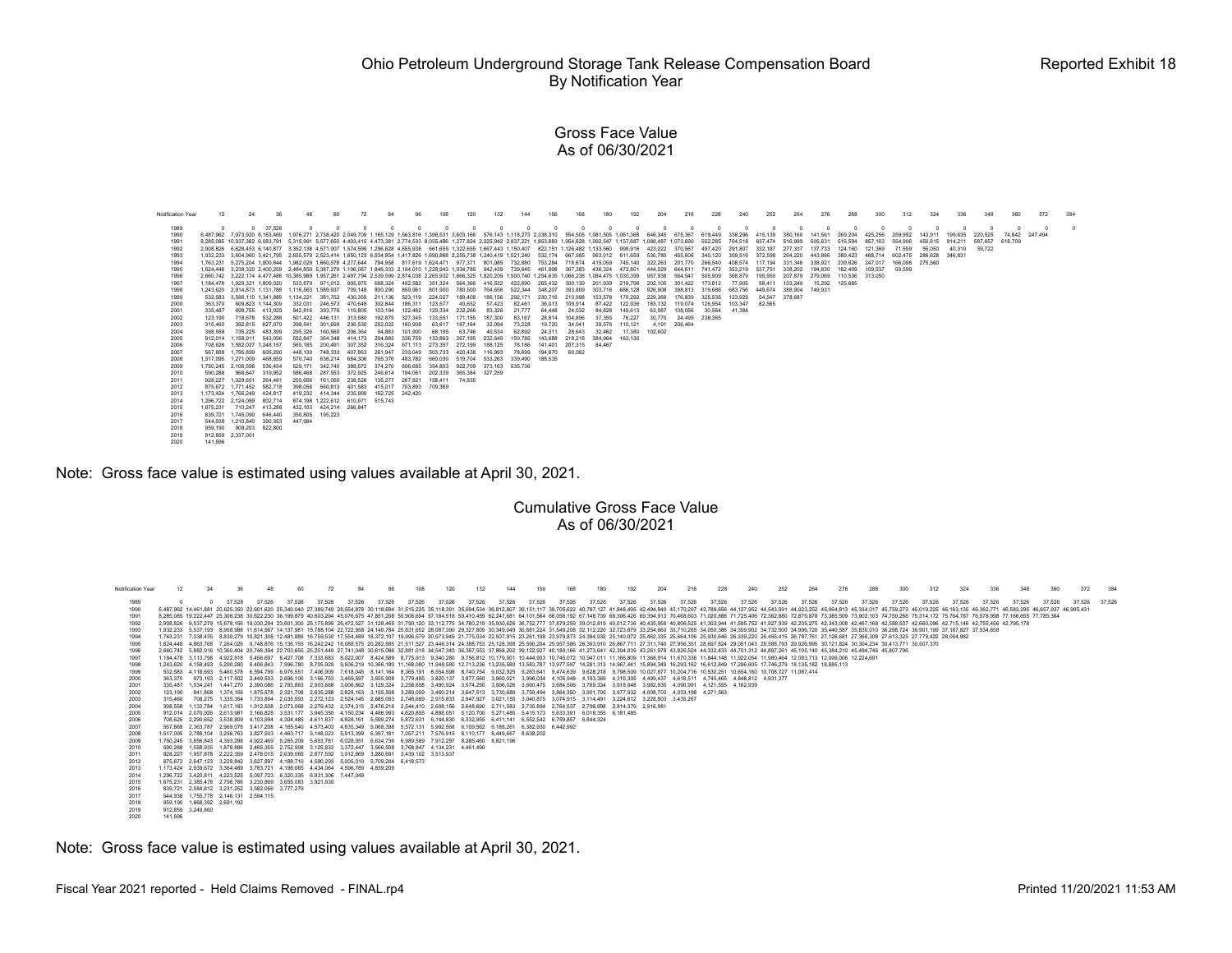#### Gross Face Value Development As of 06/30/2021

| Notification Year                                                                                                                                                                                                                                    | 12-24                                                                                                                                                                                                                                                                               | 24-36                                                                                                                                                                                                                                                                      | 36-48                                                                                                                                                                                                                                                             | 48-60                                                                                                                                                                                                                                                    | 60-72                                                                                                                                                                                                                                           | 72-84                                                                                                                                                                                                                                  | 84-96                                                                                                                                                                                                                         | 96-108                                                                                                                                                                                                               | 108-120                                                                                                                                                                                                     | 120-132                                                                                                                                                                                            | 132-144                                                                                                                                                                                   | 144-156                                                                                                                                                                          | 156-168                                                                                                                                                                 | 168-180                                                                                                                                                        | 180-192                                                                                                                                               | 192-204                                                                                                                                      | 204-216 216-228                                                                                                                     |                                                                                                                            | 228-240                                                                                                           | 240-252                                                                                                  | 252-264                                                                                         | 264-276                                                                                | 276-288                                                                       | 288-300                                                              | 300-312 312-324                                             |                                                    | 324-336                                   | 336-348                          | 348-360                 | 360-372 372-384         |                         | 384-UI         |
|------------------------------------------------------------------------------------------------------------------------------------------------------------------------------------------------------------------------------------------------------|-------------------------------------------------------------------------------------------------------------------------------------------------------------------------------------------------------------------------------------------------------------------------------------|----------------------------------------------------------------------------------------------------------------------------------------------------------------------------------------------------------------------------------------------------------------------------|-------------------------------------------------------------------------------------------------------------------------------------------------------------------------------------------------------------------------------------------------------------------|----------------------------------------------------------------------------------------------------------------------------------------------------------------------------------------------------------------------------------------------------------|-------------------------------------------------------------------------------------------------------------------------------------------------------------------------------------------------------------------------------------------------|----------------------------------------------------------------------------------------------------------------------------------------------------------------------------------------------------------------------------------------|-------------------------------------------------------------------------------------------------------------------------------------------------------------------------------------------------------------------------------|----------------------------------------------------------------------------------------------------------------------------------------------------------------------------------------------------------------------|-------------------------------------------------------------------------------------------------------------------------------------------------------------------------------------------------------------|----------------------------------------------------------------------------------------------------------------------------------------------------------------------------------------------------|-------------------------------------------------------------------------------------------------------------------------------------------------------------------------------------------|----------------------------------------------------------------------------------------------------------------------------------------------------------------------------------|-------------------------------------------------------------------------------------------------------------------------------------------------------------------------|----------------------------------------------------------------------------------------------------------------------------------------------------------------|-------------------------------------------------------------------------------------------------------------------------------------------------------|----------------------------------------------------------------------------------------------------------------------------------------------|-------------------------------------------------------------------------------------------------------------------------------------|----------------------------------------------------------------------------------------------------------------------------|-------------------------------------------------------------------------------------------------------------------|----------------------------------------------------------------------------------------------------------|-------------------------------------------------------------------------------------------------|----------------------------------------------------------------------------------------|-------------------------------------------------------------------------------|----------------------------------------------------------------------|-------------------------------------------------------------|----------------------------------------------------|-------------------------------------------|----------------------------------|-------------------------|-------------------------|-------------------------|----------------|
| 1989<br>1990<br>1991<br>1992<br>1993<br>1994<br>1995<br>1996<br>1997<br>1998<br>1999<br>2000<br>2001<br>2002<br>2003<br>2004<br>2005<br>2006<br>2007<br>2008<br>2009<br>2010<br>2011<br>2012<br>2013<br>2014<br>2015<br>2016<br>2017<br>2018<br>2019 | 0.000<br>2.229<br>2.320<br>3,279<br>2.866<br>3.992<br>2.994<br>2.211<br>2.629<br>3.344<br>7.733<br>2.678<br>3.083<br>6.834<br>2.245<br>2.845<br>2.271<br>3.233<br>4.162<br>1.838<br>2.204<br>2.641<br>2.109<br>3.023<br>2.505<br>2.638<br>1.424<br>3.078<br>3.222<br>1.948<br>3.560 | 0.000<br>1.426<br>1.316<br>1.644<br>1.618<br>1.256<br>1.493<br>1.761<br>1.581<br>1.272<br>1.326<br>2.176<br>1.399<br>1.632<br>1.885<br>1.426<br>1.262<br>1.545<br>1.256<br>1.168<br>1.139<br>1.205<br>1.135<br>1.220<br>1.145<br>1.235<br>1.173<br>1.250<br>1.222<br>1.440 | 1.000<br>1.096<br>1.210<br>1.214<br>1.296<br>1.224<br>1.342<br>2.002<br>1.108<br>1.211<br>1.208<br>1.157<br>1.651<br>1.365<br>1.298<br>1.183<br>1.211<br>1.160<br>1.151<br>1.175<br>1.120<br>1.312<br>1.115<br>1.123<br>1.125<br>1.207<br>1.154<br>1.109<br>1.209 | 1.000<br>1.121<br>1.182<br>1.240<br>1.217<br>1.153<br>1.553<br>1.094<br>1.178<br>1.248<br>1.058<br>1.101<br>1.165<br>1.238<br>1.174<br>1.084<br>1.115<br>1.049<br>1.219<br>1.166<br>1.070<br>1.117<br>1.065<br>1.155<br>1.110<br>1.240<br>1.131<br>1.055 | 1.000<br>1.081<br>1.122<br>1.067<br>1.117<br>1.343<br>1.073<br>1.110<br>1.141<br>1.089<br>1.062<br>1.175<br>1.043<br>1.135<br>1.116<br>1.100<br>1.117<br>1.071<br>1.098<br>1.153<br>1.074<br>1.135<br>1.090<br>1.096<br>1.056<br>1.097<br>1.073 | 1.000<br>1.043<br>1.110<br>1.052<br>1.439<br>1.047<br>1.114<br>1.101<br>1.094<br>1.092<br>1.029<br>1.096<br>1.036<br>1.073<br>1.111<br>1.042<br>1.052<br>1.069<br>1.057<br>1.149<br>1.066<br>1.079<br>1.047<br>1.090<br>1.037<br>1.074 | 1.000<br>1.055<br>1.062<br>1.176<br>1.062<br>1.047<br>1.121<br>1.104<br>1.050<br>1.090<br>1.069<br>1.054<br>1.041<br>1.116<br>1.064<br>1.043<br>1.081<br>1.136<br>1.048<br>1.082<br>1.101<br>1.058<br>1.089<br>1.141<br>1.053 | 1.000<br>1.046<br>1.168<br>1.021<br>1.070<br>1.088<br>1.061<br>1.074<br>1.042<br>1.077<br>1.028<br>1.034<br>1.041<br>1.042<br>1.024<br>1.028<br>1.030<br>1.049<br>1.099<br>1.103<br>1.053<br>1.057<br>1.048<br>1.124 | 1.000<br>1.114<br>1.023<br>1.042<br>1.087<br>1.049<br>1.090<br>1.051<br>1.064<br>1.070<br>1.023<br>1.011<br>1.071<br>1.052<br>1.061<br>1.025<br>1.058<br>1.046<br>1.075<br>1.074<br>1.132<br>1.097<br>1.022 | 1.000<br>1.016<br>1.039<br>1.050<br>1.044<br>1.038<br>1.040<br>1.053<br>1.045<br>1.064<br>1.022<br>1.015<br>1.024<br>1.054<br>1.011<br>1.016<br>1.048<br>1.031<br>1.020<br>1.070<br>1.047<br>1.079 | 1.000<br>1.031<br>1.048<br>1.033<br>1.035<br>1.034<br>1.030<br>1.041<br>1.043<br>1.041<br>1.033<br>1.021<br>1.006<br>1.023<br>1.025<br>1.024<br>1.029<br>1.012<br>1.013<br>1.042<br>1.065 | 1.000<br>1.064<br>1.030<br>1.023<br>1.018<br>1.033<br>1.018<br>1.033<br>1.026<br>1.026<br>1.026<br>1.009<br>1.018<br>1.008<br>1.007<br>1.009<br>1.027<br>1.022<br>1.031<br>1.022 | 1.000<br>1.014<br>1.030<br>1.031<br>1.022<br>1.031<br>1.014<br>1.027<br>1.029<br>1.029<br>1.023<br>1.028<br>1.007<br>1.028<br>1.011<br>1.010<br>1.040<br>1.032<br>1.009 | 1.000<br>1.027<br>1.017<br>1.030<br>1.018<br>1.017<br>1.017<br>1.027<br>1.019<br>1.022<br>1.016<br>1.021<br>1.023<br>1.010<br>1.013<br>1.012<br>1.068<br>1.012 | 1.000<br>1.026<br>1.017<br>1.026<br>1.019<br>1.031<br>1.018<br>1.025<br>1.020<br>1.048<br>1.018<br>1.029<br>1.040<br>1.020<br>1.035<br>1.006<br>1.027 | 1.000<br>1.015<br>1.016<br>1.011<br>1.016<br>1.013<br>1.017<br>1.023<br>1.018<br>1.062<br>1.023<br>1.042<br>1.016<br>1.008<br>1.001<br>1.036 | 1.000<br>1.016<br>1.015<br>1.009<br>1.014<br>1.008<br>1.024<br>1.013<br>1.027<br>1.025<br>1.018<br>1.026<br>1.027<br>1.006<br>1.064 | 1.000<br>1.014<br>1.008<br>1.012<br>1.010<br>1.010<br>1.027<br>1.012<br>1.015<br>1.020<br>1.032<br>1.027<br>1.007<br>1.059 | 1.000<br>1.008<br>1.010<br>1.007<br>1.009<br>1.016<br>1.012<br>1.008<br>1.007<br>1.041<br>1.012<br>1.022<br>1.010 | 1.000<br>1.009<br>1.009<br>1.008<br>1.011<br>1.004<br>1.019<br>1.004<br>1.005<br>1.026<br>1.005<br>1.017 | 1.000<br>1.009<br>1.007<br>1.007<br>1.008<br>1.013<br>1.011<br>1.005<br>1.009<br>1.022<br>1.035 | 1.000<br>1.003<br>1.007<br>1.003<br>1.013<br>1.013<br>1.007<br>1.006<br>1.001<br>1.041 | 1.000<br>1.006<br>1.007<br>1.003<br>1.011<br>1.009<br>1.006<br>1.002<br>1.010 | 1.000<br>1.009<br>1.012<br>1.003<br>1.013<br>1.009<br>1.004<br>1.007 | 1.000<br>1.006<br>1.007<br>1.002<br>1.017<br>1.006<br>1.003 | 1.000<br>1.003<br>1.006<br>1.001<br>1.008<br>1.010 | 1.000<br>1.004<br>1.011<br>1.001<br>1.009 | 1.000<br>1.005<br>1.008<br>1.001 | 1.000<br>1.002<br>1.008 | 1.000<br>1.005          | 1.000                   |                |
| Average<br>3 Year Average<br>Volume Weighted Average                                                                                                                                                                                                 | 3.038<br>2.910<br>2.651                                                                                                                                                                                                                                                             | 1.400<br>1.304<br>1.393                                                                                                                                                                                                                                                    | 1.232<br>1.157<br>1.248                                                                                                                                                                                                                                           | 1.153<br>1.142<br>1.174                                                                                                                                                                                                                                  | 1.105<br>1.075<br>1.111                                                                                                                                                                                                                         | 1.084<br>1.067<br>1.100                                                                                                                                                                                                                | 1.078<br>1.094<br>1.085                                                                                                                                                                                                       | 1.059<br>1.076<br>1.076                                                                                                                                                                                              | 1.058<br>1.084<br>1.060                                                                                                                                                                                     | 1.038<br>1.066<br>1.041                                                                                                                                                                            | 1.030<br>1.040<br>1.037                                                                                                                                                                   | 1.022<br>1.025<br>1.030                                                                                                                                                          | 1.022<br>1.027<br>1.025                                                                                                                                                 | 1.020<br>1.031<br>1.022                                                                                                                                        | 1.024<br>1.023<br>1.024                                                                                                                               | 1.020<br>1.015<br>1.019                                                                                                                      | 1.019<br>1.032<br>1.016                                                                                                             | 1.018<br>1.031<br>1.014                                                                                                    | 1.012<br>1.015<br>1.011                                                                                           | 1.010<br>1.016<br>1.010                                                                                  | 1.011<br>1.022<br>1.010                                                                         | 1.009<br>1.016<br>1.009                                                                | 1.006<br>1.006<br>1.006                                                       | 1.007<br>1.007<br>1.008                                              | 1.006<br>1.009<br>1.007                                     | 1.005<br>1.006<br>1.005                            | 1.005<br>1.007<br>1.007                   | 1.003<br>1.004<br>1.005          | 1.003<br>1.003<br>1.006 | 1.003<br>1.003<br>1.005 | 1.000<br>1.000<br>1.000 |                |
| 7 Year Volume<br>Weighted Average Excluding<br>Last 1 Years<br>5 Year Volume                                                                                                                                                                         | 2.305                                                                                                                                                                                                                                                                               | 1.207<br>1.256                                                                                                                                                                                                                                                             | 1.143                                                                                                                                                                                                                                                             | 1.148                                                                                                                                                                                                                                                    | 1.089                                                                                                                                                                                                                                           | 1.081                                                                                                                                                                                                                                  | 1.088                                                                                                                                                                                                                         | 1.070                                                                                                                                                                                                                | 1.082                                                                                                                                                                                                       | 1.042                                                                                                                                                                                              | 1.025                                                                                                                                                                                     | 1.020                                                                                                                                                                            | 1.025                                                                                                                                                                   | 1.029<br>1.026                                                                                                                                                 | 1.024                                                                                                                                                 | 1.036                                                                                                                                        | 1.023<br>1.025                                                                                                                      | 1.016                                                                                                                      | 1.015                                                                                                             | 1.010                                                                                                    | 1.010                                                                                           | 1.007                                                                                  | 1.006                                                                         | 1.009                                                                | 1.007                                                       | 1.005<br>1.005                                     | 1.006<br>1.007                            | 1.007                            | 1.002                   | 1.000<br>1.005          | 1.000                   |                |
| Weighted Average<br>3 Year Volume                                                                                                                                                                                                                    | 2.402                                                                                                                                                                                                                                                                               |                                                                                                                                                                                                                                                                            | 1.160                                                                                                                                                                                                                                                             | 1.146                                                                                                                                                                                                                                                    | 1.084                                                                                                                                                                                                                                           | 1.067                                                                                                                                                                                                                                  | 1.092                                                                                                                                                                                                                         | 1.081                                                                                                                                                                                                                | 1.086                                                                                                                                                                                                       | 1.048                                                                                                                                                                                              | 1.035                                                                                                                                                                                     | 1.024                                                                                                                                                                            | 1.023                                                                                                                                                                   |                                                                                                                                                                | 1.026                                                                                                                                                 | 1.021                                                                                                                                        |                                                                                                                                     | 1.027                                                                                                                      | 1.022                                                                                                             | 1.009                                                                                                    | 1.012                                                                                           | 1.012                                                                                  | 1.007                                                                         | 1.007                                                                | 1.007                                                       |                                                    |                                           | 1.005                            | 1.006                   |                         |                         |                |
| Weighted Average<br>5 Year Volume<br>Weighted Average Excluding<br>Last 1 Years                                                                                                                                                                      | 2.844<br>2.138                                                                                                                                                                                                                                                                      | 1.300<br>1.222                                                                                                                                                                                                                                                             | 1.151<br>1.152                                                                                                                                                                                                                                                    | 1.155<br>1.167                                                                                                                                                                                                                                           | 1.079<br>1.086                                                                                                                                                                                                                                  | 1.069<br>1.064                                                                                                                                                                                                                         | 1.096<br>1.102                                                                                                                                                                                                                | 1.085<br>1.069                                                                                                                                                                                                       | 1.096<br>1.095                                                                                                                                                                                              | 1.063<br>1.044                                                                                                                                                                                     | 1.042<br>1.025                                                                                                                                                                            | 1.025<br>1.024                                                                                                                                                                   | 1.026<br>1.028                                                                                                                                                          | 1.033<br>1.032                                                                                                                                                 | 1.024<br>1.026                                                                                                                                        | 1.014<br>1.018                                                                                                                               | 1.030<br>1.019                                                                                                                      | 1.031<br>1.023                                                                                                             | 1.014<br>1.023                                                                                                    | 1.018<br>1.009                                                                                           | 1.022<br>1.010                                                                                  | 1.014<br>1.007                                                                         | 1.005<br>1.007                                                                | 1.006<br>1.007                                                       | 1.009<br>1.008                                              | 1.006<br>1.005                                     | 1.008<br>1.006                            | 1.005<br>1.007                   | 1.006<br>1.002          | 1.005<br>1.000          | 1.000                   |                |
| Volume Weighted Average                                                                                                                                                                                                                              |                                                                                                                                                                                                                                                                                     |                                                                                                                                                                                                                                                                            |                                                                                                                                                                                                                                                                   |                                                                                                                                                                                                                                                          |                                                                                                                                                                                                                                                 |                                                                                                                                                                                                                                        |                                                                                                                                                                                                                               |                                                                                                                                                                                                                      |                                                                                                                                                                                                             |                                                                                                                                                                                                    |                                                                                                                                                                                           |                                                                                                                                                                                  |                                                                                                                                                                         |                                                                                                                                                                |                                                                                                                                                       |                                                                                                                                              |                                                                                                                                     |                                                                                                                            |                                                                                                                   |                                                                                                          |                                                                                                 |                                                                                        |                                                                               |                                                                      |                                                             |                                                    |                                           |                                  |                         |                         |                         |                |
| <b>Excluding High/Low</b><br>5 Year Volume<br>Weighted Average Excluding                                                                                                                                                                             | 2.635                                                                                                                                                                                                                                                                               | 1.391                                                                                                                                                                                                                                                                      | 1.196                                                                                                                                                                                                                                                             | 1.155                                                                                                                                                                                                                                                    | 1.097                                                                                                                                                                                                                                           | 1.078                                                                                                                                                                                                                                  | 1.075                                                                                                                                                                                                                         | 1.058                                                                                                                                                                                                                | 1.058                                                                                                                                                                                                       | 1.040                                                                                                                                                                                              | 1.036                                                                                                                                                                                     | 1.025                                                                                                                                                                            | 1.025                                                                                                                                                                   | 1.021                                                                                                                                                          | 1.023                                                                                                                                                 | 1.017                                                                                                                                        | 1.015                                                                                                                               | 1.014                                                                                                                      | 1.010                                                                                                             | 1.009                                                                                                    | 1.009                                                                                           | 1.007                                                                                  | 1.006                                                                         | 1.008                                                                | 1.005                                                       | 1.005                                              | 1.005                                     | 1.003                            | 1.002                   |                         |                         |                |
| High/Low                                                                                                                                                                                                                                             | 2.649                                                                                                                                                                                                                                                                               | 1.237                                                                                                                                                                                                                                                                      | 1.166                                                                                                                                                                                                                                                             | 1.131                                                                                                                                                                                                                                                    | 1.087                                                                                                                                                                                                                                           | 1.069                                                                                                                                                                                                                                  | 1.086                                                                                                                                                                                                                         | 1.073                                                                                                                                                                                                                | 1.080                                                                                                                                                                                                       | 1.051                                                                                                                                                                                              | 1.029                                                                                                                                                                                     | 1.024                                                                                                                                                                            | 1.022                                                                                                                                                                   | 1.012                                                                                                                                                          | 1.027                                                                                                                                                 | 1.018                                                                                                                                        | 1.022                                                                                                                               | 1.025                                                                                                                      | 1.014                                                                                                             | 1.007                                                                                                    | 1.014                                                                                           | 1.008                                                                                  | 1.008                                                                         | 1.006                                                                | 1.006                                                       | 1.006                                              | 1.005                                     | 1.003                            | 1.002                   |                         |                         |                |
| Inverse Power Curve                                                                                                                                                                                                                                  | 2.307                                                                                                                                                                                                                                                                               | 1.435                                                                                                                                                                                                                                                                      | 1.229                                                                                                                                                                                                                                                             | 1.145                                                                                                                                                                                                                                                    | 1.102                                                                                                                                                                                                                                           | 1.076                                                                                                                                                                                                                                  | 1.060                                                                                                                                                                                                                         | 1.048                                                                                                                                                                                                                | 1.040                                                                                                                                                                                                       | 1.034                                                                                                                                                                                              | 1.029                                                                                                                                                                                     | 1.025                                                                                                                                                                            | 1.022                                                                                                                                                                   | 1.020                                                                                                                                                          | 1.018                                                                                                                                                 | 1.016                                                                                                                                        | 1.015                                                                                                                               | 1.013                                                                                                                      | 1.012                                                                                                             | 1.011                                                                                                    | 1.010                                                                                           | 1.010                                                                                  | 1.009                                                                         | 1.008                                                                | 1.008                                                       | 1.007                                              | 1.007                                     | 1.007                            | 1.006                   | 1.006                   | 1.006                   | 1.045          |
| Selected                                                                                                                                                                                                                                             | 2.138                                                                                                                                                                                                                                                                               | 1.222                                                                                                                                                                                                                                                                      | 1.152                                                                                                                                                                                                                                                             | 1.167                                                                                                                                                                                                                                                    | 1.086                                                                                                                                                                                                                                           | 1.064                                                                                                                                                                                                                                  | 1.102                                                                                                                                                                                                                         | 1.069                                                                                                                                                                                                                | 1.095                                                                                                                                                                                                       | 1.044                                                                                                                                                                                              | 1.025                                                                                                                                                                                     | 1.024                                                                                                                                                                            | 1.028                                                                                                                                                                   | 1.032                                                                                                                                                          | 1.026                                                                                                                                                 | 1.018                                                                                                                                        | 1.019                                                                                                                               | 1.023                                                                                                                      | 1.023                                                                                                             | 1.009                                                                                                    | 1.010                                                                                           | 1.007                                                                                  | 1.007                                                                         | 1.007                                                                | 1.008                                                       | 1.005                                              | 1.008                                     | 1.005                            | 1.006                   | 1.006                   | 1.006                   | 1.010          |
| Cumulative<br>Ratio to Ultimate                                                                                                                                                                                                                      | 7.435<br>0.134                                                                                                                                                                                                                                                                      | 3.477<br>0.288                                                                                                                                                                                                                                                             | 2.845<br>0.351                                                                                                                                                                                                                                                    | 2.469<br>0.405                                                                                                                                                                                                                                           | 2.116<br>0.473                                                                                                                                                                                                                                  | 1.949<br>0.513                                                                                                                                                                                                                         | 1.832<br>0.546                                                                                                                                                                                                                | 1.663<br>0.601                                                                                                                                                                                                       | 1.555<br>0.643                                                                                                                                                                                              | 1.420<br>0.704                                                                                                                                                                                     | 1.360<br>0.735                                                                                                                                                                            | 1.327<br>0.754                                                                                                                                                                   | 1.295<br>0.772                                                                                                                                                          | 1.261<br>0.793                                                                                                                                                 | 1.221<br>0.819                                                                                                                                        | 1.190<br>0.840                                                                                                                               | 1.169<br>0.856                                                                                                                      | 1.147<br>0.872                                                                                                             | 1.121<br>0.892                                                                                                    | 1.097<br>0.912                                                                                           | 1.087<br>0.920                                                                                  | 1.076<br>0.929                                                                         | 1.068<br>0.936                                                                | 1.061<br>0.942                                                       | 1.054<br>0.949                                              | 1.046<br>0.956                                     | 1.041<br>0.961                            | 1.033<br>0.968                   | 1.028<br>0.973          | 1.022<br>0.978          | 1.016<br>0.984          | 1.010<br>0.990 |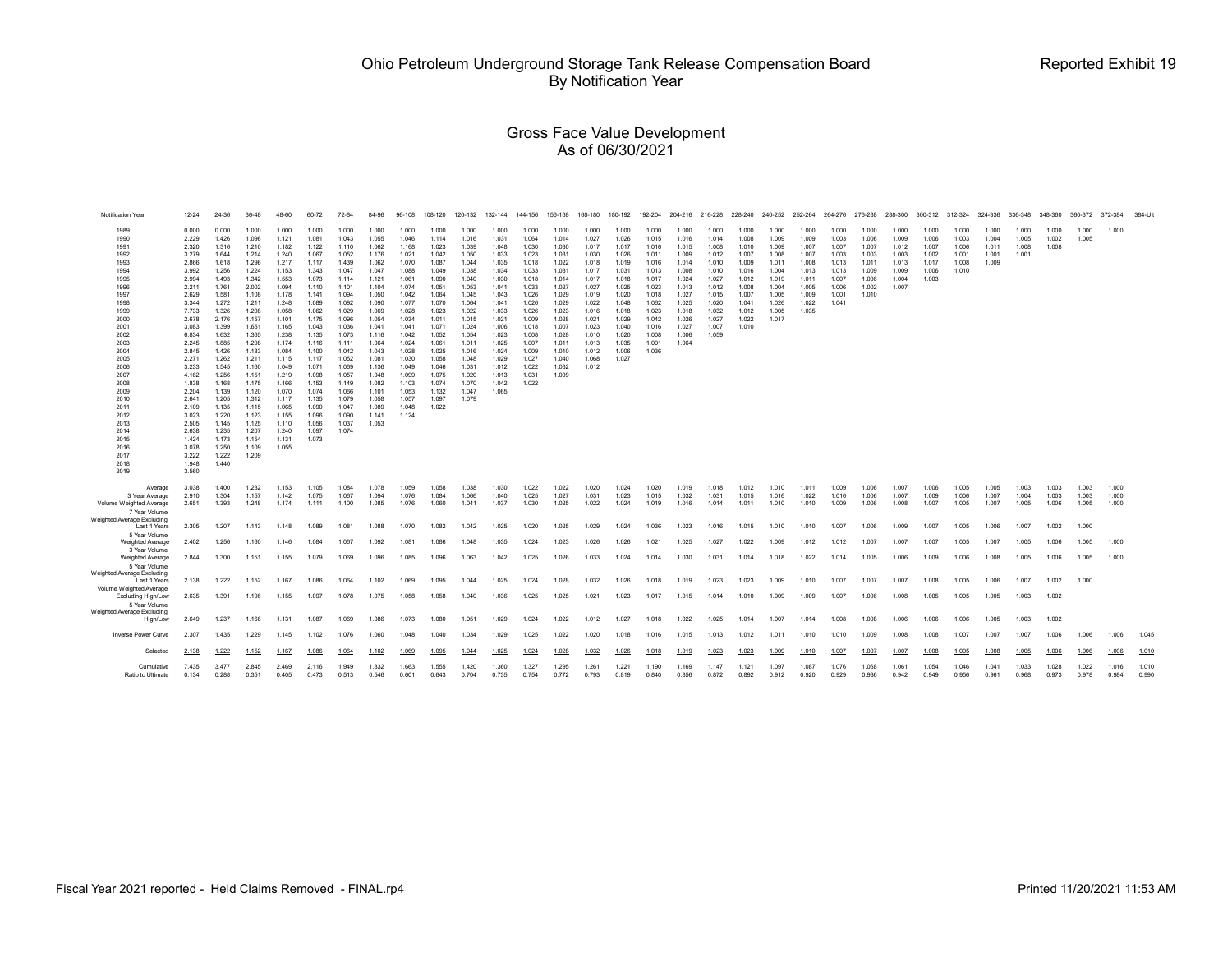#### Ultimate Gross Face Value based on Average Gross Face Value As of 06/30/2021

| Notification Year | Ultimate<br>Claims | Selected<br>Average<br>Gross<br>Face Value | Ultimate<br>Gross<br>Face Value<br>$(1) \times (2)$ |
|-------------------|--------------------|--------------------------------------------|-----------------------------------------------------|
|                   | (1)                | (2)                                        | (3)                                                 |
| 1989              | 1                  | 38,000                                     | \$<br>38,000                                        |
| 1990              | 323                | 148,000                                    | 47,804,000                                          |
| 1991              | 623                | 128,000                                    | 79,744,000                                          |
| 1992              | 348                | 126,000                                    | 43,848,000                                          |
| 1993              | 352                | 110,000                                    | 38,720,000                                          |
| 1994              | 276                | 106,000                                    | 29,256,000                                          |
| 1995              | 274                | 116,000                                    | 31,784,000                                          |
| 1996              | 445                | 108,000                                    | 48,060,000                                          |
| 1997              | 158                | 82,000                                     | 12,956,000                                          |
| 1998              | 211                | 96,000                                     | 20,256,000                                          |
| 1999              | 104                | 115,000                                    | 11,960,000                                          |
| 2000              | 65                 | 82,000                                     | 5,330,000                                           |
| 2001              | 34                 | 134,000                                    | 4,556,000                                           |
| 2002              | 45                 | 106,000                                    | 4,770,000                                           |
| 2003              | 53                 | 74,000                                     | 3,922,000                                           |
| 2004              | 40                 | 85,000                                     | 3,400,000                                           |
| 2005              | 60                 | 123,000                                    | 7,380,000                                           |
| 2006              | 61                 | 137,000                                    | 8,357,000                                           |
| 2007              | 69                 | 118,000                                    | 8,142,000                                           |
| 2008              | 73                 | 153,000                                    | 11,169,000                                          |
| 2009              | 77                 | 152,000                                    | 11,704,000                                          |
| 2010              | 34                 | 122,000                                    | 4,148,000                                           |
| 2011              | 47                 | 121,000                                    | 5,687,000                                           |
| 2012              | 68                 | 123,000                                    | 8,364,000                                           |
| 2013              | 49                 | 126,000                                    | 6,174,000                                           |
| 2014              | 68                 | 131,000                                    | 8,908,000                                           |
| 2015              | 44                 | 133,000                                    | 5,852,000                                           |
| 2016              | 45                 | 136,000                                    | 6,120,000                                           |
| 2017              | 39                 | 138,000                                    | 5,382,000                                           |
| 2018              | 49                 | 139,000                                    | 6,811,000                                           |
| 2019              | 55                 | 139,000                                    | 7,645,000                                           |
| 2020              | 4                  | 139,000                                    | 556,000                                             |
| Total             | 4,194              |                                            | \$498,803,000                                       |

Notes:

1. Column (1) is from Reported Exhibit 28, column (5).

2. Selected average gross face value in column (2) is from Reported Exhibit 22, column (4).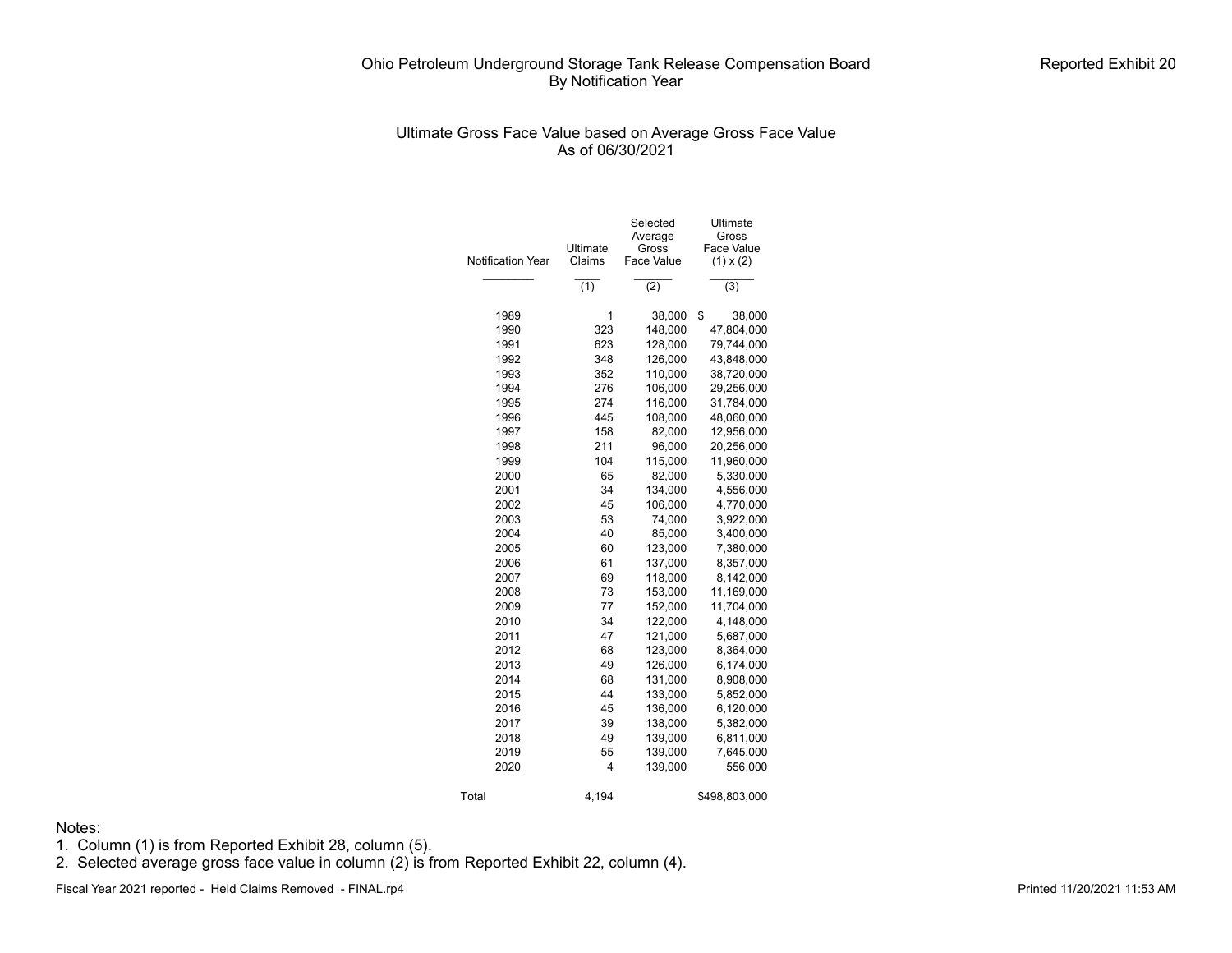## Ultimate Gross Face Value Based on Bornhuetter-Ferguson Using Average Gross Face Value As of 06/30/2021

| <b>Notification Year</b> | Ultimate<br>Claims | Selected<br>Average<br>Gross<br>Face Value | Expected<br>Ultimate<br>Gross<br>Face Value<br>$(1) \times (2)$ | Selected<br>Development<br>Factors | Cumulative<br>Development<br>Factors | Ratio of<br>Cumulative<br>Gross Face<br>Value to<br>Ultimate<br>Gross Face Value<br>1/(5) | Ratio of<br>Undeveloped<br>Gross Face<br>Value to<br><b>Ultimate Gross</b><br>Face Value<br>$1 - (6)$ | Undeveloped<br>Gross Face<br>Value<br>$(3) \times (7)$ | Cumulative<br>Gross<br>Face Value | <b>Ultimate Gross</b><br>Face Value<br>$(8) + (9)$ |
|--------------------------|--------------------|--------------------------------------------|-----------------------------------------------------------------|------------------------------------|--------------------------------------|-------------------------------------------------------------------------------------------|-------------------------------------------------------------------------------------------------------|--------------------------------------------------------|-----------------------------------|----------------------------------------------------|
|                          | $\overline{(1)}$   | (2)                                        | (3)                                                             | (4)                                | (5)                                  | (6)                                                                                       | (7)                                                                                                   | (8)                                                    | (9)                               | (10)                                               |
| 1989                     | $\mathbf{1}$       | \$<br>38,000                               | \$<br>38,000                                                    | 1.010                              | 1.010                                | 0.990                                                                                     | $0.010$ \$                                                                                            | 376                                                    | $$\mathbb{S}$$<br>37,526          | \$<br>37,902                                       |
| 1990                     | 323                | 148,000                                    | 47,804,000                                                      | 1.006                              | 1.016                                | 0.984                                                                                     | 0.016                                                                                                 | 755,597                                                | 46,905,431                        | 47,661,029                                         |
| 1991                     | 623                | 128,000                                    | 79,744,000                                                      | 1.006                              | 1.022                                | 0.978                                                                                     | 0.022                                                                                                 | 1,728,539                                              | 77,785,364                        | 79,513,903                                         |
| 1992                     | 348                | 126,000                                    | 43,848,000                                                      | 1.006                              | 1.028                                | 0.973                                                                                     | 0.027                                                                                                 | 1,189,388                                              | 42,795,178                        | 43,984,567                                         |
| 1993                     | 352                | 110,000                                    | 38,720,000                                                      | 1.005                              | 1.033                                | 0.968                                                                                     | 0.032                                                                                                 | 1,242,070                                              | 37,534,658                        | 38,776,729                                         |
| 1994                     | 276                | 106,000                                    | 29,256,000                                                      | 1.008                              | 1.041                                | 0.961                                                                                     | 0.039                                                                                                 | 1,155,347                                              | 28,054,982                        | 29,210,329                                         |
| 1995                     | 274                | 116,000                                    | 31,784,000                                                      | 1.005                              | 1.046                                | 0.956                                                                                     | 0.044                                                                                                 | 1,396,791                                              | 30,507,370                        | 31,904,161                                         |
| 1996                     | 445                | 108,000                                    | 48,060,000                                                      | 1.008                              | 1.054                                | 0.949                                                                                     | 0.051                                                                                                 | 2,462,992                                              | 45,807,796                        | 48,270,788                                         |
| 1997                     | 158                | 82,000                                     | 12,956,000                                                      | 1.007                              | 1.061                                | 0.942                                                                                     | 0.058                                                                                                 | 748,961                                                | 12,224,691                        | 12,973,652                                         |
| 1998                     | 211                | 96,000                                     | 20,256,000                                                      | 1.007                              | 1.068                                | 0.936                                                                                     | 0.064                                                                                                 | 1,297,555                                              | 18,885,113                        | 20,182,668                                         |
| 1999                     | 104                | 115,000                                    | 11,960,000                                                      | 1.007                              | 1.076                                | 0.929                                                                                     | 0.071                                                                                                 | 846,927                                                | 11,087,414                        | 11,934,341                                         |
| 2000                     | 65                 | 82,000                                     | 5,330,000                                                       | 1.010                              | 1.087                                | 0.920                                                                                     | 0.080                                                                                                 | 426,289                                                | 4,931,377                         | 5,357,665                                          |
| 2001                     | 34                 | 134.000                                    | 4,556,000                                                       | 1.009                              | 1.097                                | 0.912                                                                                     | 0.088                                                                                                 | 401,647                                                | 4,162,939                         | 4,564,586                                          |
| 2002                     | 45                 | 106,000                                    | 4,770,000                                                       | 1.023                              | 1.121                                | 0.892                                                                                     | 0.108                                                                                                 | 516,694                                                | 4,271,563                         | 4,788,257                                          |
| 2003                     | 53                 | 74,000                                     | 3,922,000                                                       | 1.023                              | 1.147                                | 0.872                                                                                     | 0.128                                                                                                 | 502,796                                                | 3,435,267                         | 3,938,063                                          |
| 2004                     | 40                 | 85,000                                     | 3,400,000                                                       | 1.019                              | 1.169                                | 0.856                                                                                     | 0.144                                                                                                 | 491,221                                                | 2,916,981                         | 3,408,202                                          |
| 2005                     | 60                 | 123.000                                    | 7,380,000                                                       | 1.018                              | 1.190                                | 0.840                                                                                     | 0.160                                                                                                 | 1,179,534                                              | 6,181,485                         | 7,361,019                                          |
| 2006                     | 61                 | 137,000                                    | 8,357,000                                                       | 1.026                              | 1.221                                | 0.819                                                                                     | 0.181                                                                                                 | 1,513,711                                              | 6,844,324                         | 8,358,035                                          |
| 2007                     | 69                 | 118,000                                    | 8,142,000                                                       | 1.032                              | 1.261                                | 0.793                                                                                     | 0.207                                                                                                 | 1,682,959                                              | 6,442,992                         | 8,125,951                                          |
| 2008                     | 73                 | 153,000                                    | 11,169,000                                                      | 1.028                              | 1.295                                | 0.772                                                                                     | 0.228                                                                                                 | 2,545,896                                              | 8,638,202                         | 11,184,098                                         |
| 2009                     | 77                 | 152,000                                    | 11,704,000                                                      | 1.024                              | 1.327                                | 0.754                                                                                     | 0.246                                                                                                 | 2,883,853                                              | 8,821,196                         | 11,705,050                                         |
| 2010                     | 34                 | 122,000                                    | 4,148,000                                                       | 1.025                              | 1.360                                | 0.735                                                                                     | 0.265                                                                                                 | 1,098,922                                              | 4,461,490                         | 5,560,412                                          |
| 2011                     | 47                 | 121,000                                    | 5,687,000                                                       | 1.044                              | 1.420                                | 0.704                                                                                     | 0.296                                                                                                 | 1,682,271                                              | 3,513,937                         | 5,196,208                                          |
| 2012                     | 68                 | 123.000                                    | 8,364,000                                                       | 1.095                              | 1.555                                | 0.643                                                                                     | 0.357                                                                                                 | 2,986,488                                              | 6,418,573                         | 9,405,061                                          |
| 2013                     | 49                 | 126,000                                    | 6,174,000                                                       | 1.069                              | 1.663                                | 0.601                                                                                     | 0.399                                                                                                 | 2,461,427                                              | 4,839,209                         | 7,300,636                                          |
| 2014                     | 68                 | 131,000                                    | 8,908,000                                                       | 1.102                              | 1.832                                | 0.546                                                                                     | 0.454                                                                                                 | 4,046,133                                              | 7,447,049                         | 11,493,182                                         |
| 2015                     | 44                 | 133.000                                    | 5,852,000                                                       | 1.064                              | 1.949                                | 0.513                                                                                     | 0.487                                                                                                 | 2,849,771                                              | 3,921,930                         | 6,771,701                                          |
| 2016                     | 45                 | 136,000                                    | 6,120,000                                                       | 1.086                              | 2.116                                | 0.473                                                                                     | 0.527                                                                                                 | 3,228,193                                              | 3,777,279                         | 7,005,472                                          |
| 2017                     | 39                 | 138,000                                    | 5,382,000                                                       | 1.167                              | 2.469                                | 0.405                                                                                     | 0.595                                                                                                 | 3,202,045                                              | 2,594,115                         | 5,796,160                                          |
| 2018                     | 49                 | 139,000                                    | 6,811,000                                                       | 1.152                              | 2.845                                | 0.351                                                                                     | 0.649                                                                                                 | 4,417,215                                              | 2,691,192                         | 7,108,407                                          |
| 2019                     | 55                 | 139,000                                    | 7,645,000                                                       | 1.222                              | 3.477                                | 0.288                                                                                     | 0.712                                                                                                 | 5,446,259                                              | 3,249,860                         | 8,696,119                                          |
| 2020                     | $\overline{4}$     | 139,000                                    | 556,000                                                         | 2.138                              | 7.435                                | 0.134                                                                                     | 0.866                                                                                                 | 481,221                                                | 141,596                           | 622,817                                            |
| Total                    | 4.194              |                                            | \$498,803,000                                                   |                                    |                                      |                                                                                           |                                                                                                       | \$56.869.088                                           | \$451,328,079                     | 508,197,170<br>\$                                  |

#### Notes:

1. Column (1) is from Reported Exhibit 28, column (5).

2. Selected average gross face value in column (2) is from Reported Exhibit 22, column (4).

3. Development factors in columns (4) and (5) are selected in Reported Exhibit 19.

4. Cumulative gross face value in column (9) is estimated using values available at April 30, 2021.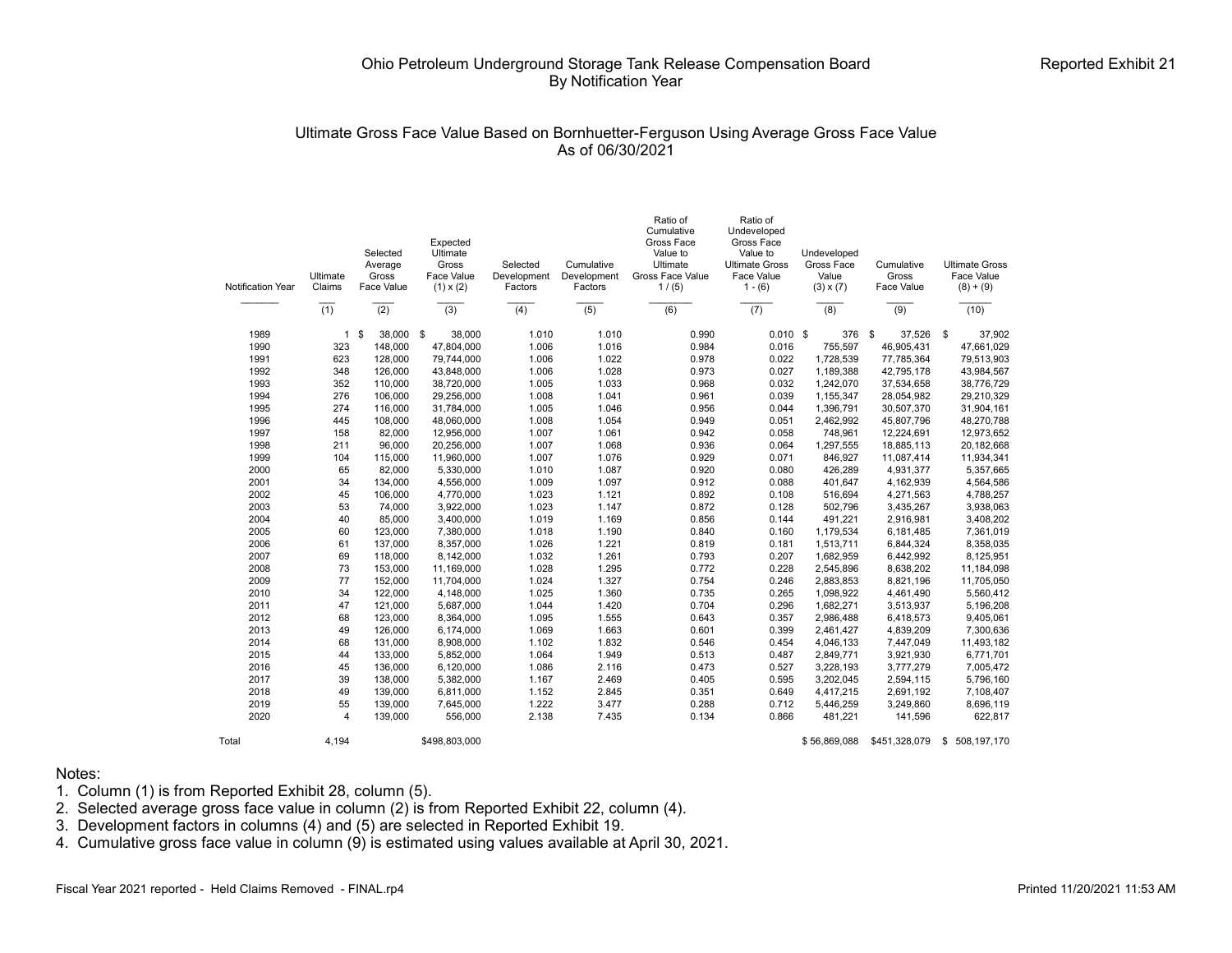## Preliminary Average Gross Face Value As of 06/30/2021

| <b>Notification Year</b> | <b>Ultimate Gross</b><br>Face Value<br>Based on<br>Development<br>Method | Ultimate<br>Claims | Preliminary<br><b>Average Gross</b><br>Face Value<br>(1) / (2) | Selected<br>Average Gross<br><b>Face Value</b> |
|--------------------------|--------------------------------------------------------------------------|--------------------|----------------------------------------------------------------|------------------------------------------------|
|                          | (1)                                                                      | $\overline{(2)}$   | (3)                                                            | (4)                                            |
| 1989                     | \$                                                                       | 37,901<br>1        | 37,901                                                         | 38,000                                         |
| 1990                     | 47,658,732                                                               | 323                | 147,550                                                        | 148,000                                        |
| 1991                     | 79,508,804                                                               | 623                | 127,622                                                        | 128,000                                        |
| 1992                     | 43,988,374                                                               | 348                | 126,403                                                        | 126,000                                        |
| 1993                     | 38,778,609                                                               | 352                | 110,167                                                        | 110,000                                        |
| 1994                     | 29,208,452                                                               | 276                | 105,828                                                        | 106,000                                        |
| 1995                     | 31,909,684                                                               | 274                | 116,459                                                        | 116,000                                        |
| 1996                     | 48,282,174                                                               | 445                | 108,499                                                        | 108,000                                        |
| 1997                     | 12,974,735                                                               | 158                | 82,119                                                         | 82,000                                         |
| 1998                     | 20,177,649                                                               | 211                | 95,629                                                         | 96,000                                         |
| 1999                     | 11,932,386                                                               | 104                | 114,734                                                        | 115,000                                        |
| 2000                     | 5,360,070                                                                | 65                 | 82,463                                                         | 82,000                                         |
| 2001                     | 4,565,416                                                                | 34                 | 134,277                                                        | 134,000                                        |
| 2002                     | 4,790,474                                                                | 45                 | 106,455                                                        | 106,000                                        |
| 2003                     | 3,940,425                                                                | 53                 | 74,348                                                         | 74,000                                         |
| 2004                     | 3,409,587                                                                | 40                 | 85,240                                                         | 85,000                                         |
| 2005                     | 7,357,408                                                                | 60                 | 122,623                                                        | 123,000                                        |
| 2006                     | 8,358,263                                                                | 61                 | 137,021                                                        | 137,000                                        |
| 2007                     | 8,121,769                                                                | 69                 | 117,707                                                        | 118,000                                        |
| 2008                     | 11,188,556                                                               | 73                 | 153,268                                                        | 153,000                                        |
| 2009                     | 11,705,393                                                               | 77                 | 152,018                                                        | 152,000                                        |
| 2010                     | 6,069,462                                                                | 34                 | 178,514                                                        | 122,000                                        |
| 2011                     | 4,990,041                                                                | 47                 | 106,171                                                        | 121,000                                        |
| 2012                     | 9,983,231                                                                | 68                 | 146,812                                                        | 123,000                                        |
| 2013                     | 8,047,592                                                                | 49                 | 164,237                                                        | 126,000                                        |
| 2014                     | 13,644,617                                                               | 68                 | 200,656                                                        | 131,000                                        |
| 2015                     | 7,644,698                                                                | 44                 | 173,743                                                        | 133,000                                        |
| 2016                     | 7,993,946                                                                | 45                 | 177,643                                                        | 136,000                                        |
| 2017                     | 6,404,504                                                                | 39                 | 164,218                                                        | 138,000                                        |
| 2018                     | 7,657,208                                                                | 49                 | 156,270                                                        | 139,000                                        |
| 2019                     | 11,299,730                                                               | 55                 | 205,450                                                        | 139,000                                        |
| 2020                     | 1,052,804                                                                | 4                  | 263,201                                                        | 139,000                                        |
| Total                    | \$<br>518,042,694                                                        | 4,194              |                                                                |                                                |

#### Notes:

1. Column (1) is from Report Exhibit 17, column (4).

2. Column  $(2)$  is from Reported Exhibit 28, column  $(5)$ .

3. Column (4) is based on column (3) for notification years 1989 - 2009; the rounded average of column (3) from notification year 2000 through the associated year for notification years 2010 - 2018; and the rounded average of column (3) of notification years 2000 - 2018 for notification years 2019 - 2020.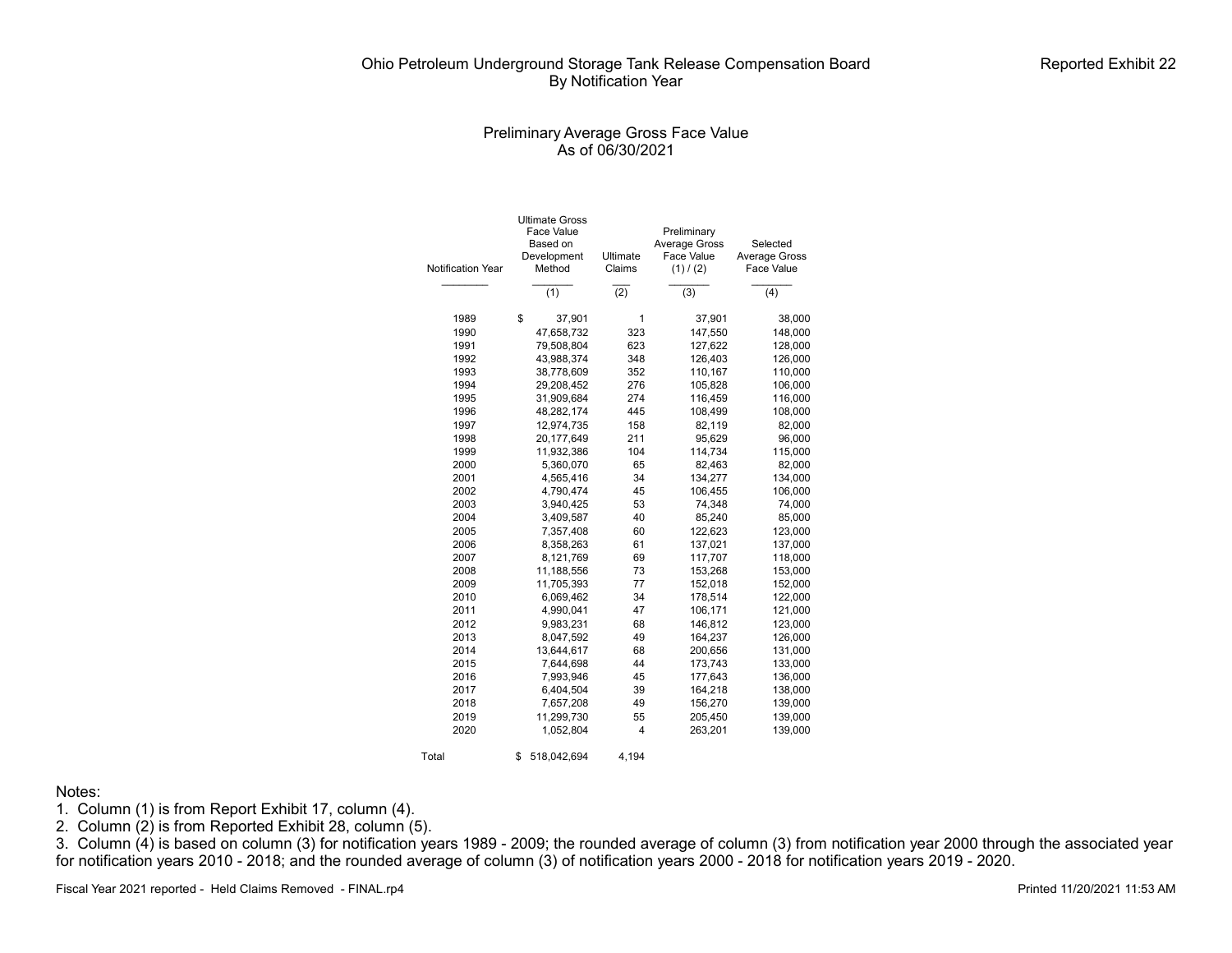#### Cumulative Gross Face Value per Cumulative Reported Claims As of 06/30/2021



Notes:

- 1. Gross face value is estimated using values available at April 30, 2021.
- 2. Reported claims for notification year 2020 is estimated using values available at April 30, 2021.

Cumulative Gross Face Value on Closed Claims per Cumulative Closed Claims As of 06/30/2021

Notification Year 12 24 36 48 60 72 84 96 108 120 132 144 156 168 180 192 204 216 228 240 252 264 276 288 300 312 324 336 348 360 372 384 1989 1990 1991 1992 1993 1994 1995 1996 1997 1998 1999 2000 2001 2002 2003 2004 2005 2006 2007 2008 2009 2010 2011 2012 2013 2014 2015 2016 2017 2018 2019 2020 0 0 37,526 37,526 37,526 37,526 37,526 37,526 37,526 37,526 37,526 37,526 37,526 37,526 37,526 37,526 37,526 37,526 37,526 37,526 37,526 37,526 37,526 37,526 37,526 37,526 37,526 37,526 37,526 37,526 37,526 37,526 37,526 3 0 1,719,867 447,796 261,196 225,461 189,341 185,069 181,055 178,701 185,614 179,542 177,301 178,841 165,199 161,765 160,784 156,013 153,224 149,289 150,298 140,599 140,377 146,035 144,468 142,199 141,784 141,109 140,324 139 2,691,824 368,289 173,755 144,948 143,177 138,971 144,558 140,773 149,657 147,166 143,563 140,646 136,563 132,279 128,513 123,392 121,325 119,432 117,653 117,565 117,365 116,075 116,068 116,062 115,839 115,471 115,335 115,4 969,609 171,937 190,379 163,184 165,285 159,675 157,294 170,611 163,796 161,932 152,004 147,915 134,411 127,052 124,390 123,893 122,125 121,861 121,069 120,703 119,188 118,132 118,505 118,292 116,185 116,185 115,492 115,537 483,058 119,096 125,826 118,650 123,817 117,649 142,293 133,804 131,330 130,205 124,663 116,498 111,237 104,915 103,327 103,321 102,746 102,041 100,998 100,395 98,131 97,294 97,610 97,179 97,055 96,986 97,013 96,752 852,170 241,081 152,914 155,826 156,033 168,047 149,027 146,754 137,479 130,509 115,064 114,140 105,987 103,715 101,547 103,402 101,864 99,105 98,090 98,519 97,569 97,985 98,397 96,661 96,031 95,693 95,693 163,730 135,906 133,027 132,496 151,841 141,093 141,471 144,526 137,799 130,366 127,165 114,661 113,263 111,090 108,696 108,757 104,703 103,659 103,606 102,851 103,336 104,207 104,192 104,211 103,441 103,046 85,915 76,392 97,851 170,568 150,484 141,101 127,347 123,349 113,877 112,553 110,773 110,384 108,073 105,244 104,870 104,626 103,668 100,512 100,298 98,370 97,419 96,644 96,610 96,437 96,209 1,184,478 174,486 147,729 123,807 123,636 112,082 98,281 87,134 83,328 80,711 81,069 81,631 80,234 78,773 76,891 76,085 76,291 77,160 74,591 71,724 71,724 71,724 71,724 71,724 0 232,069 156,784 141,242 107,322 91,285 88,262 87,939 83,682 81,970 82,683 81,786 82,219 80,803 78,532 78,525 76,812 74,771 74,645 73,453 73,095 72,048 71,252 478,881 549,350 295,634 253,028 148,279 120,454 111,517 111,002 109,362 106,362 108,223 112,002 114,313 114,147 109,469 108,416 106,837 107,746 105,335 104,235 101,893 101,893  $\begin{array}{cccccccc} 0&86.468&106.849&81.702&69.398&73.46&70.468&75.46&70.486&75.46&70.586&68.168&76.985&76.998&86.864&76.985&76.998&76.998&76.998&76.998&76.998&76.998&76.998&76.998&76.998&76.998&76.998&76.998&76.998&76.998&76.998&7$ 426,393 88,282 61,698 55,879 58,446 54,740 51,612 51,704 47,304  $\begin{array}{cccc} 0 & 223.72 & 132.027 & 103.861 & 87.081 & 81.542 & 68.521 & 66.718 \\ 137.834 & 88.472 & 67.470 & 65.271 & 56.604 & 47.375 & 46.247 \\ 0 & 176.600 & 96.666 & 87.879 & 83.652 & 71.642 \\ 0 & 197.065 & 118.419 & 102.051 & 79.157 \\ 0 & 197.065 &$ 

Note: Closed claims is estimated using values available at April 30, 2021.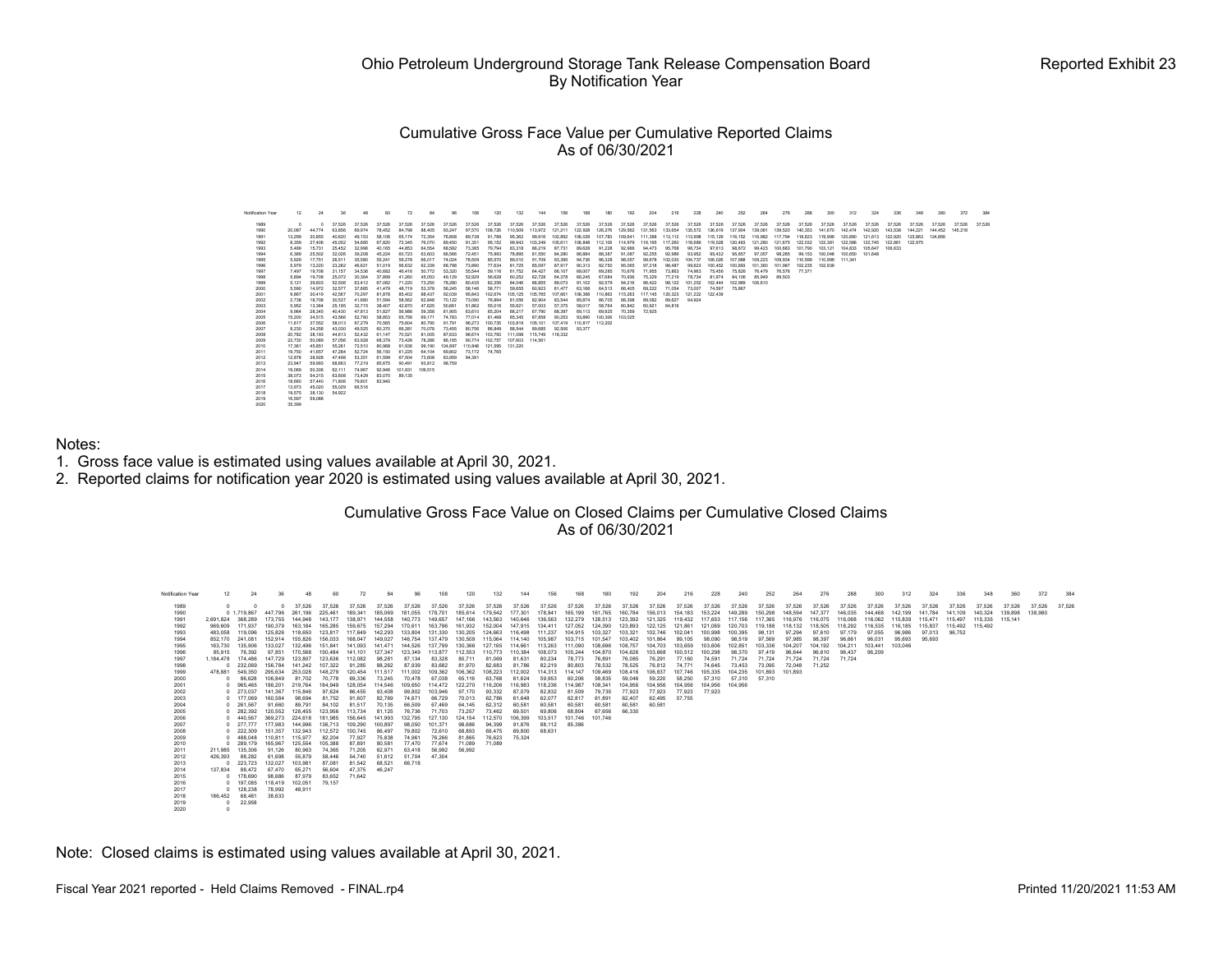## Ultimate Disallowed Costs Based on Ratio to Gross Face Value Development As of 06/30/2021

|                          |               | Selected                      |                   |
|--------------------------|---------------|-------------------------------|-------------------|
|                          |               | Ratio of<br><b>Disallowed</b> | Ultimate          |
|                          | Ultimate      | Costs to                      | <b>Disallowed</b> |
|                          | Gross         | Gross                         | Costs             |
| <b>Notification Year</b> | Face Value    | Face Value                    | $(1) \times (2)$  |
|                          |               |                               |                   |
|                          | (1)           | $\overline{(2)}$              | (3)               |
| 1989                     | \$<br>38,000  | 0.146                         | \$<br>5,548       |
| 1990                     | 47,708,000    | 0.190                         | 9,064,520         |
| 1991                     | 79,589,000    | 0.183                         | 14,564,787        |
| 1992                     | 43,940,000    | 0.196                         | 8,612,240         |
| 1993                     | 38,758,000    | 0.200                         | 7,751,600         |
| 1994                     | 29,225,000    | 0.196                         | 5,728,100         |
| 1995                     | 31,866,000    | 0.202                         | 6,436,932         |
| 1996                     | 48,204,000    | 0.190                         | 9,158,760         |
| 1997                     | 12,968,000    | 0.148                         | 1,919,264         |
| 1998                     | 20,205,000    | 0.200                         | 4,041,000         |
| 1999                     | 11,942,000    | 0.200                         | 2,388,400         |
| 2000                     | 5,349,000     | 0.200                         | 1,069,800         |
| 2001                     | 4,562,000     | 0.280                         | 1,277,360         |
| 2002                     | 4.783.000     | 0.200                         | 956.600           |
| 2003                     | 3.933.000     | 0.200                         | 786.600           |
| 2004                     | 3,406,000     | 0.200                         | 681,200           |
| 2005                     | 7,366,000     | 0.200                         | 1,473,200         |
| 2006                     | 8.358.000     | 0.200                         | 1,671,600         |
| 2007                     | 8,130,000     | 0.200                         | 1,626,000         |
| 2008                     | 11,181,000    | 0.236                         | 2,638,716         |
| 2009                     | 11,705,000    | 0.236                         | 2,762,380         |
| 2010                     | 5,259,000     | 0.236                         | 1,241,124         |
| 2011                     | 5,291,000     | 0.236                         | 1,248,676         |
| 2012                     | 9,251,000     | 0.236                         | 2,183,236         |
| 2013                     | 7,174,000     | 0.236                         | 1,693,064         |
| 2014                     | 11,349,000    | 0.236                         | 2,678,364         |
| 2015                     | 6,756,000     | 0.236                         | 1,594,416         |
| 2016                     | 7,040,000     | 0.236                         | 1,661,440         |
| 2017                     | 5,796,000     | 0.236                         | 1,367,856         |
| 2018                     | 7.108.000     | 0.236                         | 1,677,488         |
| 2019                     | 8,696,000     | 0.236                         | 2,052,256         |
| 2020                     | 623,000       | 0.236                         | 147,028           |
| Total                    | \$507,559,000 |                               | \$102,159,555     |

#### Notes:

1. Column (1) is from Reported Exhibit 16, column (4).

2. Selected ratio in column (2) is based on column (3) of Reported Exhibit 25 for notification years 1989 through 1997. For notificaton years 1998 - 2000, and 2002 - 2007 the average ratio of all notification years from Reported Exhibit 25 is used. The ratio for notification year 2001 is calculated by excluding claims with a high gross face value or disallowed cost. The ratio for notification years 2008 - 2020 is based on column (3) from Reported Exhibit 25 using the rounded average of notification years 2000 - 2015.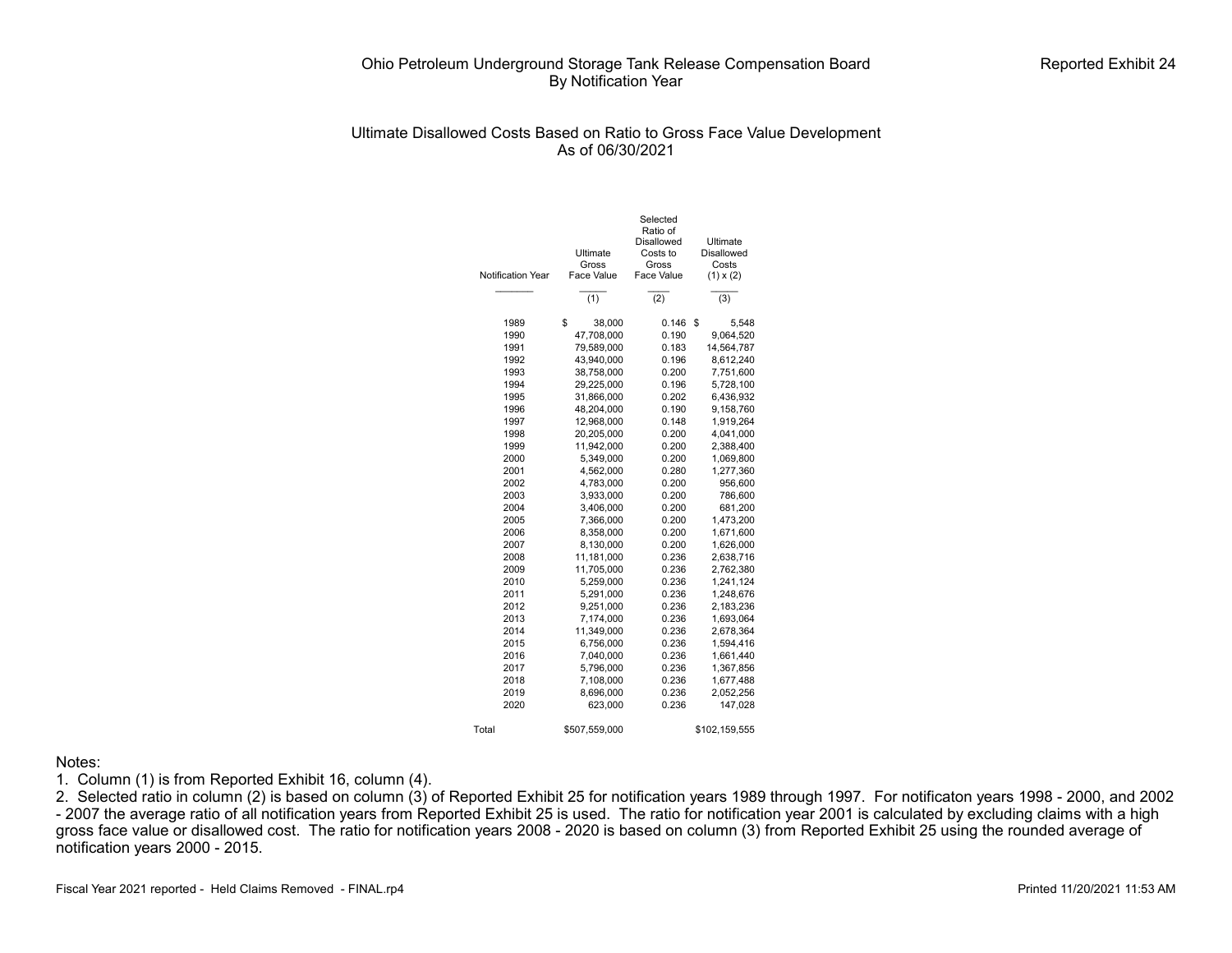# Ratio of Disallowed Costs on Closed Claims to Cumulative Gross Face Value on Closed Claims As of 06/30/2021

| <b>Notification Year</b> | Cumulative<br>Disallowed<br>Costs<br>on Closed<br>Claims | Cumulative<br>Gross<br>Face Value<br>on Closed<br>Claims | Ratio<br>(1) / (2) |  |  |
|--------------------------|----------------------------------------------------------|----------------------------------------------------------|--------------------|--|--|
|                          | $\overline{(1)}$                                         | (2)                                                      | (3)                |  |  |
| 1989                     | \$<br>5,486                                              | \$<br>37,526                                             | 0.146              |  |  |
| 1990                     | 8,047,508                                                | 42,388,970                                               | 0.190              |  |  |
| 1991                     | 12,583,000                                               | 68,624,168                                               | 0.183              |  |  |
| 1992                     | 7,601,530                                                | 38,689,711                                               | 0.196              |  |  |
| 1993                     | 6,545,203                                                | 32,799,057                                               | 0.200              |  |  |
| 1994                     | 4,867,204                                                | 24,784,549                                               | 0.196              |  |  |
| 1995                     | 5,461,302                                                | 26,998,161                                               | 0.202              |  |  |
| 1996                     | 7,712,703                                                | 40,599,997                                               | 0.190              |  |  |
| 1997                     | 1,598,464                                                | 10,830,351                                               | 0.148              |  |  |
| 1998                     | 2,665,534                                                | 12,896,631                                               | 0.207              |  |  |
| 1999                     | 2,787,298                                                | 9,068,478                                                | 0.307              |  |  |
| 2000                     | 928,319                                                  | 3,553,229                                                | 0.261              |  |  |
| 2001                     | 1,404,409                                                | 3,358,579                                                | 0.418              |  |  |
| 2002                     | 419,521                                                  | 3,116,923                                                | 0.135              |  |  |
| 2003                     | 615,749                                                  | 3,003,252                                                | 0.205              |  |  |
| 2004                     | 353,629                                                  | 2,180,932                                                | 0.162              |  |  |
| 2005                     | 530,743                                                  | 3,382,824                                                | 0.157              |  |  |
| 2006                     | 1,415,153                                                | 5,494,307                                                | 0.258              |  |  |
| 2007                     | 1,067,747                                                | 5,379,324                                                | 0.198              |  |  |
| 2008                     | 1,060,886                                                | 3,774,730                                                | 0.281              |  |  |
| 2009                     | 820,529                                                  | 4,444,123                                                | 0.185              |  |  |
| 2010                     | 283,173                                                  | 1,635,048                                                | 0.173              |  |  |
| 2011                     | 509,590                                                  | 2,108,714                                                | 0.242              |  |  |
| 2012                     | 669,043                                                  | 2,223,280                                                | 0.301              |  |  |
| 2013                     | 1,132,467                                                | 2,535,265                                                | 0.447              |  |  |
| 2014                     | 345,858                                                  | 1,942,366                                                | 0.178              |  |  |
| 2015                     | 434,817                                                  | 2,435,831                                                | 0.179              |  |  |
| 2016                     | 304,730                                                  | 2,453,856                                                | 0.124              |  |  |
| 2017                     | 234,817                                                  | 733,667                                                  | 0.320              |  |  |
| 2018                     | 106,087                                                  | 424,967                                                  | 0.250              |  |  |
| 2019                     | 33,153                                                   | 137,746                                                  | 0.241              |  |  |
| 2020                     |                                                          |                                                          | 0.000              |  |  |
| Total                    | \$72,545,652                                             | \$362,036,562                                            | 0.200              |  |  |

Notes:

1. Disallowed costs on closed claims in column (1) uses values available at April 30, 2021.

2. Gross face value on closed claims in column (2) uses values available at April 30, 2021.

3. The rounded average of column (3) for notification years 2000 - 2015 is .236. This is used in Reported Exhibit 24, column (2) for notification years 2008 - 2020.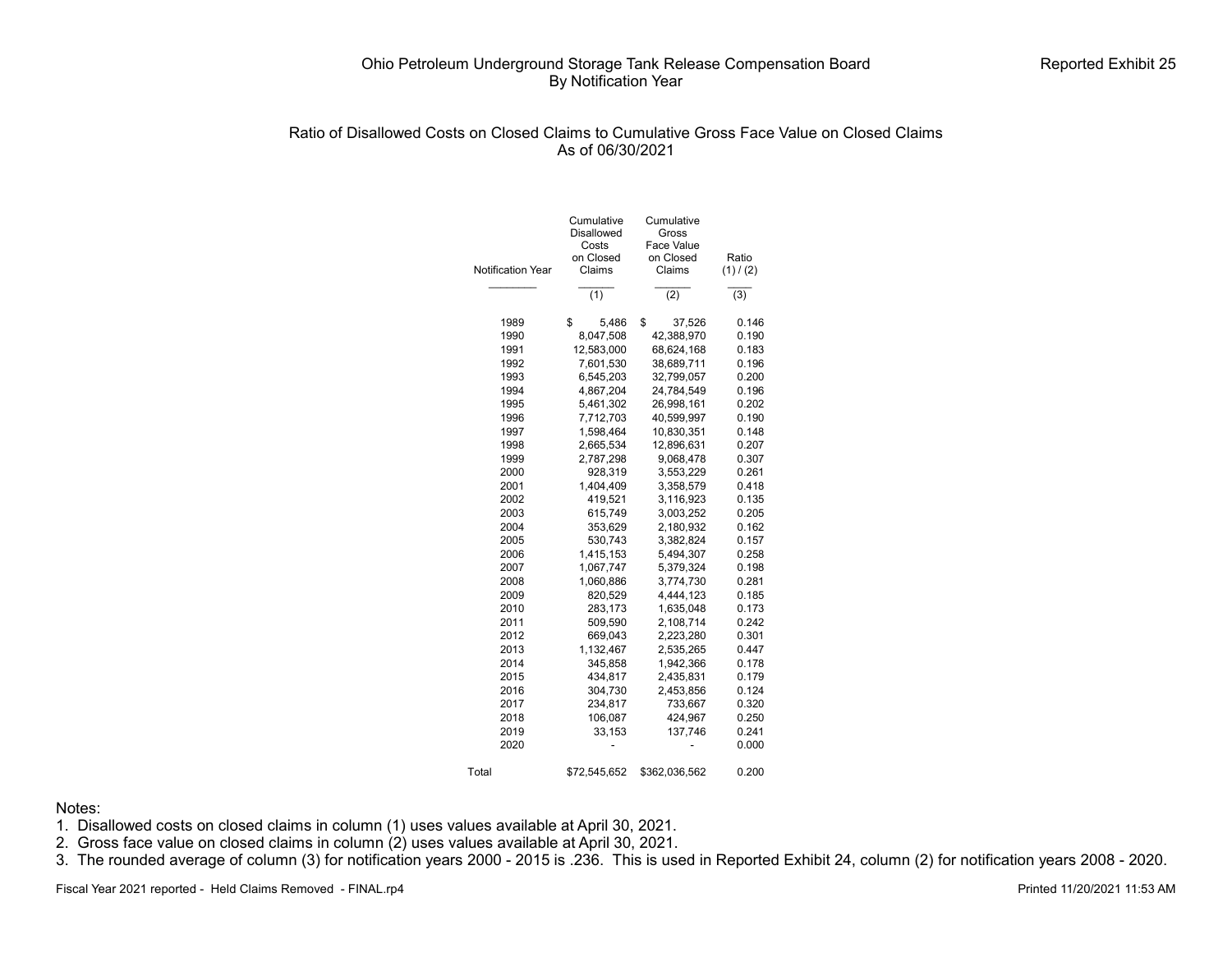## Ultimate Deductible Recoveries Based on Ratio of Deductible Recoveries to Gross Face Value Less Disallowed Costs As of 06/30/2021

|                   |               |                   | Ultimate<br>Gross<br>Face Value | Ratio of<br>Deductible<br>Recoveries<br>to Total |                  |
|-------------------|---------------|-------------------|---------------------------------|--------------------------------------------------|------------------|
|                   |               |                   | Less                            | Gross                                            | Ultimate         |
|                   | Ultimate      | Ultimate          | Disallowed                      | Face Value                                       | Deductible       |
|                   | Gross         | <b>Disallowed</b> | Costs                           | Less                                             | Recoveries       |
| Notification Year | Face Value    | Costs             | $(1) - (2)$                     | <b>Disallowed Costs</b>                          | $(3) \times (4)$ |
|                   | (1)           | (2)               | (3)                             | (4)                                              | (5)              |
| 1989              | \$<br>38,000  | \$<br>5,548       | \$<br>32,452                    | $0.312$ \$                                       | 10,125           |
| 1990              | 47,708,000    | 9,064,520         | 38,643,480                      | 0.237                                            | 9,158,505        |
| 1991              | 79,589,000    | 14,564,787        | 65,024,213                      | 0.254                                            | 16,516,150       |
| 1992              | 43,940,000    | 8,612,240         | 35,327,760                      | 0.260                                            | 9,185,218        |
| 1993              | 38,758,000    | 7,751,600         | 31,006,400                      | 0.286                                            | 8,867,830        |
| 1994              | 29,225,000    | 5,728,100         | 23,496,900                      | 0.329                                            | 7,730,480        |
| 1995              | 31,866,000    | 6,436,932         | 25,429,068                      | 0.285                                            | 7,247,284        |
| 1996              | 48,204,000    | 9,158,760         | 39,045,240                      | 0.303                                            | 11,830,708       |
| 1997              | 12,968,000    | 1,919,264         | 11,048,736                      | 0.293                                            | 3,237,280        |
| 1998              | 20,205,000    | 4,041,000         | 16,164,000                      | 0.354                                            | 5,722,056        |
| 1999              | 11,942,000    | 2,388,400         | 9,553,600                       | 0.237                                            | 2,264,203        |
| 2000              | 5,349,000     | 1,069,800         | 4,279,200                       | 0.427                                            | 1,827,218        |
| 2001              | 4,562,000     | 1,277,360         | 3,284,640                       | 0.499                                            | 1,639,035        |
| 2002              | 4,783,000     | 956,600           | 3,826,400                       | 0.503                                            | 1,924,679        |
| 2003              | 3,933,000     | 786,600           | 3,146,400                       | 0.563                                            | 1,771,423        |
| 2004              | 3,406,000     | 681,200           | 2,724,800                       | 0.640                                            | 1,743,872        |
| 2005              | 7,366,000     | 1,473,200         | 5,892,800                       | 0.556                                            | 3,276,397        |
| 2006              | 8,358,000     | 1,671,600         | 6,686,400                       | 0.503                                            | 3,363,259        |
| 2007              | 8,130,000     | 1,626,000         | 6,504,000                       | 0.475                                            | 3,089,400        |
| 2008              | 11,181,000    | 2,638,716         | 8,542,284                       | 0.556                                            | 4,749,510        |
| 2009              | 11,705,000    | 2,762,380         | 8,942,620                       | 0.556                                            | 4,972,097        |
| 2010              | 5,259,000     | 1,241,124         | 4,017,876                       | 0.556                                            | 2,233,939        |
| 2011              | 5,291,000     | 1,248,676         | 4,042,324                       | 0.556                                            | 2,247,532        |
| 2012              | 9,251,000     | 2,183,236         | 7,067,764                       | 0.556                                            | 3,929,677        |
| 2013              | 7,174,000     | 1,693,064         | 5,480,936                       | 0.556                                            | 3,047,400        |
| 2014              | 11,349,000    | 2,678,364         | 8,670,636                       | 0.556                                            | 4,820,874        |
| 2015              | 6,756,000     | 1,594,416         | 5,161,584                       | 0.556                                            | 2,869,841        |
| 2016              | 7,040,000     | 1,661,440         | 5,378,560                       | 0.556                                            | 2,990,479        |
| 2017              | 5,796,000     | 1,367,856         | 4,428,144                       | 0.556                                            | 2,462,048        |
| 2018              | 7,108,000     | 1,677,488         | 5,430,512                       | 0.556                                            | 3,019,365        |
| 2019              | 8,696,000     | 2,052,256         | 6,643,744                       | 0.556                                            | 3,693,922        |
| 2020              | 623,000       | 147,028           | 475,972                         | 0.556                                            | 264,640          |
| Total             | \$507,559,000 | \$102,159,555     | \$405,399,445                   |                                                  | \$141,706,446    |

Notes:

1. Column (1) is from Reported Exhibit 16, column (4).

2. Column (2) is from Reported Exhibit 24, column (3).

3. Selected ratio in column (4) is based on column (5) from Reported Exhibit 27 for notification years 1989 - 2004 and 2006 - 2007. For notification years 2005 and 2008 - 2020, column (4) is based on column (5) from Reported Exhibit 27 using the rounded average of notification years 2000 - 2015.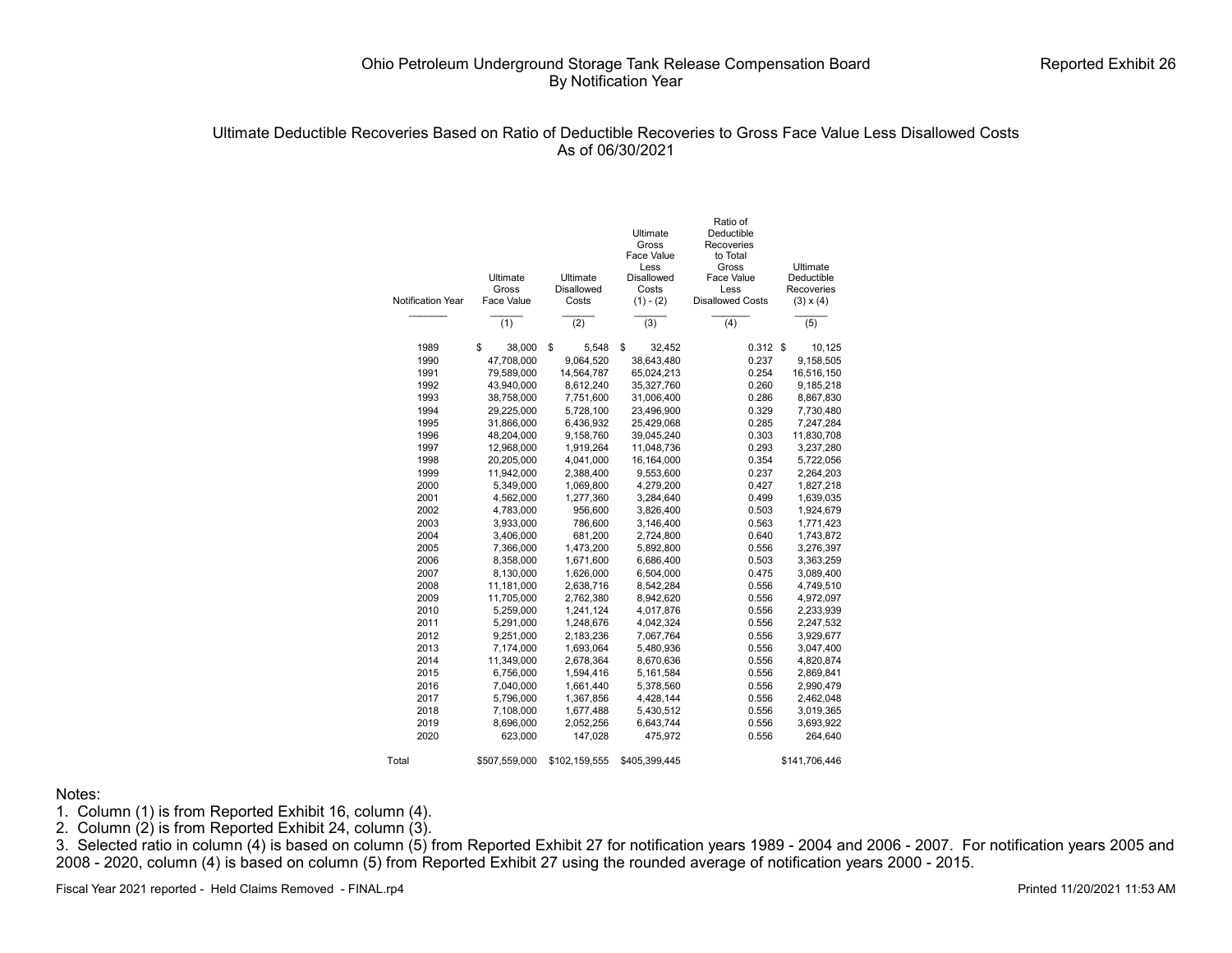#### Ratio of Deductible Recoveries on Closed Claims to Cumulative Gross Face Value less Disallowed Costs on Closed Claims As of 06/30/2021

|                   |              |               |                   | Cumulative<br>Gross  |           |
|-------------------|--------------|---------------|-------------------|----------------------|-----------|
|                   |              |               |                   | Face Value           |           |
|                   | Cumulative   | Cumulative    | Cumulative        | less                 |           |
|                   | Deductible   | Gross         | <b>Disallowed</b> | <b>Disallowed</b>    |           |
|                   | Recoveries   | Face Value    | Costs             | Costs on             |           |
|                   | on Closed    | on Closed     | on Closed         | <b>Closed Claims</b> | Ratio     |
| Notification Year | Claims       | Claims        | Claims            | $(2) - (3)$          | (1) / (4) |
|                   | (1)          | (2)           | (3)               | (4)                  | (5)       |
|                   |              |               |                   |                      |           |
| 1989              | \$<br>10,000 | \$<br>37,526  | \$<br>5,486       | \$<br>32,040         | 0.312     |
| 1990              | 8,134,626    | 42,388,970    | 8,047,508         | 34, 341, 462         | 0.237     |
| 1991              | 14,244,344   | 68,624,168    | 12,583,000        | 56,041,168           | 0.254     |
| 1992              | 8,095,615    | 38,689,711    | 7,601,530         | 31,088,181           | 0.260     |
| 1993              | 7,496,876    | 32,799,057    | 6,545,203         | 26,253,854           | 0.286     |
| 1994              | 6,552,694    | 24,784,549    | 4,867,204         | 19,917,345           | 0.329     |
| 1995              | 6,138,900    | 26,998,161    | 5,461,302         | 21,536,859           | 0.285     |
| 1996              | 9,973,454    | 40,599,997    | 7,712,703         | 32,887,293           | 0.303     |
| 1997              | 2.703.897    | 10.830.351    | 1,598,464         | 9,231,887            | 0.293     |
| 1998              | 3,623,385    | 12,896,631    | 2,665,534         | 10,231,097           | 0.354     |
| 1999              | 1,487,034    | 9,068,478     | 2,787,298         | 6,281,180            | 0.237     |
| 2000              | 1,120,948    | 3,553,229     | 928,319           | 2,624,910            | 0.427     |
| 2001              | 974,495      | 3,358,579     | 1,404,409         | 1,954,171            | 0.499     |
| 2002              | 1,356,671    | 3,116,923     | 419,521           | 2,697,401            | 0.503     |
| 2003              | 1,343,377    | 3,003,252     | 615,749           | 2,387,504            | 0.563     |
| 2004              | 1,170,062    | 2,180,932     | 353,629           | 1,827,302            | 0.640     |
| 2005              | 1,718,506    | 3,382,824     | 530,743           | 2,852,081            | 0.603     |
| 2006              | 2,050,224    | 5,494,307     | 1,415,153         | 4,079,154            | 0.503     |
| 2007              | 2,046,155    | 5,379,324     | 1,067,747         | 4,311,576            | 0.475     |
| 2008              | 1,802,735    | 3,774,730     | 1,060,886         | 2,713,845            | 0.664     |
| 2009              | 1,640,193    | 4,444,123     | 820,529           | 3,623,594            | 0.453     |
| 2010              | 659,482      | 1,635,048     | 283,173           | 1,351,876            | 0.488     |
| 2011              | 846,990      | 2,108,714     | 509,590           | 1,599,123            | 0.530     |
| 2012              | 1,074,619    | 2,223,280     | 669,043           | 1,554,238            | 0.691     |
| 2013              | 992,863      | 2,535,265     | 1,132,467         | 1,402,798            | 0.708     |
| 2014              | 1,043,442    | 1,942,366     | 345,858           | 1,596,508            | 0.654     |
| 2015              | 1,013,633    | 2,435,831     | 434,817           | 2,001,014            | 0.507     |
| 2016              | 876,243      | 2,453,856     | 304,730           | 2,149,127            | 0.408     |
| 2017              | 393,502      | 733,667       | 234,817           | 498,850              | 0.789     |
| 2018              | 269,004      | 424,967       | 106,087           | 318,880              | 0.844     |
| 2019              | 73,544       | 137,746       | 33,153            | 104,593              | 0.703     |
| 2020              |              |               |                   |                      | 0.000     |
| Total             | \$90,927,513 | \$362,036,562 | \$72,545,652      | 289,490,911<br>\$    | 0.314     |

#### Notes:

1. Deductible recoveries on closed claims in column (1) uses values available at April 30, 2021.

2. Gross face value on closed claims in column (2) uses values available at April 30, 2021.

3. Disallowed costs on closed claims in column (3) uses values available at April 30, 2021.

4. The rounded average of column (5) for notification years 2000 - 2015 is .556. This is used in Reported Exhibit 26, column (4) for notification years 2005, and 2008 - 2020.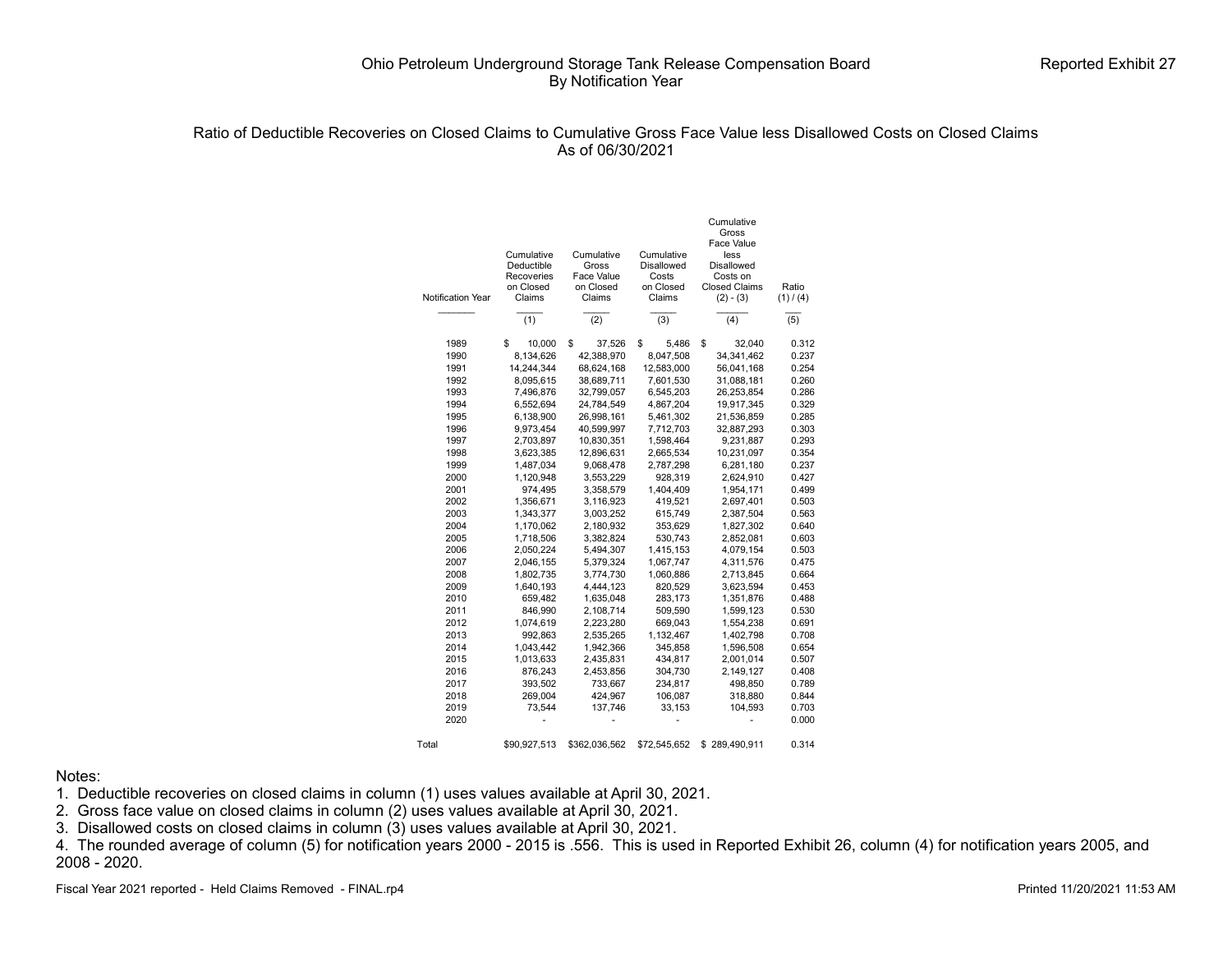## Summary of Claim Counts As of 06/30/2021

| Notification Year | Closed<br>Claims | Open<br>Claims          | Reported<br>Claims<br>$(1) + (2)$ | <b>IBNR Claims</b> | Ultimate<br>Claims<br>$(3) + (4)$ |
|-------------------|------------------|-------------------------|-----------------------------------|--------------------|-----------------------------------|
|                   | (1)              | $\overline{(2)}$        | $\overline{(3)}$                  | (4)                | $\overline{(5)}$                  |
| 1989              | $\mathbf{1}$     | $\mathbf 0$             | 1                                 | 0                  | 1                                 |
| 1990              | 305              | 18                      | 323                               | 0                  | 323                               |
| 1991              | 596              | 27                      | 623                               | 0                  | 623                               |
| 1992              | 335              | 13                      | 348                               | 0                  | 348                               |
| 1993              | 339              | 13                      | 352                               | 0                  | 352                               |
| 1994              | 259              | 17                      | 276                               | 0                  | 276                               |
| 1995              | 262              | 12                      | 274                               | 0                  | 274                               |
| 1996              | 422              | 23                      | 445                               | 0                  | 445                               |
| 1997              | 151              | $\overline{7}$          | 158                               | 0                  | 158                               |
| 1998              | 181              | 30                      | 211                               | 0                  | 211                               |
| 1999              | 89               | 15                      | 104                               | 0                  | 104                               |
| 2000              | 62               | 3                       | 65                                | 0                  | 65                                |
| 2001              | 32               | $\overline{\mathbf{c}}$ | 34                                | 0                  | 34                                |
| 2002              | 40               | 5                       | 45                                | 0                  | 45                                |
| 2003              | 52               | $\mathbf{1}$            | 53                                | 0                  | 53                                |
| 2004              | 36               | 4                       | 40                                | 0                  | 40                                |
| 2005              | 51               | 9                       | 60                                | 0                  | 60                                |
| 2006              | 54               | $\overline{7}$          | 61                                | 0                  | 61                                |
| 2007              | 63               | 6                       | 69                                | 0                  | 69                                |
| 2008              | 55               | 18                      | 73                                | 0                  | 73                                |
| 2009              | 59               | 18                      | 77                                | 0                  | 77                                |
| 2010              | 23               | 11                      | 34                                | 0                  | 34                                |
| 2011              | 37               | 10                      | 47                                | 0                  | 47                                |
| 2012              | 47               | 21                      | 68                                | 0                  | 68                                |
| 2013              | 38               | 11                      | 49                                | 0                  | 49                                |
| 2014              | 42               | 26                      | 68                                | 0                  | 68                                |
| 2015              | 34               | 10                      | 44                                | 0                  | 44                                |
| 2016              | 31               | 14                      | 45                                | 0                  | 45                                |
| 2017              | 15               | 24                      | 39                                | 0                  | 39                                |
| 2018              | 11               | 38                      | 49                                | 0                  | 49                                |
| 2019              | 6                | 49                      | 55                                | 0                  | 55                                |
| 2020              | 0                | 4                       | 4                                 | 0                  | 4                                 |
| Total             | 3,728            | 466                     | 4,194                             | 0                  | 4,194                             |

#### Note:

- 1. Column (5) equals column (3), as this analysis is limited to claims reported prior to June 30, 2021.
- 2. Closed claims in column (1) is estimated using values available at April 30, 2021.
- 3. Open claims for notification year 2020 in column (2) is estimated using values available at April 30, 2021.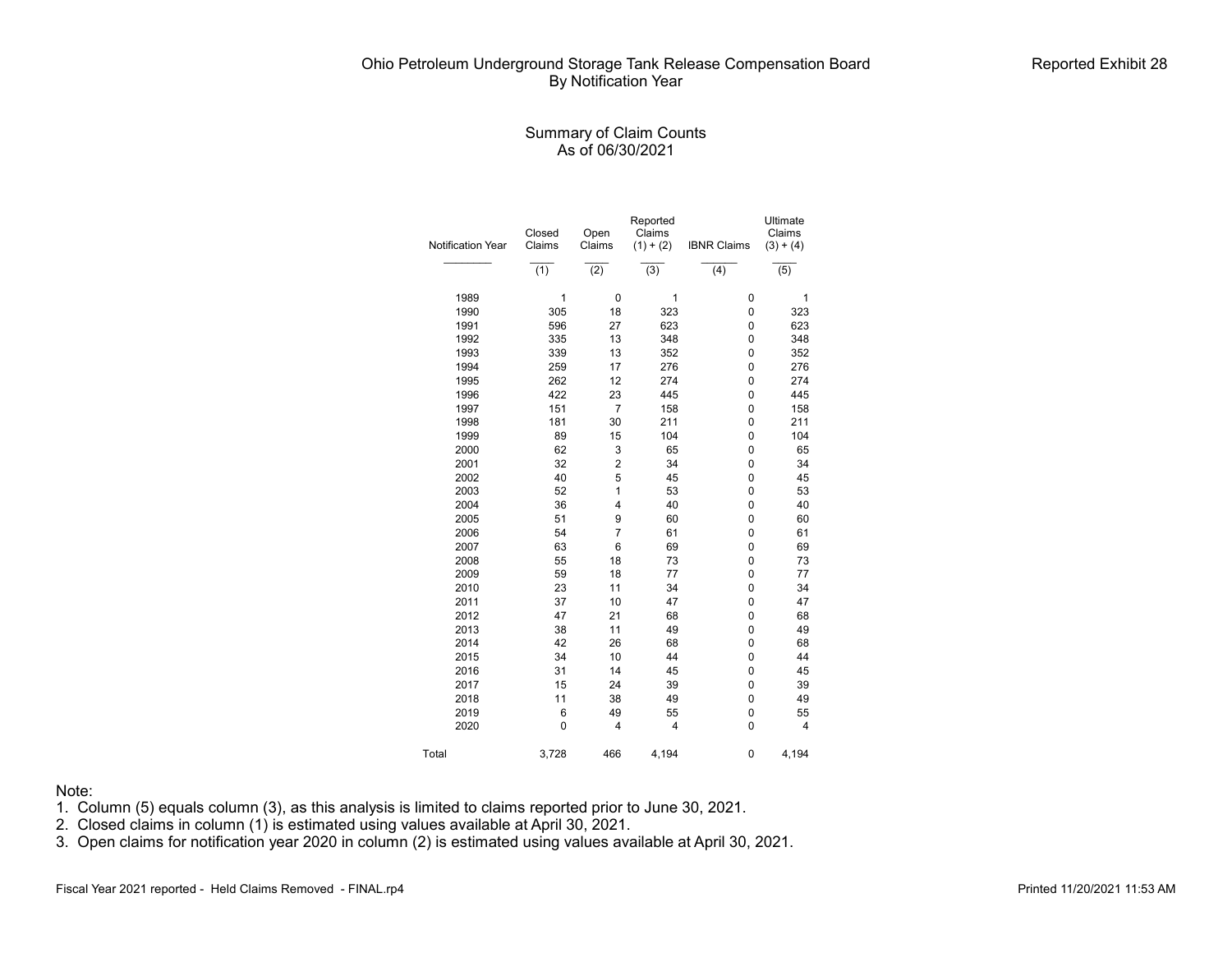#### Reported Claims As of 06/30/2021



Note: Reported claims for notification year 2020 is estimated using values available at April 30, 2021.

Cumulative Reported Claims As of 06/30/2021

| Notification Year | 12             | 24  | 36  | 48  | 60  | 72  | 84  | 96  | 108            | 120 | 132 | 144 | 156 | 168 | 180 | 192 | 204 | 216 | 228 | 240 | 252            | 264            | 276 | 288 | 300 | 312 | 324            | 336 | 348 | 360 | 372 | 384            |
|-------------------|----------------|-----|-----|-----|-----|-----|-----|-----|----------------|-----|-----|-----|-----|-----|-----|-----|-----|-----|-----|-----|----------------|----------------|-----|-----|-----|-----|----------------|-----|-----|-----|-----|----------------|
| 1989              | $\overline{1}$ |     |     |     |     |     |     |     | $\overline{1}$ |     |     |     |     |     |     |     |     | - 1 | - 1 |     | $\overline{1}$ | $\overline{1}$ |     |     |     |     | $\overline{1}$ |     | - 1 |     |     | $\overline{1}$ |
| 1990              | 323            | 323 | 323 | 323 | 323 | 323 | 323 | 323 | 323            | 323 | 323 | 323 | 323 | 323 | 323 | 323 | 323 | 323 | 323 | 323 | 323            | 323            | 323 | 323 | 323 | 323 | 323            | 323 | 323 | 323 | 323 |                |
| 1991              | 623            | 623 | 623 | 623 | 623 | 623 | 623 | 623 | 623            | 623 | 623 | 623 | 623 | 623 | 623 | 623 | 623 | 623 | 623 | 623 | 623            | 623            | 623 | 623 | 623 | 623 | 623            | 623 | 623 | 623 |     |                |
| 1992              | 348            | 348 | 348 | 348 | 348 | 348 | 348 | 348 | 348            | 348 | 348 | 348 | 348 | 348 | 348 | 348 | 348 | 348 | 348 | 348 | 348            | 348            | 348 | 348 | 348 | 348 | 348            | 348 | 348 |     |     |                |
| 1993              | 352            | 352 | 352 | 352 | 352 | 352 | 352 | 352 | 352            | 352 | 352 | 352 | 352 | 352 | 352 | 352 | 352 | 352 | 352 | 352 | 352            | 352            | 352 | 352 | 352 | 352 | 352            | 352 |     |     |     |                |
| 1994              | 276            | 276 | 276 | 276 | 276 | 276 | 276 | 276 | 276            | 276 | 276 | 276 | 276 | 276 | 276 | 276 | 276 | 276 | 276 | 276 | 276            | 276            | 276 | 276 | 276 | 276 | 276            |     |     |     |     |                |
| 1995              | 274            | 274 | 274 | 274 | 274 | 274 | 274 | 274 | 274            | 274 | 274 | 274 | 274 | 274 | 274 | 274 | 274 | 274 | 274 | 274 | 274            | 274            | 274 | 274 | 274 | 274 |                |     |     |     |     |                |
| 1996              | 445            | 445 | 445 | 445 | 445 | 445 | 445 | 445 | 445            | 445 | 445 | 445 | 445 | 445 | 445 | 445 | 445 | 445 | 445 | 445 | 445            | 445            | 445 | 445 | 445 |     |                |     |     |     |     |                |
| 1997              | 158            | 158 | 158 | 158 | 158 | 158 | 158 | 158 | 158            | 158 | 158 | 158 | 158 | 158 | 158 | 158 | 158 | 158 | 158 | 158 | 158            | 158            | 158 | 158 |     |     |                |     |     |     |     |                |
| 1998              | 211            | 211 | 211 | 211 | 211 | 211 | 211 | 211 | 211            | 211 | 211 | 211 | 211 | 211 | 211 | 211 | 211 | 211 | 211 | 211 | 211            | 211            | 211 |     |     |     |                |     |     |     |     |                |
| 1999              | 104            | 104 | 104 | 104 | 104 | 104 | 104 | 104 | 104            | 104 | 104 | 104 | 104 | 104 | 104 | 104 | 104 | 104 | 104 | 104 | 104            | 104            |     |     |     |     |                |     |     |     |     |                |
| 2000              | 65             | 65  | 65  | 65  | 65  | 65  | 65  | 65  | 65             | 65  | 65  | 65  | 65  | 65  | 65  | 65  | 65  | 65  | 65  | 65  | 65             |                |     |     |     |     |                |     |     |     |     |                |
| 2001              | 34             | 34  | 34  | 34  | 34  | 34  | 34  | 34  | 34             | 34  | 34  | 34  | 34  | 34  | 34  | 34  | 34  | 34  | 34  | 34  |                |                |     |     |     |     |                |     |     |     |     |                |
| 2002              | 45             | 45  | 45  | 45  | 45  | 45  | 45  | 45  | 45             | 45  | 45  | 45  | 45  | 45  | 45  | 45  | 45  | 45  | 45  |     |                |                |     |     |     |     |                |     |     |     |     |                |
| 2003              | 53             | 53  | 53  | 53  | 53  | 53  | 53  | 53  | 53             | 53  | 53  | 53  | 53  | 53  | 53  | 53  | 53  | 53  |     |     |                |                |     |     |     |     |                |     |     |     |     |                |
| 2004              | 40             | 40  | 40  | 40  | 40  | 40  | 40  | 40  | 40             | 40  | 40  | 40  | 40  | 40  | 40  | 40  | 40  |     |     |     |                |                |     |     |     |     |                |     |     |     |     |                |
| 2005              | 60             | 60  | 60  | 60  | 60  | 60  | 60  | 60  | 60             | 60  | 60  | 60  | 60  | 60  | 60  | 60  |     |     |     |     |                |                |     |     |     |     |                |     |     |     |     |                |
| 2006              | 61             | 61  | 61  | 61  | 61  | 61  | 61  | 61  | 61             | 61  | 61  | 61  | 61  | 61  | 61  |     |     |     |     |     |                |                |     |     |     |     |                |     |     |     |     |                |
| 2007              | 69             | 69  | 69  | 69  | 69  | 69  | 69  | 69  | 69             | 69  | 69  | 69  | 69  | 69  |     |     |     |     |     |     |                |                |     |     |     |     |                |     |     |     |     |                |
| 2008              | 73             | 73  | 73  | 73  | 73  | 73  | 73  | 73  | 73             | 73  | 73  | 73  | 73  |     |     |     |     |     |     |     |                |                |     |     |     |     |                |     |     |     |     |                |
| 2009              | 77             | 77  | 77  | 77  | 77  | 77  | 77  | 77  | 77             | 77  | 77  | 77  |     |     |     |     |     |     |     |     |                |                |     |     |     |     |                |     |     |     |     |                |
| 2010              | 34             | 34  | 34  | 34  | 34  | 34  | 34  | 34  | 34             | 34  | 34  |     |     |     |     |     |     |     |     |     |                |                |     |     |     |     |                |     |     |     |     |                |
| 2011              | 47             | 47  | 47  | 47  | 47  | 47  | 47  | 47  | 47             | 47  |     |     |     |     |     |     |     |     |     |     |                |                |     |     |     |     |                |     |     |     |     |                |
| 2012              | 68             | 68  | 68  | 68  | 68  | 68  | 68  | 68  | 68             |     |     |     |     |     |     |     |     |     |     |     |                |                |     |     |     |     |                |     |     |     |     |                |
| 2013              | 49             | 49  | 49  | 49  | 49  | 49  | 49  | 49  |                |     |     |     |     |     |     |     |     |     |     |     |                |                |     |     |     |     |                |     |     |     |     |                |
| 2014              | 68             | 68  | 68  | 68  | 68  | 68  | 68  |     |                |     |     |     |     |     |     |     |     |     |     |     |                |                |     |     |     |     |                |     |     |     |     |                |
| 2015              | 44             | 44  | 44  | 44  | 44  | 44  |     |     |                |     |     |     |     |     |     |     |     |     |     |     |                |                |     |     |     |     |                |     |     |     |     |                |
| 2016              | 45             | 45  | 45  | 45  | 45  |     |     |     |                |     |     |     |     |     |     |     |     |     |     |     |                |                |     |     |     |     |                |     |     |     |     |                |
| 2017              | 39             | 39  | 39  | 39  |     |     |     |     |                |     |     |     |     |     |     |     |     |     |     |     |                |                |     |     |     |     |                |     |     |     |     |                |
| 2018              | 49             | 49  | 49  |     |     |     |     |     |                |     |     |     |     |     |     |     |     |     |     |     |                |                |     |     |     |     |                |     |     |     |     |                |
| 2019              | 55             | 55  |     |     |     |     |     |     |                |     |     |     |     |     |     |     |     |     |     |     |                |                |     |     |     |     |                |     |     |     |     |                |
| 2020              |                |     |     |     |     |     |     |     |                |     |     |     |     |     |     |     |     |     |     |     |                |                |     |     |     |     |                |     |     |     |     |                |

Note: Reported claims for notification year 2020 is estimated using values available at April 30, 2021.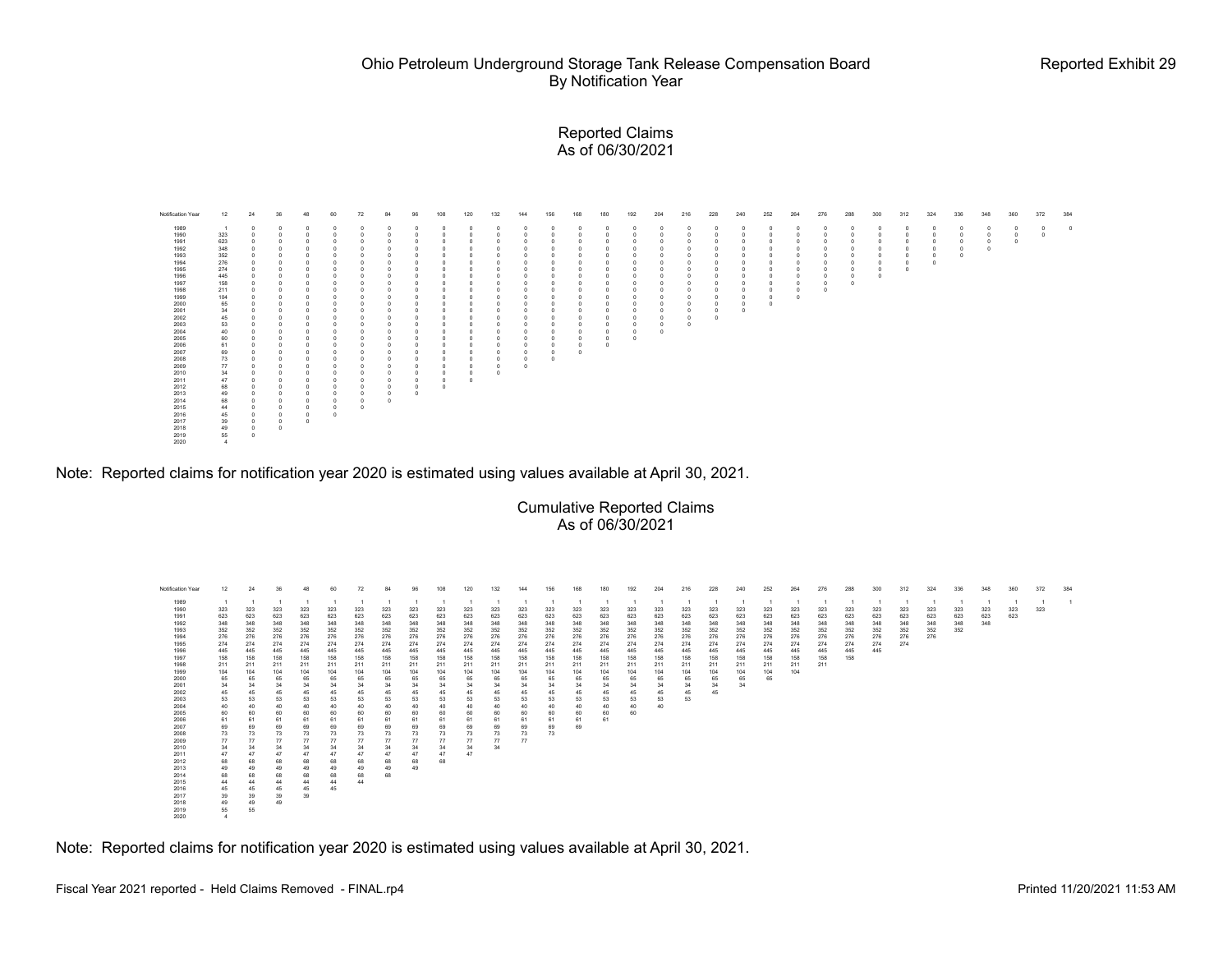#### Cumulative Closed Claims As of 06/30/2021

| Notification Year | 12             | 24         | 36           | 48  | 60  | 72  | 84      | 96              | 108 | 120    | 132 | 144        | 156    | 168 | 180 | 192 | 204    | 216 | 228 | 240            | 252 | 264 | 276 | 288 | 300 | 312 | 324 | 336 | 348 | 360            | 372 | 384 |
|-------------------|----------------|------------|--------------|-----|-----|-----|---------|-----------------|-----|--------|-----|------------|--------|-----|-----|-----|--------|-----|-----|----------------|-----|-----|-----|-----|-----|-----|-----|-----|-----|----------------|-----|-----|
| 1989              | $\circ$        | $^{\circ}$ | $^{\circ}$   |     |     |     | -1      |                 |     |        |     |            |        |     |     |     |        |     |     | $\overline{1}$ |     |     |     |     |     |     |     |     |     | $\overline{1}$ |     |     |
| 1990              | $^{\circ}$     |            | 44           | 83  | 108 | 138 | 147     | 158             | 167 | 178    | 187 | 195        | 206    | 226 | 237 | 243 | 254    | 261 | 266 | 275            | 275 | 280 | 283 | 287 | 292 | 297 | 298 | 300 | 302 | 303            | 305 |     |
| 1991              | 3              | 51         | 142          | 206 | 247 | 280 | 299     | 326             | 355 | 369    | 393 | 419        | 444    | 472 | 493 | 521 | 535    | 551 | 562 | 568            | 571 | 576 | 582 | 583 | 587 | 589 | 591 | 594 | 595 | 596            |     |     |
| 1992              | 3              | 54         | 79           | 112 | 134 | 148 | 158     | 172             | 182 | 191    | 213 | 226        | 254    | 276 | 290 | 297 | 304    | 307 | 312 | 315            | 321 | 326 | 326 | 327 | 332 | 333 | 334 | 335 | 335 |                |     |     |
| 1993              | $\sim$         | 44         | 68           | 94  | 109 | 128 | 154     | 173             | 187 | 205    | 224 | 248        | 264    | 285 | 294 | 299 | 304    | 309 | 314 | 318            | 327 | 331 | 331 | 334 | 335 | 338 | 338 | 339 |     |                |     |     |
| 1994              | $\overline{2}$ | 28         | 55           | 66  | 76  | 95  | 112     | 119             | 138 | 152    | 179 | 186        | 206    | 216 | 224 | 226 | 232    | 240 | 244 | 245            | 248 | 249 | 251 | 256 | 258 | 259 | 259 |     |     |                |     |     |
| 1995              | 9              | 33         | 51           | 69  | 94  | 108 | 120     | 132             | 147 | 170    | 181 | 206        | 212    | 219 | 227 | 231 | 242    | 246 | 251 | 255            | 257 | 257 | 258 | 259 | 261 | 262 |     |     |     |                |     |     |
| 1996              | 27             | 69         | 95           | 113 | 139 | 163 | 199     | 226             | 263 | 280    | 300 | 313        | 330    | 348 | 358 | 368 | 380    | 396 | 400 | 410            | 415 | 419 | 420 | 421 | 422 |     |     |     |     |                |     |     |
| 1997              |                | 17         | 32           | 42  | 49  | 61  | 76      | 90              | 98  | 108    | 112 | 116        | 121    | 126 | 131 | 135 | 137    | 139 | 145 | 151            | 151 | 151 | 151 | 151 |     |     |     |     |     |                |     |     |
| 1998              | $^{\circ}$     | 16         | 30           | 40  | 66  | 84  | 95      | 104             | 116 | 126    | 133 | 140        | 142    | 147 | 153 | 157 | 164    | 170 | 171 | 175            | 176 | 179 | 181 |     |     |     |     |     |     |                |     |     |
| 1999              |                | -7         | 17           | 24  | 43  | 56  | 62      | 67              | 69  | 72     | 72  | 72         | $72\,$ | 73  | 77  | 79  | 82     | 82  | 86  | 87             | 89  | 89  |     |     |     |     |     |     |     |                |     |     |
| 2000              | $^{\circ}$     | 10         | 17           | 26  | 33  | 40  | 42      | 46              | 50  | 52     | 54  | 56         | 58     | 58  | 60  | 60  | 60     | 61  | 62  | 62             | 62  |     |     |     |     |     |     |     |     |                |     |     |
| 2001              | $^{\circ}$     |            |              | 10  | 14  | 21  | 24      | ${\bf 26}$      | 26  | 26     | 28  | ${\bf 28}$ | 28     | 29  | 31  | 32  | $32\,$ | 32  | 32  | 32             |     |     |     |     |     |     |     |     |     |                |     |     |
| 2002              | $^{\circ}$     |            | 9            | 14  | 20  | 26  | 26      | 27              | 27  | 30     | 32  | 35         | 37     | 38  | 39  | 40  | 40     | 40  | 40  |                |     |     |     |     |     |     |     |     |     |                |     |     |
| 2003              |                |            | 8            | 17  | 24  | 24  | 29      | $34\,$          | 39  | 39     | 44  | 46         | 46     | 46  | 47  | 48  | 48     | 52  |     |                |     |     |     |     |     |     |     |     |     |                |     |     |
| 2004              | $^{\circ}$     |            | 15           | 18  | 21  | 24  | 29      | $32\,$          | 32  | 34     | 35  | 36         | 36     | 36  | 36  | 36  | 36     |     |     |                |     |     |     |     |     |     |     |     |     |                |     |     |
| 2005              | $^{\circ}$     |            | 15           | 17  | 20  | 24  | 35      | 40              | 44  | 44     | 45  | 48         | 48     | 49  | 50  | 51  |        |     |     |                |     |     |     |     |     |     |     |     |     |                |     |     |
| 2006              | $^{\circ}$     |            | 9            | 17  | 22  | 27  | 32      | 38              | 41  | 43     | 48  | 51         | 53     | 54  | 54  |     |        |     |     |                |     |     |     |     |     |     |     |     |     |                |     |     |
| 2007              | $^{\circ}$     |            | 15           | 21  | 27  | 37  | 42      | 45              | 48  | 53     | 56  | 58         | 61     | 63  |     |     |        |     |     |                |     |     |     |     |     |     |     |     |     |                |     |     |
| 2008              | $^{\circ}$     |            | 15           | 19  | 26  | 32  | 40      | 44              | 51  | 54     | 54  | 54         | 55     |     |     |     |        |     |     |                |     |     |     |     |     |     |     |     |     |                |     |     |
| 2009              | $^{\circ}$     | 5          | 25           | 27  | 41  | 46  | 50      | $52\,$          | 52  | 54     | 58  | 59         |        |     |     |     |        |     |     |                |     |     |     |     |     |     |     |     |     |                |     |     |
| 2010              | $^{\circ}$     |            | -6           | 11  | 14  | 18  | $20\,$  | 21              | 21  | $23\,$ | 23  |            |        |     |     |     |        |     |     |                |     |     |     |     |     |     |     |     |     |                |     |     |
| 2011              | $\mathbf{4}$   | 12         | 19           | 23  | 26  | 28  | $_{33}$ | $33\,$          | 37  | 37     |     |            |        |     |     |     |        |     |     |                |     |     |     |     |     |     |     |     |     |                |     |     |
| 2012              |                | 15         | 26           | 31  | 33  | 38  | 42      | $\frac{43}{38}$ | 47  |        |     |            |        |     |     |     |        |     |     |                |     |     |     |     |     |     |     |     |     |                |     |     |
| 2013              | $^{\circ}$     | 9          | 17           | 23  | 29  | 31  | 37      |                 |     |        |     |            |        |     |     |     |        |     |     |                |     |     |     |     |     |     |     |     |     |                |     |     |
| 2014              | -5             | 16         | 25           | 28  | 34  | 41  | 42      |                 |     |        |     |            |        |     |     |     |        |     |     |                |     |     |     |     |     |     |     |     |     |                |     |     |
| 2015              | $^{\circ}$     | 10         | 21           | 25  | 29  | 34  |         |                 |     |        |     |            |        |     |     |     |        |     |     |                |     |     |     |     |     |     |     |     |     |                |     |     |
| 2016              | $\circ$        | 10         | 19           | 24  | 31  |     |         |                 |     |        |     |            |        |     |     |     |        |     |     |                |     |     |     |     |     |     |     |     |     |                |     |     |
| 2017              | $^{\circ}$     | 5          | $\mathbf{Q}$ | 15  |     |     |         |                 |     |        |     |            |        |     |     |     |        |     |     |                |     |     |     |     |     |     |     |     |     |                |     |     |
| 2018              |                | 6          | 11           |     |     |     |         |                 |     |        |     |            |        |     |     |     |        |     |     |                |     |     |     |     |     |     |     |     |     |                |     |     |
| 2019              | $\Omega$       | 6          |              |     |     |     |         |                 |     |        |     |            |        |     |     |     |        |     |     |                |     |     |     |     |     |     |     |     |     |                |     |     |
| 2020              | $\Omega$       |            |              |     |     |     |         |                 |     |        |     |            |        |     |     |     |        |     |     |                |     |     |     |     |     |     |     |     |     |                |     |     |
|                   |                |            |              |     |     |     |         |                 |     |        |     |            |        |     |     |     |        |     |     |                |     |     |     |     |     |     |     |     |     |                |     |     |

Note: Closed claims are estimated using values available at April 30, 2021.

#### Cumulative Open Claims As of 06/30/2021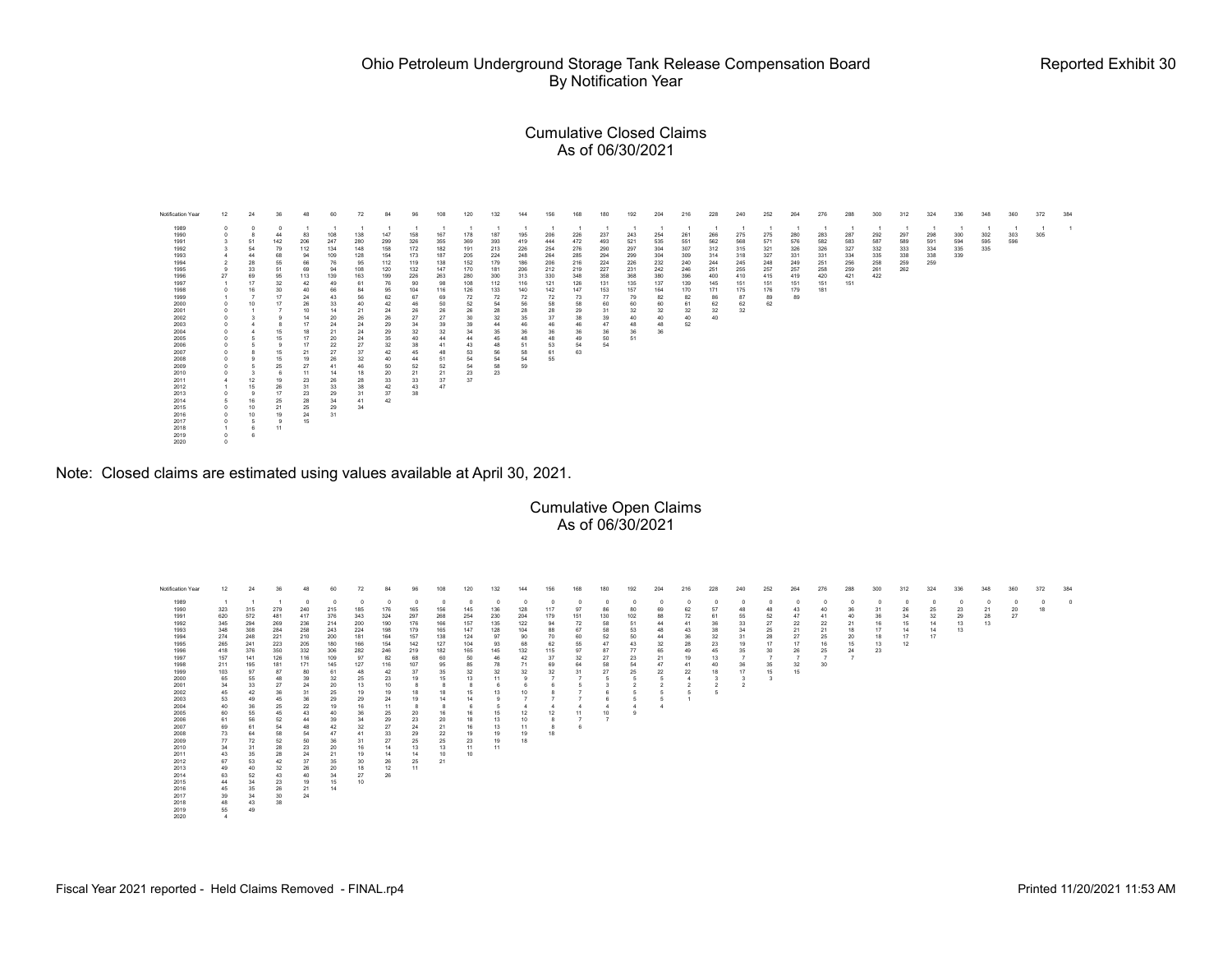# Ohio Petroleum Underground Storage Tank Release Compensation Board By Release Year - Total (RBCA and Non-RBCA)

Unreported Exhibit 1 Held Claims Removed

Estimated Ultimate Average Loss

As of June 30, 2021

|         |                       |                             |            | Estimated<br>Additional     |              |                          |
|---------|-----------------------|-----------------------------|------------|-----------------------------|--------------|--------------------------|
|         | Estimated<br>Reported | Undetermined<br>Eligibility |            | Claims from<br>Undetermined |              | Total                    |
|         | Claims                | Applications                | Estimated  | Eligibility                 | Selected     | <b>Ultimate</b>          |
| Release | 07/01/21-             | as of                       | Approval   | Applications                | Average      | Loss                     |
| Year    | 06/30/22              | 06/30/21                    | Percentage | $(2) \times (3)$            | Loss         | $[(1) + (4)] \times (5)$ |
|         | (1)                   | (2)                         | (3)        | (4)                         | (5)          | (6)                      |
| ALL     | 23                    | 102                         | 63%        | 64                          | \$<br>53,200 | \$<br>4,628,400          |

Notes:

- 1. Column (1) is from Unreported Exhibit 2, total column (11).
- 2. Selected average loss in column (5) is based on the volume weighted average of the severities for the 2017 through 2020 notification years using the Ultimate Loss amounts in Reported Exhibit 2.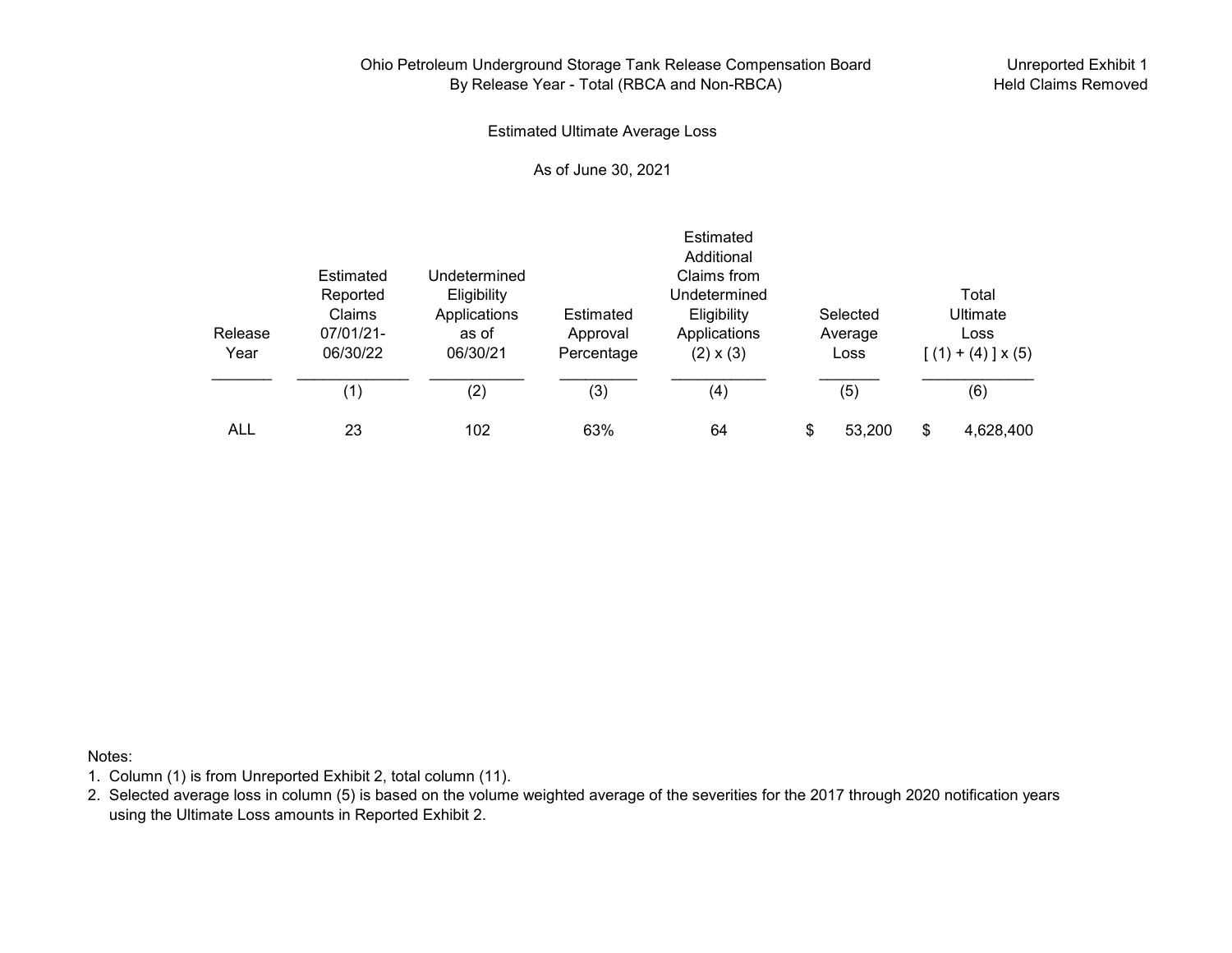## Ultimate Claims Based on Bornhuetter-Ferguson Using Exposures and Reported Claims As of 6/30/2021

| Release Year | Reported<br>Claims<br>as of<br>06/30/21 | Cumulative<br>Development<br>Factors | Ratio to<br>Ultimate<br>1/(2) | Reported<br>Claim<br>Ultimate<br>$(1) \times (2)$ | <b>Exposures</b> | Ratio of<br>Indicated<br>Claim<br>Frequency<br>(4) / (5) | Selected<br>Claim<br>Frequency | $B-F$<br>Reported<br>Claim<br>Ultimate | Selected<br>Ultimate<br>Claims | Total<br><b>IBNR</b><br>Claims<br>$(9) - (1)$ | Estimated<br>Reported<br>Claims 7/1/21 -<br>06/30/22 |
|--------------|-----------------------------------------|--------------------------------------|-------------------------------|---------------------------------------------------|------------------|----------------------------------------------------------|--------------------------------|----------------------------------------|--------------------------------|-----------------------------------------------|------------------------------------------------------|
|              | $\overline{(1)}$                        | (2)                                  | $\overline{(3)}$              | $\overline{(4)}$                                  | $\overline{(5)}$ | (6)                                                      | (7)                            | $\overline{(8)}$                       | $\overline{(9)}$               | (10)                                          | (11)                                                 |
| 1988         |                                         | 0 <sup>5</sup><br>1.0000             | \$1.0000                      | 0                                                 | 0                | 0.0000                                                   | 0.0000                         | 0                                      | 0                              | 0                                             |                                                      |
| 1989         | 344                                     | 1.0000                               | 1.0000                        | 344                                               | 50,367           | 0.0068                                                   | 0.0068                         | 344                                    | 344                            | 0                                             | 0                                                    |
| 1990         | 489                                     | 1.0000                               | 1.0000                        | 489                                               | 49,412           | 0.0099                                                   | 0.0099                         | 489                                    | 489                            | $\mathbf 0$                                   | 0                                                    |
| 1991         | 543                                     | 1.0000                               | 1.0000                        | 543                                               | 45,678           | 0.0119                                                   | 0.0119                         | 543                                    | 543                            | $\mathbf 0$                                   | $\Omega$                                             |
| 1992         | 409                                     | 1.0000                               | 1.0000                        | 409                                               | 41,260           | 0.0099                                                   | 0.0099                         | 409                                    | 409                            | 0                                             | $\Omega$                                             |
| 1993         | 288                                     | 1.0000                               | 1.0000                        | 288                                               | 38,314           | 0.0075                                                   | 0.0075                         | 288                                    | 288                            | 0                                             | $\Omega$                                             |
| 1994         | 291                                     | 1.0000                               | 1.0000                        | 291                                               | 34,989           | 0.0083                                                   | 0.0083                         | 291                                    | 291                            | 0                                             | 0                                                    |
| 1995         | 205                                     | 1.0000                               | 1.0000                        | 205                                               | 32,665           | 0.0063                                                   | 0.0063                         | 205                                    | 205                            | 0                                             | $\Omega$                                             |
| 1996         | 161                                     | 1.0000                               | 1.0000                        | 161                                               | 31,198           | 0.0052                                                   | 0.0052                         | 161                                    | 161                            | 0                                             | $\Omega$                                             |
| 1997         | 192                                     | 1.0000                               | 1.0000                        | 192                                               | 29,949           | 0.0064                                                   | 0.0064                         | 192                                    | 192                            | 0                                             | $\Omega$                                             |
| 1998         | 178                                     | 1.0000                               | 1.0000                        | 178                                               | 27,825           | 0.0064                                                   | 0.0064                         | 178                                    | 178                            | 0                                             | 0                                                    |
| 1999         | 66                                      | 1.0000                               | 1.0000                        | 66                                                | 24,928           | 0.0026                                                   | 0.0026                         | 66                                     | 66                             | 0                                             | $\Omega$                                             |
| 2000         | 36                                      | 1.0000                               | 1.0000                        | 36                                                | 24,748           | 0.0015                                                   | 0.0015                         | 36                                     | 36                             | 0                                             | $\Omega$                                             |
| 2001         | 40                                      | 1.0000                               | 1.0000                        | 40                                                | 24,437           | 0.0016                                                   | 0.0016                         | 40                                     | 40                             | 0                                             | $\Omega$                                             |
| 2002         | 43                                      | 1.0000                               | 1.0000                        | 43                                                | 24,190           | 0.0018                                                   | 0.0018                         | 43                                     | 43                             | 0                                             | $\Omega$                                             |
| 2003         | 57                                      | 1.0000                               | 1.0000                        | 57                                                | 23,913           | 0.0024                                                   | 0.0024                         | 57                                     | 57                             | 0                                             | $\Omega$                                             |
| 2004         | 41                                      | 1.0000                               | 1.0000                        | 41                                                | 23,480           | 0.0017                                                   | 0.0017                         | 41                                     | 41                             | 0                                             | $\Omega$                                             |
| 2005         | 67                                      | 1.0000                               | 1.0000                        | 67                                                | 23,367           | 0.0029                                                   | 0.0029                         | 67                                     | 67                             | 0                                             | $\Omega$                                             |
| 2006         | 57                                      | 1.0000                               | 1.0000                        | 57                                                | 23,123           | 0.0025                                                   | 0.0025                         | 57                                     | 57                             | 0                                             | $\Omega$                                             |
| 2007         | 72                                      | 1.0000                               | 1.0000                        | 72                                                | 22,786           | 0.0032                                                   | 0.0032                         | 72                                     | 72                             | 0                                             | $\Omega$                                             |
| 2008         | 73                                      | 1.0000                               | 1.0000                        | 73                                                | 22,370           | 0.0033                                                   | 0.0033                         | 73                                     | 73                             | $\mathbf 0$                                   | $\Omega$                                             |
| 2009         | 59                                      | 1.0000                               | 1.0000                        | 59                                                | 22,074           | 0.0027                                                   | 0.0027                         | 59                                     | 59                             | 0                                             | $\Omega$                                             |
| 2010         | 41                                      | 1.0000                               | 1.0000                        | 41                                                | 21,799           | 0.0019                                                   | 0.0019                         | 41                                     | 41                             | 0                                             | $\Omega$                                             |
| 2011         | 56                                      | 1.0000                               | 1.0000                        | 56                                                | 21,524           | 0.0026                                                   | 0.0026                         | 56                                     | 56                             | 0                                             | $\Omega$                                             |
| 2012         | 61                                      | 1.0000                               | 1.0000                        | 61                                                | 21,311           | 0.0029                                                   | 0.0029                         | 61                                     | 61                             | 0                                             | 0                                                    |
| 2013         | 61                                      | 1.0000                               | 1.0000                        | 61                                                | 21,093           | 0.0029                                                   | 0.0029                         | 61                                     | 61                             | 0                                             | $\Omega$                                             |
| 2014         | 59                                      | 1.0000                               | 1.0000                        | 59                                                | 20,981           | 0.0028                                                   | 0.0028                         | 59                                     | 59                             | 0                                             | $\Omega$                                             |
| 2015         | 35                                      | 1.0000                               | 1.0000                        | 35                                                | 20,924           | 0.0017                                                   | 0.0017                         | 35                                     | 35                             | 0                                             | $\Omega$                                             |
| 2016         | 44                                      | 1.0000                               | 1.0000                        | 44                                                | 20.731           | 0.0021                                                   | 0.0021                         | 44                                     | 44                             | 0                                             | 0                                                    |
| 2017         | 42                                      | 1.0000                               | 1.0000                        | 42                                                | 20,644           | 0.0020                                                   | 0.0020                         | 42                                     | 42                             | 0                                             | 0                                                    |
| 2018         | 54                                      | 1.0000                               | 1.0000                        | 54                                                | 20,523           | 0.0026                                                   | 0.0026                         | 54                                     | 54                             | 0                                             | 0                                                    |
| 2019         | 35                                      | 1.0000                               | 1.0000                        | 35                                                | 20,442           | 0.0017                                                   | 0.0017                         | 35                                     | 35                             | 0                                             | $\Omega$                                             |
| 2020         | $\overline{2}$                          | 2.1869                               | 0.4573                        | 4                                                 | 20,245           | 0.0002                                                   | 0.0021                         | 25                                     | 25                             | 23                                            | 23                                                   |
| Total        | 4.201                                   |                                      |                               | 4.203                                             |                  |                                                          |                                |                                        | 4.224                          |                                               |                                                      |

#### Notes:

- 1. Cumulative development factors in column (2) are selected in Unreported Exhibit 4.
- 2. Column (8) is (column (7) x column (5)) x (1 1 / column (2)) + column (1).
- 3. Column (11) is (prior year column (3) column (3)) / (1 1 / column (3)) x column (10) for release year 2020 only. Other release years are equal to 0 because of the Board's one-year reporting requirement.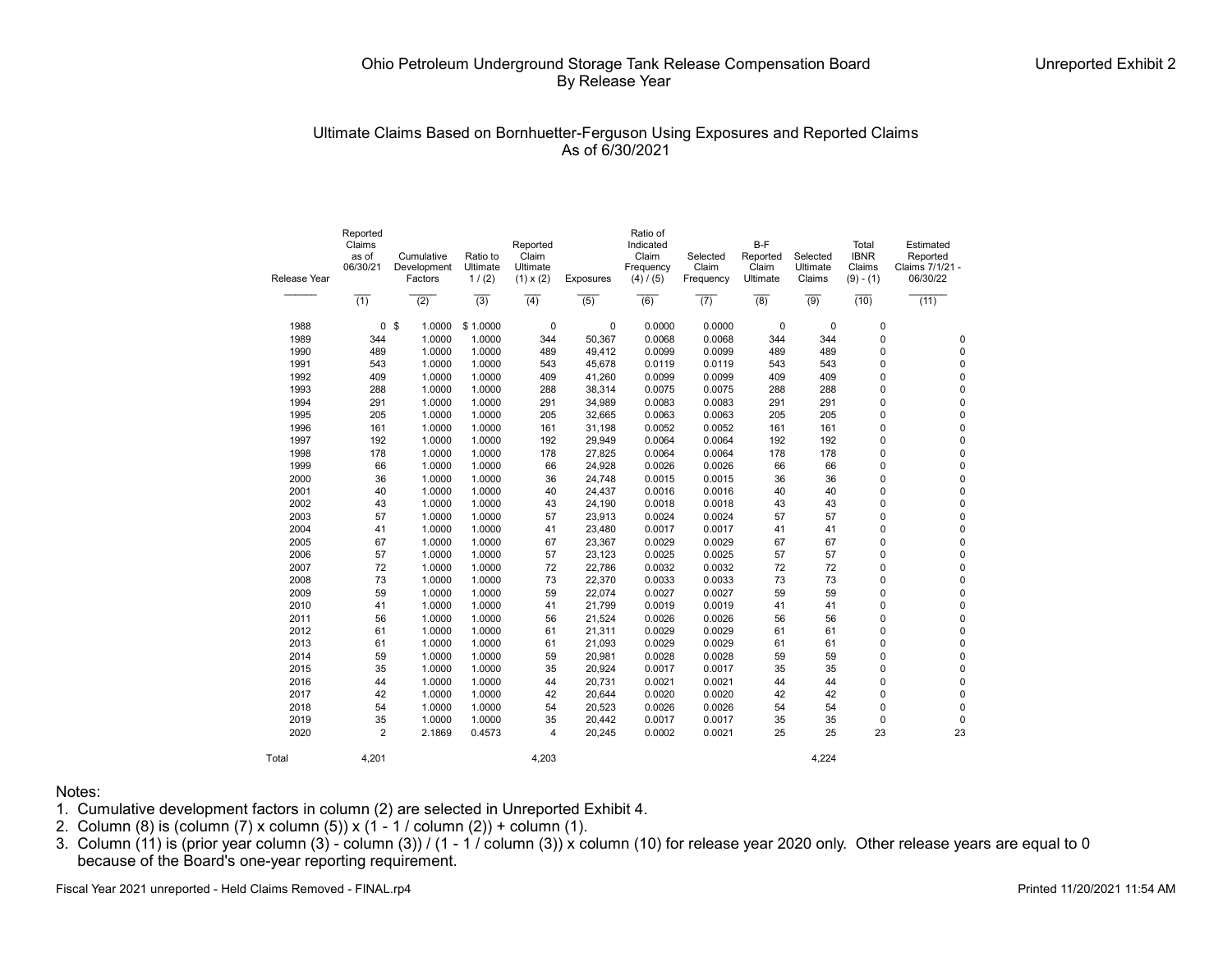### Reported Claims As of 6/30/2021

| Release Year<br>1988<br>1989<br>1990<br>1991<br>1992<br>1993<br>1994<br>1995                                                                                                                                                                                                        | 12<br>$\circ$<br>$\overline{1}$<br>163<br>198<br>92<br>${\bf 77}$<br>71                                                                                                                                                                                                                                            | 24<br>$\Omega$<br>160<br>270<br>$24\,1$<br>231<br>$\frac{144}{147}$                                                                                                                                                                                                     | 36<br>$\mathbf{0}$<br>155<br>10<br>38<br>28<br>$\bf 28$<br>72<br>$\mathbf{3}$                                                                                                                                                                                    | 48<br>$\overline{2}$<br>19<br>$\begin{array}{c} 20 \\ 39 \\ 1 \end{array}$                                                                                                                                                | 60<br>$\theta$<br>$\overline{4}$<br>6<br>8<br>36<br>$\circ$<br>$\theta$<br>$\Omega$                                                                                                                                        | 72<br>3<br>39                                                                                                                                                                                                 | $\bf{0}$<br>$\mathbf{4}$<br>35<br>$\Omega$<br>n                                                                                                                                                                                     | $^{\circ}$<br>$\Omega$                                                                                                                                                                                                        | 108<br>$\theta$<br>$^{\circ}$<br>$^{\circ}$<br>$\Omega$<br>$\theta$                                                                                                                     | 120<br>$^{\circ}$<br>$\Omega$<br>$\Omega$                                                                                                                                                                               | 132<br>$\theta$<br>$^{\circ}$<br>$^{\circ}$<br>$\Omega$<br>$\Omega$                                                                                                                                | 144<br>$^{\circ}$<br>$^{\circ}$<br>$\Omega$<br>$\Omega$                                                                                                                                            | 156<br>$\Omega$<br>$\circ$<br>$\circ$<br>$\circ$<br>$^{\circ}$                                                                                                    | 168<br>$\Omega$<br>$^{\circ}$<br>$\Omega$                                                                                                                                    | 180<br>$^{\circ}$<br>$^{\circ}$<br>$\Omega$<br>$\Omega$                                                                                             | 192<br>$^{\circ}$<br>$^{\circ}$<br>$\Omega$<br>$\circ$                                                                              | 204<br>$\circ$<br>$^{\circ}$<br>$\circ$<br>$^{\circ}$<br>$\circ$                                                                                                                 | 216<br>$\theta$<br>$^{\circ}$<br>$^{\circ}$<br>$\Omega$<br>$\circ$<br>$\Omega$                                             | 228<br>$\Omega$<br>$^{\circ}$<br>$^{\circ}$<br>$\theta$<br>$\circ$<br>$\Omega$                                | 240<br>$\circ$<br>$\circ$<br>$\mathbb O$<br>$\circ$<br>$\circ$<br>$\mathbf 0$<br>$\circ$<br>$\,$ 0 $\,$ | 252<br>$\ddot{\text{o}}$<br>$^{\circ}$<br>$\dot{\mathbf{0}}$<br>$\circ$<br>$\circ$<br>$\circ$<br>$\circ$ | 264<br>$^{\circ}$<br>$^{\circ}$<br>$\theta$<br>$\,$ 0<br>$\,$ 0<br>$\theta$<br>$\mathbf 0$                         | 276<br>$\circ$<br>$\circ$<br>$\circ$<br>$\circ$<br>$\mathbb O$<br>$\circ$<br>$\mathbf 0$    | 288<br>$\circ$<br>$^{\circ}$<br>$\mathbb O$<br>$\mathbb O$<br>$\mathbb O$<br>$\,0\,$<br>$\circ$ | 300<br>$\mathbf{0}$<br>$\circ$<br>$\mathbf 0$<br>$\,$ 0 $\,$<br>$\,$ 0 $\,$<br>$\,0\,$<br>$\circ$<br>$\,$ 0 $\,$ | 312<br>$\circ$<br>$\circ$<br>$\circ$<br>$\circ$<br>$\mathbb O$<br>$\mathbf 0$<br>$\circ$<br>$\Omega$ | 324<br>$\circ$<br>$\circ$<br>$\circ$<br>$\,$ 0<br>$\,$ 0<br>$\mathbb O$ | 336<br>$\circ$<br>$\,$ 0 $\,$<br>$\circ$<br>$\,$ 0 $\,$<br>$\,$ 0 $\,$<br>$\,$ 0 $\,$ | 348<br>$\theta$<br>$\begin{matrix} 0 \\ 0 \\ 0 \end{matrix}$ | 360<br>$\mathbb O$<br>$\begin{smallmatrix}0\\0\\0\\0\end{smallmatrix}$ | 372<br>$\,0\,$<br>$\begin{smallmatrix}0\\0\\0\end{smallmatrix}$ | 384<br>$\,0\,$<br>$\,$ 0     | 396<br>$\overline{0}$ |
|-------------------------------------------------------------------------------------------------------------------------------------------------------------------------------------------------------------------------------------------------------------------------------------|--------------------------------------------------------------------------------------------------------------------------------------------------------------------------------------------------------------------------------------------------------------------------------------------------------------------|-------------------------------------------------------------------------------------------------------------------------------------------------------------------------------------------------------------------------------------------------------------------------|------------------------------------------------------------------------------------------------------------------------------------------------------------------------------------------------------------------------------------------------------------------|---------------------------------------------------------------------------------------------------------------------------------------------------------------------------------------------------------------------------|----------------------------------------------------------------------------------------------------------------------------------------------------------------------------------------------------------------------------|---------------------------------------------------------------------------------------------------------------------------------------------------------------------------------------------------------------|-------------------------------------------------------------------------------------------------------------------------------------------------------------------------------------------------------------------------------------|-------------------------------------------------------------------------------------------------------------------------------------------------------------------------------------------------------------------------------|-----------------------------------------------------------------------------------------------------------------------------------------------------------------------------------------|-------------------------------------------------------------------------------------------------------------------------------------------------------------------------------------------------------------------------|----------------------------------------------------------------------------------------------------------------------------------------------------------------------------------------------------|----------------------------------------------------------------------------------------------------------------------------------------------------------------------------------------------------|-------------------------------------------------------------------------------------------------------------------------------------------------------------------|------------------------------------------------------------------------------------------------------------------------------------------------------------------------------|-----------------------------------------------------------------------------------------------------------------------------------------------------|-------------------------------------------------------------------------------------------------------------------------------------|----------------------------------------------------------------------------------------------------------------------------------------------------------------------------------|----------------------------------------------------------------------------------------------------------------------------|---------------------------------------------------------------------------------------------------------------|---------------------------------------------------------------------------------------------------------|----------------------------------------------------------------------------------------------------------|--------------------------------------------------------------------------------------------------------------------|---------------------------------------------------------------------------------------------|-------------------------------------------------------------------------------------------------|------------------------------------------------------------------------------------------------------------------|------------------------------------------------------------------------------------------------------|-------------------------------------------------------------------------|---------------------------------------------------------------------------------------|--------------------------------------------------------------|------------------------------------------------------------------------|-----------------------------------------------------------------|------------------------------|-----------------------|
| 1996<br>1997<br>1998<br>1999<br>2000<br>2001<br>2002<br>2003<br>2004<br>2005<br>2006<br>2007<br>2008<br>2009<br>2010<br>2011<br>2012<br>2013<br>2014<br>2015<br>2016<br>2017<br>2018<br>2019<br>2020                                                                                | 64<br>79<br>73<br>89<br>19<br>14<br>12<br>$17\,$<br>27<br>10<br>$rac{10}{29}$<br>36<br>36<br>41<br>$\frac{15}{21}$<br>33<br>$21\,$<br>28<br>13<br>23<br>18<br>25<br>32<br>$\overline{2}$                                                                                                                           | $\frac{138}{80}$<br>119<br>85<br>47<br>$22\,$<br>28<br>26<br>30<br>31<br>38<br>33<br>36<br>36<br>18<br>26<br>35<br>28<br>40<br>31<br>22<br>21<br>24<br>29                                                                                                               | $\Omega$<br>$\Omega$<br>$\Omega$<br>$^{\circ}$<br>$^{\circ}$<br>$\bf 0$<br>$^{\circ}$<br>$\circ$<br>$^{\circ}$<br>$^{\circ}$<br>$\mathbf{0}$                                                                                                                     | $\Omega$<br>$^{\circ}$<br>$\circ$<br>$\,0\,$<br>$\theta$<br>$\Omega$<br>$\circ$                                                                                                                                           | $\Omega$<br>$\circ$<br>$\theta$<br>$\theta$<br>$^{\circ}$<br>$\circ$<br>$\circ$<br>$\circ$<br>$\Omega$<br>$\Omega$<br>$\Omega$<br>$\theta$<br>$\circ$<br>$\circ$<br>$\circ$<br>$\circ$<br>$\theta$<br>$\Omega$<br>$\Omega$ | $\Omega$<br>$\Omega$<br>$\circ$<br>$\circ$                                                                                                                                                                    | n<br>$\Omega$<br>$\Omega$<br>$\bf{0}$<br>$\mathbf 0$<br>$\circ$                                                                                                                                                                     | $\Omega$<br>$\Omega$<br>$\Omega$                                                                                                                                                                                              | $\Omega$<br>$\Omega$<br>$\theta$                                                                                                                                                        | $\Omega$                                                                                                                                                                                                                | $^{\circ}$<br>$\Omega$<br>$\Omega$<br>$^{\circ}$<br>$\mathbf{0}$<br>$^{\circ}$<br>$^{\circ}$                                                                                                       | $\circ$<br>$\Omega$<br>$^{\circ}$                                                                                                                                                                  | $\theta$<br>$\circ$<br>$\circ$<br>$\circ$<br>$\circ$<br>$\Omega$                                                                                                  | $\theta$<br>$\circ$<br>$\Omega$<br>$\Omega$                                                                                                                                  | $\Omega$<br>$\mathbf 0$<br>$\mathbf 0$<br>$\Omega$                                                                                                  | $^{\circ}$<br>$^{\circ}$<br>$^{\circ}$<br>$\circ$<br>$\circ$<br>$\Omega$<br><b>Cumulative Reported Claims</b><br>As of 6/30/2021    | $\circ$<br>$\circ$<br>$\circ$<br>$\circ$<br>$\circ$<br>$\circ$<br>$\circ$                                                                                                        | $\theta$<br>$\circ$<br>$\circ$<br>$^{\circ}$<br>$\circ$<br>$\circ$                                                         | $\Omega$<br>$\bf{0}$<br>$\theta$<br>$\circ$<br>$\circ$<br>$\circ$                                             | $\,0\,$<br>$\mathbb O$<br>$\,0\,$<br>$\mathsf{o}\,$<br>$\circ$<br>$\circ$                               | $_{0}^{0}$<br>$\circ$<br>$\mathbf 0$<br>$\mathbf 0$<br>$\ddot{\mathbf{0}}$                               | $\theta$<br>$\mathbf 0$<br>$\Omega$                                                                                | 0<br>$\mathbb O$                                                                            | $\begin{smallmatrix}0\\0\\0\end{smallmatrix}$<br>$\circ$                                        |                                                                                                                  |                                                                                                      |                                                                         |                                                                                       |                                                              |                                                                        |                                                                 |                              |                       |
| Release Yea<br>1988<br>1989<br>1990<br>1991<br>1992<br>1993<br>1994<br>1995<br>1996<br>1997<br>1998<br>1999<br>2000<br>2001<br>2002<br>2003<br>2004<br>2005<br>2006<br>2007<br>2008<br>2009<br>2010<br>2011<br>2012<br>2013<br>2014<br>2015<br>2016<br>2017<br>2018<br>2019<br>2020 | 12<br>$\theta$<br>$\overline{1}$<br>163<br>$\begin{array}{c} 198 \\ 92 \\ 77 \\ 71 \end{array}$<br>64<br>79<br>73<br>89<br>19<br>14<br>12<br>17<br>$27\,$<br>10<br>29<br>23<br>36<br>36<br>41<br>15<br>21<br>$\begin{array}{c} 33 \\ 21 \end{array}$<br>28<br>13<br>$23$<br>$18$<br>$25$<br>$32$<br>$\overline{2}$ | $\bf 24$<br>$\Omega$<br>161<br>433<br>439<br>323<br>$\frac{221}{218}$<br>202<br>159<br>192<br>174<br>66<br>36<br>40<br>43<br>57<br>41<br>67<br>56<br>$\scriptstyle{72}$<br>$\scriptstyle{72}$<br>59<br>41<br>56<br>61<br>61<br>59<br>35<br>$44$<br>$42$<br>$54$<br>$35$ | 36<br>$\theta$<br>316<br>443<br>477<br>351<br>249<br>290<br>205<br>161<br>192<br>178<br>66<br>$36\,$<br>40<br>43<br>57<br>41<br>67<br>57<br>$\scriptstyle{72}$<br>$\bf 73$<br>59<br>41<br>56<br>61<br>$\mathbf{61}$<br>59<br>$35\,$<br>$44\,$<br>$\frac{42}{54}$ | 48<br>$\Omega$<br>320<br>445<br>496<br>371<br>288<br>291<br>205<br>161<br>192<br>178<br>66<br>36<br>36<br>40<br>43<br>57<br>41<br>67<br>57<br>72<br>73<br>59<br>41<br>56<br>61<br>61<br>59<br>59<br>35<br>$\frac{44}{42}$ | 60<br>$\overline{0}$<br>$324\,$<br>451<br>504<br>407<br>288<br>291<br>205<br>161<br>192<br>178<br>66<br>36<br>40<br>43<br>57<br>41<br>67<br>$\frac{57}{72}$<br>$\frac{73}{59}$<br>41<br>56<br>61<br>61<br>59<br>35<br>44   | ${\bf 72}$<br>$\Omega$<br>333<br>454<br>543<br>548<br>288<br>291<br>205<br>161<br>192<br>178<br>66<br>36<br>40<br>43<br>57<br>41<br>67<br>57<br>$72$<br>$73$<br>59<br>41<br>$\frac{56}{61}$<br>61<br>59<br>35 | 84<br>$\overline{\mathbf{0}}$<br>337<br>$\frac{489}{543}$<br>409<br>288<br>291<br>205<br>161<br>192<br>178<br>66<br>36<br>40<br>43<br>57<br>41<br>67<br>57<br>$\scriptstyle{72}$<br>$\sqrt{73}$<br>59<br>41<br>56<br>61<br>61<br>59 | 96<br>$\Omega$<br>344<br>489<br>543<br>409<br>288<br>291<br>205<br>161<br>192<br>$\frac{178}{66}$<br>$_{\rm 36}$<br>$\begin{array}{c} 40 \\ 43 \end{array}$<br>57<br>41<br>67<br>57<br>72<br>73<br>59<br>41<br>56<br>61<br>61 | 108<br>$\circ$<br>344<br>489<br>543<br>409<br>$\frac{288}{291}$<br>205<br>161<br>192<br>178<br>66<br>$36\,$<br>40<br>43<br>57<br>41<br>67<br>$57\,$<br>72<br>73<br>59<br>41<br>56<br>61 | 120<br>$\Omega$<br>344<br>489<br>543<br>409<br>288<br>291<br>205<br>161<br>192<br>$\frac{178}{66}$<br>36<br>40<br>43<br>57<br>41<br>67<br>$\frac{57}{72}$<br>$\frac{73}{59}$<br>$\begin{array}{c} 41 \\ 56 \end{array}$ | 132<br>$\sqrt{2}$<br>344<br>489<br>543<br>409<br>288<br>291<br>205<br>161<br>192<br>178<br>66<br>36<br>40<br>43<br>57<br>41<br>67<br>$57\,$<br>$\scriptstyle{72}$<br>$\boldsymbol{73}$<br>59<br>41 | 144<br>$\theta$<br>344<br>489<br>543<br>409<br>288<br>291<br>205<br>161<br>192<br>178<br>66<br>$36\,$<br>40<br>43<br>${\sf 57}$<br>41<br>67<br>$\begin{array}{c} 57 \\ 72 \\ 73 \end{array}$<br>59 | 156<br>$\Omega$<br>344<br>489<br>543<br>409<br>288<br>291<br>205<br>161<br>192<br>178<br>66<br>$_{36}$<br>40<br>43<br>$57\,$<br>$\frac{41}{67}$<br>57<br>72<br>73 | 168<br>$\sqrt{2}$<br>$\bf 344$<br>489<br>543<br>409<br>$\frac{288}{291}$<br>205<br>161<br>192<br>178<br>66<br>36<br>40<br>43<br>$\frac{57}{41}$<br>67<br>57<br>$\mathbf{72}$ | 180<br>$\theta$<br>344<br>489<br>543<br>409<br>$\frac{288}{291}$<br>205<br>161<br>$\frac{192}{178}$<br>66<br>36<br>40<br>43<br>57<br>41<br>67<br>57 | 192<br>$\Omega$<br>344<br>489<br>543<br>409<br>288<br>291<br>205<br>161<br>192<br>178<br>66<br>$36\,$<br>40<br>43<br>57<br>41<br>67 | 204<br>$\overline{0}$<br>$\bf 344$<br>489<br>543<br>409<br>288<br>291<br>205<br>161<br>192<br>178<br>66<br>$36\,$<br>$\begin{array}{c} 40 \\ 43 \end{array}$<br>${\bf 57}$<br>41 | 216<br>$\Omega$<br>344<br>489<br>543<br>409<br>$\frac{288}{291}$<br>205<br>161<br>192<br>178<br>66<br>36<br>40<br>43<br>57 | 228<br>$\theta$<br>344<br>489<br>543<br>409<br>288<br>291<br>205<br>161<br>192<br>178<br>66<br>66<br>40<br>43 | 240<br>$\Omega$<br>344<br>489<br>543<br>409<br>288<br>291<br>205<br>161<br>192<br>178<br>66<br>36<br>40 | 252<br>$\circ$<br>$\bf 344$<br>489<br>543<br>409<br>288<br>291<br>205<br>161<br>192<br>86<br>36          | 264<br>$\sqrt{2}$<br>344<br>489<br>543<br>543<br>409<br>288<br>291<br>51<br>51<br>51<br>51<br>51<br>51<br>52<br>66 | 276<br>$\circ$<br>344<br>489<br>543<br>543<br>409<br>288<br>291<br>205<br>161<br>192<br>178 | 288<br>$\circ$<br>$\bf 344$<br>489<br>543<br>543<br>409<br>288<br>291<br>205<br>161<br>192      | 300<br>$\overline{0}$<br>$_{\rm 344}$<br>489<br>543<br>$409$<br>$288$<br>$291$<br>205<br>161                     | 312<br>$^{\circ}$<br>344<br>489<br>543<br>409<br>288<br>291<br>205                                   | 324<br>$\theta$<br>344<br>489<br>543<br>409<br>288<br>291               | 336<br>$\Omega$<br>344<br>489<br>543<br>409<br>288                                    | 348<br>$\overline{0}$<br>344<br>489<br>543<br>409            | 360<br>$\,$ 0<br>344<br>489<br>543                                     | 372<br>$\sim$<br>$\frac{344}{489}$                              | 384<br>$\overline{0}$<br>344 | 396<br>$\theta$       |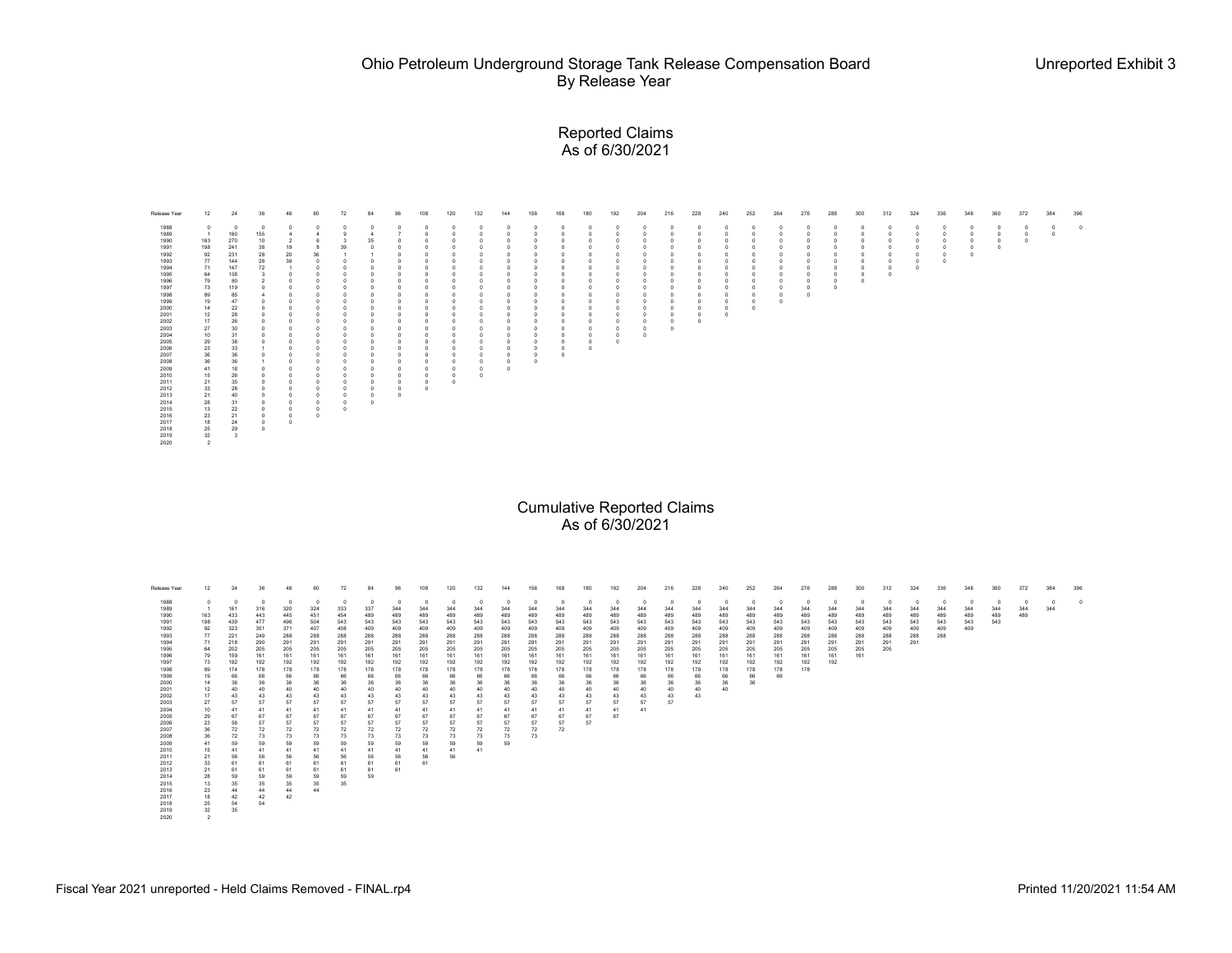#### Reported Claim Development As of 6/30/2021

| Release Year                                                                                                                                                                                                                                 | $12 - 24$                                                                                                                                                                                                                                                                                                  | 24-36                                                                                                                                                                                                                                                                                                    | 36-48                                                                                                                                                                                                                                                                                                    | 48-60                                                                                                                                                                                                                                                                                          | 60-72                                                                                                                                                                                                                                                                                | 72-84                                                                                                                                                                                                                                                                      | 84-96                                                                                                                                                                                                                                                            | 96-108                                                                                                                                                                                                                                                 | 108-120                                                                                                                                                                                                                                      | 120-132                                                                                                                                                                                                                            | 132-144                                                                                                                                                                                                                  | 144-156                                                                                                                                                                                                        | 156-168                                                                                                                                                                                              | 168-180                                                                                                                                                                                    | 180-192                                                                                                                                                                          |                                                                                                                                                                        | 192-204 204-216 216-228 228-240 240-252 252-264 264-276 276-288 288-300                                                                                      |                                                                                                                                                    |                                                                                                                                          |                                                                                                                                |                                                                                                                      |                                                                                                            |                                                                                                  |                                                                                        |                                                                              | 300-312 312-324 324-336 336-348                                    |                                                          |                                                | 348-360                              | 360-372                    | 372-384          | 384-396          | 396-U            |
|----------------------------------------------------------------------------------------------------------------------------------------------------------------------------------------------------------------------------------------------|------------------------------------------------------------------------------------------------------------------------------------------------------------------------------------------------------------------------------------------------------------------------------------------------------------|----------------------------------------------------------------------------------------------------------------------------------------------------------------------------------------------------------------------------------------------------------------------------------------------------------|----------------------------------------------------------------------------------------------------------------------------------------------------------------------------------------------------------------------------------------------------------------------------------------------------------|------------------------------------------------------------------------------------------------------------------------------------------------------------------------------------------------------------------------------------------------------------------------------------------------|--------------------------------------------------------------------------------------------------------------------------------------------------------------------------------------------------------------------------------------------------------------------------------------|----------------------------------------------------------------------------------------------------------------------------------------------------------------------------------------------------------------------------------------------------------------------------|------------------------------------------------------------------------------------------------------------------------------------------------------------------------------------------------------------------------------------------------------------------|--------------------------------------------------------------------------------------------------------------------------------------------------------------------------------------------------------------------------------------------------------|----------------------------------------------------------------------------------------------------------------------------------------------------------------------------------------------------------------------------------------------|------------------------------------------------------------------------------------------------------------------------------------------------------------------------------------------------------------------------------------|--------------------------------------------------------------------------------------------------------------------------------------------------------------------------------------------------------------------------|----------------------------------------------------------------------------------------------------------------------------------------------------------------------------------------------------------------|------------------------------------------------------------------------------------------------------------------------------------------------------------------------------------------------------|--------------------------------------------------------------------------------------------------------------------------------------------------------------------------------------------|----------------------------------------------------------------------------------------------------------------------------------------------------------------------------------|------------------------------------------------------------------------------------------------------------------------------------------------------------------------|--------------------------------------------------------------------------------------------------------------------------------------------------------------|----------------------------------------------------------------------------------------------------------------------------------------------------|------------------------------------------------------------------------------------------------------------------------------------------|--------------------------------------------------------------------------------------------------------------------------------|----------------------------------------------------------------------------------------------------------------------|------------------------------------------------------------------------------------------------------------|--------------------------------------------------------------------------------------------------|----------------------------------------------------------------------------------------|------------------------------------------------------------------------------|--------------------------------------------------------------------|----------------------------------------------------------|------------------------------------------------|--------------------------------------|----------------------------|------------------|------------------|------------------|
| 1988<br>1989<br>1990<br>1991<br>1992<br>1993<br>1994<br>1995<br>1996<br>1997<br>1998<br>1999<br>2000<br>2001<br>2002<br>2003<br>2004<br>2005<br>2006<br>2007<br>2008<br>2009<br>2010<br>2011<br>2012<br>2013<br>2014<br>2015<br>2016<br>2017 | 0.0000<br>161.0000<br>2.6564<br>2.2172<br>3.5109<br>2.8701<br>3.0704<br>3.1563<br>2.0127<br>2.6301<br>1.9551<br>3.4737<br>2.5714<br>3.3333<br>2.5294<br>2.1111<br>4.1000<br>2.3103<br>2.4348<br>2.0000<br>2,0000<br>1.4390<br>2.7333<br>2.6667<br>1.8485<br>2.9048<br>2.1071<br>2.6923<br>1.9130<br>2.3333 | 0.0000<br>1.9627<br>1.0231<br>1.0866<br>1.0867<br>1.1267<br>1.3303<br>1.0149<br>1.0126<br>1.0000<br>1.0230<br>1.0000<br>1.0000<br>1.0000<br>1.0000<br>1.0000<br>1.0000<br>1.0000<br>1.0179<br>1.0000<br>1.0139<br>1.0000<br>1.0000<br>1.0000<br>1.0000<br>1.0000<br>1.0000<br>1.0000<br>1.0000<br>1.0000 | 0.0000<br>1.0127<br>1.0045<br>1.0398<br>1.0570<br>1.1566<br>1.0034<br>1.0000<br>1.0000<br>1.0000<br>1.0000<br>1.0000<br>1.0000<br>1.0000<br>1.0000<br>1.0000<br>1.0000<br>1.0000<br>1.0000<br>1.0000<br>1.0000<br>1.0000<br>1.0000<br>1.0000<br>1.0000<br>1.0000<br>1.0000<br>1.0000<br>1.0000<br>1.0000 | 0.0000<br>1.0125<br>1.0135<br>1.0161<br>1.0970<br>1.0000<br>1.0000<br>1.0000<br>1.0000<br>1.0000<br>1.0000<br>1.0000<br>1.0000<br>1.0000<br>1.0000<br>1.0000<br>1.0000<br>1.0000<br>1.0000<br>1.0000<br>1.0000<br>1.0000<br>1.0000<br>1.0000<br>1.0000<br>1.0000<br>1.0000<br>1.0000<br>1.0000 | 0.0000<br>1.0278<br>1.0067<br>1.0774<br>1.0025<br>1.0000<br>1.0000<br>1.0000<br>1.0000<br>1.0000<br>1.0000<br>1.0000<br>1.0000<br>1.0000<br>1.0000<br>1.0000<br>1.0000<br>1.0000<br>1.0000<br>1.0000<br>1.0000<br>1.0000<br>1.0000<br>1.0000<br>1.0000<br>1.0000<br>1.0000<br>1.0000 | 0.0000<br>1.0120<br>1.0771<br>1.0000<br>1.0025<br>1.0000<br>1.0000<br>1.0000<br>1.0000<br>1.0000<br>1.0000<br>1.0000<br>1.0000<br>1.0000<br>1.0000<br>1.0000<br>1.0000<br>1.0000<br>1.0000<br>1.0000<br>1.0000<br>1.0000<br>1.0000<br>1.0000<br>1.0000<br>1.0000<br>1.0000 | 0.0000<br>1.0208<br>1.0000<br>1.0000<br>1.0000<br>1.0000<br>1.0000<br>1.0000<br>1.0000<br>1.0000<br>1.0000<br>1.0000<br>1.0000<br>1.0000<br>1.0000<br>1.0000<br>1.0000<br>1.0000<br>1.0000<br>1.0000<br>1.0000<br>1.0000<br>1.0000<br>1.0000<br>1.0000<br>1.0000 | 0.0000<br>1.0000<br>1.0000<br>1.0000<br>1.0000<br>1.0000<br>1.0000<br>1.0000<br>1.0000<br>1.0000<br>1.0000<br>1.0000<br>1.0000<br>1.0000<br>1.0000<br>1.0000<br>1.0000<br>1.0000<br>1.0000<br>1.0000<br>1.0000<br>1.0000<br>1.0000<br>1.0000<br>1.0000 | 0.0000<br>1.0000<br>1.0000<br>1.0000<br>1.0000<br>1.0000<br>1.0000<br>1.0000<br>1.0000<br>1.0000<br>1.0000<br>1.0000<br>1.0000<br>1.0000<br>1.0000<br>1.0000<br>1.0000<br>1.0000<br>1.0000<br>1.0000<br>1.0000<br>1.0000<br>1.0000<br>1.0000 | 0.0000<br>1.0000<br>1.0000<br>1.0000<br>1.0000<br>1.0000<br>1.0000<br>1.0000<br>1.0000<br>1.0000<br>1.0000<br>1.0000<br>1.0000<br>1.0000<br>1.0000<br>1.0000<br>1.0000<br>1.0000<br>1.0000<br>1.0000<br>1.0000<br>1.0000<br>1.0000 | 0.0000<br>1.0000<br>1.0000<br>1.0000<br>1.0000<br>1.0000<br>1.0000<br>1.0000<br>1.0000<br>1.0000<br>1.0000<br>1.0000<br>1.0000<br>1.0000<br>1.0000<br>1.0000<br>1.0000<br>1.0000<br>1.0000<br>1.0000<br>1.0000<br>1.0000 | 0.0000<br>1.0000<br>1.0000<br>1.0000<br>1.0000<br>1.0000<br>1.0000<br>1.0000<br>1.0000<br>1.0000<br>1.0000<br>1.0000<br>1.0000<br>1.0000<br>1.0000<br>1.0000<br>1.0000<br>1.0000<br>1.0000<br>1.0000<br>1.0000 | 0.0000<br>1.0000<br>1.0000<br>1.0000<br>1.0000<br>1.0000<br>1.0000<br>1.0000<br>1.0000<br>1.0000<br>1.0000<br>1.0000<br>1.0000<br>1.0000<br>1.0000<br>1.0000<br>1.0000<br>1.0000<br>1.0000<br>1.0000 | 0.0000<br>1.0000<br>1.0000<br>1.0000<br>1.0000<br>1.0000<br>1.0000<br>1.0000<br>1.0000<br>1.0000<br>1.0000<br>1.0000<br>1.0000<br>1.0000<br>1.0000<br>1.0000<br>1.0000<br>1.0000<br>1.0000 | 0.0000<br>1.0000<br>1.0000<br>1.0000<br>1.0000<br>1.0000<br>1.0000<br>1.0000<br>1.0000<br>1.0000<br>1.0000<br>1.0000<br>1.0000<br>1.0000<br>1.0000<br>1.0000<br>1.0000<br>1.0000 | 0.0000<br>1.0000<br>1.0000<br>1.0000<br>1.0000<br>1.0000<br>1.0000<br>1.0000<br>1.0000<br>1.0000<br>1.0000<br>1.0000<br>1.0000<br>1.0000<br>1.0000<br>1.0000<br>1.0000 | 0.0000<br>1.0000<br>1.0000<br>1.0000<br>1.0000<br>1.0000<br>1.0000<br>1.0000<br>1.0000<br>1.0000<br>1.0000<br>1.0000<br>1.0000<br>1.0000<br>1.0000<br>1.0000 | 0.0000<br>1.0000<br>1.0000<br>1.0000<br>1.0000<br>1.0000<br>1.0000<br>1.0000<br>1.0000<br>1.0000<br>1.0000<br>1.0000<br>1.0000<br>1.0000<br>1.0000 | 0.0000<br>1.0000<br>1.0000<br>1.0000<br>1.0000<br>1.0000<br>1.0000<br>1.0000<br>1.0000<br>1.0000<br>1.0000<br>1.0000<br>1.0000<br>1.0000 | 0.0000<br>1.0000<br>1.0000<br>1.0000<br>1.0000<br>1.0000<br>1.0000<br>1.0000<br>1.0000<br>1.0000<br>1.0000<br>1.0000<br>1,0000 | 0.0000<br>1.0000<br>1.0000<br>1.0000<br>1.0000<br>1.0000<br>1.0000<br>1.0000<br>1.0000<br>1.0000<br>1.0000<br>1.0000 | 0.0000<br>1.0000<br>1.0000<br>1.0000<br>1.0000<br>1.0000<br>1.0000<br>1.0000<br>1.0000<br>1.0000<br>1.0000 | 0.0000<br>1.0000<br>1.0000<br>1.0000<br>1.0000<br>1.0000<br>1.0000<br>1.0000<br>1.0000<br>1.0000 | 0.0000<br>1.0000<br>1.0000<br>1.0000<br>1.0000<br>1.0000<br>1.0000<br>1.0000<br>1.0000 | 0.0000<br>1.0000<br>1.0000<br>1.0000<br>1.0000<br>1.0000<br>1.0000<br>1.0000 | 0.0000<br>1.0000<br>1.0000<br>1.0000<br>1.0000<br>1.0000<br>1.0000 | 0.0000<br>1.0000<br>1.0000<br>1.0000<br>1.0000<br>1.0000 | 0.0000<br>1.0000<br>1.0000<br>1.0000<br>1.0000 | 0.0000<br>1.0000<br>1.0000<br>1.0000 | 0.0000<br>1.0000<br>1.0000 | 0.0000<br>1,0000 | 0.0000           |                  |
| 2018<br>2019                                                                                                                                                                                                                                 | 2.1600<br>1.0938                                                                                                                                                                                                                                                                                           | 1.0000                                                                                                                                                                                                                                                                                                   |                                                                                                                                                                                                                                                                                                          |                                                                                                                                                                                                                                                                                                |                                                                                                                                                                                                                                                                                      |                                                                                                                                                                                                                                                                            |                                                                                                                                                                                                                                                                  |                                                                                                                                                                                                                                                        |                                                                                                                                                                                                                                              |                                                                                                                                                                                                                                    |                                                                                                                                                                                                                          |                                                                                                                                                                                                                |                                                                                                                                                                                                      |                                                                                                                                                                                            |                                                                                                                                                                                  |                                                                                                                                                                        |                                                                                                                                                              |                                                                                                                                                    |                                                                                                                                          |                                                                                                                                |                                                                                                                      |                                                                                                            |                                                                                                  |                                                                                        |                                                                              |                                                                    |                                                          |                                                |                                      |                            |                  |                  |                  |
| Average<br>Volume Weighted Average<br>3 Year Volume                                                                                                                                                                                          | 7.6076<br>2.5850                                                                                                                                                                                                                                                                                           | 1.0566<br>1.0954                                                                                                                                                                                                                                                                                         | 1.0095<br>1.0220                                                                                                                                                                                                                                                                                         | 1.0050<br>1.0138                                                                                                                                                                                                                                                                               | 1.0042<br>1.0132                                                                                                                                                                                                                                                                     | 1.0035<br>1.0101                                                                                                                                                                                                                                                           | 1.0008<br>1.0018                                                                                                                                                                                                                                                 | 1.0000<br>1.0000                                                                                                                                                                                                                                       | 1.0000<br>1.0000                                                                                                                                                                                                                             | 1.0000<br>1.0000                                                                                                                                                                                                                   | 1.0000<br>1.0000                                                                                                                                                                                                         | 1.0000<br>1.0000                                                                                                                                                                                               | 1.0000<br>1.0000                                                                                                                                                                                     | 1.0000<br>1.0000                                                                                                                                                                           | 1.0000<br>1.0000                                                                                                                                                                 | 1.0000<br>1.0000                                                                                                                                                       | 1.0000<br>1.0000                                                                                                                                             | 1.0000<br>1.0000                                                                                                                                   | 1.0000<br>1.0000                                                                                                                         | 1.0000<br>1.0000                                                                                                               | 1.0000<br>1.0000                                                                                                     | 1.0000<br>1.0000                                                                                           | 1.0000<br>1.0000                                                                                 | 1.0000<br>1.0000                                                                       | 1.0000<br>1.0000                                                             | 1.0000<br>1.0000                                                   | 1.0000<br>1.0000                                         | 1.0000<br>1.0000                               | 1.0000<br>1.0000                     | 1.0000<br>1.0000           | 1.0000<br>1.0000 |                  |                  |
| Weighted Average<br>5 Year Volume<br>Weighted Average                                                                                                                                                                                        | 1.7467<br>1.8919                                                                                                                                                                                                                                                                                           | 1.0000<br>1.0000                                                                                                                                                                                                                                                                                         | 1.0000<br>1.0000                                                                                                                                                                                                                                                                                         | 1.0000<br>1.0000                                                                                                                                                                                                                                                                               | 1.0000<br>1.0000                                                                                                                                                                                                                                                                     | 1.0000<br>1.0000                                                                                                                                                                                                                                                           | 1.0000<br>1.0000                                                                                                                                                                                                                                                 | 1.0000<br>1.0000                                                                                                                                                                                                                                       | 1.0000<br>1.0000                                                                                                                                                                                                                             | 1.0000<br>1.0000                                                                                                                                                                                                                   | 1.0000<br>1.0000                                                                                                                                                                                                         | 1.0000<br>1.0000                                                                                                                                                                                               | 1.0000<br>1.0000                                                                                                                                                                                     | 1.0000<br>1.0000                                                                                                                                                                           | 1.0000<br>1.0000                                                                                                                                                                 | 1.0000<br>1.0000                                                                                                                                                       | 1.0000<br>1.0000                                                                                                                                             | 1.0000<br>1.0000                                                                                                                                   | 1.0000<br>1.0000                                                                                                                         | 1.0000<br>1.0000                                                                                                               | 1.0000<br>1.0000                                                                                                     | 1.0000<br>1.0000                                                                                           | 1.0000<br>1.0000                                                                                 | 1.0000<br>1.0000                                                                       | 1.0000<br>1.0000                                                             | 1.0000<br>1.0000                                                   | 1.0000<br>1.0000                                         | 1.0000<br>1.0000                               | 1.0000<br>1.0000                     | 1.0000<br>1.0000           | 1.0000<br>1.0000 |                  |                  |
| 7 Year Volume<br>Weighted Average Excluding<br>High/Low                                                                                                                                                                                      | 2.1869                                                                                                                                                                                                                                                                                                     | 1.0000                                                                                                                                                                                                                                                                                                   | 1.0000                                                                                                                                                                                                                                                                                                   | 1.0000                                                                                                                                                                                                                                                                                         | 1.0000                                                                                                                                                                                                                                                                               | 1,0000                                                                                                                                                                                                                                                                     | 1.0000                                                                                                                                                                                                                                                           | 1.0000                                                                                                                                                                                                                                                 | 1.0000                                                                                                                                                                                                                                       | 1.0000                                                                                                                                                                                                                             | 1.0000                                                                                                                                                                                                                   | 1.0000                                                                                                                                                                                                         | 1.0000                                                                                                                                                                                               | 1.0000                                                                                                                                                                                     | 1.0000                                                                                                                                                                           | 1.0000                                                                                                                                                                 | 1.0000                                                                                                                                                       | 1.0000                                                                                                                                             | 1.0000                                                                                                                                   | 1.0000                                                                                                                         | 1.0000                                                                                                               | 1.0000                                                                                                     | 1.0000                                                                                           | 1.0000                                                                                 | 1.0000                                                                       | 1.0000                                                             | 1.0000                                                   | 1.0000                                         | 1.0000                               | 1.0000                     |                  |                  |                  |
| Selected                                                                                                                                                                                                                                     | 2.1869                                                                                                                                                                                                                                                                                                     | 1.0000                                                                                                                                                                                                                                                                                                   | 1.0000                                                                                                                                                                                                                                                                                                   | 1.0000                                                                                                                                                                                                                                                                                         | 1.0000                                                                                                                                                                                                                                                                               | 1.0000                                                                                                                                                                                                                                                                     | 1.0000                                                                                                                                                                                                                                                           | 1.0000                                                                                                                                                                                                                                                 | 1.0000                                                                                                                                                                                                                                       | 1.0000                                                                                                                                                                                                                             | 1.0000                                                                                                                                                                                                                   | 1.0000                                                                                                                                                                                                         | 1.0000                                                                                                                                                                                               | 1.0000                                                                                                                                                                                     | 1.0000                                                                                                                                                                           | 1.0000                                                                                                                                                                 | 1.0000                                                                                                                                                       | 1.0000                                                                                                                                             | 1.0000                                                                                                                                   | 1.0000                                                                                                                         | 1.0000                                                                                                               | 1.0000                                                                                                     | 1.0000                                                                                           | 1.0000                                                                                 | 1.0000                                                                       | 1.0000                                                             | 1.0000                                                   | 1.0000                                         | 1.0000                               | 1.0000                     | 1.0000           | 1.0000           | 1.000            |
| Cumulative<br>Ratio to Ultimate                                                                                                                                                                                                              | 2.1869<br>0.4573                                                                                                                                                                                                                                                                                           | 1.0000<br>1.0000                                                                                                                                                                                                                                                                                         | 1.0000<br>1.0000                                                                                                                                                                                                                                                                                         | 1.0000<br>1.0000                                                                                                                                                                                                                                                                               | 1.0000<br>1.0000                                                                                                                                                                                                                                                                     | 1.0000<br>1.0000                                                                                                                                                                                                                                                           | 1.0000<br>1.0000                                                                                                                                                                                                                                                 | 1.0000<br>1.0000                                                                                                                                                                                                                                       | 1.0000<br>1.0000                                                                                                                                                                                                                             | 1.0000<br>1.0000                                                                                                                                                                                                                   | 1.0000<br>1.0000                                                                                                                                                                                                         | 1.0000<br>1.0000                                                                                                                                                                                               | 1.0000<br>1.0000                                                                                                                                                                                     | 1.0000<br>1.0000                                                                                                                                                                           | 1.0000<br>1.0000                                                                                                                                                                 | 1.0000<br>1.0000                                                                                                                                                       | 1.0000<br>1.0000                                                                                                                                             | 1.0000<br>1.0000                                                                                                                                   | 1.0000<br>1.0000                                                                                                                         | 1.0000<br>1.0000                                                                                                               | 1.0000<br>1.0000                                                                                                     | 1.0000<br>1.0000                                                                                           | 1.0000<br>1.0000                                                                                 | 1.0000<br>1.0000                                                                       | 1.0000<br>1.0000                                                             | 1.0000<br>1.0000                                                   | 1.0000<br>1.0000                                         | 1.0000<br>1.0000                               | 1.0000<br>1.0000                     | 1.0000<br>1.0000           | 1.0000<br>1.0000 | 1.0000<br>1.0000 | 1.0000<br>1.0000 |